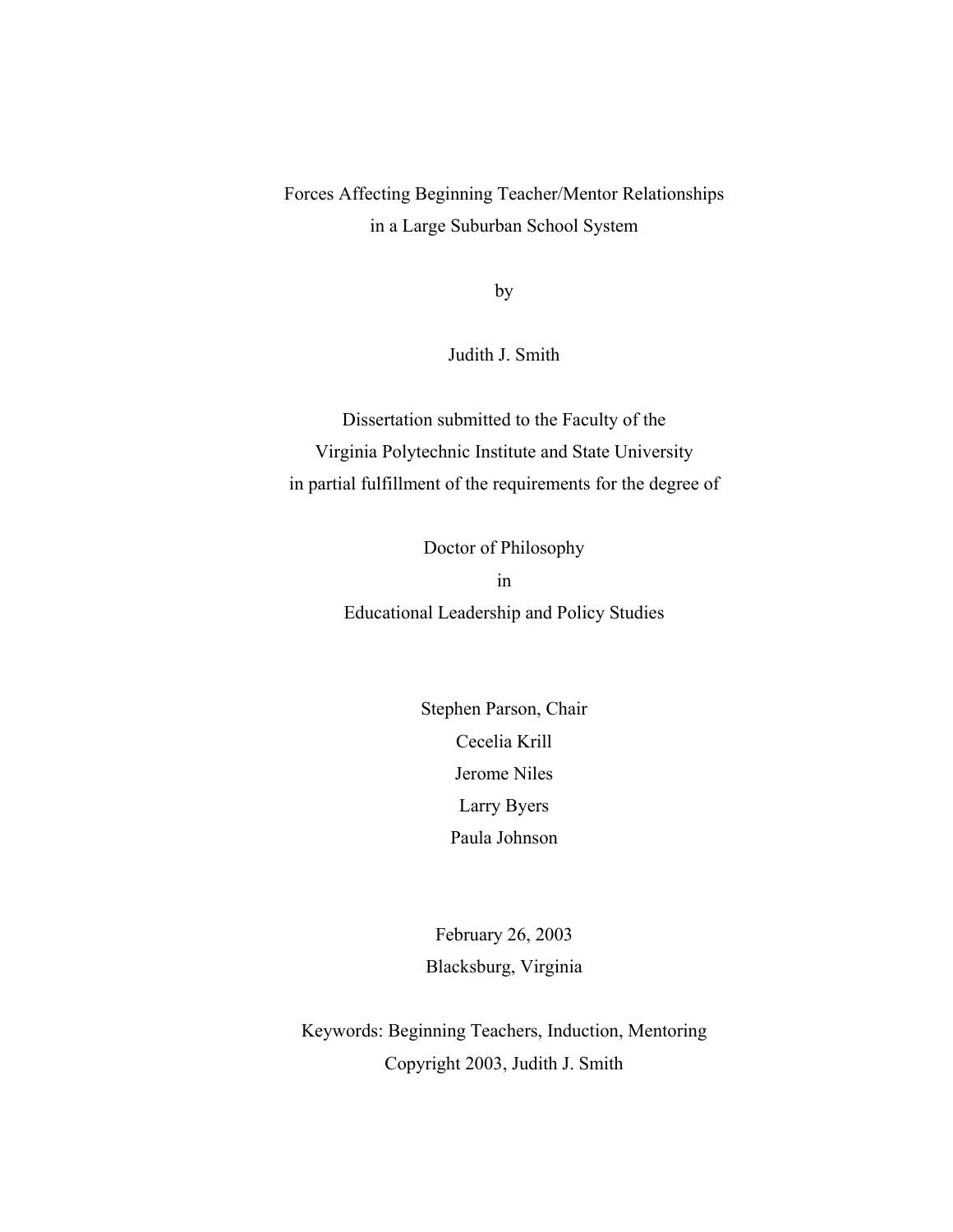# Forces Affecting Beginning Teacher/Mentor Relationships in a Large Suburban School System

by

Judith J. Smith

Stephen Parson, Chair Educational Leadership and Policy Studies (ABSTRACT)

According to the U. S. Department of Education (National Commission on Teaching and America's Future, 1996), U.S. public schools will hire an estimated two million teachers within the decade. The experience of the beginning teacher is a stressful one with more than 40% of new teachers choosing to leave the profession during the first three years. One promising practice to address this problem is mentoring, an expert teacher helping the beginner one-on-one. The heart of mentoring is the mentor/mentee relationship. This study investigated the nature of the beginning teacher/mentor relationship and the forces that affected that relationship. The methodology was a cross-case analysis of three pairs of mentor/mentees at the elementary level. The data were collected from focus groups, teacher interviews, observations, email responses, and document review. Data were analyzed using a constant comparative method examining emerging themes across all three cases. Trustworthiness of the research was fostered through multiple sources of data, practice interviews, oversight by peers and committee, participant review, and description of themes in the participants' own words. The data revealed that the mentor/mentee pairs developed very strong relationships grounded on reassurance, collaboration, reciprocity, friendship, problem solving, multi-layered support, and informal structures for getting together. Positive forces affecting the relationships included personality of the participants, perception of mentor role, closeness of age, proximity of classrooms, and common teaching assignment. Time constraints acted as a negative force that presented many challenges addressed by mentors and their mentees in very unique ways.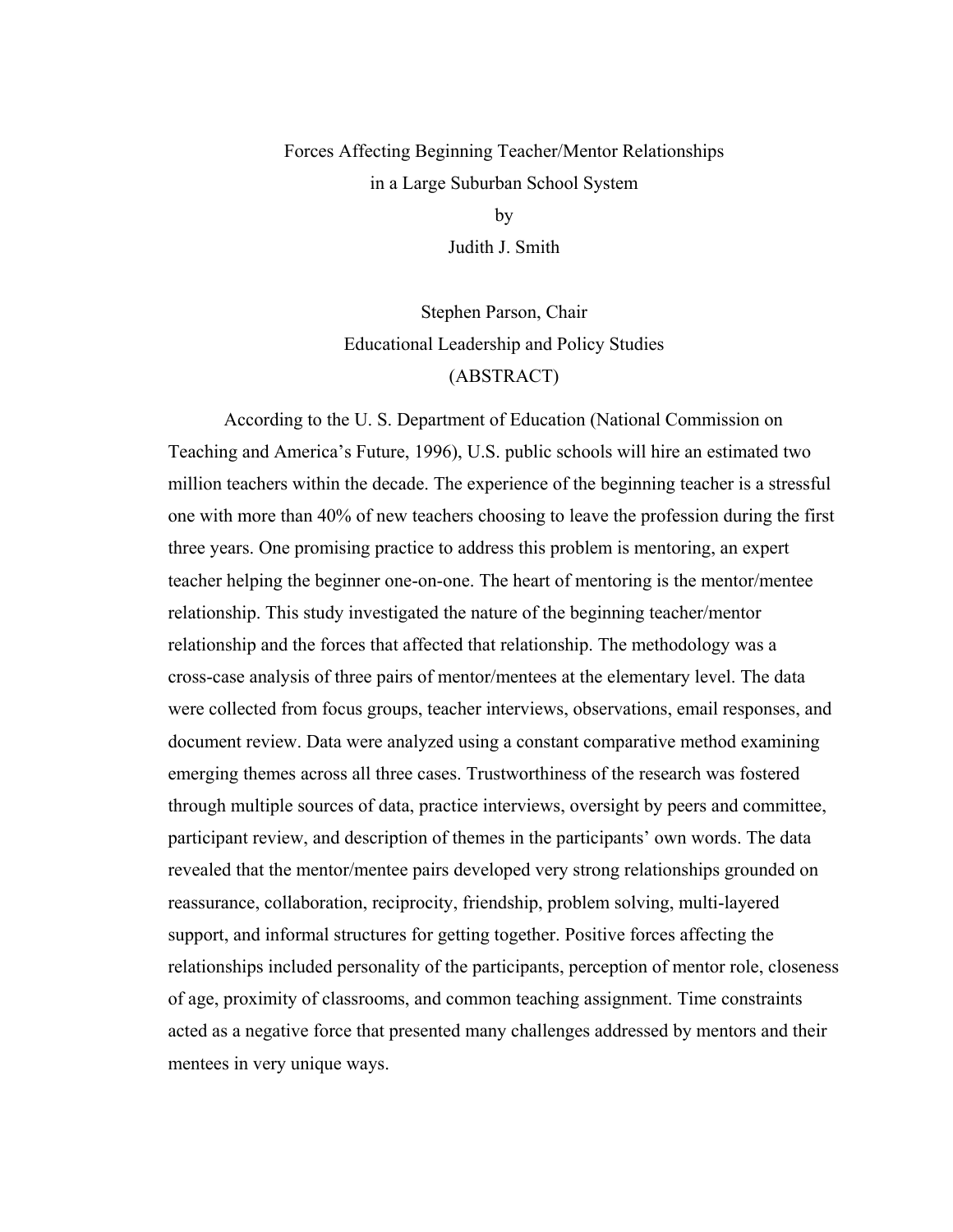# DEDICATION

This dissertation is dedicated to teachers everywhere

who make a real difference

in the lives of children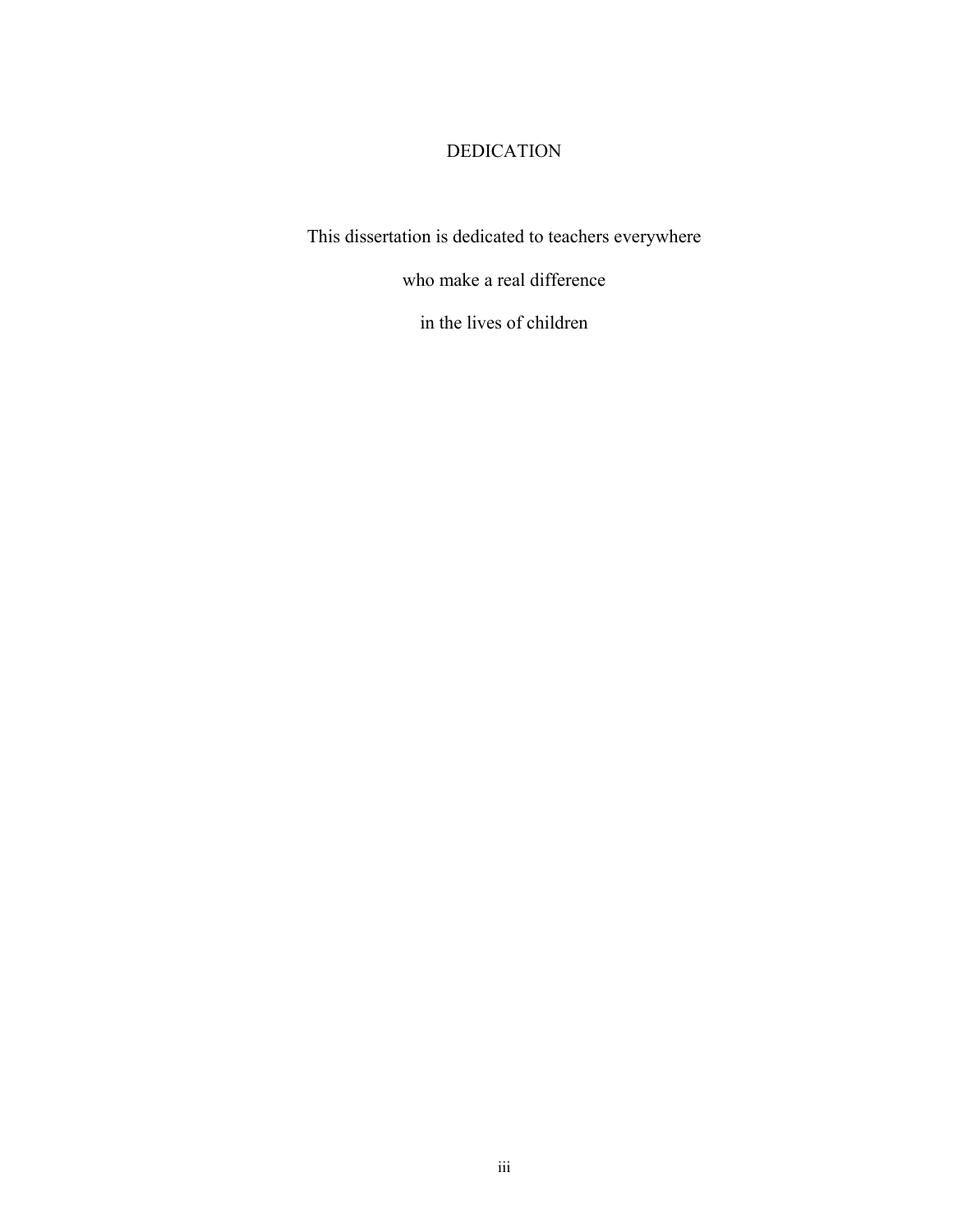#### ACKNOWLEDGEMENTS

I would like to thank my committee chairs, Cecelia Krill and Stephen Parson, who provided dedication, expertise, and guidance for this dissertation. Their frank and timely feedback was always sincerely appreciated and their support was invaluable. I also wish to thank my committee, Jerry Niles, Larry Byers, and Paula Johnson for their enduring words of wisdom and enthusiasm for this project.

Family and friends who have helped me throughout this process are treasured jewels. I would like to cite my parents for instilling in me a love of learning that I have carried throughout my life. I would also like to cite my husband who has given faithfully of his love, time, and support for this endeavor and to my children for their encouragement.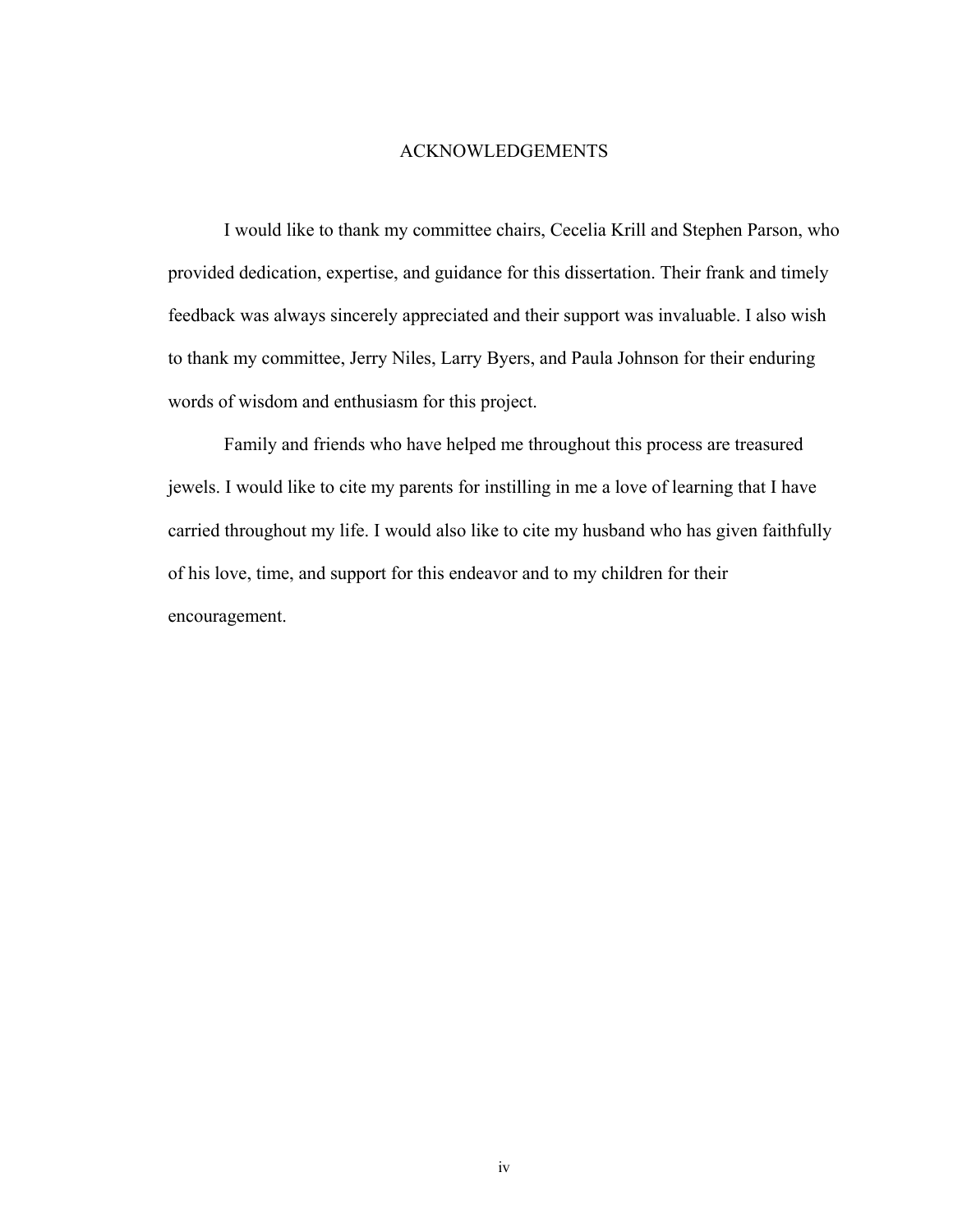# TABLE OF CONTENTS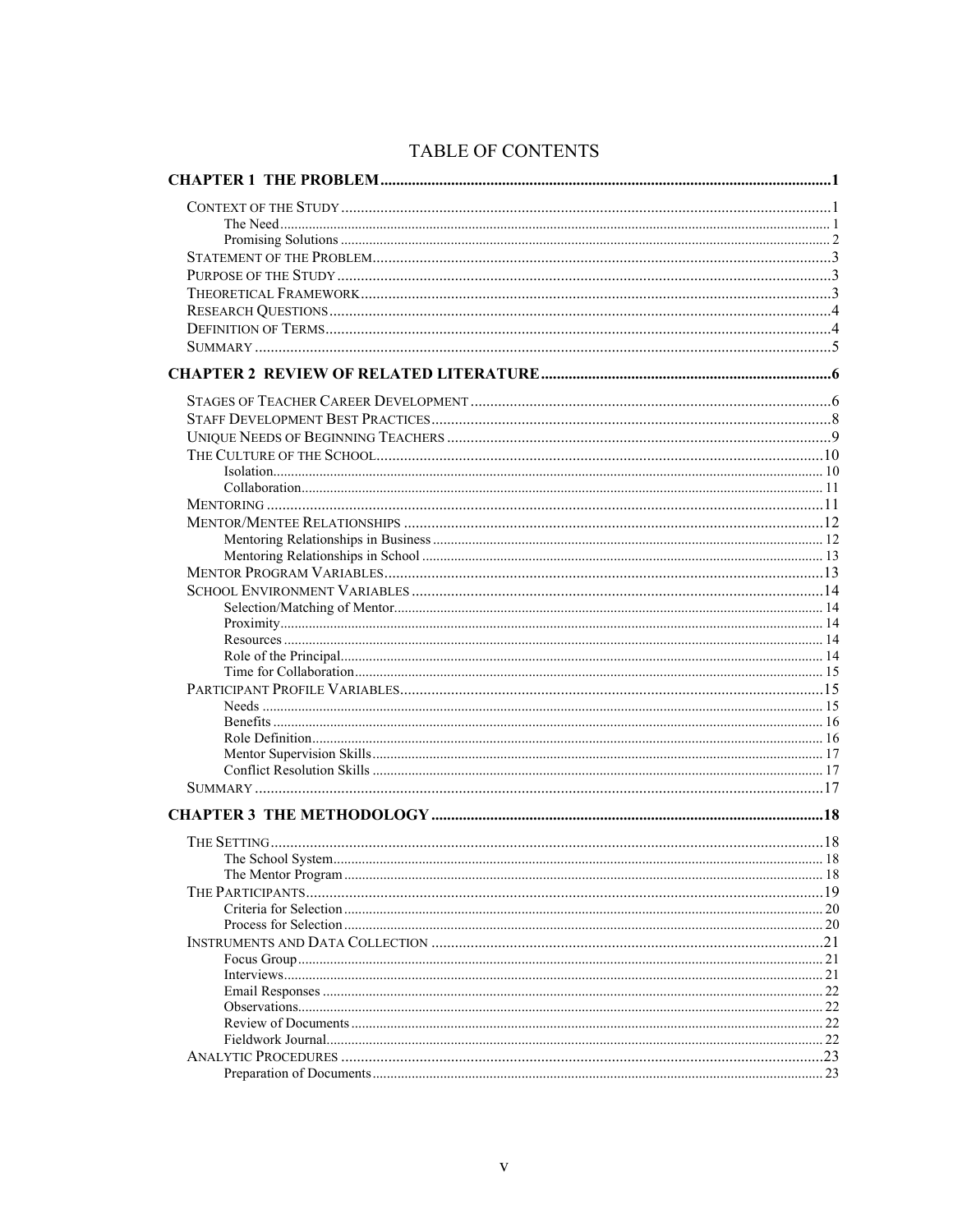| <b>FORCES AFFECTING BEGINNING TEACHER/MENTOR RELATIONSHIPS 84</b> |  |
|-------------------------------------------------------------------|--|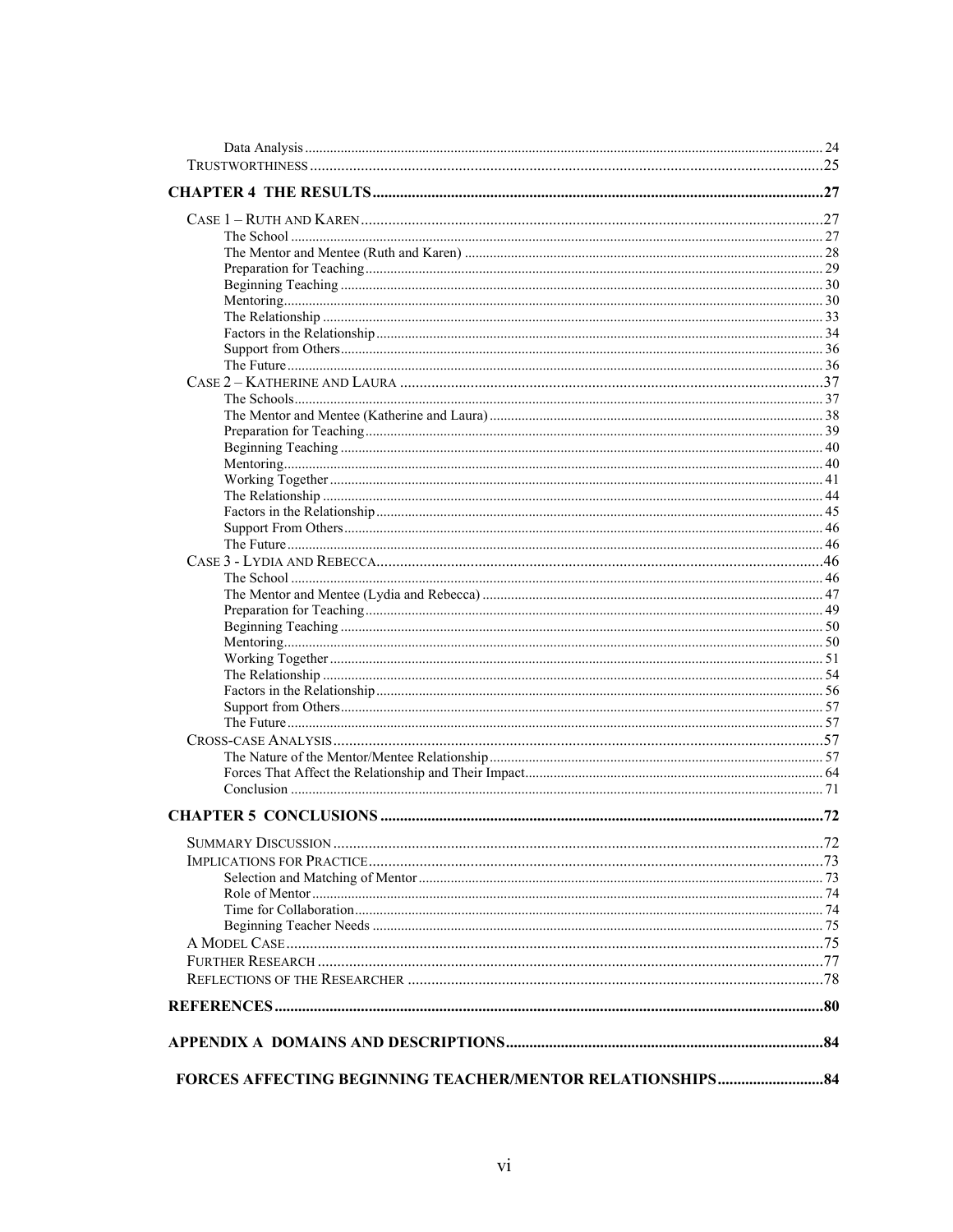| APPENDIX R TYPES OF MENTOR ASSISTANCE CITED IN INTERVIEWS112 |
|--------------------------------------------------------------|
|                                                              |
|                                                              |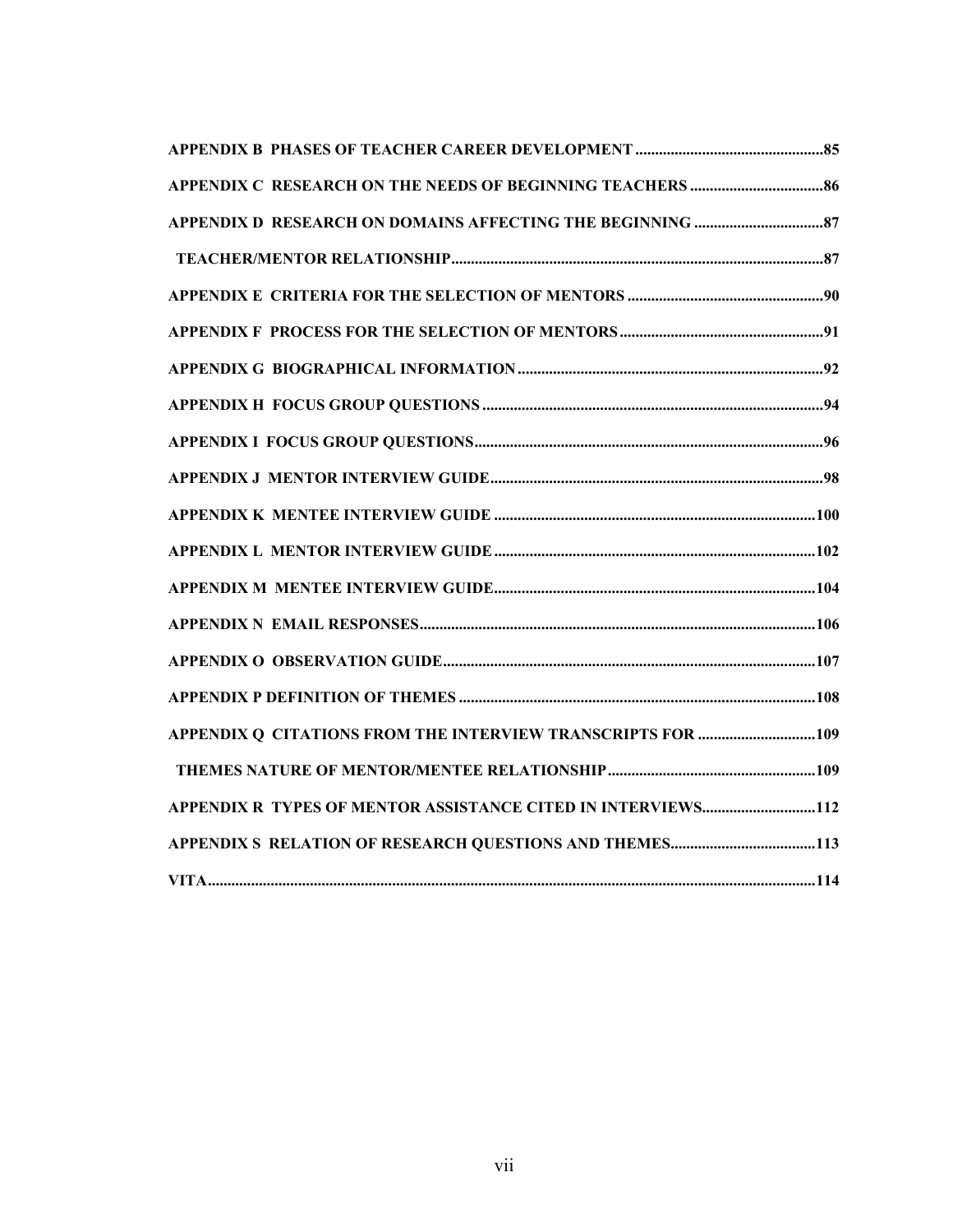# TABLE OF FIGURES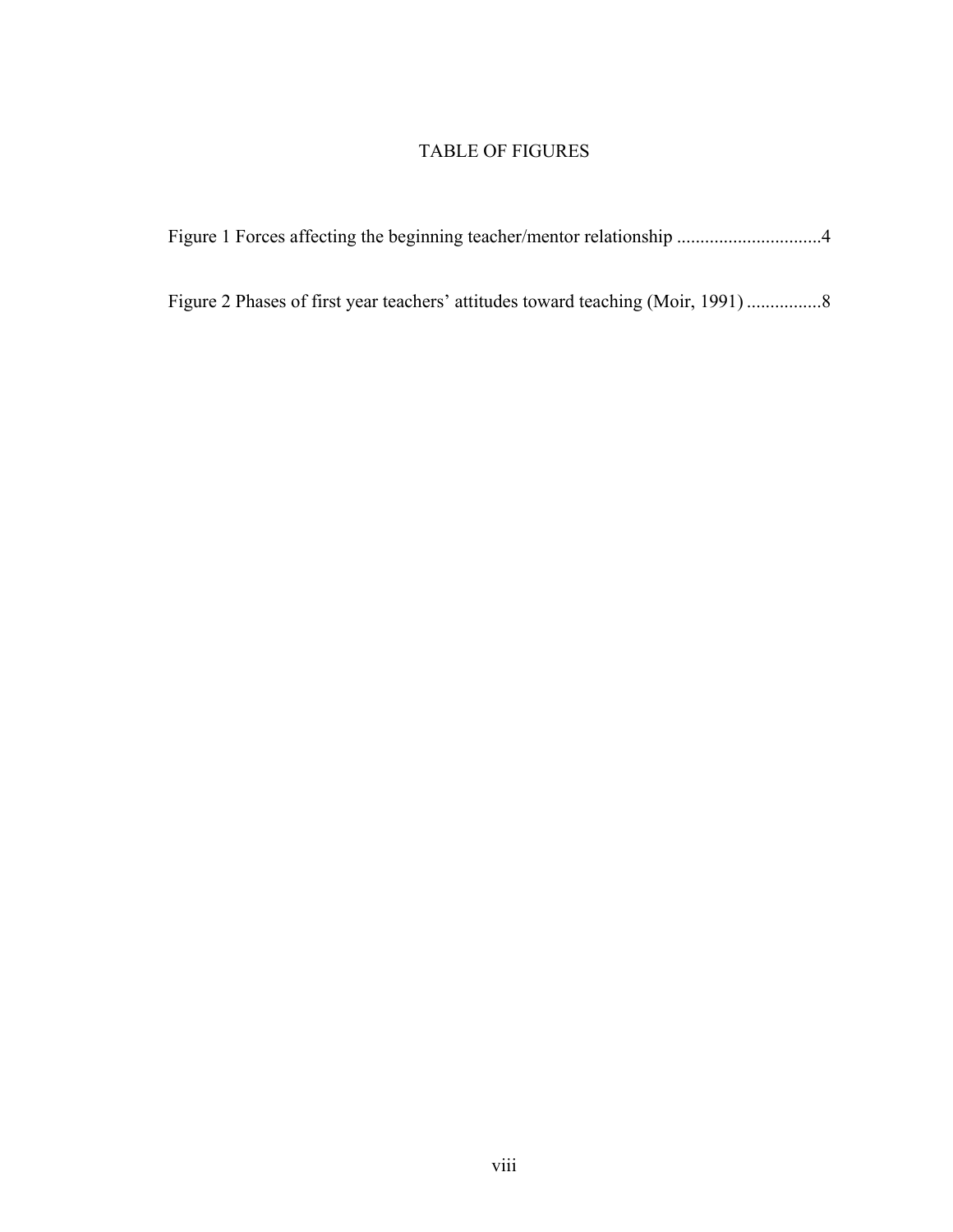## CHAPTER 1 THE PROBLEM

<span id="page-8-0"></span>Cheryl Rivera is a new teacher about to complete her first year of teaching in an urban elementary school. She has a class of 30 fifth graders and has experienced periods of frustration and despair as she tries to cope with classroom discipline and lesson plans. Cheryl loves and cares for her students, but she has decided to leave the field of teaching for a higher paying job in private industry. While this scenario is fictitious, it is all too true as it plays out throughout the United States. The attrition rate among teachers is highest during the first three years of teaching. Combine this with an overwhelming need for new teachers during the next decade and there are some very serious implications.

The reform movement of the last decade cannot succeed unless it attends to the improvement of teaching. If we pay attention to supporting knowledgeable [beginning] teachers who work in productive schools, American education need suffer through no more dead-end reforms. (National Commission on Teaching and America's Future, 1996, p. iii)

### Context of the Study

How best to support beginning teachers is an area ripe for research. Several factors bring this issue to the forefront: (a) the tremendous need for new teachers as a result of increasing teacher retirements, student growth, and state mandates for lower class sizes; (b) alternative teacher preparation programs that often leave new teachers unprepared; and (c) teacher attrition which is the highest during the first three years of teaching. A look in depth at these issues will help to understand the magnitude of the problem and some of the possible solutions. *The Need* 

School systems all across the country are struggling to fill teaching vacancies. Newspapers routinely report the competition among jurisdictions to attract competent teachers through the use of incentives and higher salaries. The National Commission on Teaching and America's Future (1996) indicated that, according to the U.S. Department of Education, U.S. public schools will need to hire an estimated two million teachers in the next decade. California alone is expected to need 300,000 new teachers in that time frame. According to Wilkins (1998), the Commonwealth of Virginia will need 8,000 new teachers by the year 2014.

Several factors interact to set the stage for this problem: increasing student population and exiting of veteran teachers. The U.S. Census Bureau projections (from 1990 to 2005) showed a 15% population increase with the elementary school population increasing by 28% during that time frame (Pipho, 1998). Just as new students are arriving, record numbers of teachers will be leaving the public schools during the next few years to retire or change careers. Darling-Hammond (1997) calls this the "graying" of the teaching force. The average age of teachers in the United States rose from 40 to 43 during the last decade. And as these teachers leave, there is a smaller pool of available teachers due to declining numbers of education majors in our colleges and universities (Darling-Hammond, 1997).

Just as there is a growing need for many new teachers, there is also an overwhelming need to keep these teachers once hired. Unfortunately, teacher attrition is highest during the first three years of teaching as evidenced by these alarming statistics. Schlechty and Vance (1983) reported that nationally approximately 15% of new teachers leave after the first year of teaching (compared to 6% overall), 15% leave after the second year, and 10% exit after the third year. Ingersoll (2002) corroborated these statistics by stating that as many as 39% of newly trained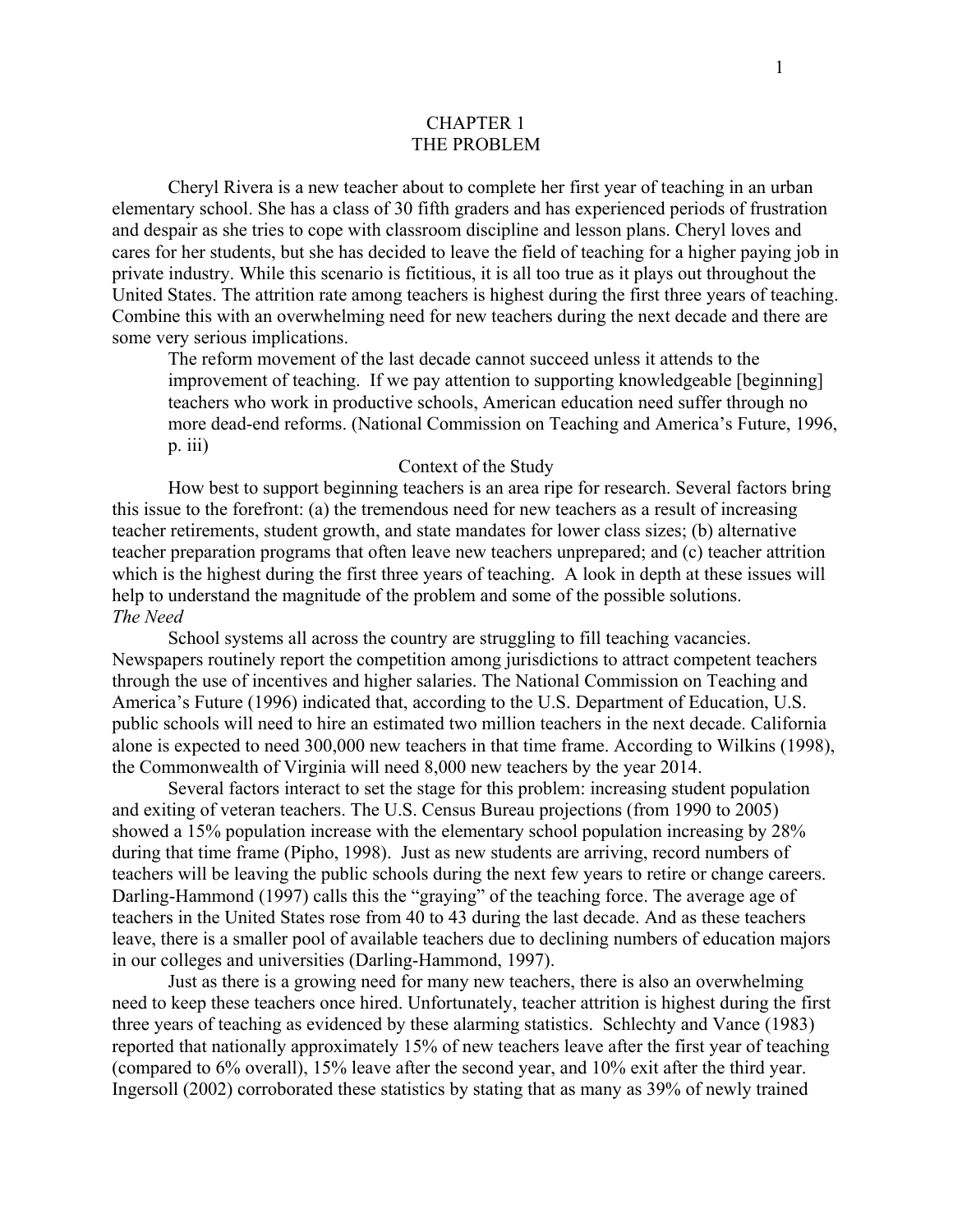teachers leave within the first five years. According to Ingersoll the demand for new teachers is due to pre-retirement drop out and not student growth or teacher retirement. The National Commission on Teaching and America's Future (1996) estimated that 75% of all students who begin teacher preparation programs will leave the field of teaching either during preservice or within the first three years of teaching. The Commission states several reasons for this very high attrition rate among new teachers: (a) New teachers are often given the most challenging teaching assignments and are left to "sink or swim;" (b) New teachers are often placed in the most disadvantaged schools with the most difficult students; (c) New teachers, especially at the high school level, are often given the greatest number of class preparations.

The perception that teachers have learned all that they need in teacher preservice and that they come with a license ready to begin is a great fallacy. In fact, the traditional "sink or swim" philosophy leads to a high attrition rate and lower levels of teaching effectiveness. Beginning teachers have very unique needs that have been well documented in research. Concerns regarding self-adequacy (Fuller, 1969) and classroom discipline and organization (Veenman, 1984) all make the beginning teacher very vulnerable to high levels of stress.

Teaching today has incredible demands due to increased diversity of the student body and increased accountability of state-mandated testing. Many more new teachers will join the ranks of teaching than ever before, many more will become frustrated and overwhelmed, many more will leave teaching during the first few years, and the cycle will begin all over again. High turnover is not only detrimental to morale but also to the intended goals of teaching and learning. *Promising Solutions* 

Linda Darling-Hammond, Executive Director of the National Commission on Teaching and America's Future (1996), has called for a new era in school reform that focuses on teachers and teaching. Strengthening the teaching force should be the highest priority of U. S. school reform. Strengthening beginning teachers should be the first step.

One promising solution to help beginning teachers through the pitfalls of the first year of teaching is mentoring. A mentor is an experienced teacher who works in an ongoing basis with the beginning teacher to help with induction and instruction. Many states such as Virginia have mandated mentoring programs for new teachers. A mentor may function as a coach to guide the new teacher into successful use of effective teaching strategies. Unfortunately, this is not widely practiced and the role of the mentor is more often one of providing emotional support to a beginning teacher.

The lady that was my mentor came over the third week of school and goes, "I just realized I hadn't asked you if you needed anything." And she goes, "I don't know what I'm supposed to do. I'm just supposed to be your mentor." You know, and she really didn't know. (Ganser, 1992, p. 23)

A strong professional and personal relationship between mentor and mentee is at the heart of the beginning teacher induction process. Many factors contribute to strengthen or weaken this relationship: (a) structure of the mentor program, (b) school environment, and (c) participant profile. While research stresses the benefits and components of mentoring programs, there is very little exploration of what actually happens at the local level once a mentoring program is implemented. It is well documented that principals are instructional leaders in their schools and play a key role in the induction of new teachers, yet only one research team, Brock and Grady (1996), has focused specifically on this component. There is a definite need for further research to determine what factors contribute to build a positive mentor/mentee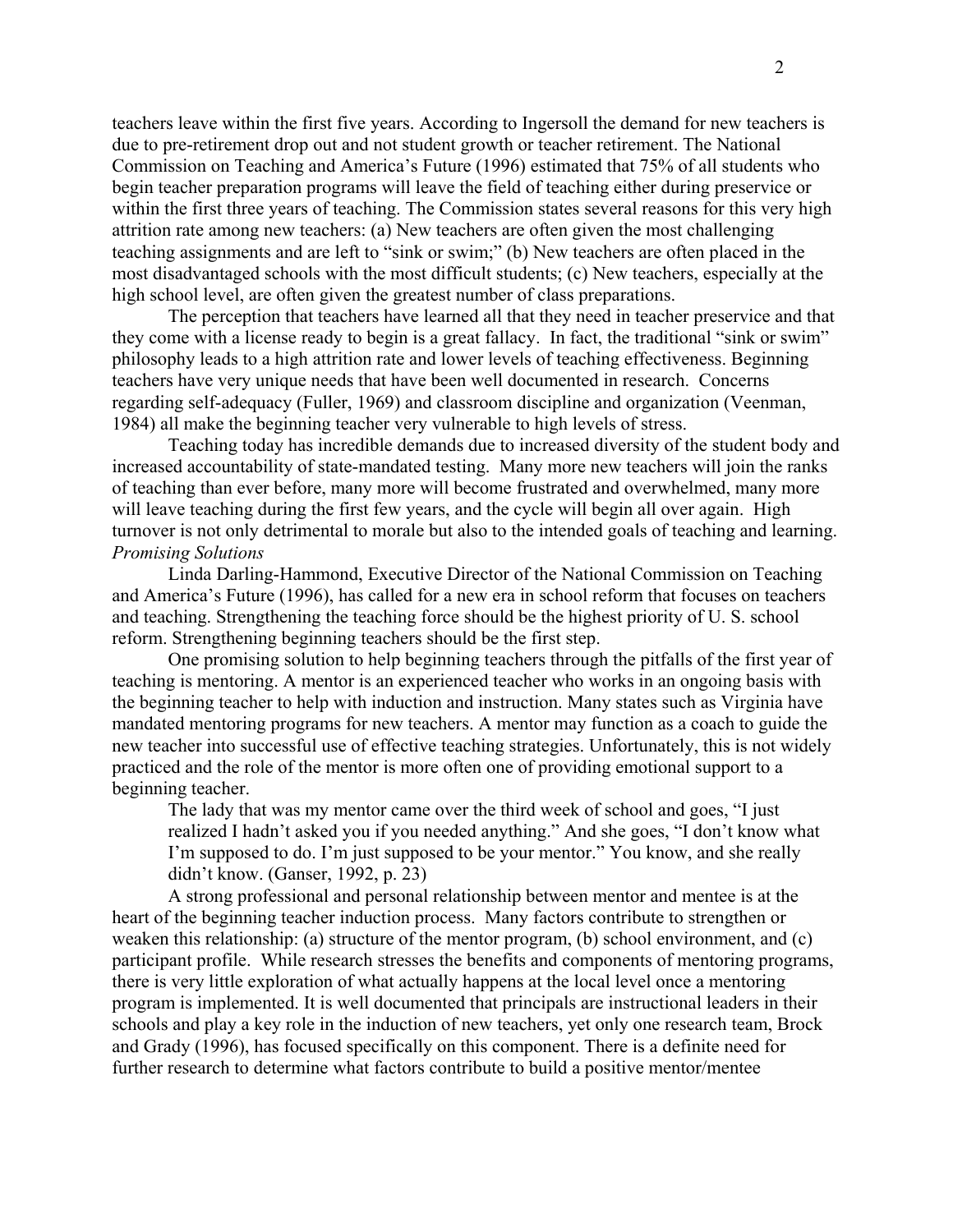relationship in the school house. Only when this relationship blossoms can the beginning teacher strengthen his/her teaching skills.

# Statement of the Problem

Building on the research documenting beginning teacher needs, many states have mandated induction programs that include mentoring. Evertson and Smithey (2000) reported that 30 states have implemented some form of mentoring for beginning teachers. In fiscal year 1999, the Virginia General Assembly enacted the Education Accountability and Quality Enhancement Act to support teacher instruction. Included was the Mentor Teacher Program (MTP) which mandated a mentor for every beginning teacher in the Commonwealth.

While the many statewide programs focus attention on the plight of the beginning teacher, they also raise questions. At least 10 of the 30 state mentor programs do not have funding (Evertson and Smithey, 2000). What happens to these programs when they are not adequately funded? With a top-down model are there concerns regarding the implementation and quality of the mentoring?

Research continually reveals the variability in implementation of mentoring programs. According to Brock and Grady (1998), 71% of mentoring programs do not accomplish their objective of assisting teachers through the stressful phases of beginning teaching and many teachers had not received any mentoring at all. Several program inadequacies have been described: Mentors and mentees lack time for collaboration (Chester, 1992); training of mentors is often sparse or non-existent (Furtwengler, 1995); selection of mentors is often haphazard (Feiman-Nemser, 1996); and mentoring programs fail due to lack of administrative support (Brock & Grady, 1996).

Rarely do mentoring programs include coaching and supervision of the mentee (Ganser, 1992; Gratch, 1998). Perhaps this reluctance of one teacher to coach another is embedded in the isolation of the school. Perhaps it is due to lack of mentor training. Perhaps it is due to the mentor's misunderstanding of his/her role. Perhaps it is due to the mentor/mentee relationship itself which is based predominantly on a business world model. Education research to date provides none of the answers to these important questions.

## Purpose of the Study

The purpose of this study was to explore in depth the nature of the beginning teacher/mentor relationship and the forces that impact that relationship. The setting was a large suburban school system with a well-established mentoring program. The program was founded on best practices in mentoring and provides a mentor for every new teacher, comprehensive training for all mentors, and additional options for beginners beyond the initial mentor program. The school system for this study has substantial survey data, given annually to all mentors and beginning teachers, which documents the value of this program. However, there has been no inquiry into how the mentor/mentee relationships are operating at the local school level. A focus on the mentor/mentee relationship allowed investigation of all variables that are facilitators and barriers to that relationship. An additional goal of this study was to identify best practices in mentoring which can be a valuable resource for the school system.

#### Theoretical Framework

Several perspectives were used as the background for this study: sociological perspective of the culture of the school, perspective of adult learning and staff development, and perspective of teacher career development with a particular emphasis on the needs of beginning teachers. The theoretical framework outlines three variables affecting mentor/mentee relationships: (a) participant profile, (b) mentor program, and (c) school environment.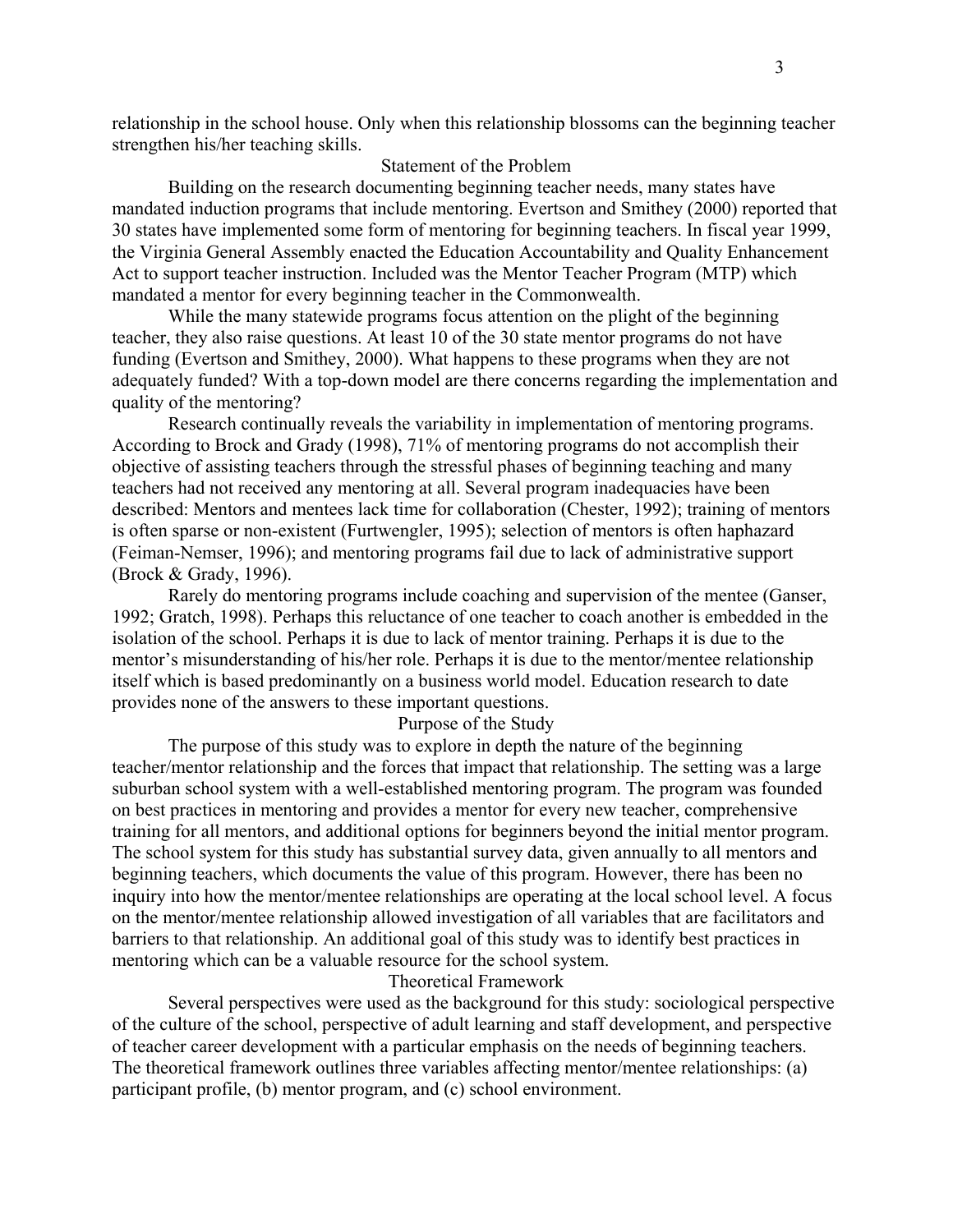<span id="page-11-0"></span>A thorough review of the literature revealed many secondary variables that influence mentor programs. Participant profile was addressed through personal characteristics, the needs of the mentee, perception of role, supervision skills, conflict resolution, and benefits to mentor and mentee. The mentor program was addressed through purpose, mentor training, and the mentor guidelines. School environment was addressed through time for collaboration, mentor selection/matching, principal attitude/role, proximity, and resources. These variables became the domains of inquiry for the study and are contained in the diagram in Figure 1. Definitions of each domain are contained in Appendix A.



Figure 1. Forces affecting the beginning teacher/mentor relationship.

# Research Questions

The following three research questions guided this study:

- 1. What is the nature of the beginning teacher mentor/mentee relationship in a large suburban school system mentoring program?
- 2. What forces affect this relationship?
- 3. How do the forces affect this relationship?

# Definition of Terms

Adult learning - Theories of how adults learn based on self-direction, reflection, experience, and learning how to learn

Attrition - Loss of teachers to the teaching profession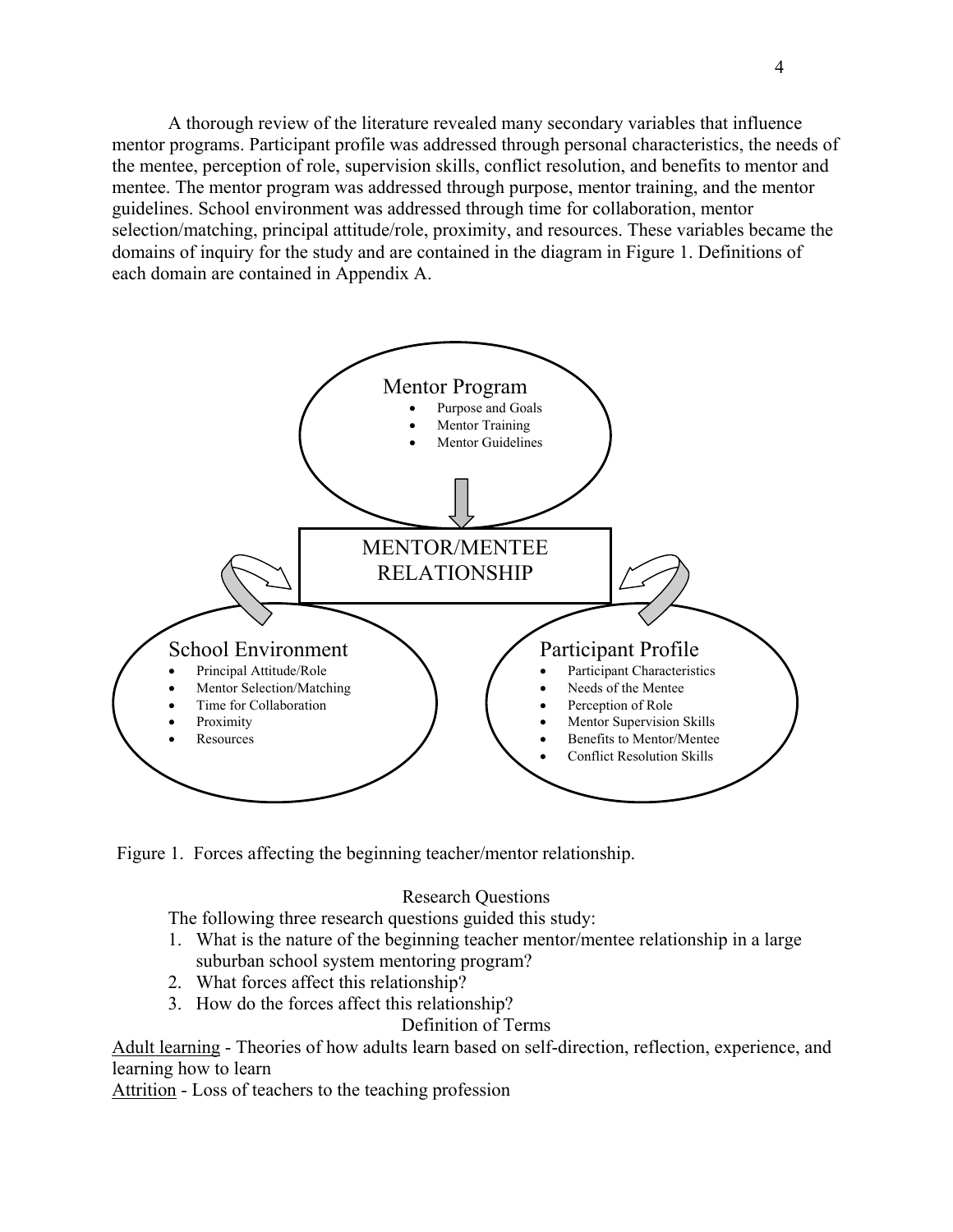Beginning teacher - Teacher with zero experience who is in the first year of teaching Coaching - Process of structured observation and guidance designed to provide a teacher with information and feedback that will enable him/her to be more effective

Collaboration - Process of working together with focus on a common goal

Culture - Both formal and informal interactions, habits, and customs of the school which describe "The way we do things around here"

Induction - Systematic sequence of activities which orient and assimilate the new teacher into the teaching profession

Mentee - A first-year teacher who has been assigned to receive the services of induction and ongoing guidance from a mentor

Mentor - Experienced teacher who works in an ongoing basis with the beginning teacher to help with induction and instruction

Preservice - Period of preparation for the teaching profession prior to the first year of teaching Relationship - Interactions and activities between the mentor and mentee, both professional and personal

Self-adequacy - Ability of the first-year teacher to do the task and meet the commitment Staff development - Activities which are designed to change an individual's knowledge, understanding, behaviors, and skills

# Summary

School systems are experiencing an overwhelming need for new teachers. This is due to increasing teacher retirements, state mandates for lower class sizes, and teacher attrition that is the highest during the first three years of teaching. Teaching has incredible demands, especially during the first year. A promising practice is mentoring to assist the new teacher with procedures and instruction. This study explored the nature of the beginning teacher/mentor relationship and the forces that affect that relationship in the domains of mentor program, school environment, and participant profile. Chapter 2 will present a review of the literature related to this study. Chapter 3 will outline methodology of the research. Chapter 4 will present the results of the study and chapter 5 will discuss conclusions and implications.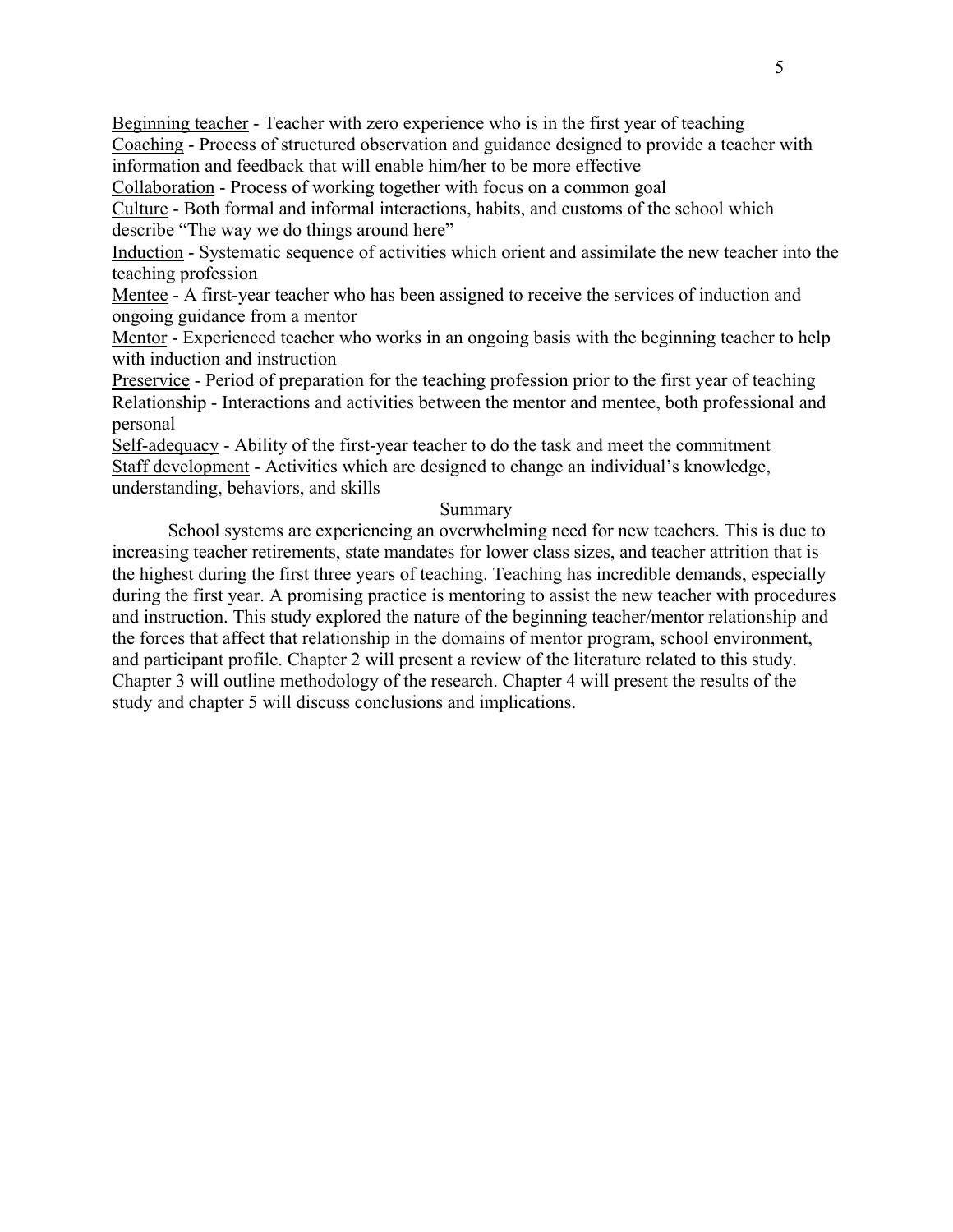## CHAPTER 2 REVIEW OF RELATED LITERATURE

<span id="page-13-0"></span>Teaching is a profession that demands tremendous growth in knowledge and skills. Teachers progress through developmental stages on the journey to becoming fully competent and expert in their craft. One of the early stages is the first year of teaching when the beginning teacher has very unique needs. The experience of the beginning teacher is a stressful one. Fraught with classroom discipline problems, beginning teachers often regress to more rigid teaching methodologies (Veenman, 1984). Whereas teachers were increasingly idealistic, progressive, and liberal in their attitudes during preservice, 70% of teachers interviewed indicated that they shifted to more traditional teaching methodologies such as lecture as a result of classroom discipline problems. Additional stress factors for the beginning teacher are paperwork, the expectations of the principal, time management, and planning daily instruction.

The literature on first-year teachers identified the difficulties of the transition into teaching and supports the need for first-year teacher induction programs. (Brock & Grady, 1998, p. 179)

The teacher in the beginning stage needs a lot of assistance. However, the culture of the school is isolationist, with teachers working in separate classrooms, which does not usually contribute to colleague helping colleague. One promising practice to meet beginning teacher needs is mentoring, when an expert teacher helps the beginning teacher. Mentoring is a part of staff development in many school districts and is specifically geared to meet the needs of the new teacher. The heart of mentoring is the mentor/mentee relationship. Many factors such as school environment, the mentor program itself, and the characteristics of the participants determine the success of this relationship, and therefore, the success of the beginning teacher.

The purpose of this chapter is to review the literature on mentoring of beginning teachers. The body of literature related to mentors and mentor programs began in earnest with a study of teacher career development focusing on the needs of beginners by Fuller (1969). This was followed by a sociological study of the school culture and its effects on teachers by Lortie (1975). Interest in the needs of beginning teachers continued throughout the next two decades with a definitive study by Veenman (1984). Current research centers on how best to support beginning teachers through mentoring.

The first part of this review will focus on teacher career development, staff development practices, the needs of beginning teachers, the culture of the school, and mentoring. The second part will focus specifically on the research questions looking at the mentor/mentee relationship and the domains that impact mentoring: (a) mentor program, (b) school environment, and (c) participant profile.

#### Stages of Teacher Career Development

The evolution of the teacher can be seen on a continuum as progressing through various developmental levels and stages. The beginning teacher is but one of these early stages. This view of teaching is based on the research of Maslow who identified a hierarchy of needs which all adults have. According to Maslow, it is only when the lower needs (physiological, safety) are met that the higher needs (love, esteem, and

self-actualization) can become motivating factors.

Fuller (1969) was the first to bring Maslow's research into the domain of teaching. She concluded that the teaching career progresses through three phases of development: from preteaching (non-concern) to early teaching (concern with self such as class control and subject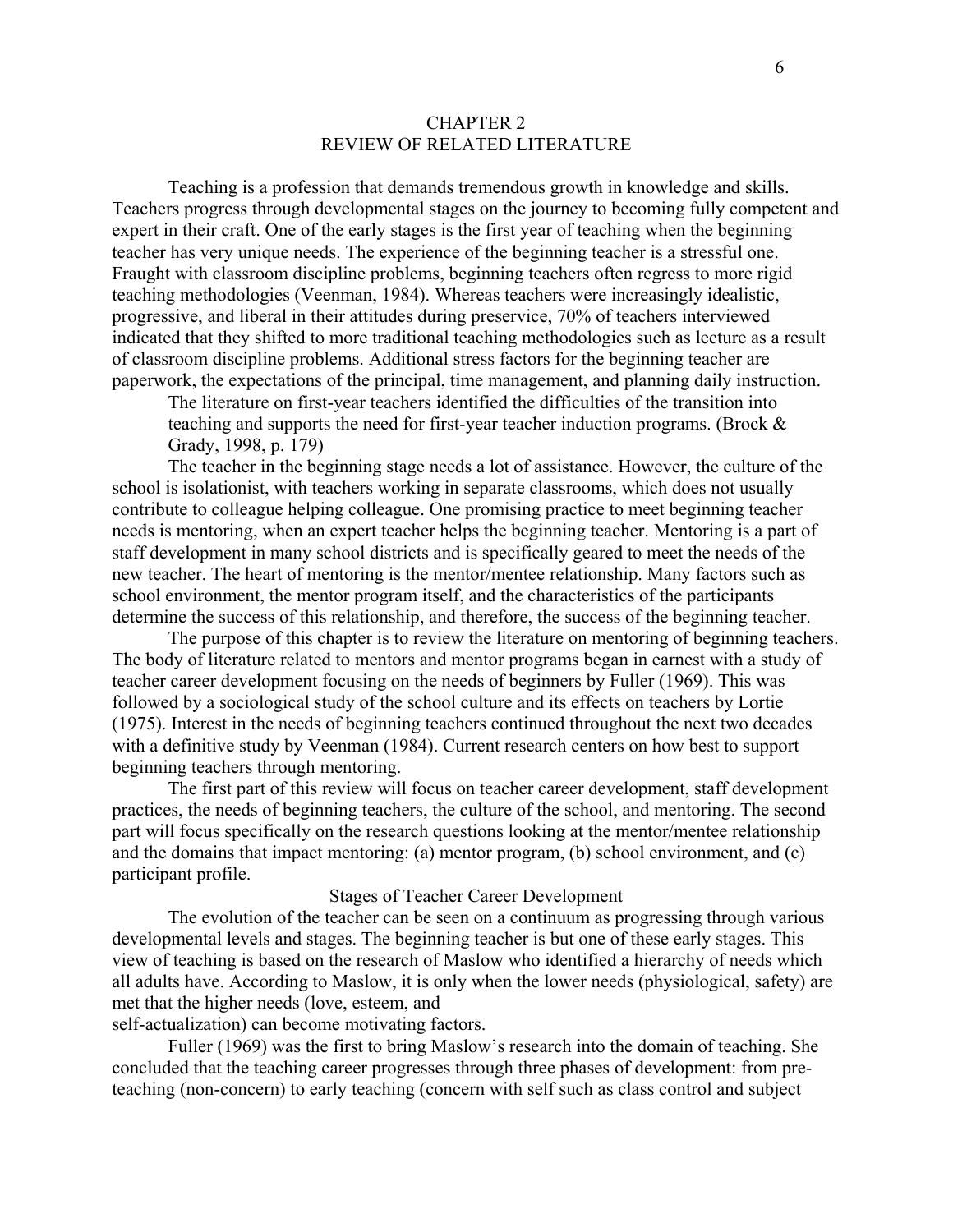matter), and finally to concern with pupils. Fuller characterized the early teaching phase as survival. She stated that it is only after their survival needs are met that beginning teachers can adequately address the impact their teaching has on students.

Two other researchers built on the research of Fuller in defining teacher career developmental phases. Leithwood (1990) saw the cycle of development as (a) launching the career, (b) stabilizing and developing mature commitment, (c) facing new challenges and concerns, (d) reaching a professional plateau, and (e) preparing for retirement. While this model does not include pre-teaching as Fuller's does, it expands phases of the teaching profession up to retirement.

The most recent research of Steffy, Wolfe, Pasch, and Enz (2000) provided an even greater dimension in the teaching career cycle with six phases progressing from (a) novice to (b) apprentice, (c) professional, (d) expert, (e) distinguished, and

(f) emeritus. Steffy's phases are well defined in greater detail than Leithwood's and she recognized a new phase, emeritus, in which the retired teacher still maintains an active role in the profession. Both Leithwood and Steffy describe the early stage of teaching when the basic needs on Maslow's hierarchy are not met.

Ellen Moir (1991) elaborated on the research of Fuller (1969). Her work is significant, as she was the first to depict phases of development exclusively within the first year of teaching. Her work is also significant because she is a practitioner in the field, serving as coordinator of the Santa Cruz New Teacher Project. Like Fuller (1969), Moir saw the beginning months of teaching as survival, dealing with issues such as classroom discipline and everyday routines. In Moir's model the initial outlook of the beginning teacher is optimism and anticipation. The cycle of needs follows a U shape in which the beginning teacher dips into despair but comes back almost full circle towards the end of the first year to a more positive outlook. Moir's five phases of beginning teaching can be defined as follows:

1. The initial phase is one of anticipation. The role of the teacher is romanticized and idealistic. The teacher wants to make a difference. This phase continues into the first few weeks of teaching.

2. There follows a phase of survival. After the first few weeks, the beginning teacher is inundated by situations. She is expending enormous amounts of energy to establish the routine, determine what works, and develop the curriculum.

3. A disillusionment phase comes after six to eight weeks of teaching, bringing disenchantment. There are several stressful events which precipitate this: (a) Back-to-School Night, (b) parent conferences, and (c) classroom observations by administrators.

4. A rejuvenation phase occurs after winter break when the teacher has had an opportunity to rest, to spend time with family and friends, to organize, and to prepare.

5. The final phase is reflection. At the end of the school year, the new teacher has time to reflect on practices, successful and not successful. He/she considers altering teaching strategies, classroom management, and curriculum entering into the second year of teaching.

Figure 2 contains a diagram of Moir's model of the first-year of teaching. Appendix B contains a matrix of research theories on phases of teacher career development.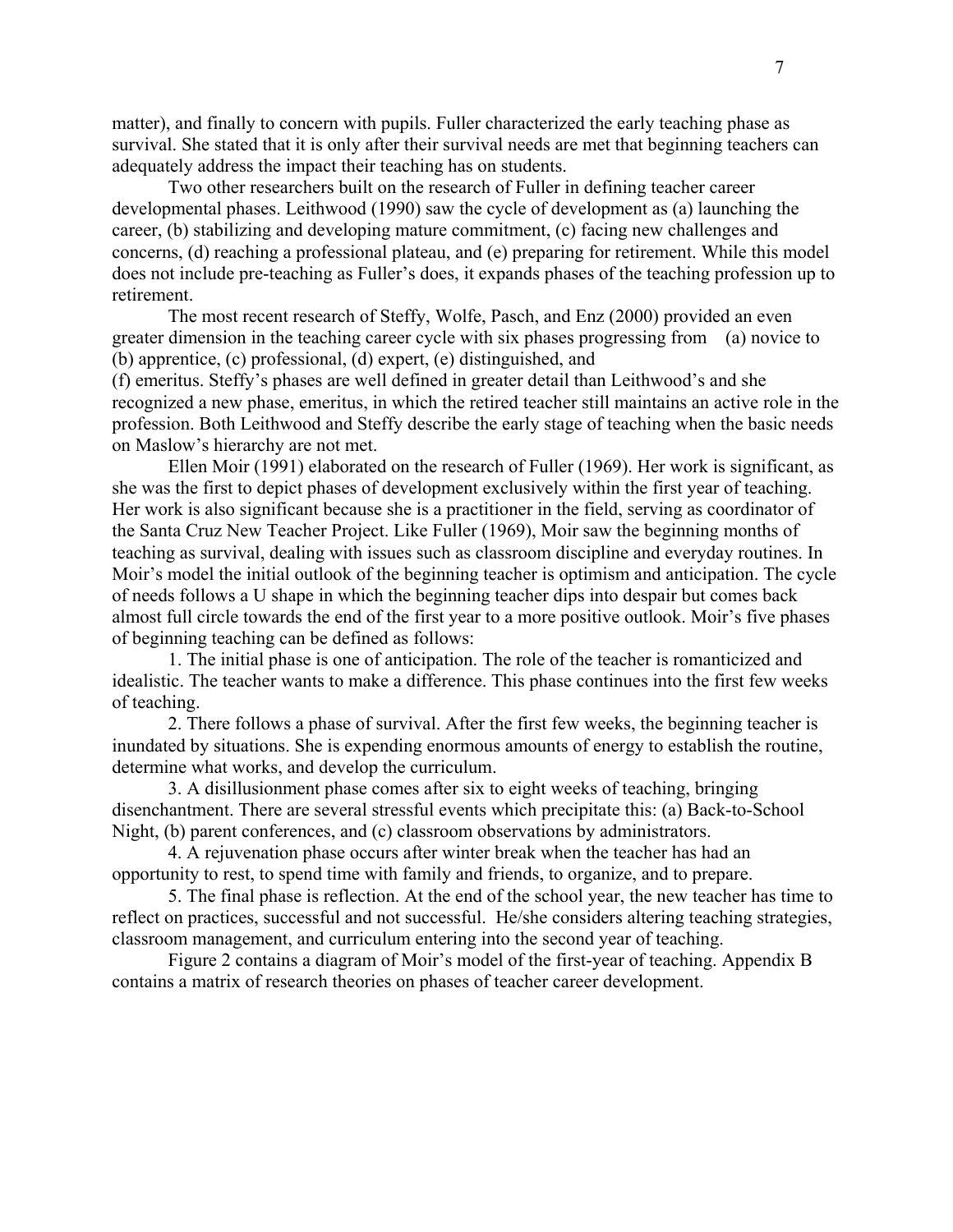<span id="page-15-0"></span>



#### Staff Development Best Practices

The literature has documented the unique phases of teacher career development (Fuller, 1969; Leithwood, 1990; Moir, 1991; Steffy et. al., 2000). The question becomes how to meet the professional needs of teachers in each of these phases, especially teachers in the beginning stage of teaching. These professional needs are usually addressed through staff development, activities that are designed to change an individual's knowledge, understanding, behaviors, and skills. The literature provides insights into how best practices in staff development can be applied for teacher career development.

The traditional notion of teacher learning resides in the concept of in-service training sessions. These are often accomplished outside of the teacher's work location with no follow up within the school or classroom. This notion has been replaced with a model of "job-embedded" staff development (Sparks & Loucks-Horsley, 1990) which seeks to improve knowledge, skills, and attitudes in the context of the work location.

Job-embedded staff development is continuous and connected to the daily routine of teaching, unlike the in-service which is delivered outside the realm of the classroom.

While staff development theorists advocate the ongoing nature of professional growth within the work location, the success of that staff development rests on theories of adult learning. Knowles (1980) set the stage for the teaching of adults with his model of "adragogy," defined as learner-centered methodology rather than "pedagogy." Knowles theorized that adults differ in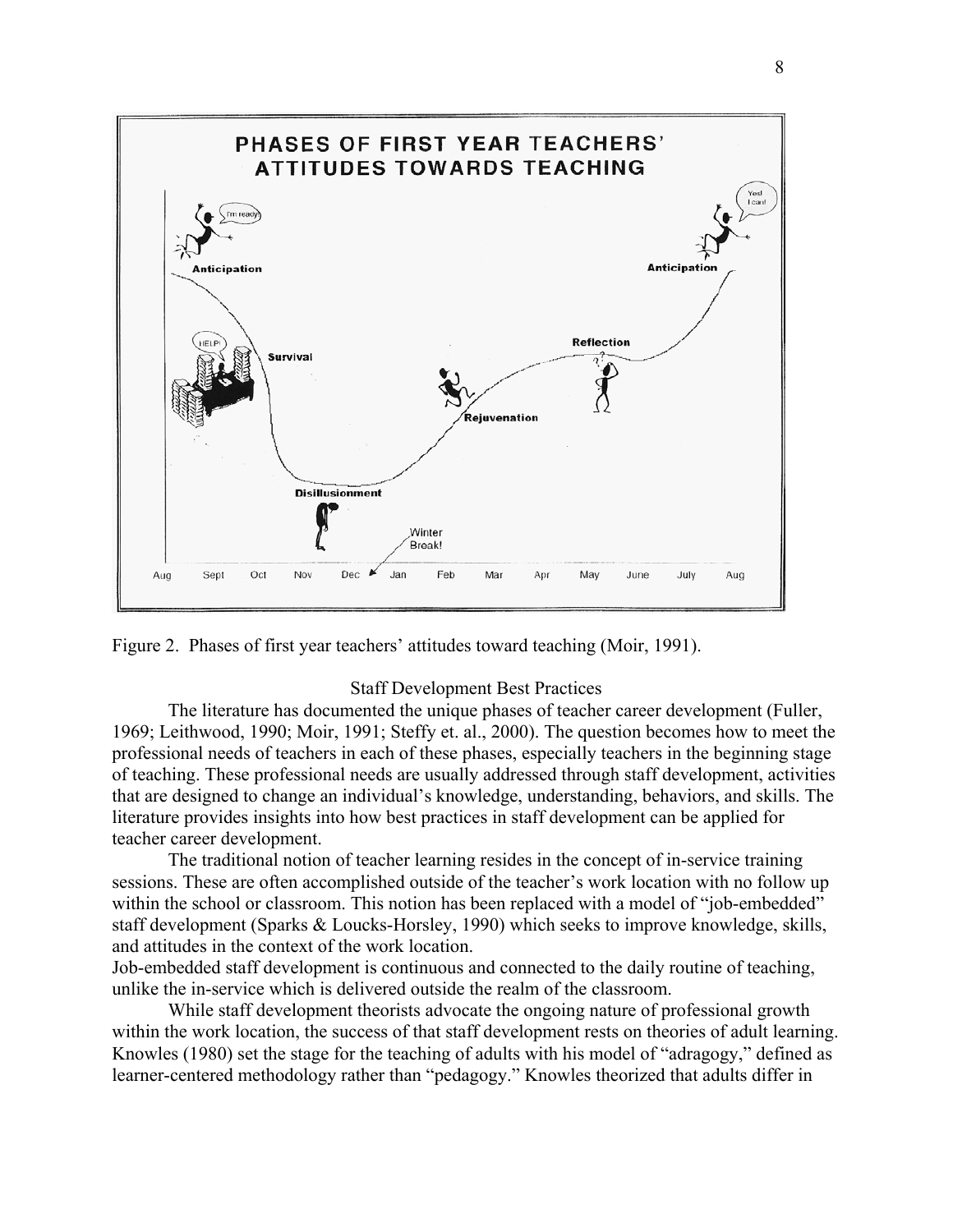many ways from children and adolescents and, therefore, should have a different model for learning. Components of the "adragogical" model include:

1. Adults are self-directing and want to reach goals.

2. Adults have accumulated rich life experiences that must connect to learning.

3. Adults are goal-oriented.

4. Adults are relevancy-oriented and must see how learning applies to their work.

5. Adults are practical and focus on the usefulness of learning.

6. Adults need to be shown respect.

Brookfield (1983) built on the work of Knowles and provided four characteristics of adult staff development: (a) self-directing, (b) critically reflecting, (c) experiential learning, and (c) learning to learn. Brookfield went beyond Knowles by emphasizing the important role of reflection in the adult learning process.

Joyce and Showers (1980) added an additional dimension, coaching, to the staff-development models. Coaching is defined as the structured observation and guidance designed to provide a teacher with information and feedback that will enable him/her to be more effective. Joyce and Showers saw coaching as the last step in the process of adult learning which includes: (a) presentation of theory or new skill, (b) modeling of the skill, (c) practice in a guided capacity, (d) structured feedback, and (e) coaching or follow up attention while the new skill is learned. Coaching is the critical attribute in this sequence. When coaching is added to the learning process, Joyce and Showers indicated that a 90% transfer of learning occurs. Coaching is a most promising best practice for teacher career development at any stage but especially in the early stages when the new teacher is learning his/her craft (Joyce & Showers, 1980).

Teachers are likely to keep and use new strategies and concepts if they receive coaching (either expert or peer) while they are trying the new ideas in their classrooms. (Showers, Joyce, & Bennett, 1987, p. 79)

Unique Needs of Beginning Teachers

Beginning teachers have very unique needs. How to apply best practices of staff development to meet these needs becomes very important. Much research during the last 30 years focused specifically on the needs of the beginning teacher. Frances Fuller (1969) provided one of the most definitive studies in this area with her research which included interviews with 100 beginning teachers and an extensive literature review. Fuller concluded that beginning teachers are more concerned with self-adequacy than with teaching methodology and pupils' learning. Self-adequacy was defined as the ability to do the task and meet the commitment. Concerns of self-adequacy included class control, content, class situations, and evaluations. Breeding and Whitworth (1999) later expanded this notion of self-adequacy to include fear of appearing incompetent. For both Fuller and Breeding, teaching strategies were not expressed as needs. Fuller gave a very thorough conceptualization of the problems of beginning teachers with specific descriptions that were personal and situational.

Educators…might be persuaded by frequent comments of new teachers to the effect that knowing where they are and having the class under control is their "food and drink." If you don't have that, they say, you can't begin to think about teaching the class. (Fuller, 1969, p. 222)

The needs depicted by beginning teachers in later studies did not change significantly, even though the demands and expectations for teachers were greatly heightened by school reform. Veenman (1984) studied all previous research on beginning teacher needs and identified a total of 68 problems. Again, the most seriously perceived problems of beginning teachers were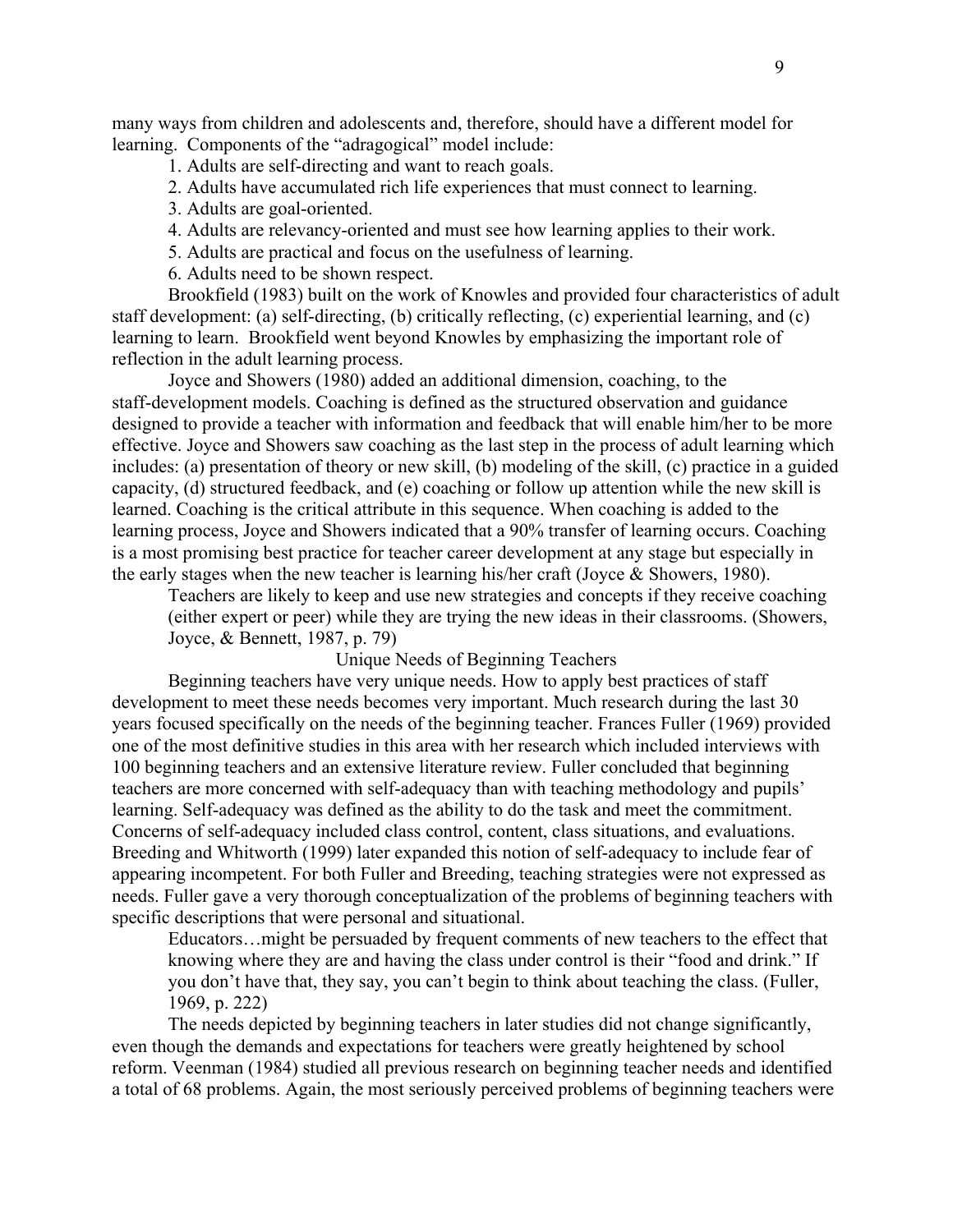centered on self-adequacy rather than teaching methodology. Most often cited were (a) classroom discipline (83%), (b) motivation of students, (c) individual differences among students, (d) assessment of student work,

(e) relations with parents, (f) organization of class work, (g) insufficient materials, and (h) individual student problems. Veenman's synthesis was thorough and greatly corroborated the work of Fuller.

Many researchers since Fuller (1969) and Veenman (1984) have continued looking at the needs of beginning teachers. Amy Gratch (1998) worked as a research assistant on The Beginning Teacher Induction Study, funded by the State Department of Public Instruction of North Carolina. Gratch interviewed 10 first-year teachers throughout the state and found beginning teacher needs very similar to those described by Fuller (1969) and Veenman (1984): (a) classroom discipline and management,

(b) sufficient materials, (c) paperwork, (d) student motivation, and (e) student needs. Paperwork and difficulty in meeting the needs of individual students were new themes that developed as expressed needs of beginning teachers. Perhaps the former resulted from the increased demands on teachers for accountability and the latter from the increased diversity among our nation's student population. A review of the research on beginning teacher needs is contained in Appendix C.

### The Culture of the School

It is well documented that beginning teachers have many unique needs (Fuller, 1969; Gratch, 1998; Veenman, 1984). However, the traditional culture of the school does not foster staff development practices that help the beginning teacher meet these needs. The isolation of the classroom, not wanting to open one's "door" for others to see one's own imperfections, makes it difficult for the beginning teacher to seek help from colleagues and for colleagues to be willing to give it (Lortie, 1975).

I just think you sort of stagnate in a way…but I would like to give and take with adults once in a while. Just to be able to be in a large office building once in a while and be talking to someone in my same age bracket. (Lortie, 1975, p. 98)

### *Isolation*

Dan Lortie (1975), professor of education and sociology at the University of Chicago, did extensive qualitative research on the culture of the school. For the purposes of this inquiry, culture is defined as "the way we do things around here," or more precisely, the interaction, habits, and customs of the school. Lortie visited classrooms in five different towns. His research methodology included first-hand visits to school sites, interviews, surveys, literature review, and open-ended inquiries with teachers. His research was comprehensive, including multiple sources, and encompassed many years.

In his book, *Schoolteacher: A Sociological Study*, Lortie (1975) described the social norms in which teachers work in isolation, classrooms become "individual cells" in an "egg crate" formation, and teachers have very little interaction. The "autonomy of the closed door" is a critical characteristic related to how teachers are socialized into the profession.

From colonial times onward, schools grew as individual cells which led to the egg crate school. But for the long, formative decades of the modern school system, schools were organized around teacher separation rather than teacher interdependence. (Lortie, 1975, p. 14)

According to Lortie, almost one half (45%) of the teachers had "no contact" with other teachers in the course of their work; 32% had "some contact," while only 25% had "much contact." This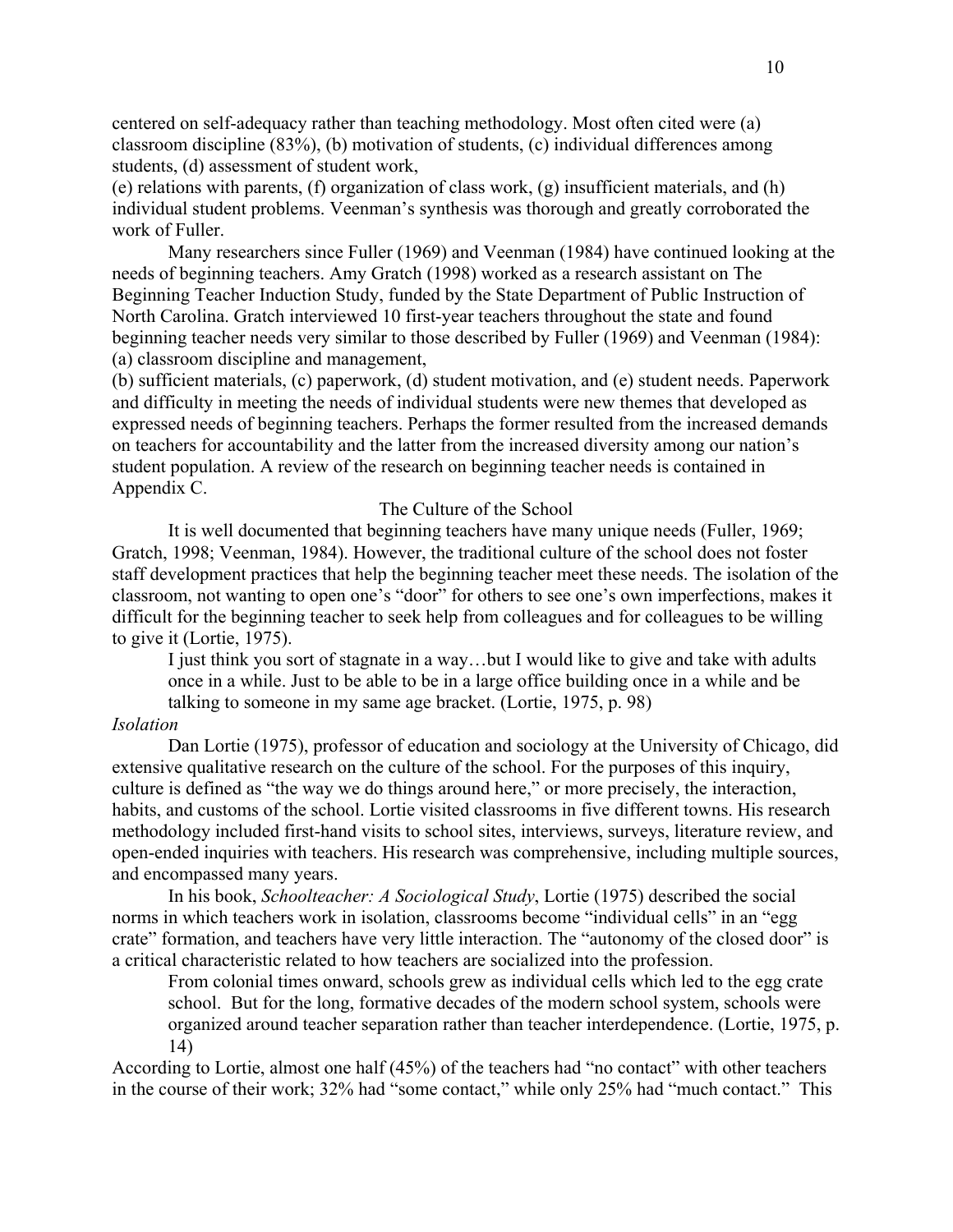is particularly problematic for first-year teachers. Lortie's research provided a foundation for understanding about the isolated culture of the school and how it failed to meet the needs of the beginning teacher.

# *Collaboration*

It appears then that the beginning teacher, in order to obtain assistance with unique needs, should have a school culture that is not isolationist but one that is collaborative. Collaboration can be defined as the act of working together towards a common goal and is the opposite of isolation. While schools are becoming more collaborative, research still documents a school culture that does not encourage collaboration. Hargreaves and Fullan (2000) corroborated the sense of isolation described by Lortie. Feiman-Nemser (1996) documented discussions among teacher colleagues and found a lack of dialogue regarding problems in their classrooms. This norm discourages the beginning teacher from seeking help and the veteran teacher from assisting. In addition, Little (1990) described a school culture that greatly prevents a beginning teacher from requesting help and constrains mentor teachers from giving assistance.

Chester (1992) studied factors that influence beginning teachers' success and found that the context of the school in promoting collaboration was significant. His research centered on five first-year teachers in urban schools in Connecticut during the 1989-90 school year. Schools included three elementary, one middle, and one high school. Chester interviewed teachers and principals at two-week intervals throughout the school year and conducted classroom observations to verify findings. Interview domains for beginning teachers focused on relationships with others in the building, instructional practices, background, expectations, perceptions, and school practices and characteristics. Interviews with administrators and faculty focused on the school's structure, organization, and culture and helped to triangulate emerging themes. A key finding reported age and teacher collaboration as strong indicators of beginning teacher

self-adequacy. Older beginning teachers seem more able to cope with the survival phase of teaching on their own, but this is not so for young beginning teachers who need more collaboration. Chester concluded, quite appropriately, that younger beginning teachers should be placed in schools with strong collaboration. The isolated nature of teaching takes its toll on beginning teachers. This is corroborated by Wildman and Niles (1987).

"For novices to develop into truly good teachers, they need to control their own learning and to collaborate with other teachers" (Wildman & Niles, 1987, p. 2).

Mentoring

One very promising practice that can help the beginning teacher meet his/her unique needs through collaboration is that of mentoring. Mentoring programs are a component of staff development. They are designed to assist teachers through the stressful phases of beginning teaching identified by Fuller (1969) and Moir (1991).

Neophyte teachers benefit from moral and emotional support as well as pedagogical guidance as they negotiate the "reality shock" of their initial teaching experience. (Tauer, 1996, p. 3)

There has been a great deal of research during the last twenty years on the benefits of mentoring and the need for on-site assistance and support for first-year teachers (Little, 1990). Research consistently validates efforts to support beginning teachers through induction and mentoring programs (Ballantyne & Hansford, 1995; Corley, 1998; Feiman-Nemser, 1996; Ganser, 1992; Huling-Austin, 1990; Little, 1990). Little (1990) cited mentoring efforts as most effective in lowering attrition among beginning teachers, reforming teaching, and retaining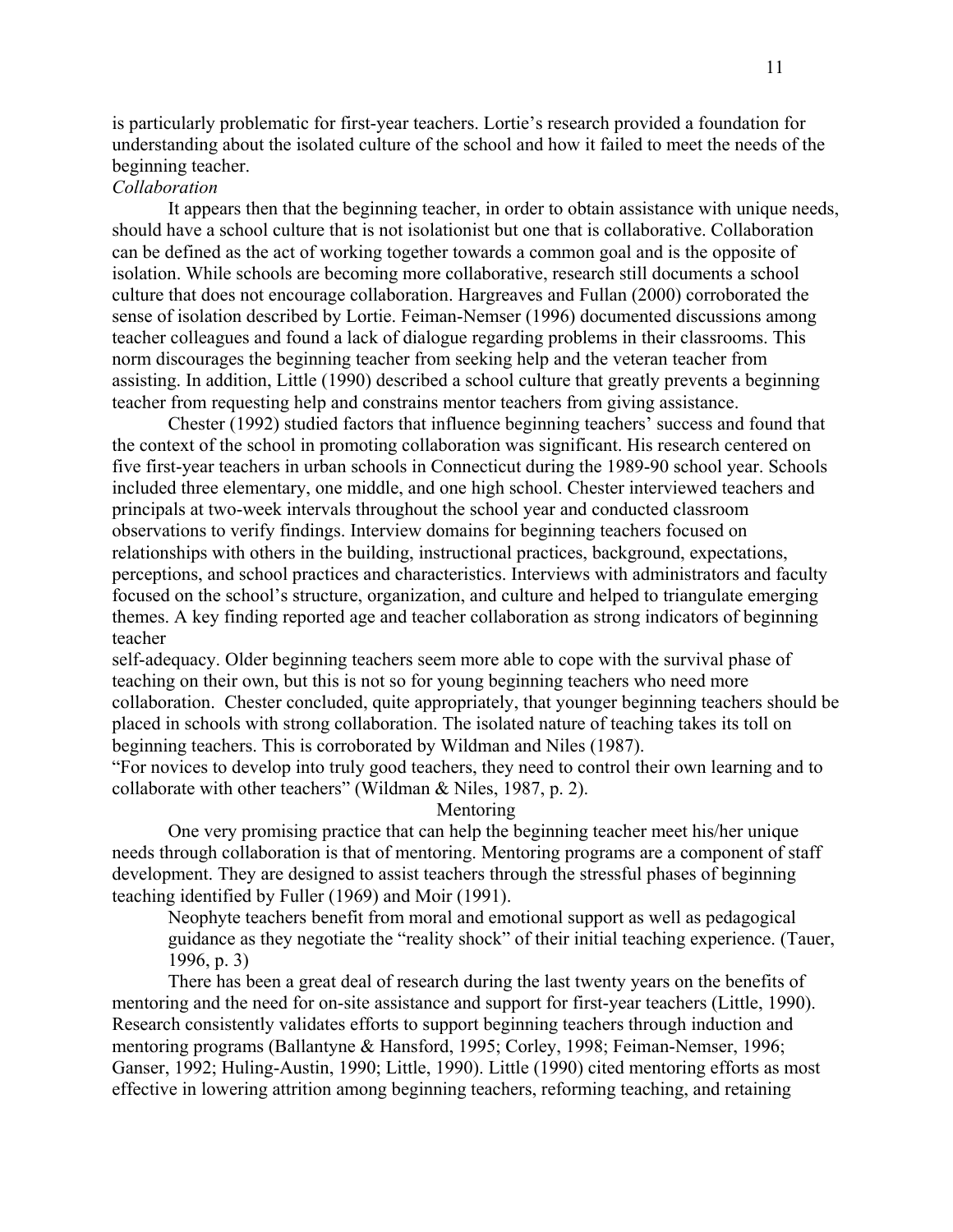talented professionals. Researchers also concluded that supported teachers (those with an ongoing mentor) focus more quickly on instruction than do those teachers who are not supported (Huling-Austin, Odell, Ishler, & Edelfelt, 1989; Odell, 1987; Veenman, 1984).

Based on a spring 2000 voice survey, over 90% of beginning teachers in Fairfax County, Virginia who were mentored indicated that they plan to return to Fairfax County Public Schools after their first year of teaching. Over 90% indicated classroom management training helped them in their classroom, and 80-90% rated their mentors as important to their support.

While the benefits of mentoring programs are well documented, many beginning teachers do not receive these benefits. And even when mentoring is in place, there is the question of its quality and purpose.

## Mentor/Mentee Relationships

One key quality to successful mentoring appears to be the mentor/mentee relationship itself (Gray & Gray, 1985). For the purposes of this study, a mentee is a first-year teacher who has been assigned to receive the services of induction and ongoing guidance from a mentor. The mentor/mentee relationship includes the interactions and activities between the mentor and mentee, both professional and personal.

Mentor/mentee relationships were first documented in the ancient world. In Homer's epic poem, *Odyssey*, the wise old sea captain named Mentor gives guidance to Odysseus' son, Telemachus, in how to cope with his father's long absence. Galvez-Hornevik (1986) described the ancient "mentor" as a trusted guide and counselor who engages in deep, meaningful, voluntary association with a protégé.

# *Mentoring Relationships in Business*

Mentoring evolved in the business world as proven executives "mentored" and assisted young promising administrators. The relationships were primarily informal unlike the formal structure of a school system mentoring program in which mentors are most often assigned to work with a mentee.

Kathy Kram (1983) was an instrumental researcher in the arena of business mentoring. She studied 18 developmental pairs of relationships among corporate managers in a northeastern public utility. Data gathering consisted primarily of interviews to ascertain personal perceptions of the relationships. Kram found that successful mentoring relationships fulfill five career functions: (a) exposure to new opportunities, (b) coach, (c) sponsor, (d) protection, and (e) challenge. Mentoring relationships also fulfilled four psychosocial functions: (a) role-model, (b) counsel, (c) confirmation, and (d) friend.

Similar to the stages of teacher career development, researchers have identified stages in the mentoring relationship. Phillips (1977), in her doctoral dissertation, noted a progression of six stages in the corporate mentoring relationship from (a) "initiation," to (b) "the sparkle" (presenting one's best self to produce mutual admiration),

(c) "development" (discussion focusing on organizational politics and how to attain career plans), (d) "disillusionment" (realization that little more can be gained by the relationship), (e) "parting" (becoming independent), and (f) "transformation" (becoming a peer, friend, and equal).

Kram (1983) compressed Phillip's six stages to four: (a) "initiation" (fantasies becoming realistic expectations), (b) "cultivation" (mentor providing career and psychosocial functions), (c) "separation" (becoming competent and independent), and

(d) "redefinition" (supportive friendship or bitterness).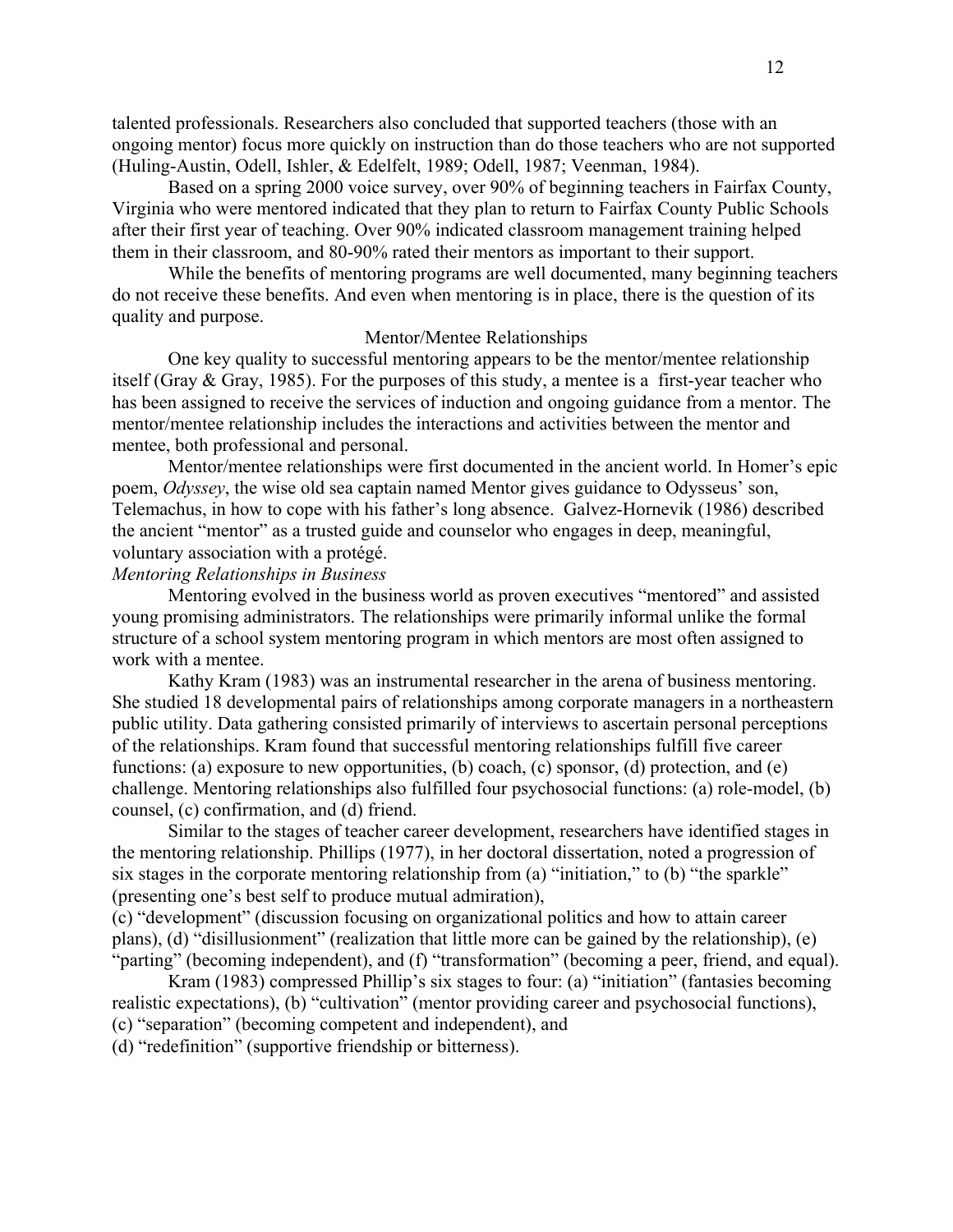Both Phillips and Kram reflect a progression similar to the stages of beginning teacher development depicted by Moir (1991) with auspicious beginnings and dips along the way. This is a relationship beginning with promise and often ending with disillusionment. *Mentoring Relationships in School* 

One study focusing on mentor/mentee relationships in the school setting was done by Susan Tauer (1996) who examined perceptions of 10 pairs of mentor/mentee relationships using case study methodology. Her research was thorough, including multiple interviews during the year, observations in the work place, and attendance at mentor meetings. Tauer found that the beginning teacher/mentor relationship is very "idiosyncratic" and unpredictable in its nature, and that the context of the relationship was extremely important in shaping its dimensions. Tauer identified three variables in that context: (a) personalities of the participants, (b) structure of the mentor program itself, and (c) community, district, and school environment. This study is significant because of its educational setting, its focus on the mentor/mentee relationship, and identification of domains that define that relationship.

While the importance of the mentor/mentee relationship is well documented, the nature of that relationship in the school setting is not well developed. Very little describes what happens to teachers mentoring teachers and, specifically, experienced teachers mentoring novices. Research has uncovered many variables that affect mentoring. These lie within three domains: the mentor program variables, the school environment variables, and the participant profile variables. The remainder of this chapter will explore how each of these variables is related to mentoring. What is unclear is how these variables affect the mentor/mentee relationship itself.

## Mentor Program Variables

Mentor program variables that affect the mentor/mentee relationship include purpose/goals, guidelines, and mentor training. Very little research has explored the mentor program purpose, goals, and guidelines. However, one of the most important variables of a mentoring program noted by researchers is the training of the mentor and the quality of that training (Ballantyne & Hansford, 1995; Evertson & Smithey, 2000; Feiman-Nemser, 1996; Ganser, 2000; Gratch, 1998). Mentor training is often a part of the mentor program yet many mentors do not regularly receive training and many training programs do not focus on the important skills of supervision and coaching (Gratch, 1998; Sweeny, 2000). These skills greatly impact the mentor/mentee relationship.

Evertson and Smithey (2000) studied the effects of mentor training on the mentee. Their methodology included an experimental design with two groups of mentors. One group received a full four-day workshop conducted by a local university; one group received only a one-day orientation by the district. Topics of the four-day workshop included: the mentoring role, concerns of beginning teachers, supervision skills, creating learning environments, and developing action plans. Videotaped conferences of mentors talking with their beginning teachers throughout the year revealed that trained mentors applied conferencing skills, active listening, and probed with follow-up questions. This was not true with the untrained mentors. Weekly summaries also indicated that trained mentors were more likely than untrained mentors to assist the beginning teacher with specific strategies for developing discipline plans, pacing lessons, and changing to student-centered pedagogy.

Preparing mentors for their task does enable them to be more successful if success is defined as supporting protégés' success. (Evertson & Smithey, 2000)

Evertson and Smithey (2000) found, in addition, that training of mentors not only strengthened the mentees' teaching but also the achievement of the students in their classrooms.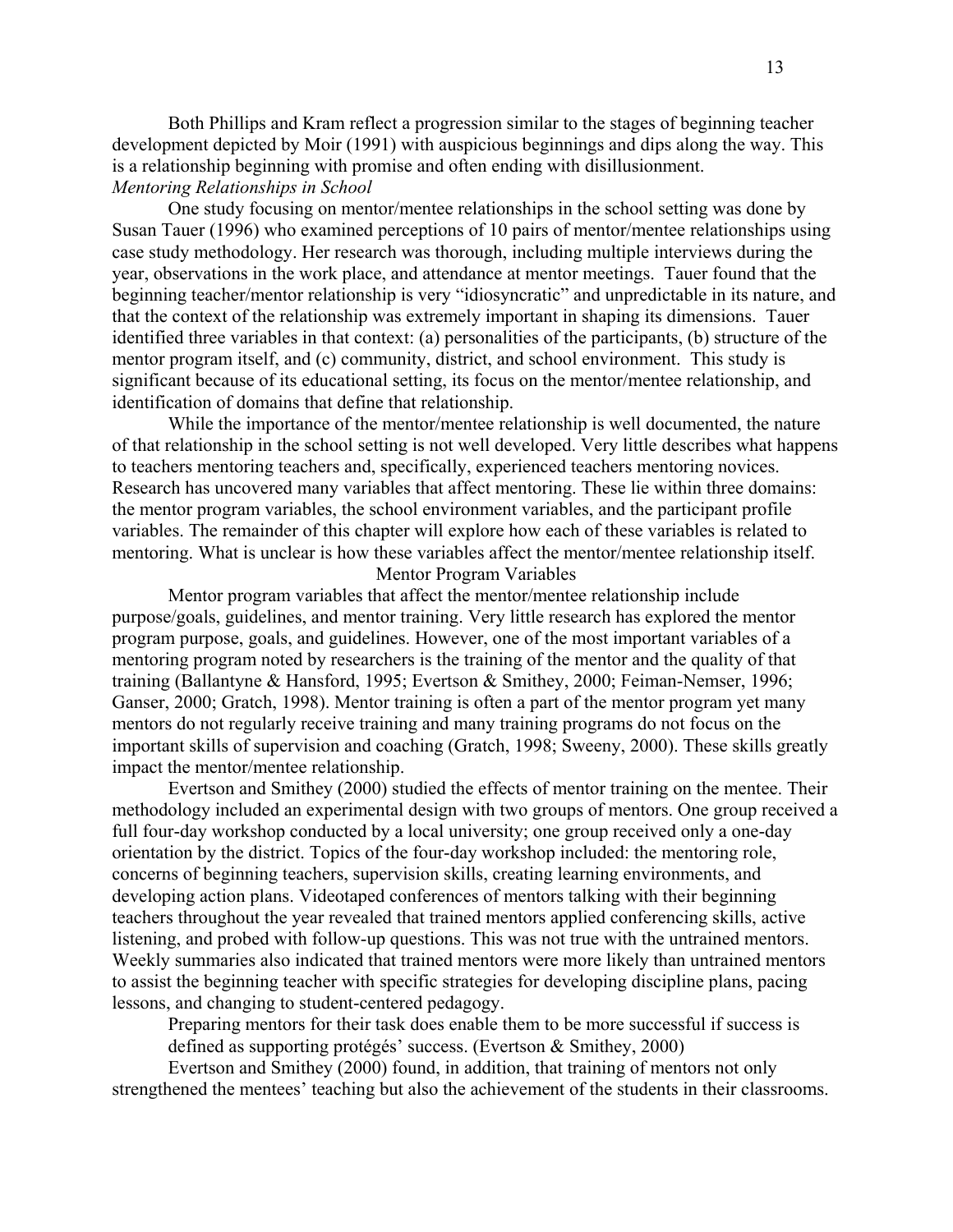Beginning teachers of the trained mentors rated significantly higher during classroom observations on managing instruction, arranging the physical setting, establishing routines, motivating students, managing student behavior, and classroom climate, all expressed as beginning teacher needs by Fuller (1969) and Veenman (1984). What is most encouraging is that the students in the classes of beginning teachers with trained mentors rated higher on academic success, student behavior, and task engagement. Clearly, the training the mentors received appeared to make a difference.

# School Environment Variables

In addition to the mentor program itself, there are many variables at the local school level that greatly impact on the mentor/mentee relationship. School level variables that will be discussed in this section include the selection/matching of the mentor, proximity of the mentor/mentee (Tauer, 1996), access to resources (Chester, 1992), role of the principal (Brock & Grady, 1998), and opportunities for collaboration (Feiman-Nemser, 1996). *Selection/Matching of Mentor* 

Matching of the mentor and mentee is critical to the relationship. In most mentoring programs a mentor is assigned to work one-on-one with a beginning teacher. Sometimes, however, a mentor is chosen by the beginning teacher himself or herself. The selection procedure elicits different interpretations by different researchers.

Feiman-Nemser (1996) raised the issue of whether or not a mentoring relationship can be established into a program and whether the mentor should be chosen by the mentee rather than the principal or third party individual. Regardless of the method of selection, Gold (1996) stressed the need for establishing consistent selection criteria for mentors. *Proximity* 

In addition to matching of the mentor/mentee, proximity of the two in location appears to be a factor that can more readily foster collaboration. Tauer (1996) indicated that physical proximity and grade level were equally integral variables in the mentor/mentee relationship. In a pilot study of four first-year teachers paired with mentors, Gray and Gray (1985) reported that two relationships were unsuccessful because one mentor was located in a different part of the school and one mentor did not teach the same subject.

# *Resources*

How the mentee is able to access resources becomes another school level variable to the relationship. Little research has focused on this area. However, Chester (1992) did find that availability of resources, both human and material, was one of three important variables in the self-adequacy of beginning teachers.

# *Role of the Principal*

One key person to impact the mentor/mentee relationship within the school environment is the principal. "Although a good administrator strives for parity in her or his treatment of the teaching staff, beginning teachers need additional nurturing as they acclimate to the profession" (Weasmer & Wood, 2000). The principal often makes the selection of mentor and matching with mentee; his or her supervision of the mentee is crucial; his/her attitude and actions toward the mentoring process appear to facilitate or become a barrier to the relationship. In the National Center for Education Statistics (1999) survey, 55% of first-year teachers agreed strongly that they felt supported by the administration and 37% agreed somewhat. However, little research attention has been paid exclusively to the role of the principal in the mentor/mentee relationship. Only one research team, Brock and Grady (1996), has focused specifically in this domain. In a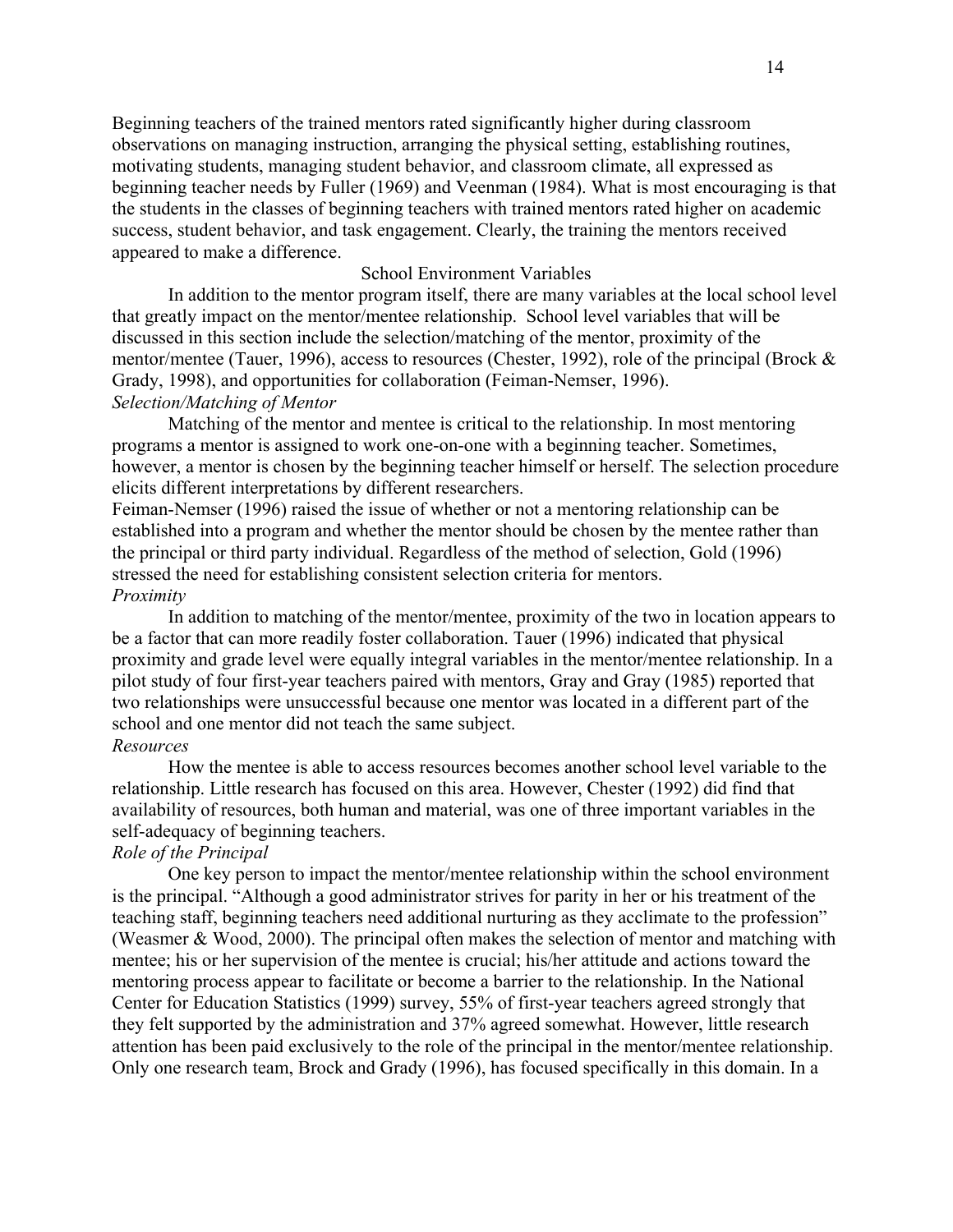study of 49 second-year teachers and 56 principals in Nebraska, Brock and Grady concluded that the principal is often perceived negatively by the mentee.

The most difficult part of the first year was understanding the expectations of the principal. I didn't know what to expect. What was the role of the principal, and how was I to relate? At the beginning, all I saw the principal do was act as a welcomer. Here's the school. Good luck. I didn't know what his role was, his expectations for me, and how I could expect him to react. I wanted to know his philosophy, expectations for me, his values for education and students, and expectations for quality teaching. I was left on my own to develop a style of teaching and classroom management. I hoped that it was one that he approved of. (Brock  $& Grandy, 1998, p. 180$ )

One of the most important things that beginning teachers need to know is what the principal views as good teaching and how they (the beginning teachers) measure up. Teachers expressed a need for expectations to be communicated at monthly meetings as well as through one-on-one sessions with the principal. Beginning teachers perceived the need for a longer and more comprehensive induction program than the principals actually gave them (Brock & Grady, 1996).

Chester (1992) found that absence of feedback from the principal early in the year resulted in beginning teachers' feelings of uncertainty, anxiety, neglect, and the perception that competence in the instructional domain was devalued. Weasmer and Wood (2000) concluded that beginning teachers need high visibility of the principal and a lightened load. Robinson (1998) stressed that principals need to familiarize the beginning teacher to the culture, climate, and values of the school. Teachers who experience higher levels of principal support are likely to be less stressed, more committed, and more satisfied with their jobs than those receiving lower levels of support (Billingsley, 1993).

In summary, Brock and Grady (1998) state succinctly the importance of the principal as a key variable within the school environment.

Little attention has been paid to the principal's role in the induction of beginning teachers. Although principals are called on to be instructional leaders, the research provides little information for principals to use in meeting the challenges of beginning teachers. (Brock & Grady, 1998, p. 179)

# *Time for Collaboration*

The principal's role in helping to find time for the mentor and mentee to collaborate also seems to be a crucial variable in the success of mentoring.

Feiman-Nemser (1996) described time (time to mentor and time to learn to mentor) as the biggest deterrent to a productive mentoring relationship. Maddex (1993) indicated in a survey of 366 mentor/mentees that lack of release time to observe, have conferences, or collaborate was a significant detriment to the relationship.

#### Participant Profile Variables

In addition to the mentor program and school variables, the mentor/mentee relationship is also defined by the participants themselves. However, it is less clear what personal variables these players bring to the relationship and how these variables affect that relationship. Participant profile variables that will be discussed in this section include individual needs, benefits of mentoring, role definition, mentor supervision skills, and conflict resolution skills. *Needs* 

Beginning teachers have very unique needs that have previously been presented. A key participant variable for the mentee is how well prepared he/she is in preservice and how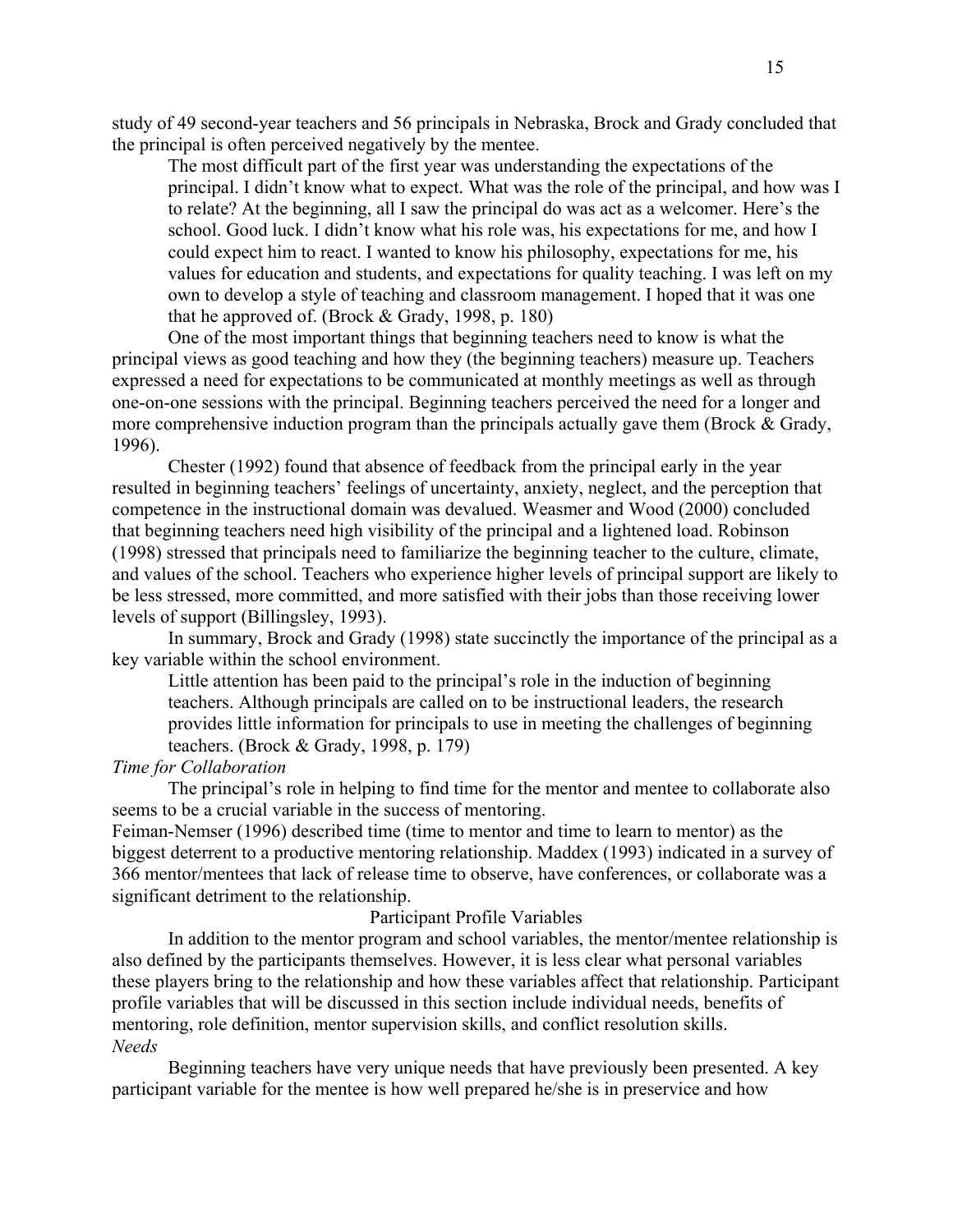confident to assume teacher responsibilities (National Commission on Teaching and America's Future, 1996). The needs of the mentor include career enhancement and recognition (Freiberg, Zhibowski, & Ganser, 1996) that will be addressed in the following section. *Benefits* 

The benefit one receives from mentoring seems to be an important variable in the success of that relationship. This is often reflected by the degree to which the mentor feels a sense of professionalism in helping another teacher. While research substantiated the benefits of mentoring for beginning teachers (Feiman-Nemser, 1996; Ganser, 1992; Little, 1990), there are also many benefits for the mentor. "Mentoring can generate as much, if not more professional development for the mentor as it does for the beginning teachers" (Freiberg, Zhibowski, & Ganser, 1996). Freiberg's research on five full-time mentors revealed their increased sense of professionalism, their confidence in working with other adults, and a more clearly defined set of beliefs about their own teaching. Only one-third of the exiting mentors chose to go back to the classroom, thus illustrating that mentoring is a stage in career development for mentors.

In a related study, Ganser (1997) surveyed 94 teachers who had been both cooperating teachers and mentors in seven school districts in Wisconsin. Respondents emphasized that their career as a teacher had been affected by these roles in four ways: (a) source of pride, (b) expanded view of teaching, (c) enhancement of own knowledge and skills, and (d) professional rejuvenation. While many mentoring programs compensate the mentors, it appears that intrinsic benefits can be the greatest reward (Ganser, 1997). This substantiates Maslow's hierarchy on the importance of

"self-actualization" and the models of teacher career development specifying "new challenges" and "professionalism."

## *Role Definition*

Research documents that another key variable is the mentor's perception of his/her role. Mentor roles are often ill defined.

Gina approached the relationship expecting her mentor to help guide her to deeper reflection about her teaching practice. Her mentor, on the other hand, was satisfied with a friendship. (Gratch, 1998, p. 224)

In a study of participants in a state-mandated mentoring program in Wisconsin, Ganser (1992) indicated that mentor roles were often ambiguous. "For a variety of reasons, the participants in this study present a vision of mentoring that is far less rich and varied than it otherwise might be" (Ganser, 1992, p. 30). Mentors saw themselves as providers of emotional support and assistance with logistics when their mentees wanted and expected something more. Participants in the study gave little evidence that mentors saw their role as including a focus on the critical elements of teaching such as curriculum design, instructional strategies, or professional development. What then might the role be? Ballantyne and Hansford (1995) defined the role of the mentor changing with the needs of the beginning teacher. During the stressful first weeks of school (survival),

the mentor needs to be open, accepting, and friendly. During the first semester (behavior problems), the mentor needs to provide direct assistance. But during the final phase (focusing on pupils, teaching, and learning), the mentor needs to use a more reflective and critical approach. Gordon (1991) saw the role of the mentor as a problem-solver. Feiman-Nemser (1996) concluded that mentors need to assist beginning teachers with "conceptually oriented learnercentered teaching." Unfortunately, this is not often the case. The mentor's perception of his/her role dictates the reality of the relationship.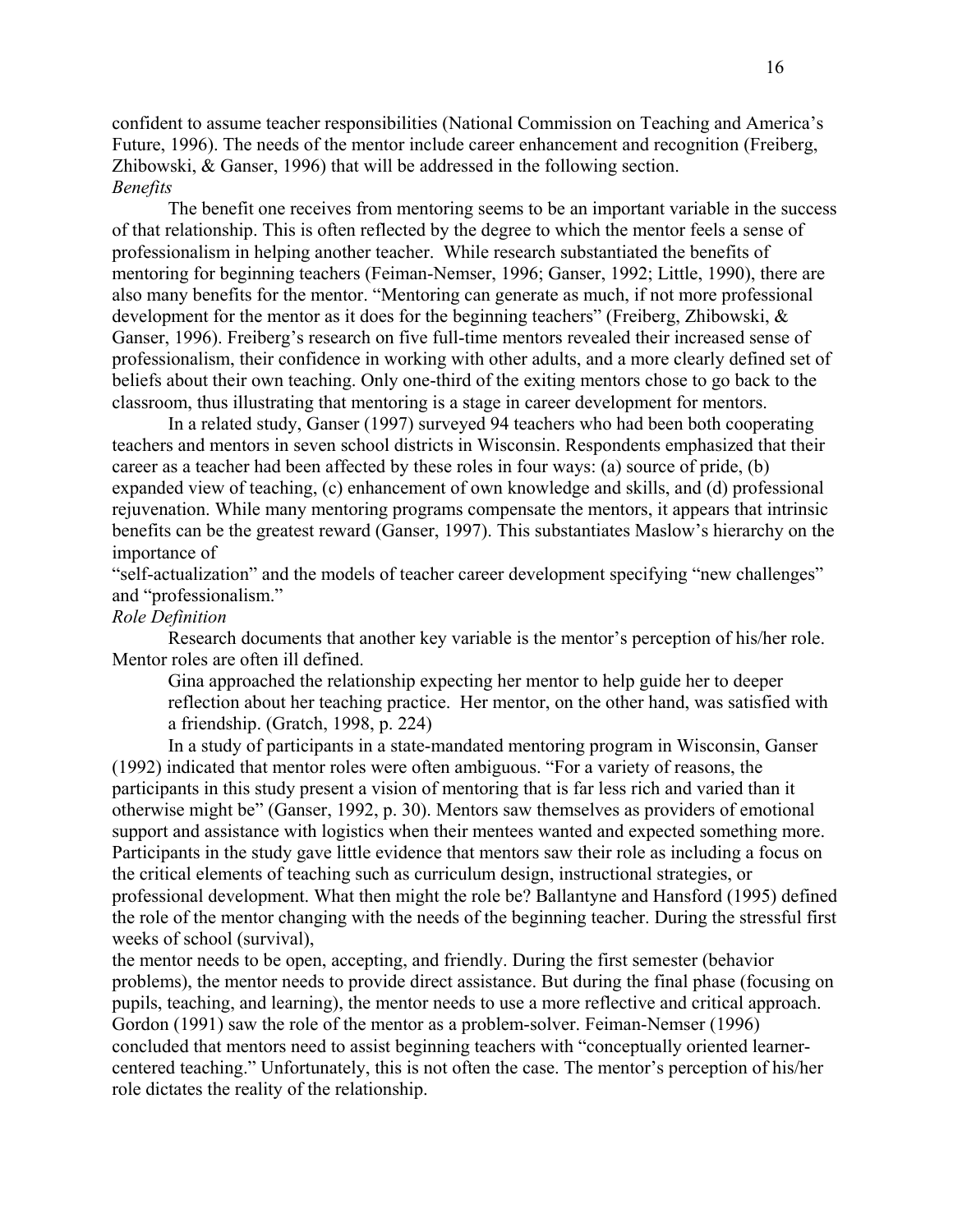### *Mentor Supervision Skills*

In addition to the mentor's perception of his/her role, the degree to which he/she possesses supervision and coaching skills is a critical variable (Ganser, 1992). Research on supervision and coaching skills documented the need for mentor training in this area (Evertson & Smithey, 2000).

# *Conflict Resolution Skills*

Mentors and mentees will undoubtedly experience conflicts. These conflicts are internal to the relationship (mentor/mentee) and external to the relationship (mentee/staff, mentee/parents). What conflict resolution skills these participants bring to the relationship may be critical in defining that relationship. An excellent model for conflict resolution is that by Fisher, Ury, and Patton (1991) developed as part of the Harvard Negotiation Project. Called "principled negotiation" Fisher shows how to negotiate an impasse using these tenets: (a) separate relationship issues from substance, (b) focus on interests, not positions, (c) invent options for mutual gain, and (d) use independent standards of fairness to avoid a bitter contest of will. These principles can form a very solid framework for dealing with any kind of conflict.

A matrix of research on variables affecting the mentor/mentee relationship is contained in Appendix D.

### Summary

Teachers have defined developmental stages on the road to becoming "truly good teachers." The beginning of the journey is a very stressful one with many unique needs. Yet the isolation of the classroom prevents beginners from being able to "collaborate with other teachers." Mentoring helps to overcome the isolation, can assist the beginning teacher with firstyear needs, can help to lower attrition, and can strengthen teaching and learning. The mentor/mentee relationship is at the heart of the process. It can determine whether or not the beginning teacher becomes that "truly good teacher." It is also apparent that the mentor/mentee relationship is very idiosyncratic. Variables such as school environment, the mentor program, and participant characteristics play a unique role in mentoring. However, it is not clear just how these variables affect the mentor/mentee relationship.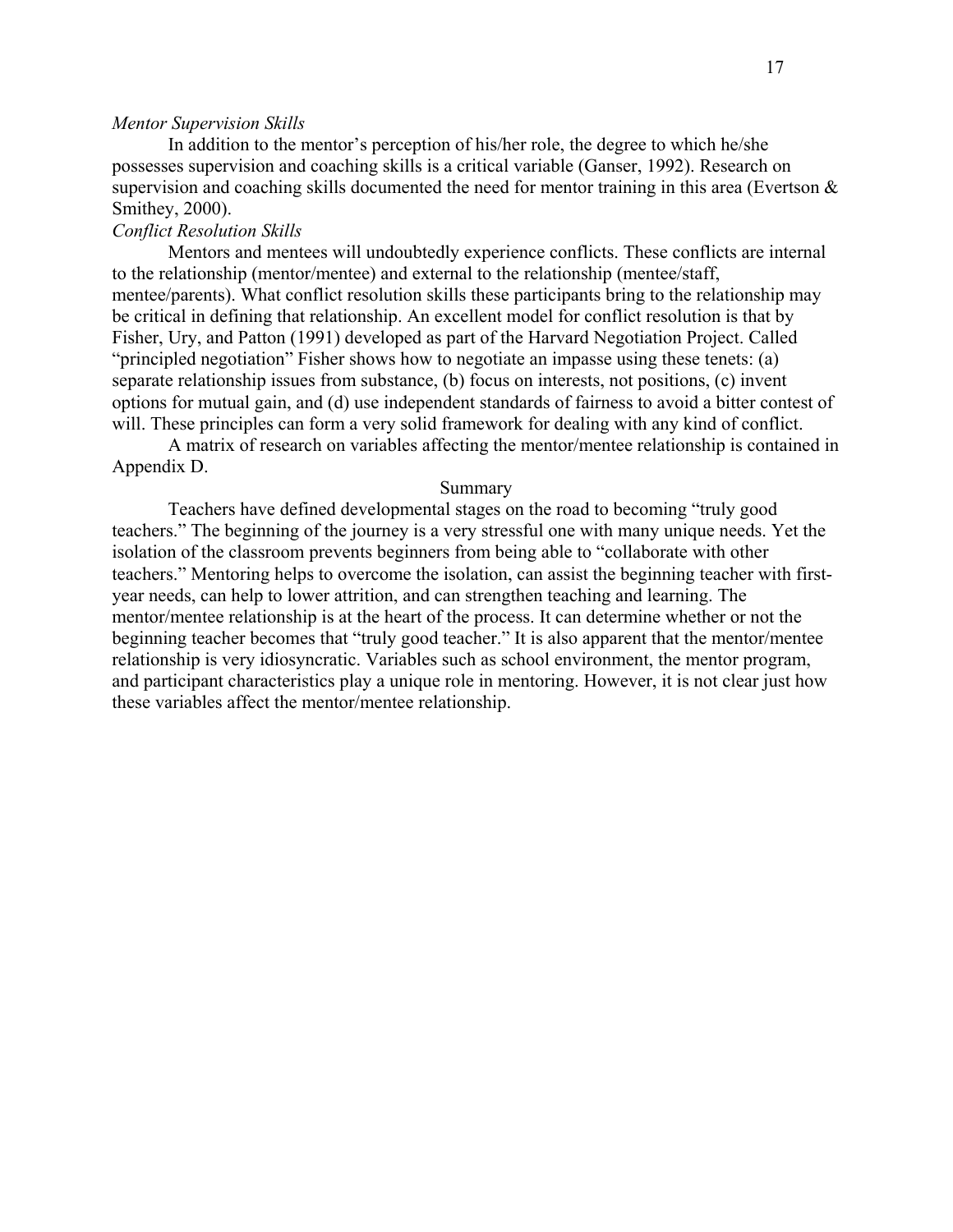## CHAPTER 3 THE METHODOLOGY

<span id="page-25-0"></span>The purpose of this study was to explore the nature of the beginning teacher/mentor relationship in a large suburban school system and to identify the forces that impacted that relationship. The goal was to gain an in-depth understanding of mentoring in the context of the school (Patton, 1985) and to gain an understanding of the meaning the participants had constructed within that context (Merriam, 1998). Because it best answers the questions of *what* and *how*, qualitative research was chosen as the methodology for this study. Patton (1985) described the uniqueness of qualitative research as a pathway to understanding interactions in their context.

[Qualitative research] is an effort to understand situations in their uniqueness as part of a particular context and the interactions there. . . . The analysis strives for depth of understanding. (Patton, 1985, p. 1)

The research design for this study was a cross-case analysis of three pairs of beginning teacher mentor/mentees at the elementary level. Each mentor/mentee pair was considered a single case with similarities and differences explored across all cases. Multiple case designs have distinct advantages and are often considered more compelling (Yin, 1994). Case study's interest in "process rather than outcome, in context rather than on specific variables, in discovery rather than confirmation" (Merriam, 1998, p. 60) made this a valuable method to answer the research questions. A case study is concrete and contextual, taking a holistic view of the situation (Merriam, 1998). For this reason, it enabled examination of the many emerging variables that affected the mentor/mentee relationship.

This chapter will focus on the methodology used for the cross-case study. Specific topics will include the setting, participant selection, data collection, data analysis, and trustworthiness of the research.

## The Setting

#### *The School System*

This study was conducted in a large suburban school system of 160,966 students. These students are housed in 131 elementary schools (primarily grades K-6), 21 middle schools, 24 high schools, and numerous special centers. The student population represents diversity in ethnicity, language, and socio-economic status. More than 20% of the students receive free and reduced lunch. Students speak more than 100 native languages. Expectations for the school system are high with 93% of high school graduates continuing on to some form of postsecondary education.

The school system requires anonymity for all research studies within its jurisdiction. Therefore, the names of the school division, individual schools, and participants in this study have been changed to maintain confidentiality.

#### *The Mentor Program*

Consistent with the national trend, the school system is experiencing a tremendous need for new teachers. Student population has grown by more than 4,000 in the academic year 2001- 2002. Many teachers have or will retire within this time period. In 2001-2002, the school system hired 1897 new teachers. Of these new teachers, 795 had zero teaching experience.

Early in the 1980s the school system established a colleague lead teacher program that designated a lead teacher in each building to work with new teachers. Recognizing that beginning teachers needed more support, the Great Beginnings: Beginning Teacher Induction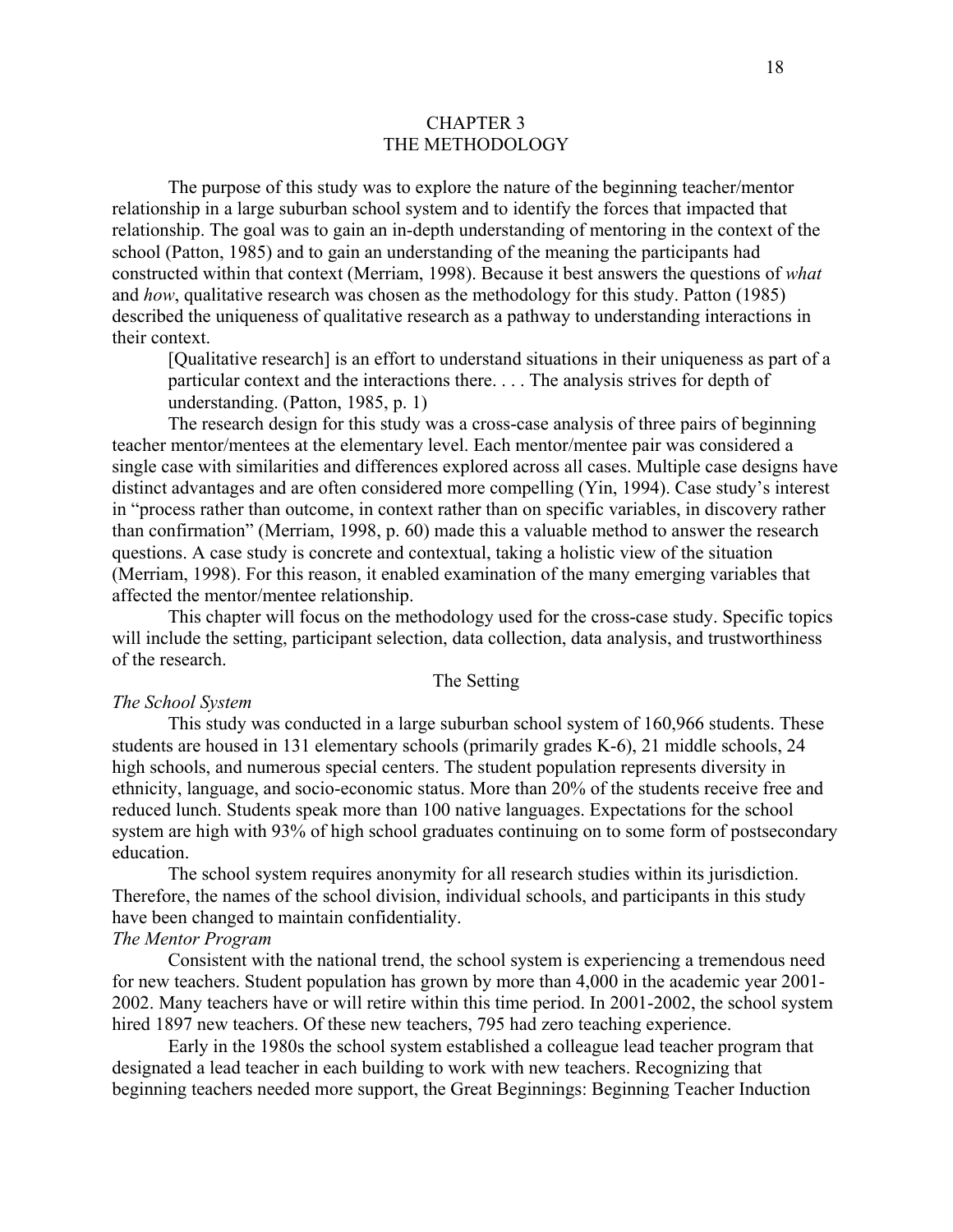Program was established in 1995. The purpose of the Great Beginnings program is to "improve the capacity of [school system] to attract, induct, and retain high performing teachers and ultimately to contribute to school improvement" (Office of Staff Development and Training, June 8, 2000, p. 2). With the advent of the Great Beginnings program the colleague lead teacher position was renamed lead mentor teacher with expanded responsibilities. These expanded responsibilities include primary responsibility for coordinating the mentor program within the school and orientation of new teachers.

The Great Beginnings program provides support to all teachers new to the school system. There are different levels of service based on new teacher needs and available resources. The basic component of the program is a trained mentor for all new teachers. A mentor is an "expert" teacher who works one-on-one in an ongoing basis with the beginning teacher at his/her school. Mentor teachers receive formal training from principals and other administrators. Training topics include beginning teacher needs, mentoring styles, supervision, conflict resolution, and teacher beliefs. Mentors perform the responsibility of mentoring in addition to their regular teaching duties and receive a stipend for these extra responsibilities. For the 2001-2002 school year, mentors received \$450 for working with a novice teacher (zero experience) and \$200 for working with an experienced teacher new to the school system. A second component of the program is an optional coaching cohort for the beginning teacher. The coaching cohort is an after-school course taught by master teachers. While all beginning teachers receive a mentor, only a small number participate in the coaching cohort.

Funding for the Great Beginnings program comes from several sources, one of which is the state government. The Education and Accountability Act enacted by the state legislature provides funding for mentors to assist beginning teachers. Each school district in the state must provide a 50% match to receive these funds. In fiscal year 2002 each school division received \$208 for each beginning teacher within its jurisdiction.

While the state provided funding for the mentor program, this was only a portion of the total cost to the school division. During the 2001-2002 school year, funding for mentor stipends came from three sources: (a) state allocation of \$176,358 (Education and Accountability Act), (b) state class-size reduction grant of \$79,425, and (c) local school system allocation of \$469,600. In addition to the stipends for mentors to assist beginning teachers, the school system paid a stipend of \$800 to mentor trainers (administrators teaching the mentor course). The stipend for mentor trainers was funded from the school system's regular staff development course budget. Additional resources for beginning teachers included two substitute days  $\omega$ \$85.00 per day. This was budgeted with local staff development funds but cut midyear due to budget deficits.

## The Participants

Participants in the study were three pairs of mentor/mentees who were a part of the school system mentoring program for beginning teachers. Each pair consisted of a beginning teacher with zero experience and an experienced teacher assigned to work with the beginner in an ongoing basis. The pairs were housed within the same school. Sampling was conducted in a "purposive" (Merriam, 1998) or "purposeful" (Patton, 1990) fashion in order to study information-rich cases in depth. The purposeful sampling targeted outstanding mentors with prior experience in order to identify best practices in mentoring. A focus exclusively on teachers at the primary level allowed for easier comparability in the cross-case analysis.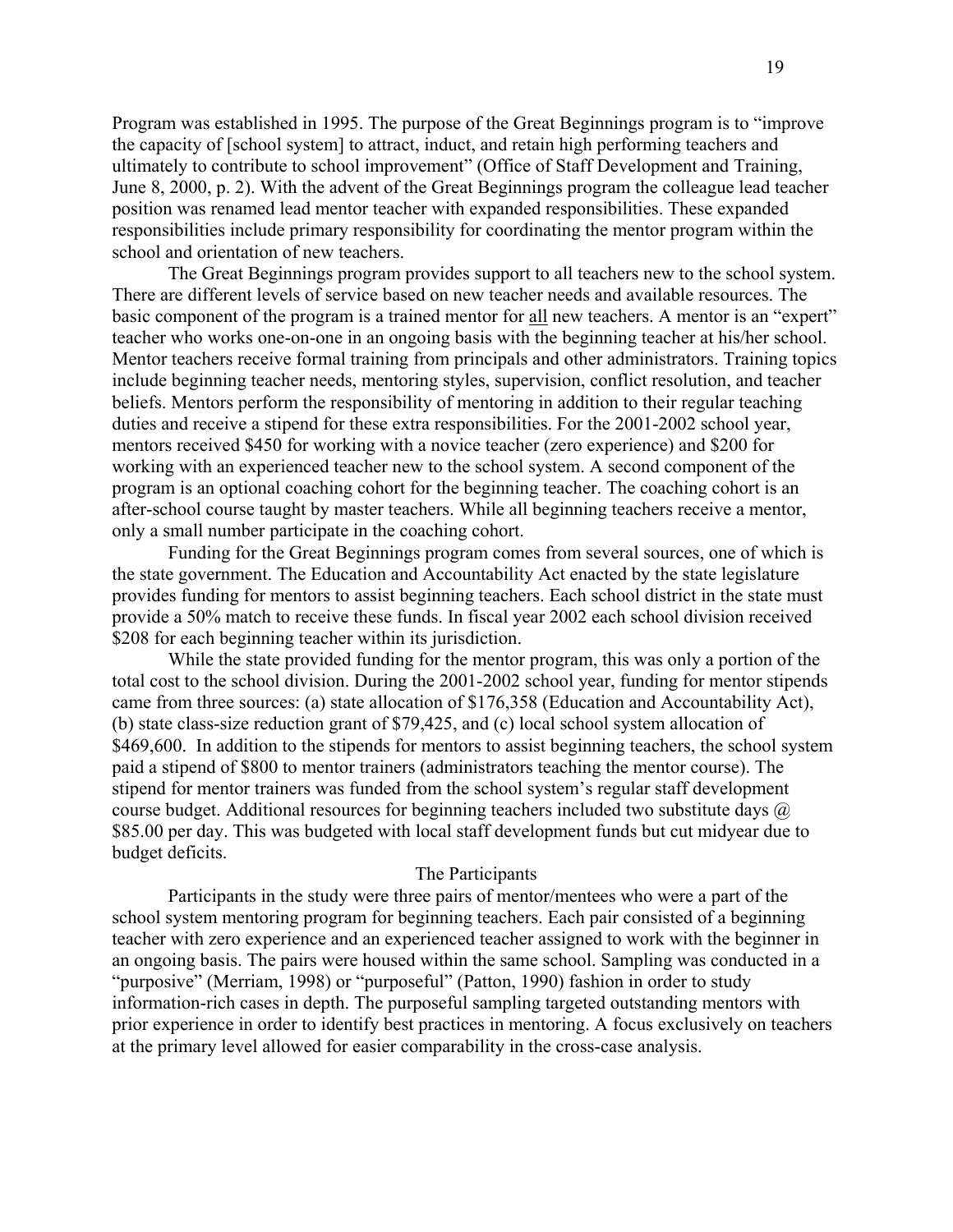### *Criteria for Selection*

Criteria for the selection of mentors for the study were developed in consultation with the director of staff development and coordinator of the mentor program. The committee chair was also actively involved in this process. Criteria for mentors included all of the following:

- 1. Mentors were outstanding mentors as defined by James B. Rowley in *Qualities of the High-performance Mentor Teacher: Knowledge, Skills, and Values.* The Office of Staff Development and Training uses these criteria to describe outstanding mentor teachers. A copy of these criteria is contained in Appendix E.
- 2. Mentors served at least one previous full year as a mentor teacher.
- 3. Mentors currently mentored a novice teacher with zero experience.
- 4. Mentors served two or more years in the same school.
- 5. Mentors were classroom teachers at the K-3 grade level.

In addition, mentors and mentees exhibited a willingness to participate in the project and received support from their school principals.

# *Process for Selection*

Mentors were chosen for the study through a nomination process that was developed in conjunction with the researcher, the Office of Staff Development and Training, and the committee chair. This process included solicitation to all lead mentor teachers, verification of mentors' qualifications by principals, and an interview screening by the researcher. The researcher first prepared a description of the project and criteria for nomination. The Office of Staff Development and Training sent these via email to all elementary lead mentor teachers in the school system. Nominations were returned directly to the Office of Staff Development and Training whose staff verified qualifications by talking to principals. A list of qualified nominees was then sent to the researcher. A detailed description of this process for selection of mentors is contained in Appendix F.

The initial appeal for nominations resulted in only three viable candidates. This was due to poor timing of the solicitations right before the Thanksgiving holiday. The decision was made to readvertise, which resulted in an expanded pool of nine candidates whose qualifications were all verified by their principals. This list was given to the researcher in early December. The researcher met with each pair of nominated mentor/mentees in early January to give exact details of the study and to solicit interest in the project. The researcher described the project, the time commitment, the value to the school system, and the confidentiality ensured for the participants. Three pairs of mentor/mentees were selected based on the criteria and willingness to participate. Two weeks into the project one pair withdrew and another team was substituted. By mid January all three pairs were selected, oriented, and had signed consent to participate. Biographical data on each participant were then gathered by electronic submission. A copy of this data collection tool is contained in Appendix G.

One of the researcher's goals throughout the study process was to develop rapport with the participants. This included being sensitive to the teachers' needs, their time, and their teaching. As a result, all interviews and meetings were scheduled at the teachers' convenience and not before holidays, prior to parent conferences or preparation of report cards. Despite the fact that the researcher received names of nominees in early December, she waited until after the winter holiday to interview potential teams of teachers. This considerably delayed the start of the study but contributed to rapport of researcher and participants who appreciated the sensitivity of the researcher to their needs.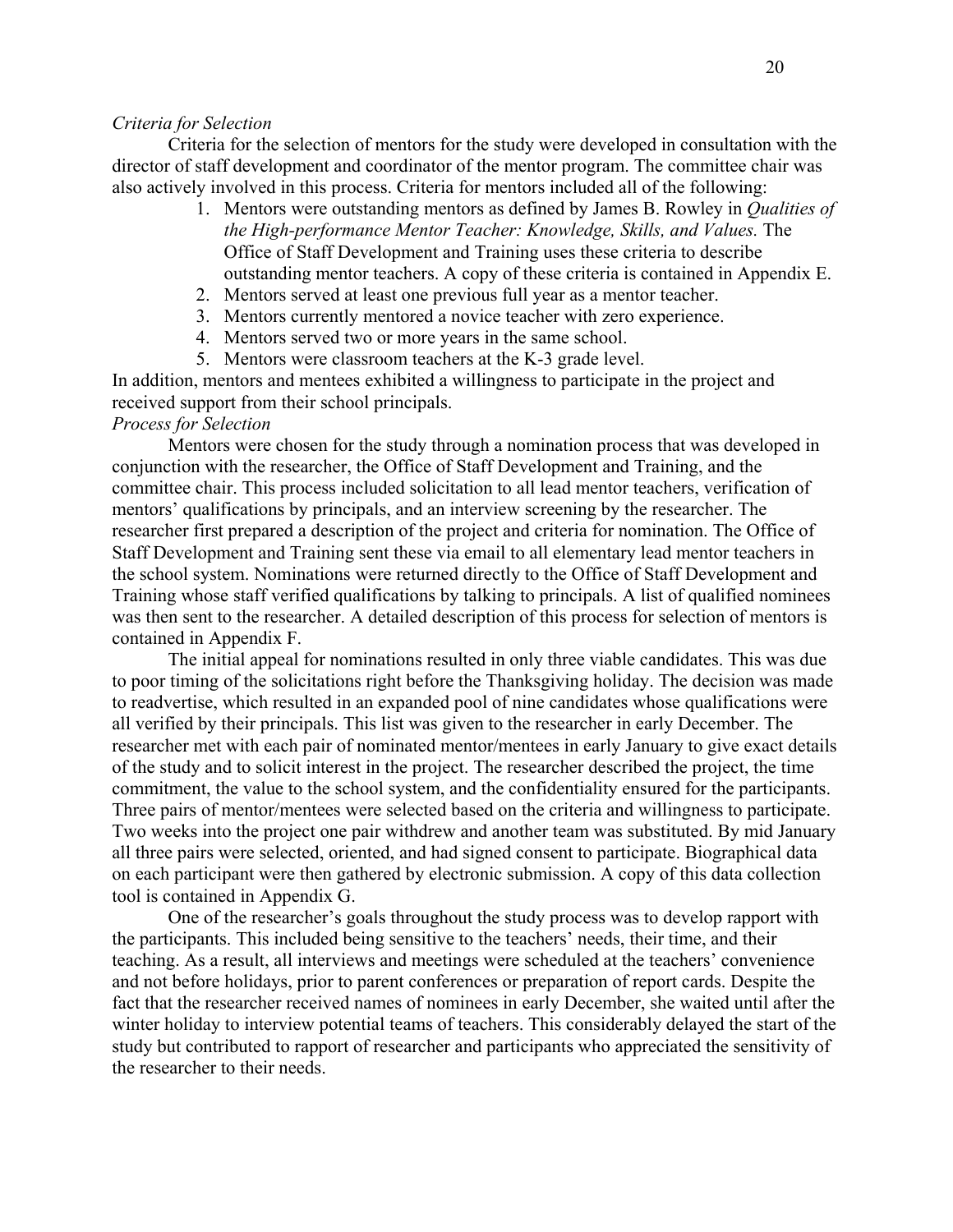### Instruments and Data Collection

A variety of data collection instruments were used to achieve better understanding of the participants and to increase credibility of the findings (Merriam, 1998). This variety allowed a comprehensive perspective and a crosscheck of information.

Multiple sources of information are sought and used because no single source of information can be trusted to provide a comprehensive perspective. . . . By using a combination of observations, interviewing and document analysis, the fieldwork is able to use different data sources to validate and cross-check findings. (Merriam, 1998, p. 137)

Primary methods of collecting information for this study were focus group, interviews, email responses, observations, and review of documents.

## *Focus Group*

A focus group of approximately 6-12 participants is a technique to promote discussion on a given topic (Stewart & Shamdasani, 1990). The researcher conducted two focus groups in December to talk about the mentor program and the participants' views on the mentoring process. Participants in the focus groups were selected because of their relevancy to the topic. One focus group contained eight beginning teachers and one focus group consisted of seven mentors. Participants in the focus groups were chosen because of their willingness to attend and were not included in the mentor/mentee pairs selected for the study. Babbie (1998) stated that group dynamics in a focus group frequently bring out aspects of the topic that would not have been anticipated by the researcher or would not have emerged in interviews. For this reason, the focus groups were a valuable tool in developing the protocols. Interview questions were tested for specificity and modified based on focus group input. A graduate student colleague who took notes during the focus group was also very helpful in debriefing and reflecting jointly with the researcher on themes. Focus group questions are contained in Appendices H and I. *Interviews* 

Two interviews were conducted separately with each selected mentor and mentee in order to ascertain the progression of the relationships and the forces impacting upon them. Each interview lasted approximately one hour. To ensure sensitivity to teachers' needs, interviews were not scheduled during times that teachers were completing report cards. Thus, the first interviews were conducted in February and the second interviews were held in April. According to Merriam (1998) interviews are the best technique to use when conducting intensive case studies of a few selected individuals.

The researcher developed an interview protocol based on the research questions and domains of inquiry. Interview questions were open-ended with probes to follow. Interview questions were piloted in two interviews, one with a mentor and one with a mentee not included in the study. The purpose of this test was for the researcher to gain familiarity with the technical equipment and to gain proficiency in interview techniques, which helped develop consistency across all interviews. Research questions were modified based on the focus group, pilot interviews, and feedback from committee members. Interview data from the first interviews were used to tailor the second interviews.

Interviews for this study were conducted as "reflective conversations" in order to develop rapport with the participants and to allow the discussion to evolve from the teachers themselves. Interview questions were used as a guide with elaboration, probing, and shifting sequence as needed to pursue relevant themes. Concrete and contextual questions along with wait time elicited richer information than generalities.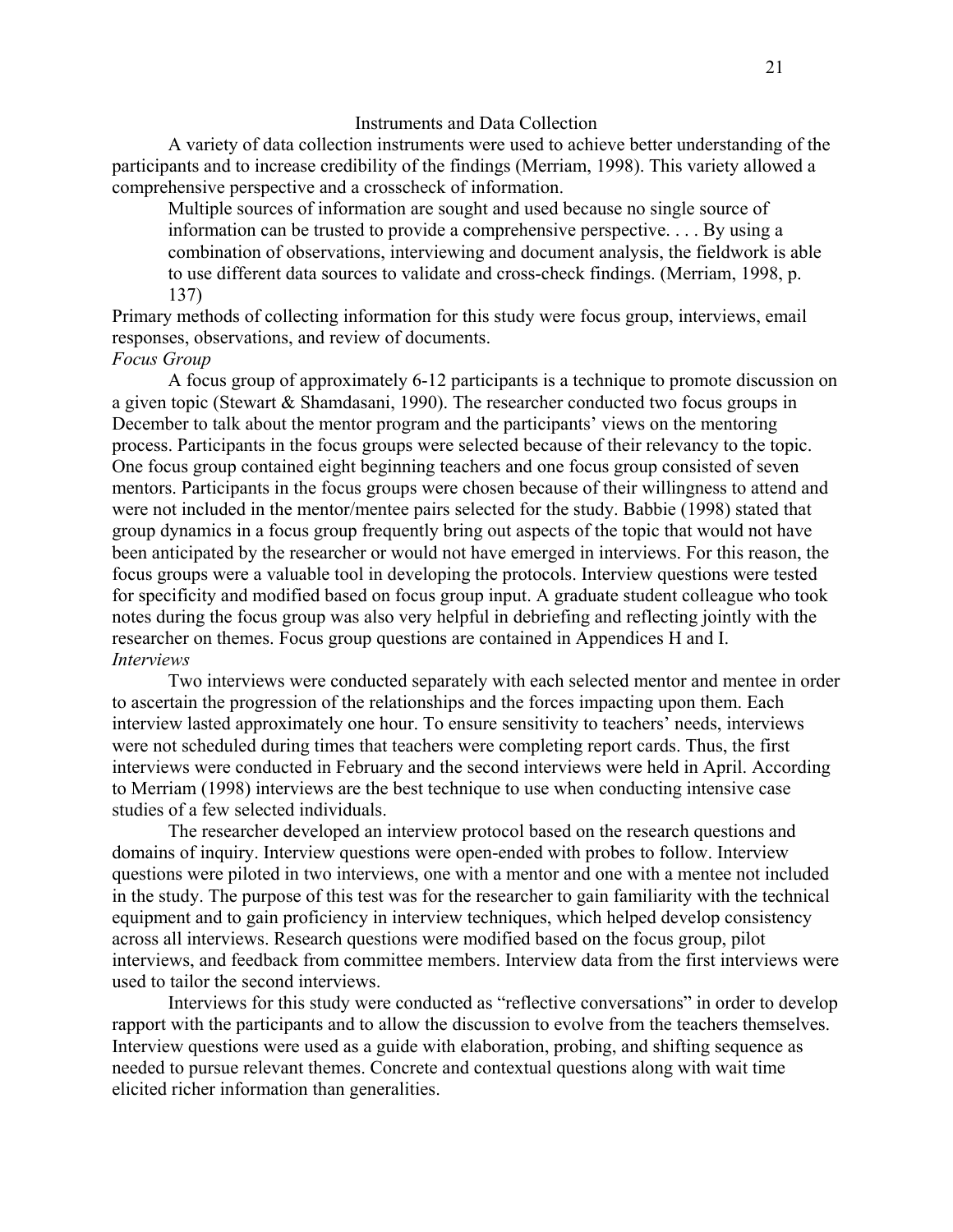All interviews were audio taped and transcribed verbatim by professional transcribers to ensure that everything said was preserved for analysis. In addition, the researcher took notes to guide her questioning and to highlight areas for further probes. Interview guides are contained in Appendices J, K, L, and M.

# *Email Responses*

The researcher posed six email questions for each mentor and mentee on a weekly basis. Responses were sent electronically to the researcher and back up copies were created. Questions focused on topics such as the mentee's perception of her teaching at that time, help given from the mentor that week, and help that may be needed. The email responses were intended to provide an additional source of information in an easy format that is within the realm of each teacher's daily routine. However, the email responses did not elicit rich answers. The teachers began with descriptive detail but cut these to very perfunctory and brief responses due to time constraints. Email questions are contained in Appendix N.

# *Observations*

Observations are a valuable data gathering tool in case study as they take place in the natural field and provide a first hand encounter with the phenomenon of interest (Merriam, 1998). For this study, an observation was conducted of each mentor/mentee pair engaging in a conference. In case one, this observation involved an entire multi-age team.

As much as possible the researcher attempted to become a "complete outsider" (Merriam, 1998) during the observation. An observation guide of "look fors" was developed to capture content of the meeting, dialogue, discussion, and nonverbal communication. In order to maintain informality, the researcher did not take literal notes during the conference but used the observation guide immediately afterwards to record literal observations as field notes. Time/date, place, purpose, participants, diagram of the setting, verbal description of the setting, activities/conversations, direct quotations, and nonverbal communications were noted. An observation guide is contained in

#### Appendix O.

## *Review of Documents*

Documents should be reviewed when it appears they will yield "better data or more data . . . than other tactics" (Merriam, 1998, p. 125). Because they are objective sources of data, documents can provide background on the case study. For this study the researcher reviewed written materials on the school system's mentoring program including mentor handbook, mentor training materials, and reports to the School Board. Particularly helpful were documents related to funding and number of new teachers hired.

The researcher also reviewed written materials at the local school level in the form of documents prepared by each mentor and mentee pair. The action plan was a valuable source of data to corroborate findings from the interviews. The action plan consisted of goals that the mentor and mentee developed jointly for the beginning teacher each quarter. In addition, the researcher reviewed lesson plans and, in case one, the written nomination of the beginning teacher for the First Year Teacher Award.

#### *Fieldwork Journal*

The researcher maintained a fieldwork journal from the beginning of the data collection through the final analysis of data. This journal contained a synopsis of each interview, detailed notes from observations, and thoughts on the process of conducting research. This journal became a valuable learning tool and was used to adapt strategies in future interviews and observations. Merriam (1998) stated that ethnographers often maintain a fieldwork journal to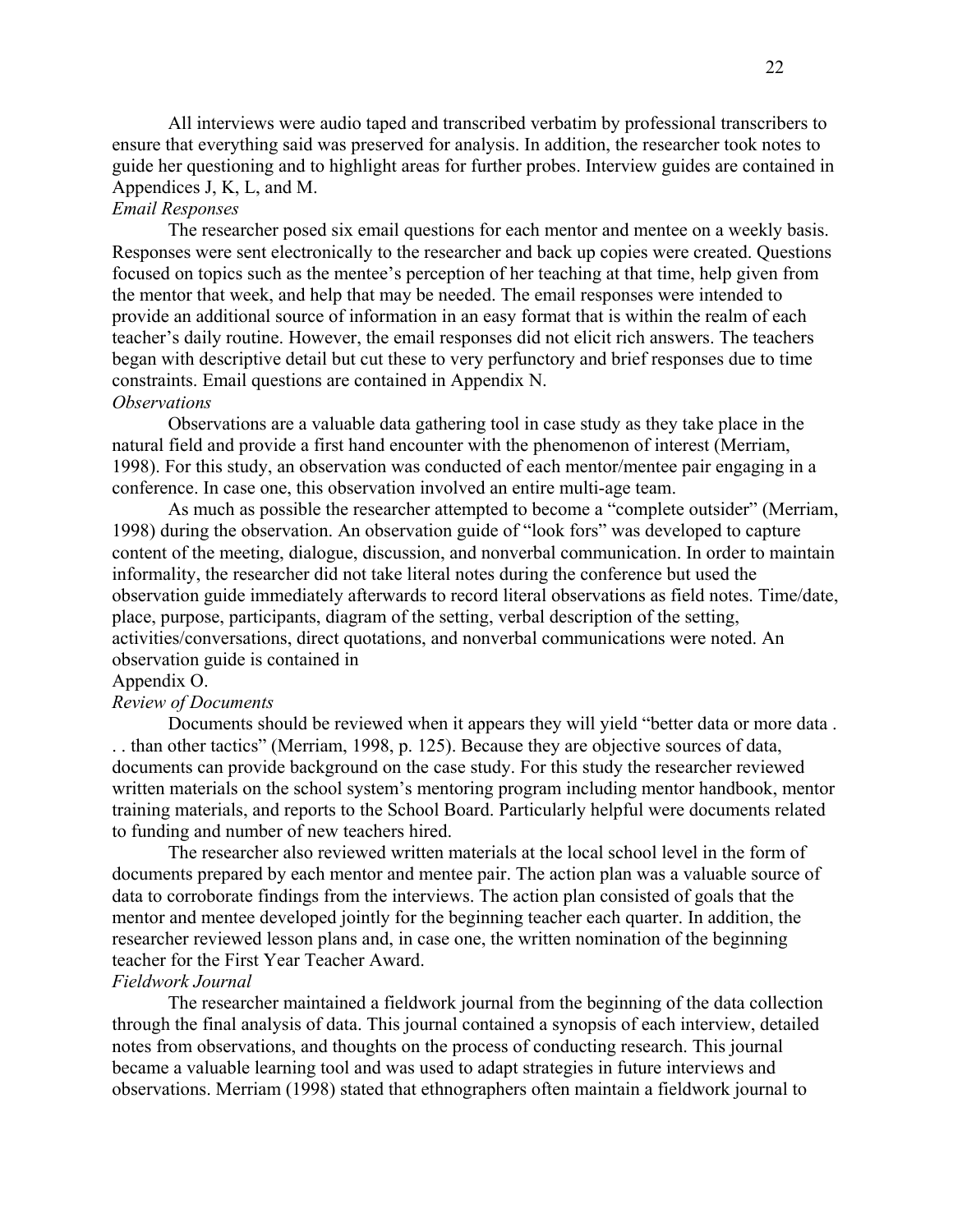record their experience in the field. "It includes his or her [researcher's] ideas, fears, mistakes, confusion, and reactions to the experience and can include thoughts about the research methodology itself" (Merriam, 1998, p. 110).

The researcher also used the fieldwork journal to write memos with insights about emerging themes. These memos were placed in italics to differentiate the researcher's hunches from the actual recollection of events. Spradley (1979) noted that field note memos or "think papers" could be a valuable source for analysis and interpretation. Ely (1991) called these thoughts "analytic memos."

These devices [analytic memos] serve an important function in moving the methodology and analysis forward. Analytic memos can be thought of as conversations with oneself about what has occurred in the research process, what has been learned, the insights this provides, and the leads these suggest for future action. (Ely, 1991, p. 80)

Analytic Procedures

Qualitative research produces a tremendous amount of data. It is only in the researcher's analysis of that data that meaningful themes and understandings can be revealed. This study sought to define the nature of the mentor/mentee relationship and the forces that affected that relationship. These very global questions could only be answered by looking discretely at all the parts within the context of the whole. The dynamics of the relationship, therefore, consisted of the interaction of all the domains and all the data sources within each domain. Analyzing the data demanded a thorough and comprehensive approach. In this section the researcher will describe the procedures she used for coding the data and uncovering the emerging themes.

Consistent with qualitative research, data collection and analysis were conducted simultaneously. Merriam (1998) affirmed the interactive nature of data collection, analysis, and reporting.

A qualitative design is emergent. The researcher usually does not know ahead of time every person who might be interviewed, all questions that might be asked, or where to look next unless data are analyzed as they are being collected. (Merriam, 1998, p. 8)

Data were analyzed using a multi-case, cross-case method (Yin, 1994). For this crosscase study there were two categories of analysis: (a) within case and (b) cross case. Data were separated and analyzed first by case and then across all three of the cases. *Preparation of Documents* 

Two precepts are important for the collection and analysis of data in a case study: (a) systematic recording and organization of the data and (b) sectioning raw data into data items (Bassey, 1999). To facilitate these procedures, the researcher developed a system of data analysis that utilized both computer software and hard copies. According to Ely, "Analysis packages [software] can remove most of the drudgery from the cut and paste process" (Ely, 1991, p. 90). Computer software has advantages because it allows the researcher to attach codes to segments of text and is capable of searching the document for segments that were coded in a certain way. It also allows the researcher to place data in more than one category, thus capturing the complexity of the research. The computer software used to assist in data analysis for this study was NVivo. The researcher received training in NVivo from a member of the faculty and from an all-day conference session of the American Educational Research Association.

The researcher developed consistent methodology for verifying and storing documents. Each interview was audiotaped and transcribed by a professional transcriber onto a computer file and hard copy. The researcher listened to all audiotapes with the hard copy transcriptions to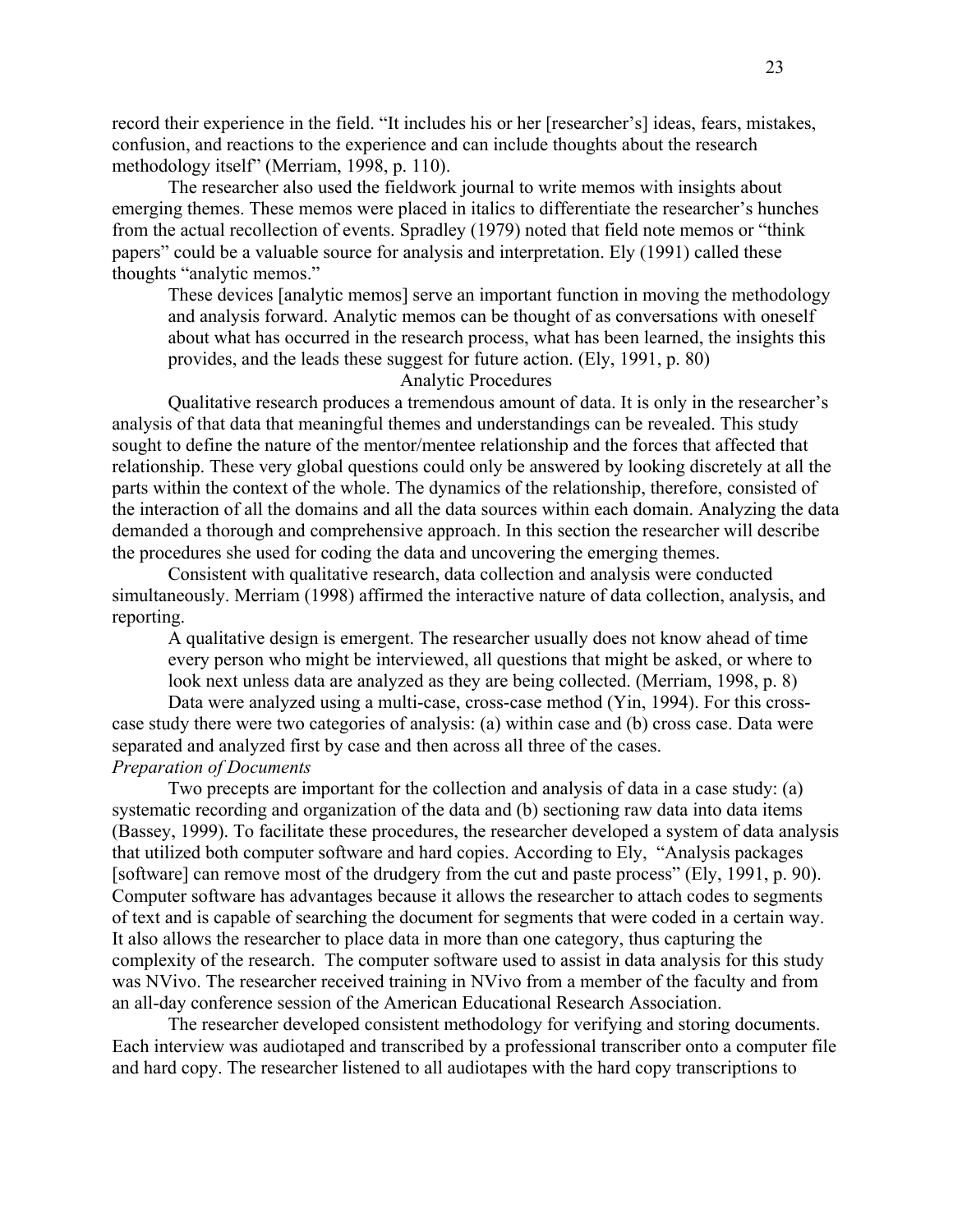check for accuracy. Changes were made, as necessary. Verbatim hard copies were also given to the participants for verification.

The researcher imported computer files of all interview transcriptions, email responses, and field notes into NVivo. Files were saved first as "text only" documents and moved into the software program. NVivo marked each interview question and answer as a separate paragraph, thus creating a very high number of paragraphs within each interview transcript. Documents were also copied into sets, one set for each case study. This enabled the researcher to easily find documents within a single case but also allowed movement among the sets. *Data Analysis* 

Data were analyzed for this study working inductively from the particulars to more general perspectives to derive themes of categories (Creswell, 1998). One way to conduct an inductive analysis of qualitative data is the constant comparative method (Glaser & Strauss, 1967; Lincoln & Guba, 1985). In the constant comparative method each new category of meaning selected for analysis is compared to all other categories of meaning and grouped (Maykut & Morehouse, 1994). Because it is a continual evolving process, the constant comparative method was chosen as the process for refining categories and deriving themes for this study. To accomplish this, the researcher worked back and forth between the computer software and hard copies in a process that was time intensive but very thorough.

Hard copies of all interviews were printed and color-coded by case (blue for Beaver Creek, green for West Orchard, yellow for Old Mill). These became the basis for the initial data analysis. Using a methodology described by Maykut and Morehouse (1994), the researcher identified the chunks or units of meaning in the data.

The search for meaning is accomplished by first identifying the smaller units of meaning in the data, which will later serve as the basis for defining larger categories of meaning. In order to be useful for analysis, each unit of meaning identified in the data must stand by itself. (Maykut & Morehouse, 1994, p. 128)

These units of meaning were identified by carefully reading though transcripts, field notes, and email responses. The researcher let the units of meaning emerge from the data itself noting very finite categories such as "role of mentor," "mentor assistance," and "teacher preparation." These units of meaning were written in the margins on the hard copy transcripts. The researcher then transferred units of meaning into the software documents, highlighting the text associated with each unit of meaning and coding that text in NVivo as a "free node." The researcher used the constant comparative process of continual refinement comparing each new unit of meaning to the derived categories and adding new categories as needed. The initial categories were further subdivided into subcategories as the relationships became clear. For example, "mentor assistance" was further sectioned into "mentor assistance – parents," "mentor assistance – reading," or "mentor assistance – curriculum." The researcher also conducted searches in the software for key words such as "time," "collaboration," "reassurance" to further refine categories. In all, there were initially 140 "free nodes" or units of meaning.

The researcher derived themes by combining and relating the units of meaning. She printed hard copies of the text coded to each "free node," and highlighted text within these "free nodes" by case using the established colors. Notes were written on the side of the paper to help capture exact meaning of each node. In this way, the researcher was able to compare text for nodes that were similar, collapsing some nodes and expanding others. Using the software program, several nodes were grouped together as "trees" to become themes (i.e. "friends,"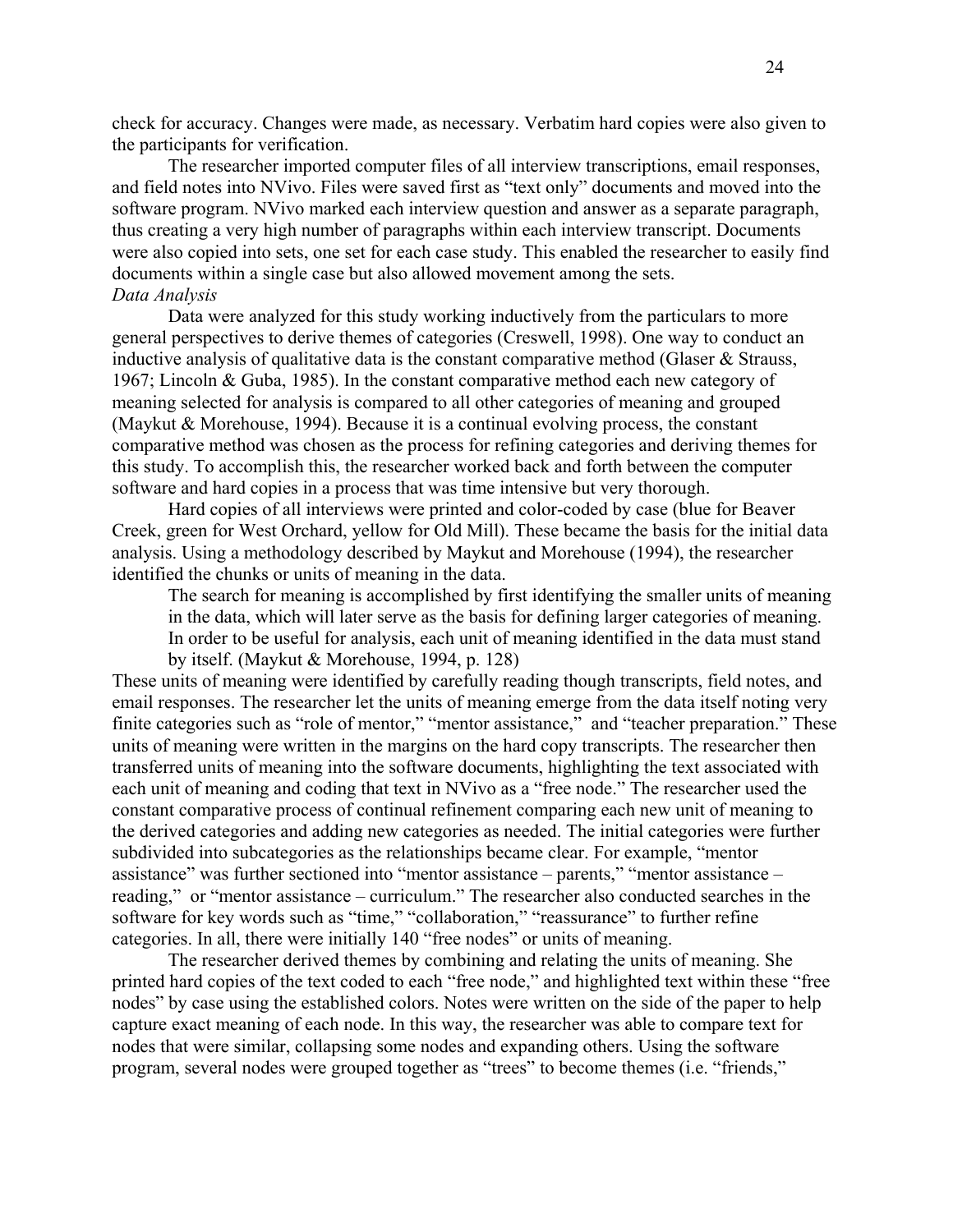"comfortable/relaxed," and "talking/listening," were grouped as "nature of relationship – friends" as they appeared in context together throughout the interviews).

The researcher completed analysis of all first round interviews before beginning the second round. Quotes for all themes were placed on a matrix. This provided a visual framework to develop questions and probes, and to expand on themes from the first round of interviews when conducting the second. The second interview guide focused on how mentor/mentees solved problems, what motivated their working together the way they did, and how mentees decided where to go for help. Questions also focused on discovering in greater detail forces influencing the themes. In addition, the researcher met with each committee member in April to share initial findings and gain insights prior to the second round of interviews.

Transcripts of second interviews were imported into NVivo and analyzed using the same constant comparative procedures. New units of meaning for the second interviews were compared to those of the first and adaptations made as needed. The second round of interviews substantiated the themes, especially the themes of informal structures and multi-layered support. Problem solving became a new theme after the second interviews as parent issues dealing with grading, retention, summer school, and referrals escalated at the end of the year.

Consistent with a cross-case analysis, themes for each case were scrutinized across all three cases for similarities and differences (Corallo, 1995). The goal in a cross-case analysis is to see "processes and outcomes that occur across many cases, to understand how they are qualified by local conditions, and thus develop more sophisticated descriptions and more powerful explanations" (Merriam, 1998, p. 151). Data for the cross-case analysis were placed on a matrix by case and theme in order to compare and contrast.

The analysis of data was a process that began in March and ended in June. Throughout this process the researcher worked back and forth from the particular (micro) to the broad (macro) to derive meaning from the data. Hunches and relationships between themes were documented in the field notes as the researcher attempted to see how finite details of the data fit into the big picture. The researcher also continually viewed the data in the context of the research questions. A final matrix of themes related to the research questions became the outline for chapter four.

## Trustworthiness

Traditional concepts of reliability and validity, vital in surveys and experiments, do not apply to case study research (Bassey, 1999; Lincoln & Guba, 1985). Validity in research ensures that a study is measuring what it should be measuring. Reliability ensures that the research methodology could be replicated and that it is consistent throughout the study (Merriam, 1998). A case study is a singularity that is chosen for its interest to the researcher and readers of the project, and not because it is a typical example. Therefore, issues of external validity (generalizing to a large population) are not relevant. Lincoln and Guba (1985) provide the concept of "trustworthiness" as the measure of a case study's truth. Trustworthiness defines the extent to which the conclusions make sense and are an accurate representation of the research.

The researcher employed many methods for developing trustworthiness. Creswell (1998) stated that multiple sources of data give continual opportunities to verify the data from one source to another. Information from the mentor/mentee conferences verified information gained from interviews and vice versa. The action plan, goals developed for the beginning teacher jointly by mentor and mentee, also substantiated the interview findings. In addition, there was consistency across participants, which acted as a form of validity. Mentors and their mentees talked separately about the same events, often using similar words and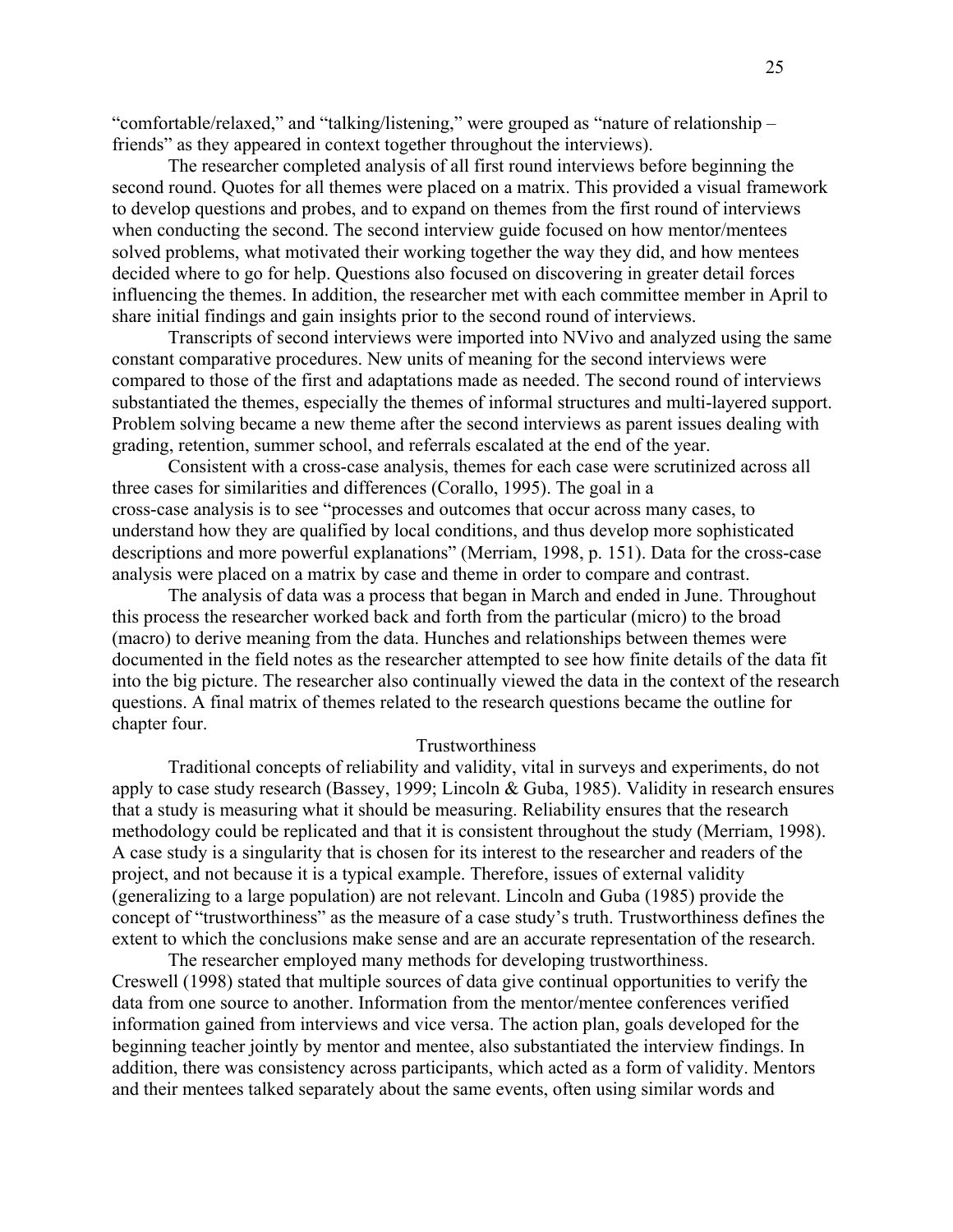embellishing on themes derived one from the other. There was also consistency within each participant, which acted as a form of reliability. The same person in interview two often verified events and themes defined in interview one.

Lincoln and Guba (1985) stated the importance of peer review in the data analysis process. Peers can fulfill the role of "devil's advocate" to test emerging themes and conclusions. The researcher enlisted a colleague to read the hard copies and to verify the nodes and themes. In addition, participants viewed the data and could make corrections as they wished. Lincoln and Guba (1985) saw this as one of the most critical techniques for establishing credibility in case study research. Finally, the process of peer review included the dissertation committee, especially chair and research advisor, who were involved with the researcher in each step of the process.

Another important component of trustworthiness is the degree to which the data make sense. This is achieved by using "rich thick description" (Merriam, 1998, p. 211) that allows the reader to make decisions regarding transferability. Such description draws pictures in words of something tangible, giving vivid descriptions of what it feels and looks like.

Since qualitative research focuses on process, meaning and understanding, the product of a qualitative study is richly descriptive. Words and pictures rather than numbers are used

to convey what the research has learned about a phenomenon. (Merriam, 1998, p. 38). Keeler (2002) talked about the importance of the researcher as a "transparent reporter who transmits the voice of the [participants] . . . presented as evidence through quotes" (Keeler, Krueger, Pitsch, & Prinzing, 2002, p. 5). The researcher attempted as much as possible to tell the story of the participants in their own words and then draw conclusions. Written documentation provides vivid descriptions of context, participants, and activities, allowing the reader to determine how closely his/her situation parallels the research situation, and, therefore, can be transferred (Merriam, 1998).

A final aspect of trustworthiness is the confidence one has in the researcher. In qualitative research, the researcher becomes an integral part of the process. Spending time in the field allows depth of data collection but can also contribute to subjectivity. The researcher acknowledges her extensive background in the school system as a teacher, assistant principal, area office coordinator, and mentor trainer. This provided a background of context that could affect the way data were viewed. Subjectivity was checked in this study through peer review, participant involvement in the findings, guidance from experts, and oversight of the chair and dissertation committee.

Being trustworthy as a qualitative researcher means at the least that the processes of the research are carried out fairly; that the products represent as closely as possible the experiences of the people who are studied. The entire endeavor must be grounded in ethical principles about how data are collected and analyzed, how one's own assumptions and conclusions are checked, how participants are involved, and how results are communicated. (Ely, 1991, p. 93)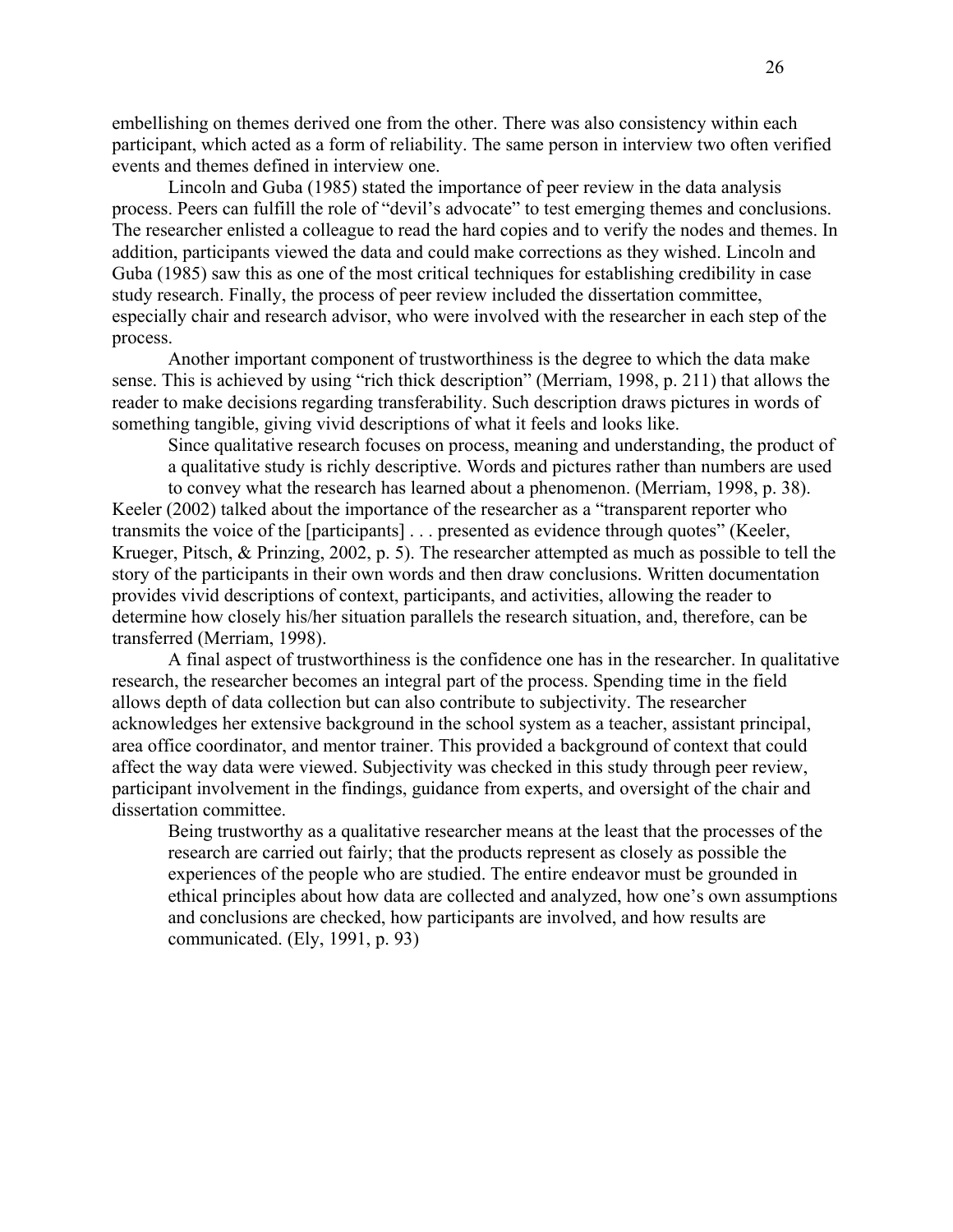## CHAPTER 4 THE RESULTS

<span id="page-34-0"></span>Three case studies were conducted in three different elementary schools from January to May. In each school the researcher focused on one mentor and her mentee, a beginning teacher with no prior experience. Research questions became the guide to discover the nature of each relationship and the forces instrumental in establishing and maintaining that relationship. Information was gathered from a variety of sources: interviews, observations, email responses, and documents that were developed by the mentor/mentee pair. Interviews and observations became the richest source of data. Weekly email responses tended to be very brief and, therefore, did not elicit as much information.

In this chapter the researcher will present a summary of each case looking at the key elements of school setting, biographical information, mentee's preparation for teaching, current teaching assignments, perception of role, description of the relationship, support for the mentee, and factors significant in the relationship. The chapter will conclude with a cross-case analysis, comparing and contrasting themes that emerged from each case in relation to the research questions.

#### Case 1 – Ruth and Karen

#### *The School*

Beaver Creek Elementary, built in 1968, is nestled in a neighborhood of single-family homes and large trees. On the day of the researcher's visit, the sign in front of the school read: "Kindergarten Orientation May 13" and "Spring Concert/Spaghetti Dinner May 14" (Observation Field Notes, April 30, 2002). Approaching the school, one finds a park bench surrounded by vibrant red azaleas and hostas. Inside the building the principal and assistant principal were greeting students and teachers in the hall, as dismissal was about to begin. Inside the office student artwork adorned the window and "Happy Secretary's Day" posters from the first grade hung on the wall. Parents were arriving to pick up their children as a secretary was speaking on the phone to a parent in Spanish (Observation Field Notes, April 30, 2002).

Beaver Creek is proud of its diverse population. Of the 430 students in grades K-5, 121 are English as a Second Language (ESOL). They represent 26 nationalities and 17 different languages. Beaver Creek has changed over the years from a predominately middle class population to one with 37.97% of its students receiving free and reduced lunch, a federal measure of poverty in the public schools. Despite its diversity and high poverty rate, Beaver Creek has continued to raise student test scores during the last three years. The school now meets state standards for achievement and is provisionally accredited since less than 70% of students passed the science exam. The percent of students in grades 3 and 5 passing the state Standards of Learning (SOL) tests for

2000-2001 included 71% (English), 76% (math), 69% (science), and 73% (history).

Four years ago Beaver Creek's new principal initiated a study of early childhood best practices. This resulted in special programs to meet the needs of the Beaver Creek students: Success by Eight, full-day kindergarten, multi-age classes at the primary level, and team teaching at all grade levels. Success by Eight emphasizes ungraded instruction for students in grades K-2. Students are grouped and regrouped for different types of instruction to ensure that each student receives what he or she needs. In multi-age classrooms, students from several grade levels remain together for the entire year.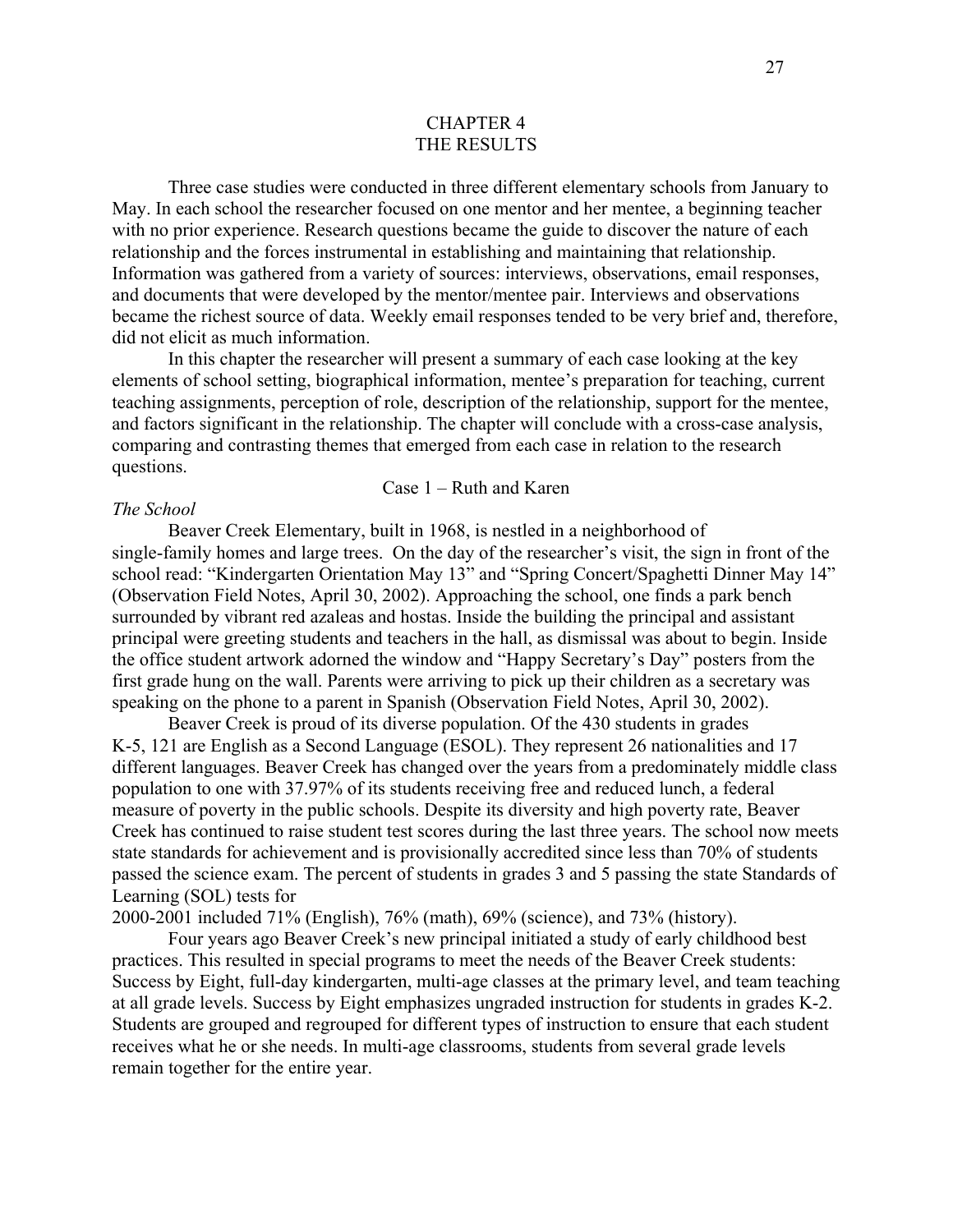# *The Mentor and Mentee (Ruth and Karen)*

Ruth has been a teacher at Beaver Creek for 7 years and is currently a mentor to Karen, a beginning teacher. Both Ruth and Karen teach multi-age classes. Ruth has a grade K-2 class and Karen has a grade 1-2 class. Their classrooms are located across the hall from each other and each has a movable wall to an adjoining classroom with another teacher who is called a teaching partner. Ruth and her teaching partner, Deloris, have permanently opened the wall between their classrooms making one long common area for 40 students. The classrooms have long tables in the middle with centers and learning areas around the periphery. Ruth and Deloris plan together and teach as a team.

Karen has a teaching partner, Edna, who has 6 years teaching experience but is new to the school system and new to the grade level. Because of this, Karen and Edna are often learning together and rely on Ruth for support and guidance. Karen and Edna have their classroom wall partially open but do a lot of planning and teaching together. Karen shared that her principal would like them to open the wall completely next year, which they will do. Karen's classroom has learning centers and activity areas for the children. There were many manipulatives and books as well as student work (butterfly poems) on the wall.

 During the interviews, both teachers talked readily about their experiences. Ruth (mentor) was born in 1969 in Pennsylvania. School was always very important to her.

I think school was always a very important part of my growing up. My parents took it very seriously. My father has a law degree and brother has a master's and law degree. . . . I think we were very influenced by my parents. (Mentor Interview 2, par. 13)

In high school Ruth volunteered twice a week in an elementary classroom playing games and doing letter reinforcement and projects. Ruth's father wanted her to study law but Ruth fell in love with teaching when she started her student teaching in college. "I love teaching. I love the kids. . . . They walk in every day with a huge smile on their face. They love their teacher" (Mentor Interview 1, par. 7 and 9).

Ruth has been teaching for 9 years at both the fifth and first grade levels, including her current multi-age assignment. Her original teaching experience was in a catholic school with a very traditional curriculum. Ruth declared that she likes the more hands-on approach of teaching with centers that she finds now at Beaver Creek and she prefers the primary children because of their enthusiasm.

Ruth has been very involved in the life of her school. She is team leader and chair of the Human Relations Committee at Beaver Creek. One of her responsibilities in this capacity was to help organize the school orientation for new teachers in August. She helped write the proposal for the Success by Eight special initiative several years ago and has trained student teachers. Her previous experience mentoring a beginning teacher was with an autism teacher last year. Ruth admitted that this relationship was not successful because the teacher was in a different subject area (special education) and her classroom was located in a different part of the building, which made it very difficult to get together.

And it was a little more difficult in the fact that we weren't teaching the same subject area. Her children were mainstreamed into our classroom for part of the day. But in terms of maybe being a person to come to for questions, I didn't always have the answers because I wasn't teaching the special ed. part of that. (Mentor Interview 1, par. 11)

The autism teacher left teaching at the end of the year, which was a source of sadness for Ruth.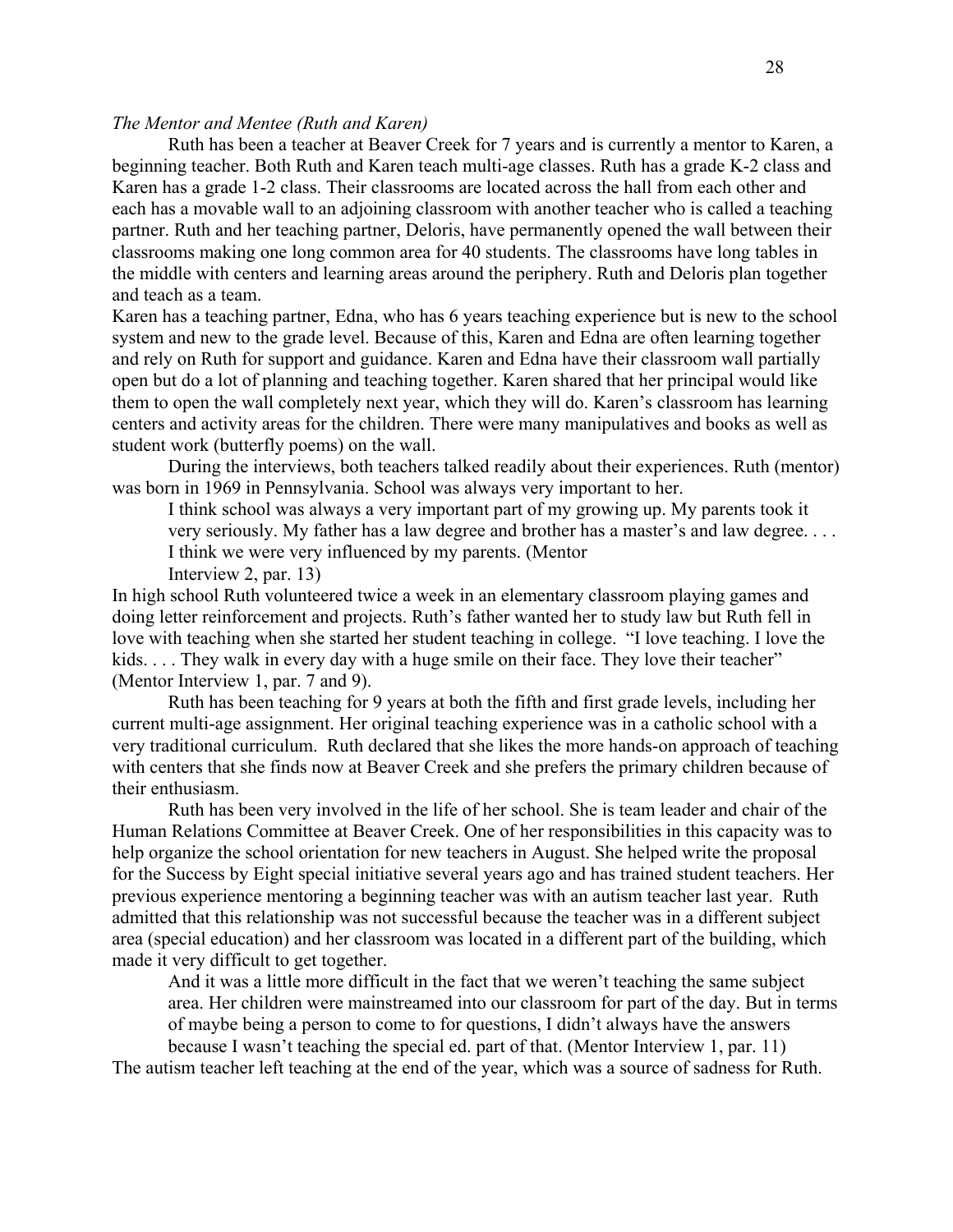Ruth was expecting her first child, due in June, at the time of the research study. She experienced some difficulties with the pregnancy and was not feeling well during most of the fall. She admitted that she left for home immediately after school each day, which curtailed the time she was able to meet with Karen.

Karen (mentee) was born in 1979 in Pennsylvania in a town very near where Ruth previously lived. Despite the 10-year difference in their ages, both mentor and mentee formed an immediate bond because of this affiliation. Karen had many previous experiences working with children including babysitting, coaching youth soccer teams, serving as a playground supervisor, nanny, and big sister. She talked about how she always wanted to be a teacher and attributed this to the teachers she had whom she thought were the "greatest."

You know, I loved school. I always felt comfortable at school. And they [teachers] were always really my role models. . . . I know what made me feel comfortable and I want to bring that to other kids. (Mentee Interview 1, par.10)

Karen compared teaching to coaching as everyone has their own way of playing a sport, their own style, and their own way of learning.

Karen described herself as "sensitive to other people's feelings" (Mentee Interview 1, par. 50) but also competitive, which she attributed to growing up playing sports. She likes to learn and wants to go back to school to get a master's degree or Ph.D. "I think I have a quest for knowledge or however you explain it" (Mentee Interview 1, par. 50). She hopes to coach some day at the high school level.

Karen's mentor, Ruth, described Karen as "very open to suggestions and learning more" (Mentor Interview 1, par. 67). She is willing to be a "team player, so that's always nice to have somebody who wants to have suggestions given or wants to come to you" (Mentor Interview 1, par. 140).

# *Preparation for Teaching*

Karen attended a big eastern university and majored in education. During her junior year the university began a professional development school that paired an elementary school with the university education department. During her senior year Karen worked as a student teacher in this school. She was assigned to a full-day kindergarten from 7:00 a.m. to 3:00 p.m. during the entire year. She spent a lot of time in an attached second grade class and a fifth grade class where she taught math.

Our math professor was really about teaching them to understand what they were doing, not just teaching them the algorithm. So the teachers and the professors were really good about letting us put into practice what we were getting in our methods classes. (Mentee Interview 1, par. 33)

Karen felt that the professional development experience prepared her well for actual classroom teaching. "I got to see the changes that they [children] made and how they developed their reading skills and just how their behavior changed. . . . Plus I got to work with people that were involved, like the professors" (Mentee Interview 1, par. 23-24). With a ratio of 30 university students to 7 professors, the professional development school provided a lot of individual attention.

Karen acknowledged that last year was really her real first year of teaching as it was very stressful and overwhelming practice teaching in a school all year. However, Ruth, her mentor, talked about how experienced Karen is for a beginning teacher and attributed this to her preparation.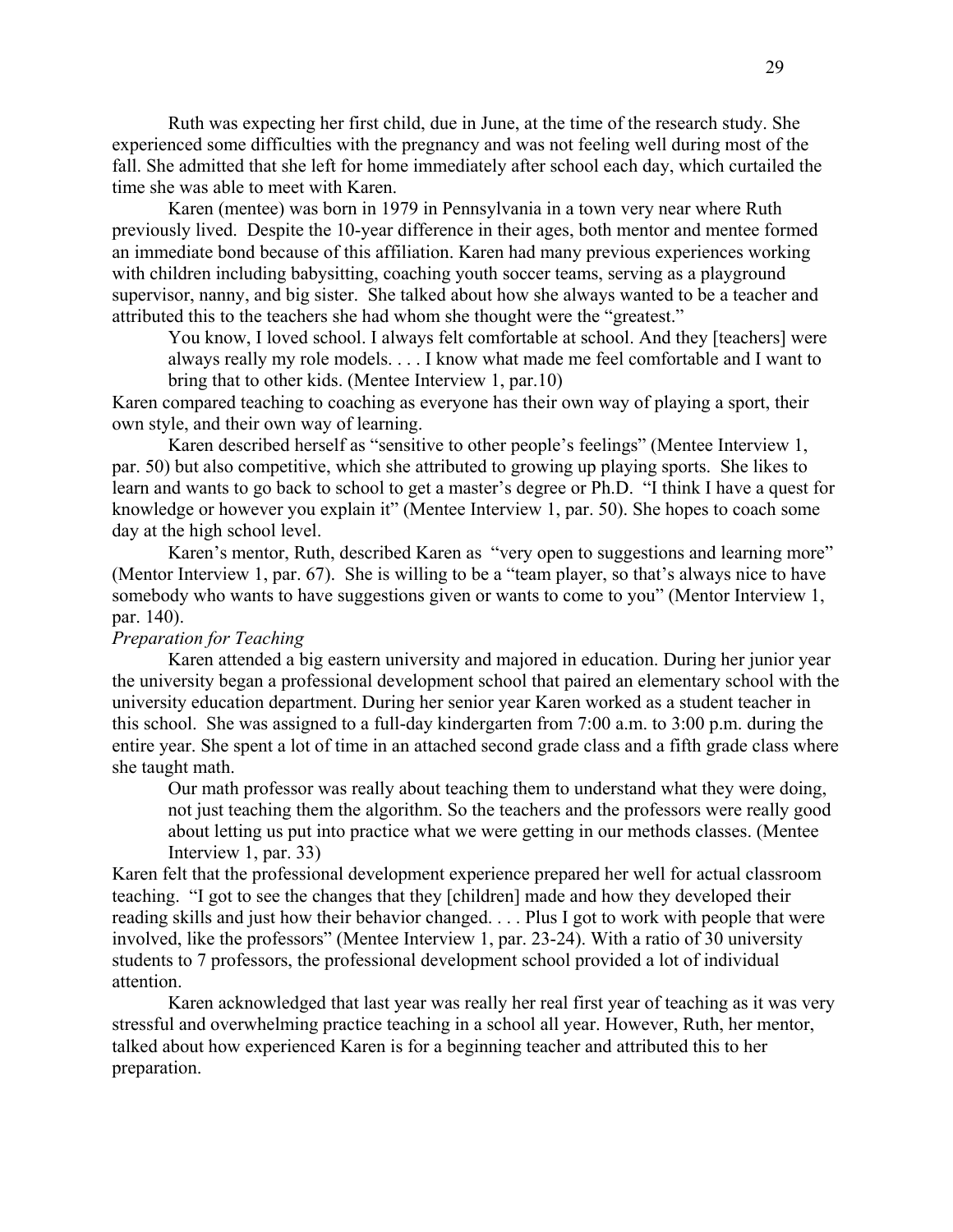You can tell that the education she had and the experience she had in the field were really beneficial because she's come, jumped right in, first year teaching a multi-age which is often difficult. . . . Every time I've gone into her room her kids are doing exactly what they are supposed to be. And she does a lot of the center approaches we do. So they always seem to be on task and she's pulling her groups. (Mentor Interview 1, par. 49)

# *Beginning Teaching*

Beginning teaching can be very stressful. Both Ruth and Karen talked about the feelings of being in the classroom for the first time and both used the word "overwhelming." Karen described the long hours she initially put into her teaching.

In the beginning it was really overwhelming. I would say in the beginning I was here probably for 12-hour days for the first month of school. I'd get here at 7:00 and leave at 7:00. But once I, once we were able to get our routine done and, you know, planning went much more smoothly when we knew we were doing centers. (Mentee Interview 1, par. 87)

She talked about her need to be a better planner often requesting help from her mentor with materials, curriculum ideas, and prioritizing the curriculum.

We [mentee and teaching partner] were overwhelmed by the Native American unit because we got the binder and it was about a foot thick and we just didn't, I know that, we just had to sit down with them and say, you know, we can't do all of this, can you help us . . . tell us what they [students] need to know for the SOLs or somehow help us organize what we're going to teach them because we can't do it all. (Mentee Interview 1, par. 103)

Ruth reflected on her own beginning teaching 10 years ago and also described her beginning teaching as "overwhelming."

I can still remember my first experience and I wasn't fortunate to be in a school that they had mentors. So I just remember there, you know, there are times that it's overwhelming and you don't know who to go to and what to expect. . . . Every single thing you did in terms of report cards or attendance or whatever, you had to find out what the procedure was. (Mentor Interview 1, par. 149)

At the end of the year, Karen renewed her feelings of stress because of the many parent issues she faced (gifted and talented referrals, report card grades, retention) and fear that she would not complete the prescribed curriculum, especially in science.

Ruth substantiated the stresses of the end of the year. "The end of year document for close-down procedures is intimidating . . . like 20 pages thick of all the stuff you need to do before June" (Mentor Interview 2, par. 83).

# *Mentoring*

Both Ruth and Karen acknowledged the importance of the mentor program. In fact, having a mentor program was instrumental to Karen in her selection of where to teach after college.

I had an interview with somebody from the county and they told me about that [mentoring program]. It drew me here, I think, a lot because I knew what it was like from last year and . . . I didn't think it's fair to just throw somebody in somewhere and say this is your classroom and, you know, close the door and that's it. (Mentee Interview 1, par. 125)

Ruth had taken the mentor training. She said that her perception of the role of mentor was influenced by the fact that she herself had not had a mentor. She saw this as a great need. She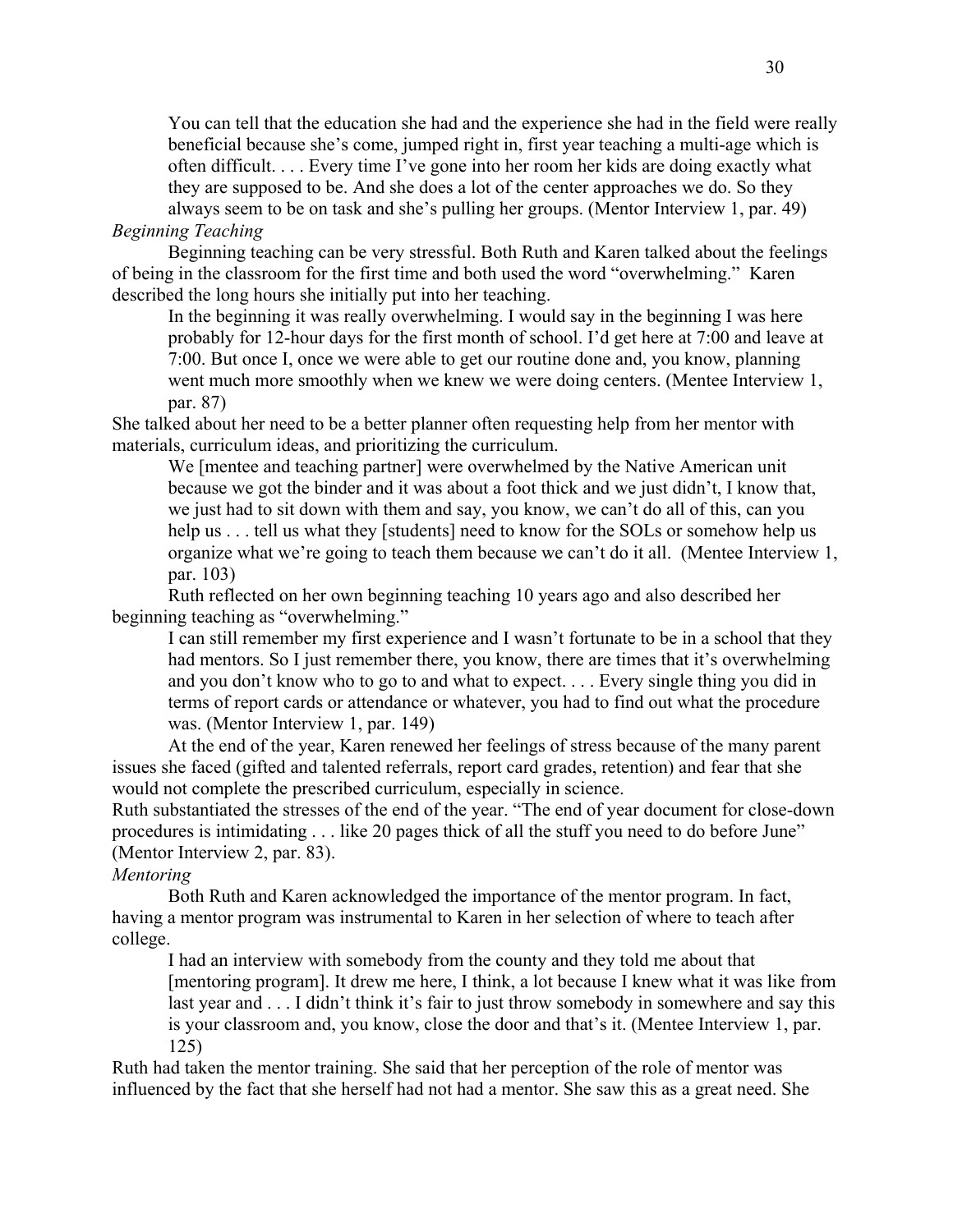often reflected back on how she felt as a beginning teacher in making decisions about how to work with Karen. Ruth talked about how her role would depend on her mentee and what her needs are. She described herself in this role as primarily a "support person" (Mentor Interview 1, par. 94), someone the beginning teacher feels comfortable coming to if he/she needs help. Ruth felt that her ability to give support is one of her strengths as a mentor.

Karen perceived the role of mentor as a "guide" (Mentee Interview 1, par. 67) and "collaborator" (Mentee Interview 1, par. 68) and described an ideal mentor as one who assumes a very nonauthoritarian role.

It's not like she's up here and I'm down here. . . . I think, mentoring should be and is with

us, I guess, a lot more of a collaborative thing where we're both learning from each other.

. . . Her role, her door is always open for me to go in there any time. . . . I wouldn't really like an authoritarian person. (Mentee Interview 1, par. 66-70)

Karen expressed the similar notion of a mentor as support person for the beginning teacher. "She gives me ideas and she gives me support" (Mentee Interview 1, par. 67). *Working Together* 

*First meeting.* Ruth and Karen first met during Karen's interview at Beaver Creek. Ruth's principal called Ruth to come in during the summer to participate in the selection committee for a new primary multi-age teacher. Karen was an early hire that meant that she had a contract with the school system but had not been assigned to a specific school. Ruth remembered the interview.

I remember thinking that she was wonderful and she was probably our top candidate from that interview. . . . We really liked her so I took her on a tour of the school. (Mentor Interview 1, par. 159, 163)

Karen had two job offers but selected Beaver Creek because of the positive attitude of the principal and staff. The principal had an hour-long phone conversation with her on a Friday night prior to the interview.

That was another thing. There were teachers in my interview and the assistant principal. I just got the same kind of feeling from the staff that I was getting from N [principal]. . . I made definitely the right choice. (Mentee Interview 1, par. 43 and 44)

Karen, too, remembered the school tour and appreciated Ruth's forthrightness as they walked the building after the interview. "She told me how it really was here. So from the very beginning she was really, she's always been really up front with me" (Mentee Interview 1, par. 62).

*First week*. Ruth's initial assistance to Karen came the week before school started*.* Teachers worked in their classrooms and had staff, team, and curriculum meetings during this week. As Karen faced the challenges of setting up her room as a new teacher, Ruth stayed late to facilitate this effort and to help Karen plan for the first day.

And I stayed to help Karen set up her room, sometimes hard when you have nothing, to try to find the materials. So we tried to gather as much as we could, especially the night before the Open House. I remember. She was feeling like it wasn't going to get done, you know. It was one of those, even though you know it will. And we did meet that week to plan and share some of the things that I've done on the first day. (Mentor Interview 1, par. 155)

*Learning centers.* Karen described how early on she had a hard time facilitating learning centers for her students. They often missed work when they were pulled for guided reading. She and her teaching partner, Edna, requested help from Ruth and met with her during their lunch hour. Karen also observed how Ruth worked her reading and math centers while Edna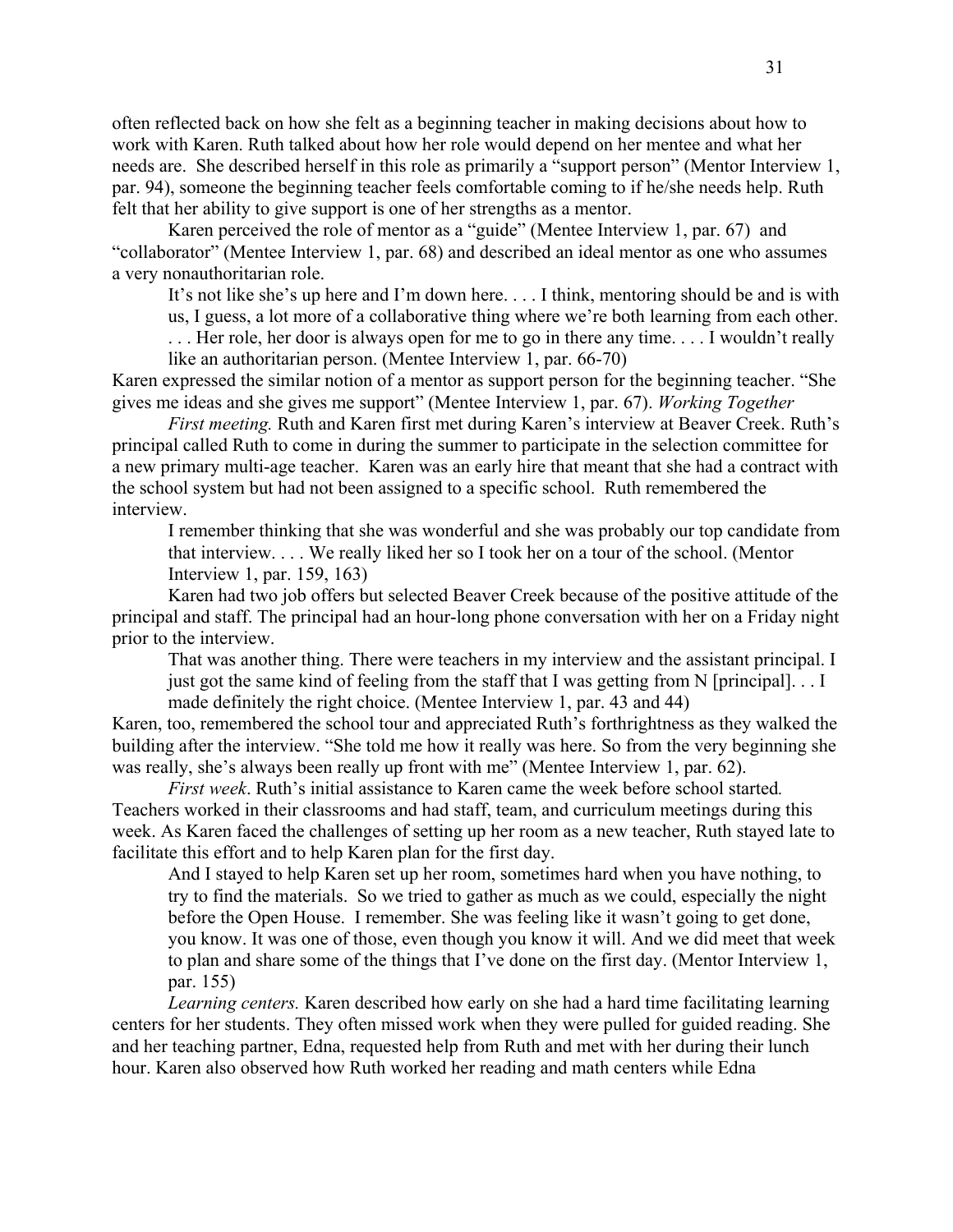supervised her class one morning. Ruth described a process that transpired over several days with mentor helping both Ruth and Edna.

When they [Karen and Edna] wanted to set up their math centers they came over. Their planning time is our lunch time so we spent several lunch times just kind of sharing what we did and going through the books. And then they would go back and talk and come back and ask questions. (Mentor Interview 1, par. 69)

*Curriculum planning.* Karen spoke of how overwhelmed she was with the curriculum for the Native Americans unit. Both she and Edna needed help in prioritizing what to teach. Karen usually planned with Edna but she often went to Ruth for ideas on how to implement her lessons and get started with materials. This time, the four team members (mentor, mentee and their two teaching partners) worked together to plan the unit.

Well, for the Native Americans unit we [Edna and Karen] were blown away by the whole thing because it was supposed to be, I don't remember, a 12-week unit or something and we just were overwhelmed by it so we went over there and asked them how they broke it down last year and they just put out a binder like about three feet thick and said here, you know, we broke it; we have woodlands and plains and you can take the binder and bring it back whenever you want and make copies of whatever you want to take. (Mentee Interview 2, par. 90)

Karen liked working with the four team members because it was an easy work environment in which they were not competing with each other.

*Assessment.* Assessment is an area in which Karen needed assistance and also reassurance. She described a time when she received a parent complaint after the first report cards because the child got a G (good) on the report card for reading instead of an O (outstanding). Karen wrestled with this grade, talked first to Edna, her teaching partner, but thought she needed more definitive information from Ruth, her mentor.

So then I went over to Ruth and asked her and she said it was my call pretty much that if I didn't feel she was an O and that gave her room to grow. . . . Ruth offered to do the DRA [reading assessment] because I haven't taken the class . . . and then we went and discussed how she did . . . and some things to say to the father. . . But having Ruth do the DRA and give us ideas about, you know, she said that's happened in her own classroom before and it made the conversation go a lot more smoothly with the father. (Mentee Interview 1, par. 76)

*Student achievement.* Ruth and Karen independently shared a problem that occurred when Karen wrestled with what to do for a student who was not making expected progress. Ruth suggested that Karen refer the student to the local screening committee (committee of teachers, specialists, and administrators to make recommendations for special education services). Ruth gave Karen ideas on what to say, how to write the referral to make it more professional, and what to do in the meeting. Ruth also gave Karen ideas on how to work with the student using a behavioral reward system and self-rating his own behavior. These discussions occurred informally before and during school.

Karen talked about how she went to Ruth's classroom immediately after the local screening meeting to discuss an issue that emerged during the meeting. Ruth's students were at centers so they could talk. The committee had denied special education services for the student and indicated that his grades were too high to warrant low achievement, a necessary criterion for special education eligibility. This raised another issue of how to grade the student's work. As Karen stated, "I had concerns that he [student] was making progress but he still wasn't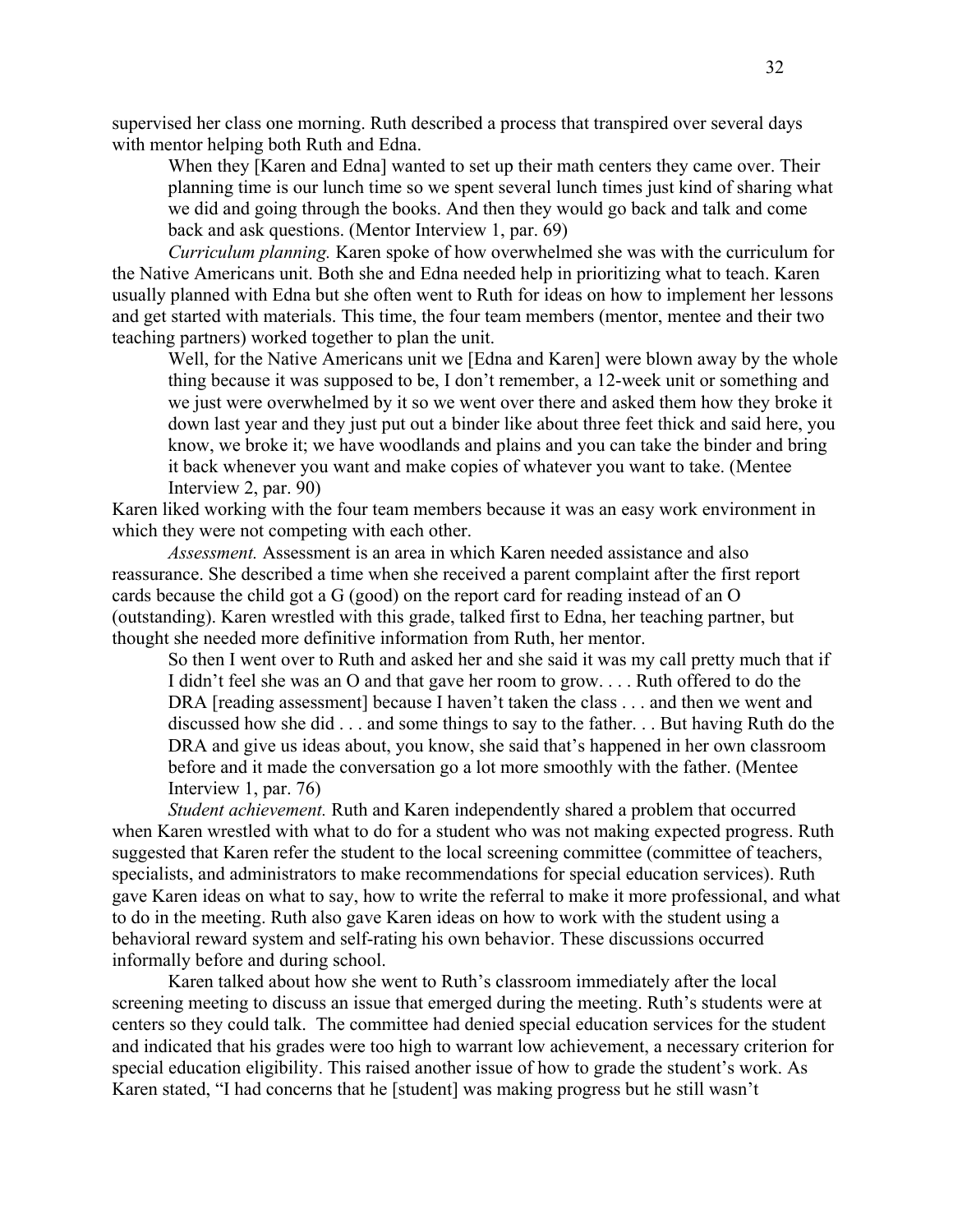[progressing]in a lot of aspects of the satisfactory level" (Mentee Interview 2, par. 17). Karen and Ruth then had discussions about grading and Ruth helped her "talk through" what is an "N" (not making progress) and "S" (satisfactory progress). Most of the discussions occurred in Ruth's classroom while school was in session during class time for centers and lunch. Karen shared this process.

Right after the local screening committee meeting we were talking about how it went and things and I was just talking about that I was frustrated because I feel what they were telling me to do with giving him Ns wasn't giving him any confidence to show that he is making some improvement so then I went to her after local screening and we talked. We talked about what to be doing with that. (Mentee Interview 2, par. 25)

The issue continued at report card time. "I went back to her again and said, you know, here are some of the behaviors I was seeing with him, and did she think in some of the cases it warranted, you know Ss or Ns" (Mentee Interview 2, par.31). These discussions were not at set times but when Karen had an immediate need. Karen acknowledged that she liked this fluid arrangement. "I wouldn't want a mentor . . . to say . . . it's Tuesday

... we have to meet now from 4:00 to 5:30... I like the informal (Mentee Interview 1, par. 70) and 131).

*Time.* Ruth and Karen did not have a common planning time. When an issue arose they went back and forth into each other's classrooms, especially before school, at lunch, and during the times when their classes were in centers. As Karen stated, "We don't often sit down for an hour at a time and talk, you know, it's a lot more informal back and forth or she'll come over during, we have, our lunch overlaps a little bit" (Mentee Interview 1, par. 95). Ruth usually stopped into Karen's room every morning. Karen went regularly to see Ruth with an issue or question. Thus, issues and problems were addressed as soon as they surfaced and often continued through several days. Karen attributed this informal arrangement to having a teaching partner who can supervise the other's class.

Most of the time they [discussions] are very informal, that whenever some things come up since she is a teaching partner and I'm a teaching partner. If something is a major thing that needs to be talked about one, I mean, we can get coverage very easily because our rooms are, have the walls down in between them. (Mentee Interview 2, par. 37)

 There were times when Ruth and Karen met more formally, usually to plan activities or curriculum. This occurred during their common lunchtime or before or after school. One example included discussions about referrals for the gifted and talented program. Karen had several students who scored high enough on standardized testing to be considered for the program. Ruth and Karen met during lunch and talked about how to fill out the teacher evaluation forms.

We sat down and talked about what all the criteria meant and . . . I think that was actually a formal time because we knew it would take more than just a few minutes. It might have been at lunch. (Mentee Interview 2, par. 106)

The researcher also observed the mentor and mentee with their respective teaching partners in a formal planning session The agenda included planning for a joint Dr. Seuss Day and upcoming field trip to the zoo.

# *The Relationship*

The most important thing for Ruth was having a positive and open relationship with Karen, her mentee. "I think it just leads to a very pleasant learning experience for both people" (Mentor Interview 1, par. 198).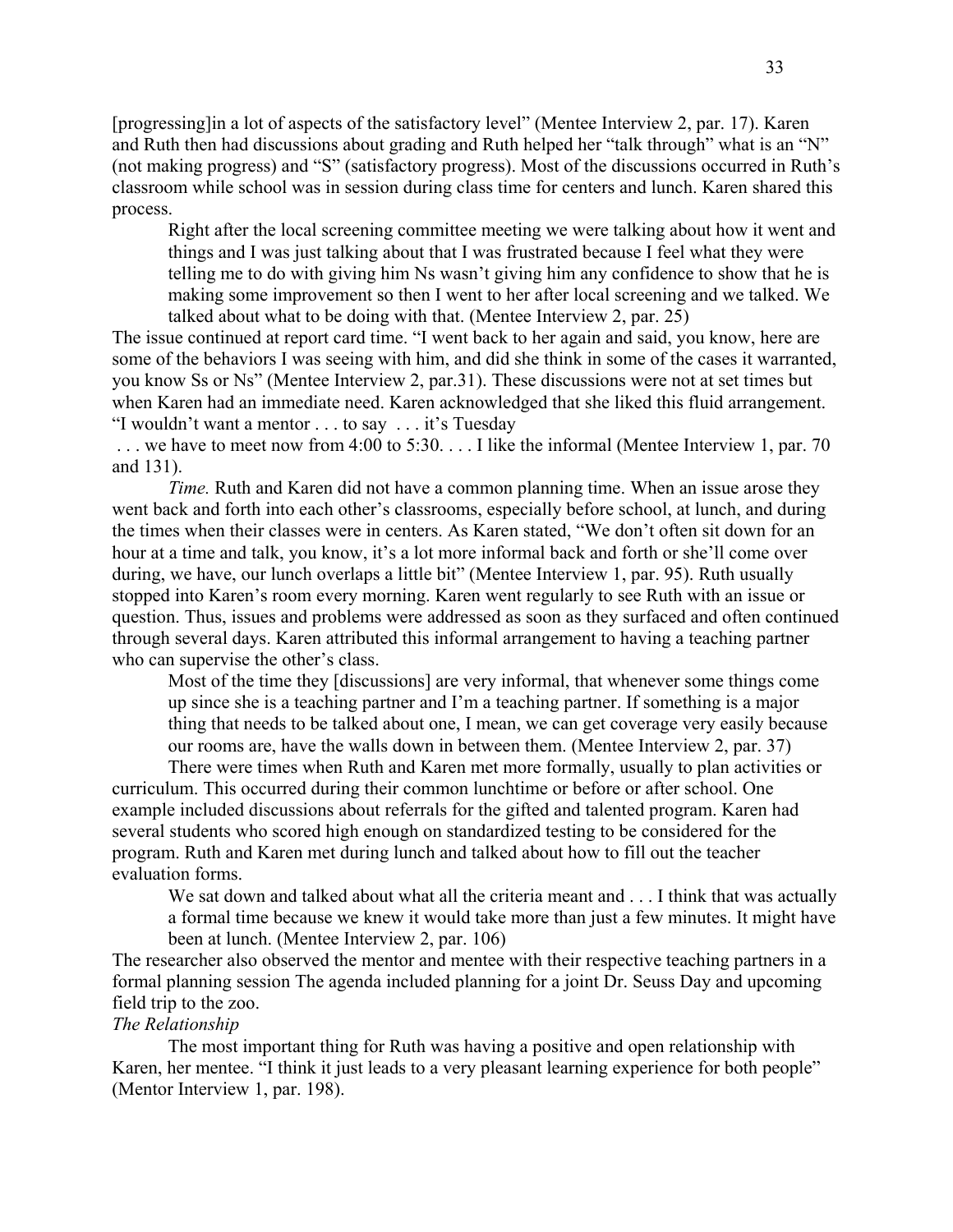Predominant in their descriptions of the relationship were the words "friendly" and "comfortable." Ruth noted, "I think it [relationship] is very friendly. She's you know, called me at home before . . . and I just feel very comfortable going into her room. I think she feels comfortable coming over to ask me questions" (Mentor Interview 2,

par. 64). Karen echoed the words of Ruth also describing the relationship as friendly and comfortable. Comfortable to her meant discussing personal things as well as professional.

It's [relationship] comfortable and it's friendly. . . . In the morning [mentor] and I usually get here at 7:00. . . . She'll just come in, you know. We'll have a conversation just not necessarily about school, but what she did over the weekend or most anything. (Mentee Interview 1, par. 91)

Laughter is an important element in their friendly relationship. When talking about the upcoming field trip to the zoo, Karen remarked, "We joke a lot about when she goes to the zoo she's going to have to just sit on the park bench because she'll almost be due [pregnant] at that point" (Mentee Interview 2, par. 52). During the team-planning meeting for Dr. Seuss Day that the researcher observed, Ruth shared personal stories about her father in-law. "Ruth's body language was open and friendly. She smiled, laughed, and used humor; she made eye contact with the others" (Observation Field Notes, February 22, 2002).

Both mentor and mentee also described a collaborative relationship that was nonhierarchical and nonauthoritarian. Ruth stated that their relationship is an "equal exchange of ideas" (Mentor Interview 1, par. 111). She felt that she got as much from Karen as Karen did from her.

[Mentee] is just outstanding in her professionalism, her knowledge of the curriculum and students, and the time I spend with her I . . . feel like I get something out of it, too. (Mentor Interview 2, par. 123)

Ruth described some of the teaching ideas she used from Karen such as an egg carton math game to reinforce addition and subtraction and Martin Luther King's Day cloud writing forms. Karen felt free to adapt Ruth's ideas to her own needs. "I think the biggest actually is the attitude that she [Ruth] portrayed that she, you know, that she wasn't telling me how to set, how to run things or set things up" (Mentee Interview 2, par. 66). Karen described their relationship as a football game, in which "She [Ruth] is the quarterback and she's throwing more ideas but, you know, at the same time we're working together as a team to get what needs to be done" (Mentee Interview 1, par. 70).

### *Factors in the Relationship*

Ruth and Karen reflected on the factors that were most significant in their relationship. Both attributed a great deal to personality. Karen commented on her mentor's easy-going personality and the effect it had on her. She also commented on how proximity of their classrooms facilitated back and forth interaction.

I think it also helps that, I don't know, if this was any consideration when they were set up but I think we have some similar personality characteristics. I would say we were both pretty easy going and, I've never really seen her very, extremely stressed and I think that helps me to stay, not to stress out about things. Work will be there. The work will be there tomorrow. You know, there is no need to worry about it tonight. So I just, I think that the proximity and just our personality are really the main things that helped. (Mentee Interview 1, par. 85)

As Karen noted, their personalities seemed to coincide right from the beginning, even during Karen's interview at Beaver Creek.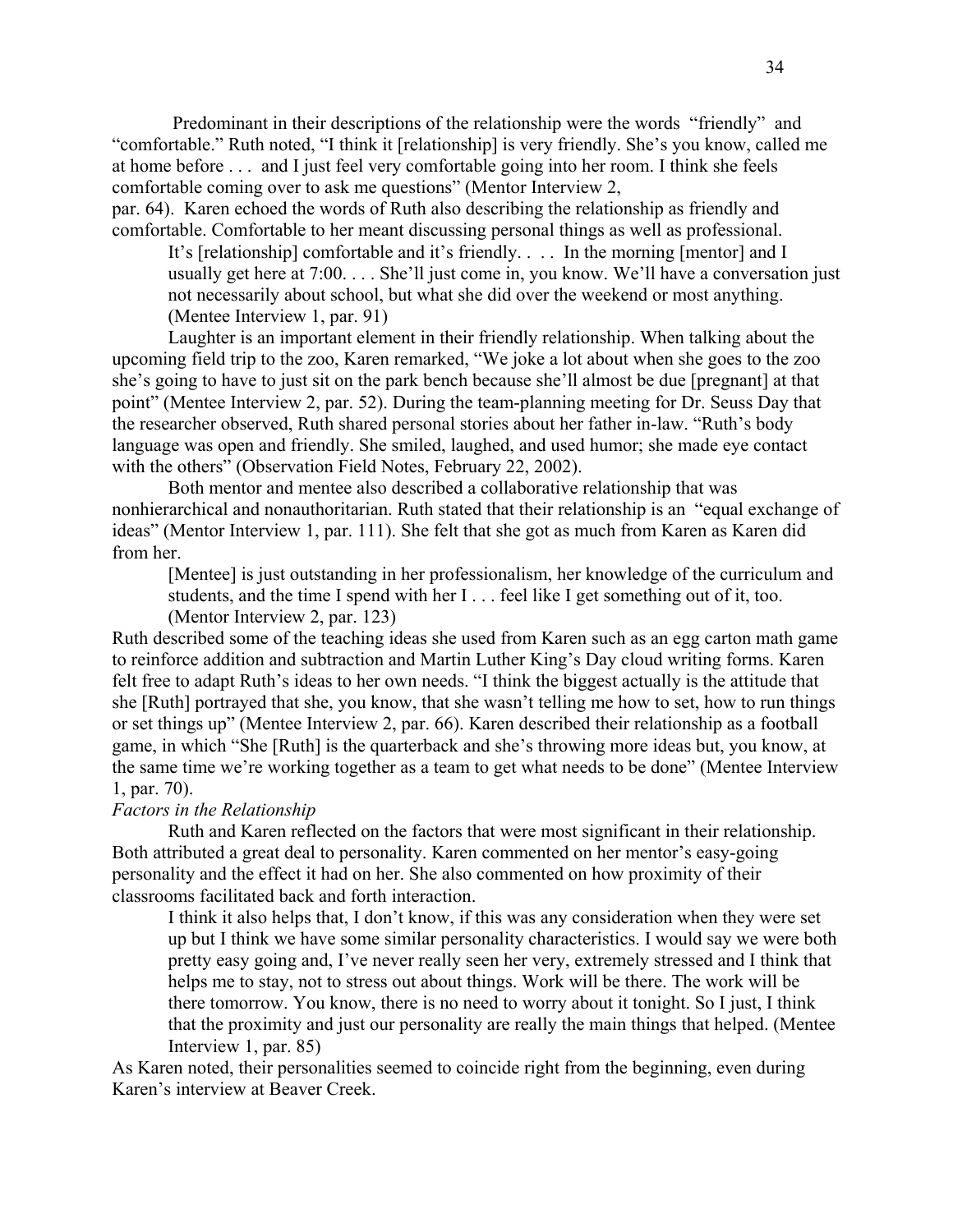Ruth was in my interview from the very beginning. She is the one that showed me around the school. I just think we have similar [personalities]. Our personalities are pretty similar just from the beginning when I was going over there a lot and asking them about things. I think it has a lot to do with our personalities, that they are not in conflict at all, they coincide. (Mentee Interview 2, par. 54)

Ruth also talked of Karen's personality as a prime factor in the relationship and described her as a real team player. "I think Karen, herself, has helped. She is very willing to be a team player, so that's always nice to have somebody who wants to have suggestions given or wants to come to you" (Mentor Interview 1, par. 141).

A second factor cited by Karen was similarity of grade level, the fact that they both taught in a multi-age class. This facilitated planning together.

I think it also helps that we teach the same grade levels for the most part. That she is a multi-age and we're multi-age. And we're on the same plan for the year so we're teaching the same concepts, not always at the same time but you know, where she is going to do Native Americans and we're doing Native Americans at some time. So we can sit down, no matter if I'm doing them in March and she's doing them in May. (Mentee Interview 1, par. 84)

Ruth felt that difference in teaching assignment was a detriment in mentoring her previous beginning teacher, an autism specialist. Lack of proximity of classroom also played a part in preventing an ongoing relationship as the autism teacher was located in a different level of the building. Karen also identified proximity as a positive factor. "I think one thing is that it's important that she is right across the hall from me. It makes it easy just to pop in and out whenever I have a question" (Mentee Interview 1, par. 84).

Other factors cited in the relationship included the principal and time. The principal was a positive force and time was a negative one. Ruth shared that her principal is always very positive and willing to provide time for them to observe each other. This included allowing the teaching partner to supervise the other teacher's class so that the mentor and mentee could observe each other. And on one full day Ruth was able to go back and forth into Karen's class to videotape her teaching. Karen cited how important this videotaping was and valued the feedback she received on streamlining her morning class meetings. Karen also mentioned how helpful the principal had been in welcoming her and in supporting her when the school system budget was cut in the winter. On separate occasions both the principal and the assistant principal called Karen to the office to reassure her that she would still have her job at the school. The principal also finds positive things to say about her teachers. Karen felt very pleased when her principal told her that she had definitely made the right decision to hire her.

Planning time was also a factor in the relationship. Karen expressed how hard it was to find time to meet because they did not have the same planning time. This necessitated meeting before or after school. And after school was not an option in the fall because of Ruth's pregnancy.

I guess it's hard sometimes because we don't have the same planning time. But I don't know how that would ever, even work because Edna and I obviously have the same planning time because we need to plan more together. And so the time we would meet would be before or after school and I was taking Spanish . . . and sometimes I just wanted to be alone in my room and try to get some things done. . . . I was feeling pressure to get stuff done for tomorrow. (Mentee Interview 1, par. 94)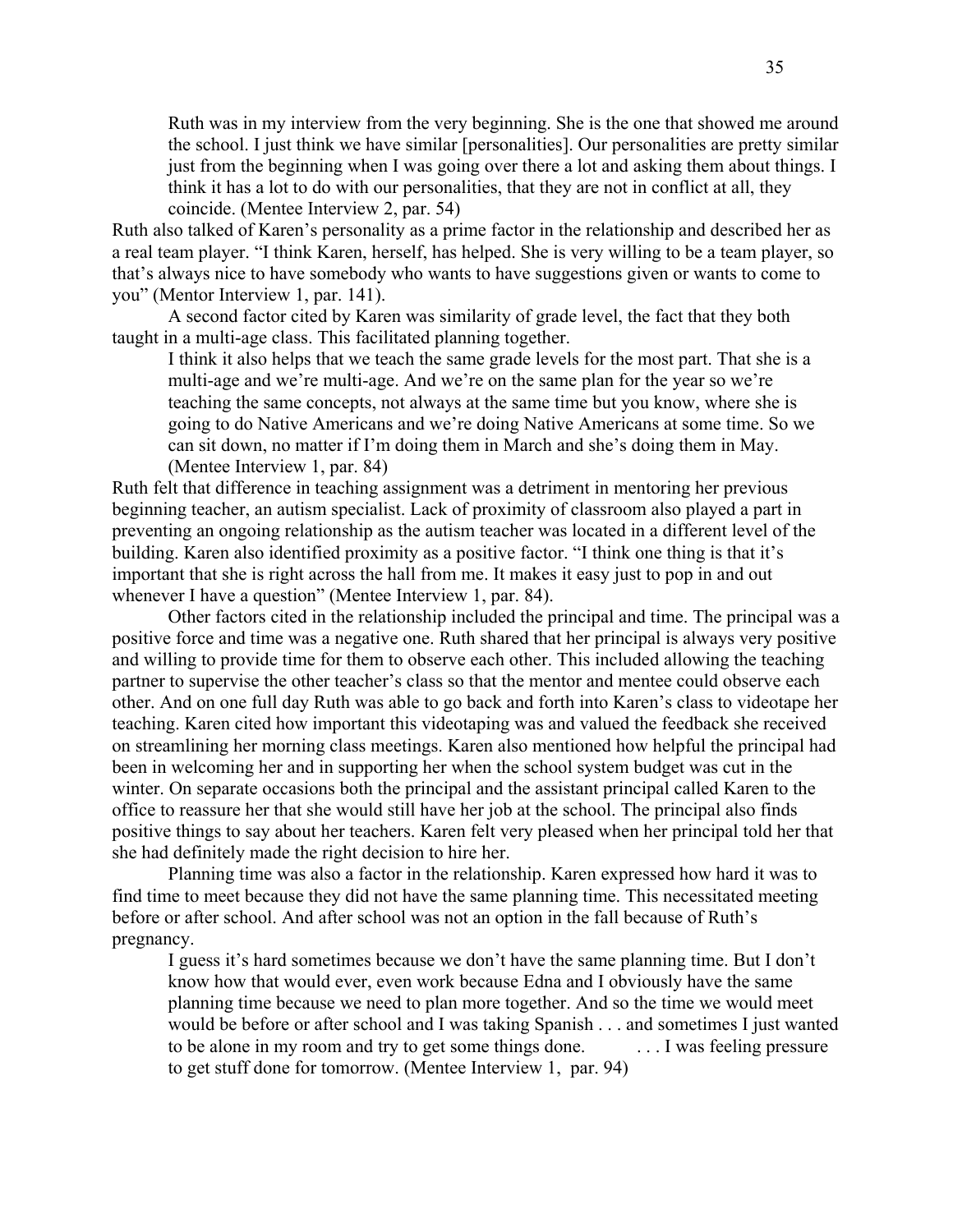But Karen also saw a positive side of time. Lack of planning time meant a more informal back and forth relationship, which she liked. "It would be helpful if more time were built into the day. But we don't really often sit down for an hour at a time and talk; that's not the nature of our relationship; it's a lot more informal back and forth" (Mentee Interview 1, par. 95). *Support from Others* 

Karen had support from many others at Beaver Creek. She talked about this as her "support network" and indicated that networking and teaming with others was the most important advice she could give a new teacher. "I would tell a new teacher to build a support network at school. Everyone there knows what you are going through and is willing to help/listen" (Mentee Email Response 6).

Karen had a very broad support network that included her teaching partner, Edna, her entire multi-age team (Ruth, Deloris, and Edna) and her lead mentor teacher. Karen and Edna, her teaching partner, would regularly plan together. They shared a common planning time. "Edna has been teaching for 6 years so I do get a lot of my ideas from her because we do the same things. But at the same time, she's new to the school, too" (Mentee Interview 1, par. 106). Edna and Karen taught their science lessons together with both classes and Edna helped her with specific students' recommendations for summer school. Often the four multi-age teachers would plan together particularly for field trips, special days such as 100 Day celebration, and beginning units of study such as the Native Americans unit. The researcher observed them in one such planning session. When asked how she decided whom to go to for assistance Karen summed it up as follows:

I guess the first person I would go to is probably Edna, my teaching partner, because we share kids and, you know, we create kids together. . . .We will sit down and plan things together but we would go more to Ruth for getting ideas on how to, you know, get some materials to use or how to get something started such as the Native Americans unit. (Mentee Interview 2, par. 72 and 88-98)

Karen would go to her mentor when she had a question or sometimes Karen and her teaching partner would go together to seek help. In essence, Ruth was mentoring a team of teachers, both Edna and Karen. She would photocopy materials for both of them. She would share her files and plan with them.

Both Ruth and Karen cited the lead mentor teacher for her efforts to support the beginning teachers at Beaver Creek. She brought all mentors and mentees together periodically during the year to discuss key issues such as Back-to-School Night; she organized a morning breakfast for new teachers. "We have a great lead mentor teacher so I could use her. . . . She gives us hand outs every month and different things that we can do with our mentee" (Mentor Interview 1, par. 190).

Karen also had a social network of support at Beaver Creek. She has been to her mentor's home for a Pampered Chef party. She has become friends with the other new teachers at the school, especially the physical education (P.E.) and music teachers. They regularly go out for dinner or happy hours on Friday night. She commented on how valuable these social relationships were as a way for more informal interaction with colleagues. *The Future* 

Karen was nominated for the First Year Teacher Award from her school system. In her nomination packet her principal described her many abilities.

For a first year teacher, Karen has extraordinary classroom management skills. It is apparent from visiting Karen's classroom that she devoted a great deal of time at the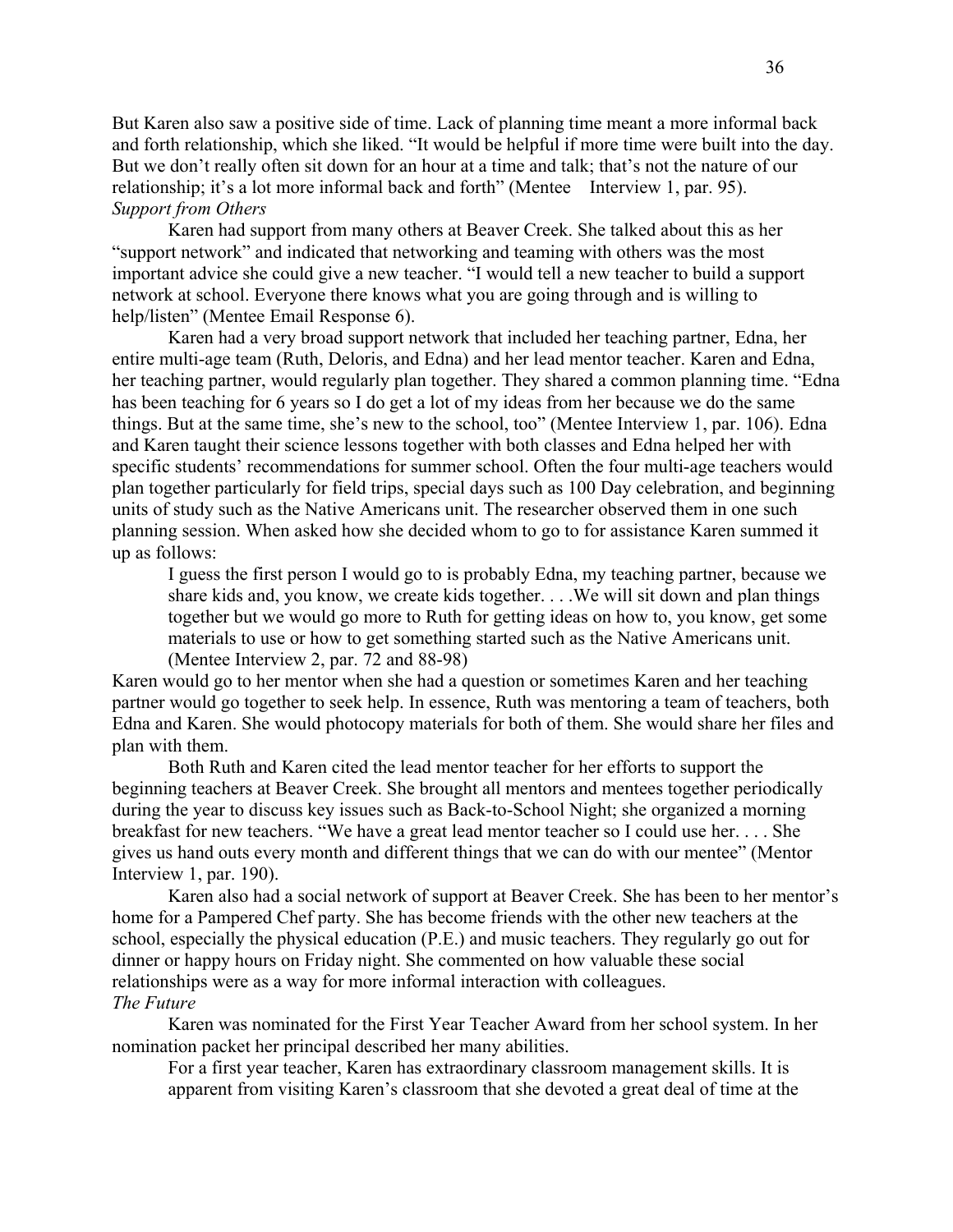beginning of the year setting up her classroom routines. Both her language arts and math instruction are organized in a center approach. . . . Karen teaches the children how to problem solve solutions without adult intervention. . . . Karen encourages her students to take risks. . . . She is an advocate for all of her students and her genuine concern for each child is apparent in her daily interactions with them. (First Year Teacher Award Application, April 2002)

Ruth will be off on maternity leave next year but hopes to be a mentor again as the role gives her more opportunities to help. Karen will continue teaming with Edna. Having a mentor has shown her the importance of collaboration.

I guess I never thought of myself as a team teacher with somebody and then seeing Ruth and Deloris being able to do it smoothly helped change my mind on that. It shows that there is always that collaborating, that collaboration and sharing ideas makes life much easier. (Mentee Interview 2, par. 136)

Case 2 – Katherine and Laura

#### *The Schools*

Lakeland Elementary, built in 1964, is set on a hill overlooking a large baseball field and playground. The front of the school presented a "vibrant spring picture" (Observation Field Notes, April 18, 2002) with red and white azaleas terraced by the door and two flowering plum trees to the side. The principal indicated that the custodians had just mulched the plantings and that they [custodians] take a lot of pride in their school. Inside the building a father sat on the sofa reading a magazine, presumably waiting for his child to be dismissed. A bulletin board titled "Soaring High – Principals Distinguished Writers" (Observation Field Notes, April 18, 2002) displayed a variety of student work including poetry and stories. A secretary greeted a parent by name and asked how her child was feeling. The principal moved out of the office to be with students as they were dismissed.

Lakeland Elementary has 402 students in grades K-6. There are 62 children in the English as a Second Language (ESOL) program and 20.73% of the student population receiving free and reduced lunch. The school has met all state standards for 2000-2001 and is fully accredited. The percent of students in grades 3 and 5 passing the Standards of Learning (SOL) tests included 87% (English), 80% (math), 80% (science), and 79% (history). The school takes pride in its character education curriculum and emphasis on conflict resolution. This program teaches students skills, techniques, and methods of conflict resolution as well as violence prevention and anger management. Lakeland also has a special education preschool program with Peer Helpers from the K-6 general education classes assisting in the special education classrooms.

Laura is a beginning teacher for a half-day kindergarten class in the morning at Lakeland. While Lakeland is her "home" school and the site of her mentor, Katherine, Laura also teaches a half-day kindergarten class in the afternoon at neighboring West Orchard Elementary. West Orchard is a similar school facility, built in 1955, and has approximately the same enrollment, with 438 students in grades K-6. However, West Orchard has a much lower percentage of students receiving free and reduced lunch (5.01% ). There are fewer families with both parents working at West Orchard and many more classroom volunteers. Nearly 100% of families at West Orchard were enrolled in the PTA. West Orchard was fully accredited for 2000-2001. The percent of students in grades 3 and 5 passing the Standards of Learning (SOL) tests included 91% (English), 90% (math), 91% (science), and 87% (history). In all areas these scores were higher than Lakeland's. West Orchard benefited from expanded technology resources funded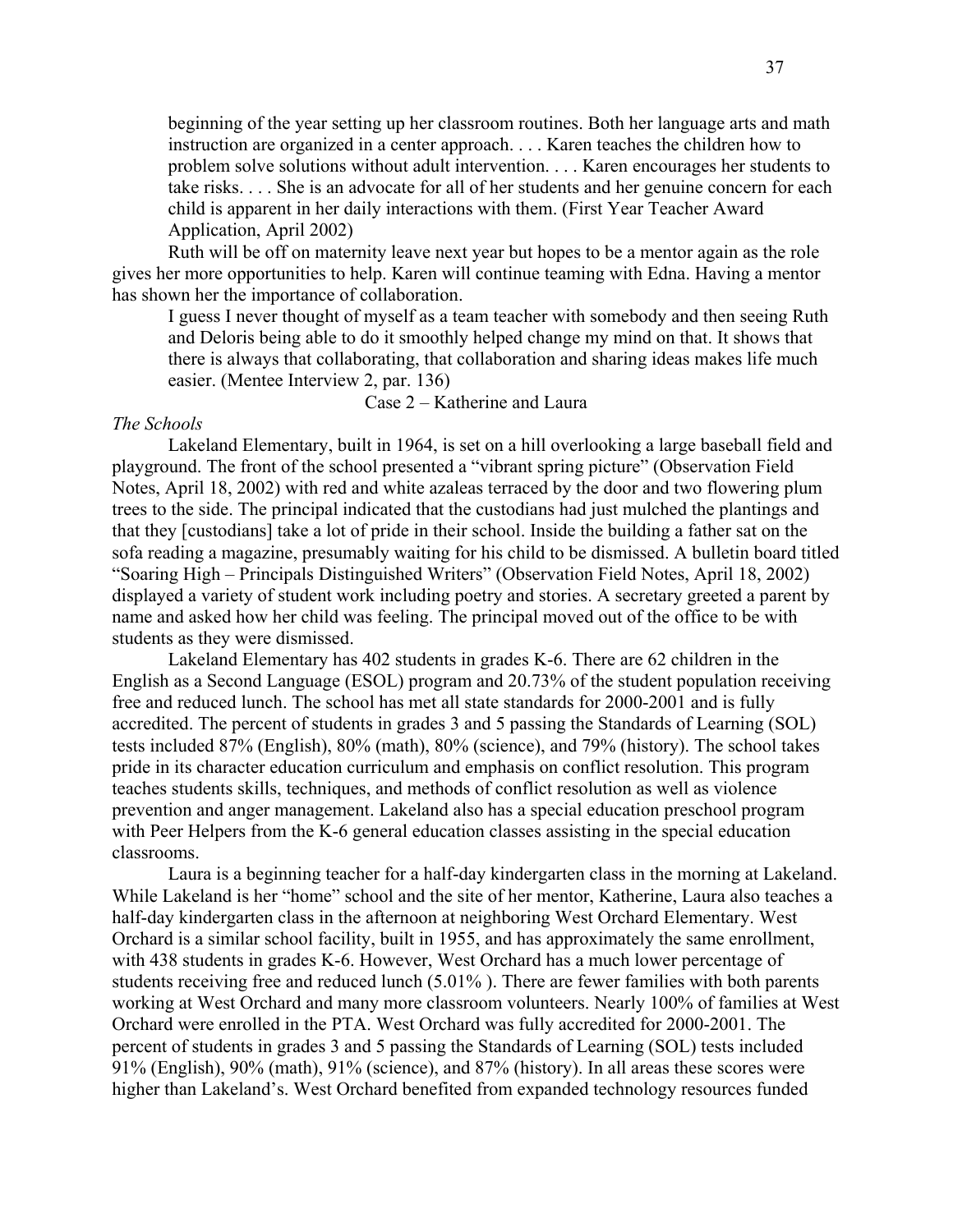through a business partnership. This included a wireless connection to the Internet and an online student newspaper.

## *The Mentor and Mentee (Katherine and Laura)*

Katherine has been a kindergarten teacher at Lakeland for 4 years and is currently a mentor to Laura, a beginning teacher. Katherine teaches two sessions of kindergarten, a morning and an afternoon, in the same classroom. Classes are scheduled back to back so that the afternoon kindergartners arrive as the morning students are being dismissed. Class sessions are each 3 hours. Katherine has a full time instructional assistant to help with her classes.

Laura is a beginning teacher with no prior experience. She teaches a morning session of kindergarten at Lakeland in a classroom across the hall from Katherine, her mentor. However, Laura leaves at noon each day to teach an afternoon session of kindergarten at West Orchard, approximately 2 miles away. At West Orchard she shares a classroom with Kelly, a half time teacher who has been assigned as a "buddy" to Laura. In the same classroom, Kelly teaches kindergarten for a morning session and Laura teaches kindergarten for an afternoon session. Laura noted that teaching in two schools has not been easy, especially adapting to different students and two very different styles of teaching.

Another reason it's difficult is because my classes are very different. My children at Lakeland seem to be for the most part on a lower level than my children over here [West Orchard]. And also Katherine [mentor] runs her classroom different than the teacher over here runs her classroom. Katherine has the differentiated groups whereas over here it's a lot of whole group, sometimes two groups, so it makes it hard with planning. I feel like I'm being pulled in two different directions sometimes. (Mentee Interview 1, par. 181)

Katherine and Laura talked about themselves. Katherine has been teaching for 4 years. She was born in 1957 in California. From the time she was small she remembered volunteering with children. Significant for her were her experiences working with special needs students.

When I was in junior high school I volunteered with their Department of Recreation with mentally retarded children. . . . In high school I continued to volunteer with kids who were disadvantaged. And then through college I volunteered with special needs kids. I don't know why I am not a special ed. teacher because actually I did a lot of volunteer work with special needs kids. (Mentor Interview 1, par. 15)

Katherine admitted that special education was not well developed as a field 20 years ago, which may have influenced her decision to become a kindergarten teacher. She felt that her special education experiences benefited her as a teacher as there are always many students with special needs within the regular classroom.

Katherine graduated from college 20 years ago with a degree in education but chose to work for the government as there was a hiring freeze for teachers. She ended up teaching communication classes for the federal government for 8 years and then taught preschool while her children (two girls) were young. She has always been very involved with her girls coaching Odyssey of the Mind and leading a Girl Scout troop.

Katherine has been teaching kindergarten in the public schools for 4 years. She felt that, although she is 20 years older than Laura, her experiences are more closely aligned with Laura's because she is a relatively new teacher herself.

I'm not a 20-year teacher. I'm only a four-year teacher. And so I can say to her, I know exactly how overwhelming this is. You know and some of it I'm still trying to figure out. (Mentor Interview 1, par. 53)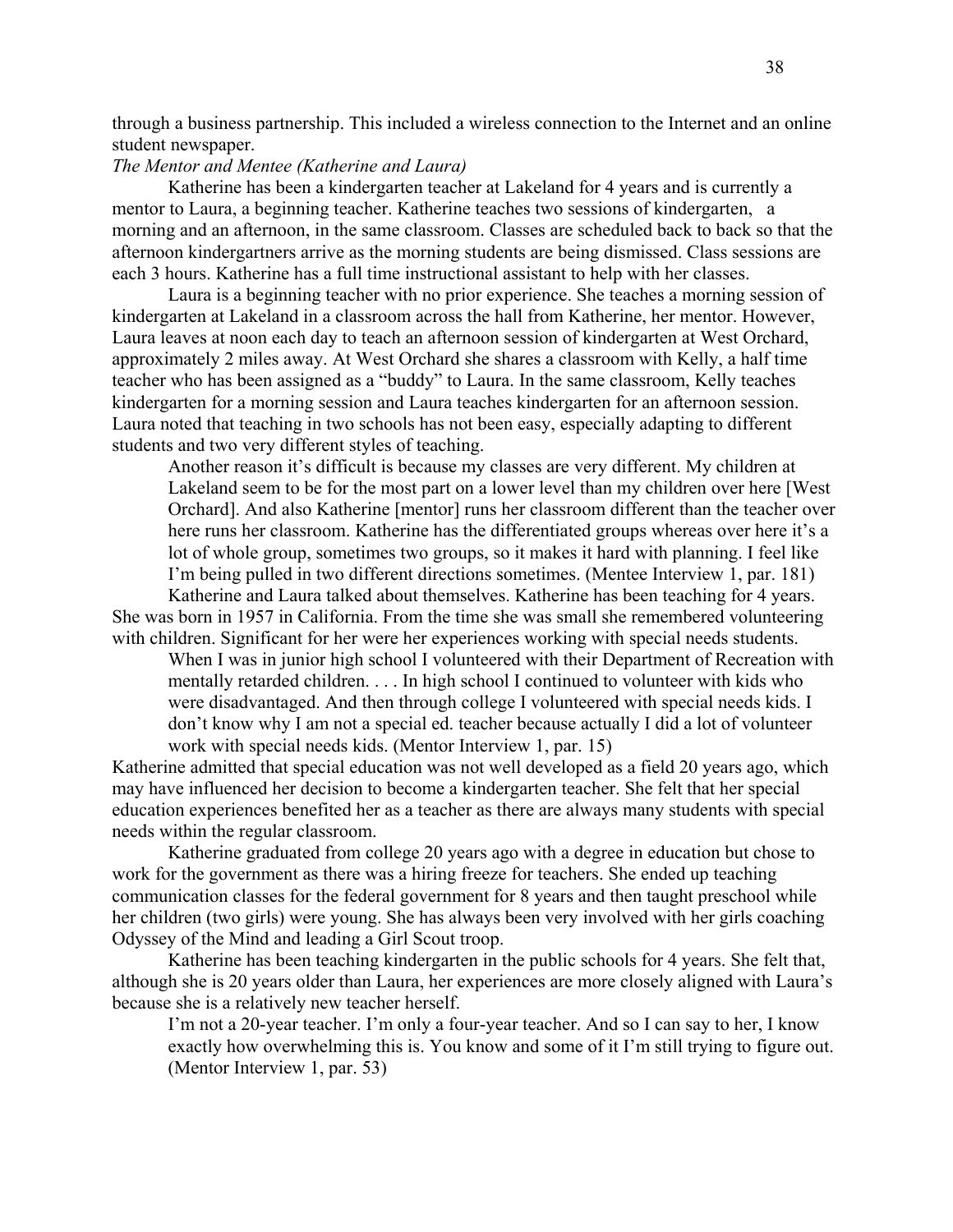At Lakeland Katherine is chair of the Human Relations Committee and lead teacher for kindergarten. She mentored a kindergarten teacher last year at a neighboring school because that school had two new kindergarten teachers. She described herself as positive, optimistic, energetic, and very patient, especially in working with children. Her mentee, Laura, described her as very open and always willing to help.

Laura was born in 1978 in the same county in which she is currently teaching. She decided to work in a daycare center during one summer break in high school to see how she felt about working with children.

And when I was in that center I was working with really young children but I still feel like it gave me a good picture of what being a teacher and what working with kids every day would be like. I just really enjoyed what I was doing and going to work wasn't so much a chore for me. It was something that I liked. And so that's kind of what started me off thinking that I wanted to be a teacher. (Mentee Interview 1, par. 20)

Laura also credited her interest in teaching to the teachers she had as a child in elementary school. "I had the best teachers and I loved school and I loved everything that I did with school. And I felt like I wanted to be a good role model for my students as well" (Mentee Interview 1, par. 20). Laura shared that she felt it important to teach students good values and morals as well as the curriculum as she saw so many students "getting lost in this modern time" (Mentee Interview 1, par. 20). She was currently certified to teach grades K-3.

Laura described herself as caring and sensitive but a real perfectionist when it comes to her teaching.

When it comes to this job I've become a perfectionist. I feel that I'm a very caring and sensitive and kind and empathetic person which I think are great qualities to have for this job. . . . I never feel like I'm doing enough. . . . I always feel like there is something else I should be doing and I always want to do everything to the best that I possibly can. (Mentee Interview 1, par. 37-43)

Her mentor, Katherine, described her also as very caring, warm, quiet, and very hard working, "She's dedicated and puts a lot of time into preparation" (Mentor Interview 1, par. 137). *Preparation for Teaching* 

Laura attended a large university in her home state and majored in education. She decided to concentrate on early childhood education during her sophomore year. Her student teaching experience included 8 weeks in kindergarten and 8 weeks in first grade at a school in the county where she is currently teaching, She thought this would be helpful since she hoped to get a job in the same county. The school was very diverse with a high English as a Second Language (ESOL) population. Many of the students came to kindergarten not speaking English and not knowing the alphabet or numbers. This was a contrast to the students in her current classes, especially her afternoon class, who came to kindergarten with higher literacy skills. Laura felt that her student teaching experience was the most helpful part of her teaching preparation.

Just because I was actually doing things. We're always taught in college that hands-on learning is best for the students and it's best for adults, too. Because by teaching and by actually being the teacher I learned, I feel that I learned so much more than I ever learned sitting in a class in college. (Mentee Interview  $1$ , par. 62)

Laura served as a long-term substitute in an elementary school after graduation. She worked with small groups of first graders reinforcing reading and math skills. She was initially offered a position teaching second grade but that job fell through in August. As she admitted, she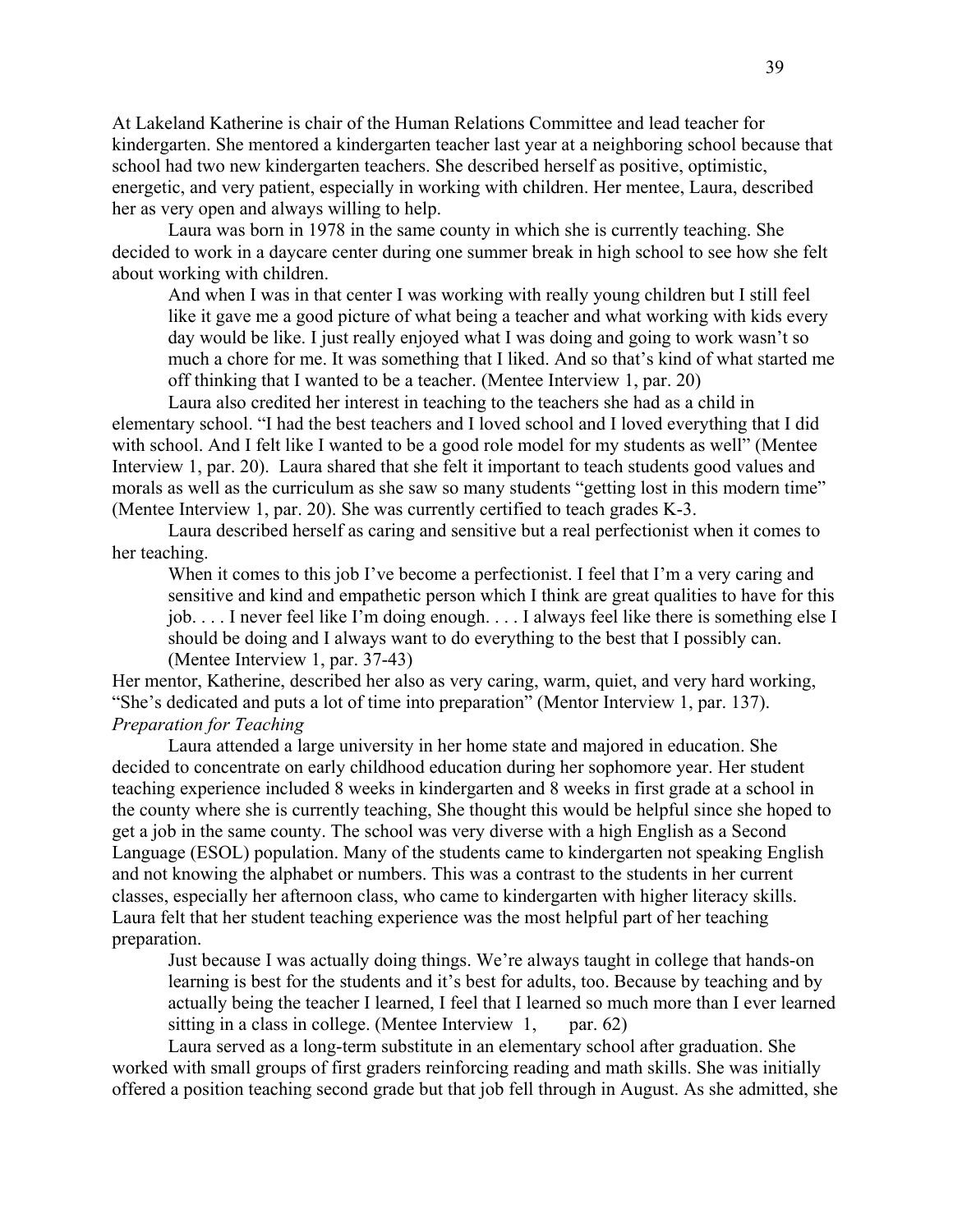was "scrambling around for a job . . . and got offered this kindergarten position" (Mentee Interview 1, par. 30). Teaching in two different schools was not her choice but the best available option at the late date.

# *Beginning Teaching*

Laura reflected on her first several months of teaching as overwhelming. She described a cycle that included ups and downs but also many positive rewards.

The first word that comes to mind is overwhelmed. I feel very overwhelmed just because there is so much being thrown at me and just a lot on my plate right now. It goes up and down, though. Sometimes I'm feeling like I'm on top of things and then other times I'm feeling like I'm barely keeping my head above water. But it is a very positive experience, too, because I am enjoying what I'm doing and I love teaching and I love being with the children every day. (Mentee Interview 1, par. 217)

She was very apprehensive about Back-to-School Night, dealing with parents, and leaned on her mentor for help. She expressed a sense that she continually feels like there is something else she should be doing.

Katherine, her mentor, also described beginning teaching as overwhelming and elaborated on the pressures of working in a school system with very high expectations. She reflected on her own beginning teaching just four years ago and the lack of time to complete her tasks.

It's overwhelming. The county has very, very high expectations and not that they are not good expectations but there is a lot to do and there is never enough time and there are never enough resources. There is a lot of pressure all the time, you know. She [Laura] says this and I feel this also. Even if you're at home on the weekend and you're not doing school work you feel guilty because you feel like there is so much to do that you should be spending all your spare time doing school work. I know the first year that I was teaching, every Sunday afternoon and evening I spent doing school work and you know you still feel like there is not enough time to get everything done. (Mentor Interview 1, par. 76)

Katherine talked also about how Laura often feels very overwhelmed with the kindergarten curriculum "because in kindergarten we don't have, you know, a math book and you turn to page 10 one day and the next day you do page ll. . . .You just have to look at the POS [Program of Studies] and figure out how you're going to do all those things" (Mentor Interview 1, par. 46). In the beginning of the year, Katherine helped Laura with the kindergarten assessment, another large area of concern for Laura.

# *Mentoring*

Katherine praised the mentoring program because it is important for beginning teachers to have someone to go to who is not their supervisor. She emphasized that, unlike the supervisor, the mentor is not there to judge you. She saw the role of mentor as a friend but also more than a friend. Because she has been assigned the role, she is someone really looking out for her new teacher.

I think a mentor is more like a friend who is going to, without judging you, give you help, give you information. . . .When you're a new teacher you need someone that you can just lean on or talk to. . . . You know you make friends in a school but when someone is assigned to you they are really looking out for you. I really think that's important. (Mentor Interview 1, par. 160)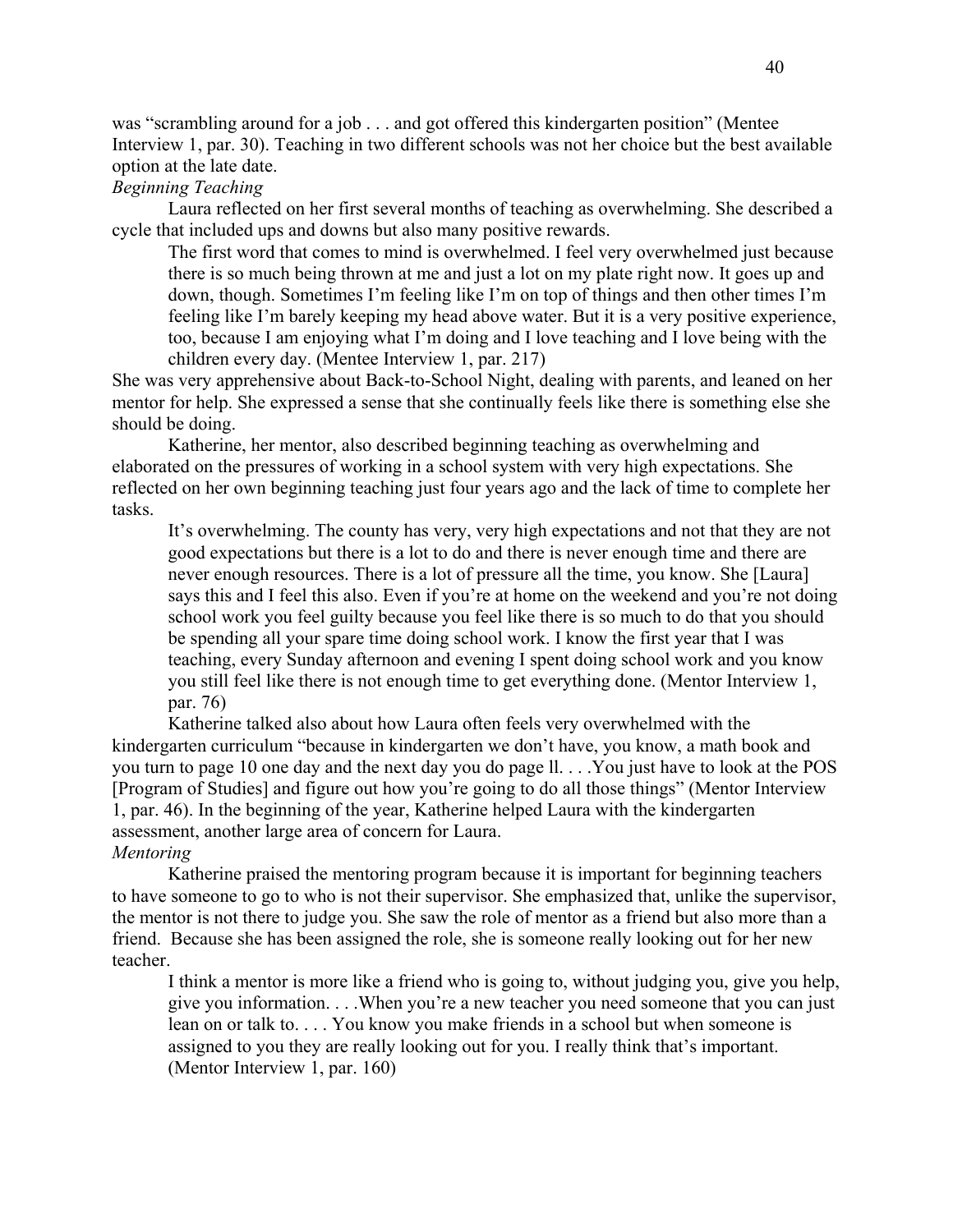Katherine defined "looking out for" as making sure Laura had a smooth year, that she didn't fall on her face, but was prepared for any situation.

Katherine felt that she was well prepared for her role as mentor. While the mentor training provided helpful information such as the cycles of the first year of teaching, Katherine attributed much of her success as a mentor to the communication skills training she did with the federal government, learning how to talk to people in different situations. She was motivated to become a mentor through her many life experiences and her desire to help a new teacher.

And I'm glad to do it because I think it's really useful to have someone helping you through the beginning, you know, of your career. I'm in a really different position than Laura because, you know, at 45 I have a lot of life experiences that she doesn't have... Someone just out of college, it's a scary time. You know, your first job, you have to pay all those bills. It's a big thing so I'm glad to do it. (Mentor Interview 1, par. 154)

Laura defined the role of mentor as a friend. She elaborated, "I feel a mentor is somebody who is a friend, who listens to you and makes you feel comfortable and also who is willing to share their ideas and thoughts and opinions with you" (Mentee Interview 1, par. 147). Laura also cited the role of mentor as a positive role model through the first year of teaching. She described a mentor who helps the beginning teacher stay focused and not too overwhelmed. *Working Together* 

*First Week.* Katherine and Laura met each other for the first time during health training at Lakeland the week the teachers returned. As Laura indicated, "We were just introduced and introduced ourselves to each other and shook hands and just kind of started chatting" (Mentee Interview 1, par. 95). Laura described Katherine telling her about the school in general and trying to help her feel less overwhelmed. "And she just had so much information to share with me about the school and about getting everything set up for the first week" (Mentee Interview 1, par. 97).

Katherine described the first week as very hectic. Teachers had a whole week to get ready for the opening of school but there were intervening situations. Teachers came back on a Monday but Laura did not appear at Lakeland until Wednesday. She was at West Orchard both Monday and Tuesday for meetings because West Orchard was her base school.

It was hectic for her because she had, you know, meetings to go to at that school and this school. It's a funny thing because her base school is actually that school. So she's required to go to all of their staff meetings and their meetings; therefore she misses a lot of our meetings. (Mentor Interview 1, par. 88)

Katherine described further the hectic nature of that week as Lakeland had just been given another kindergarten class. This was Laura's classroom; she was newly employed to the school and also needed to set up an entirely new classroom.

We were given another kindergarten class the week before school started. So we had to get furniture, materials. You know, we're going through storage closets. She had things that had to be ordered. We needed to talk about what to put on bulletin boards, how to put the schedule on the board, get a calendar, just all the basics of setting up a room, and it's a crazy time because we had the SACC [School-Age Child Care] program here in the summer so on the first floor we had to completely pack up all the rooms. So my entire room was not set up either. (Mentor Interview 1, par. 84)

Fortunately, Laura's morning teacher at West Orchard, Kelly, set up their shared kindergarten class at that school.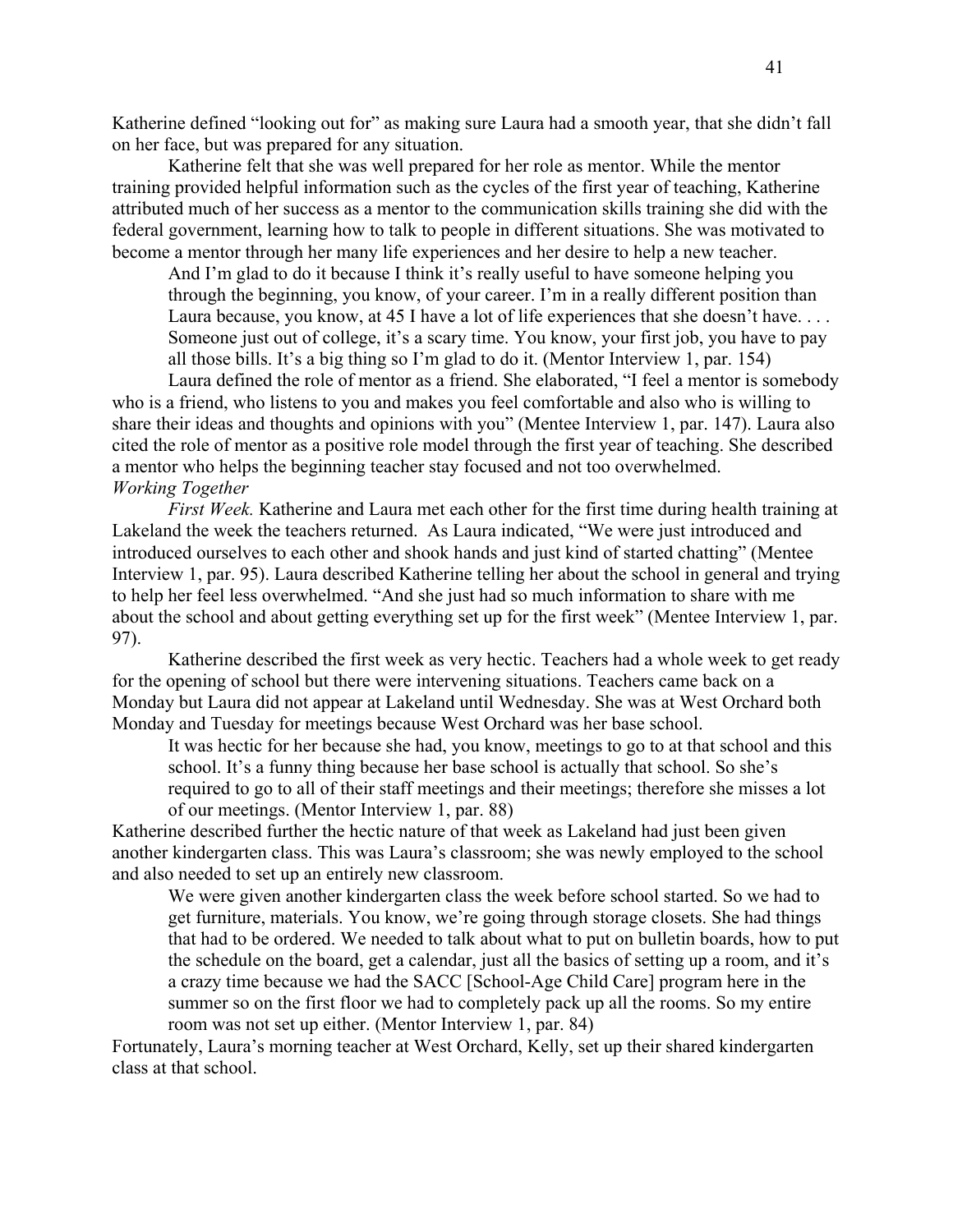Laura spoke highly of the assistance that Katherine gave to her during the first week, particularly in helping her set up her new classroom at Lakeland.

When I first got into my room there was furniture in there but it was kind of like all in the middle of the room. And I kind of had an idea of how I wanted to organize things but I really wasn't sure and she came over and helped me move furniture around and gave me really helpful suggestions of how I could do things but not forceful suggestions where I felt like I had to listen to what she was saying to me. (Mentee Interview 1, par. 92)

Katherine's daughter also came over to help Laura cut out bulletin board displays and Katherine assigned her own instructional assistant full time to help Laura. Laura summed up her feelings about her mentor this first week.

She [Katherine] was so willing to help me even though she had all of her own room to set up as well but she was just there for me and just really willing. I never felt like I was a chore to her. I always felt like this was something she wanted to do and she genuinely cared about me and my room being set up. (Mentee Interview 1, par. 93)

*Classroom management.* Laura had difficulty at first with classroom management. She needed to hear what was realistic in setting up her classroom routines in terms of rules and guidelines and she also sought reassurances from her mentor. "It was just helpful to me to hear that reassurance from her that I was on the right track" (Mentee Interview 1, par. 131). Classroom management continued to be an area that mentor and mentee worked on together. Laura was particularly worried about some behavior problems in her classroom. She talked to Katherine, gained some constructive ideas, and, again, received reassurances that this was normal behavior.

I talked to Katherine about it and she just kind of reassured me and told me that that was normal and that in her class the same things are happening and it made me feel a lot better, like I wasn't the one causing all these problems. (Mentee Interview 1, par.225)

Katherine described how she helped Laura set up her centers in the kindergarten classroom. Laura used Katherine's ideas but modified the structure from four bear groups that rotated each day to a different center to two groups. Katherine described how Laura is more comfortable dividing her class in half so that she and her instructional assistant each have control of a center. Katherine acknowledged that this allowed Laura to cover the same activities but in a way suitable for her own classroom management style.

*Back-to-School Night/Curriculum Night.* Laura described how Back-to-School Night consumed much of her time and thoughts the first few weeks and how she worked through this with her mentor.

Something big for me was help with organizing Back-to-School Night because that was something I was like apprehensive about these parents coming into my classroom for the first time. What do I talk about? What do I give them? What are they going to be expecting from me? So that was something I really leaned on her for. (Mentee Interview 1, par. 117)

Katherine showed her handouts from the previous year and was very reassuring that everything would be fine.

Curriculum Night for parents several weeks later also generated a lot of beginning teacher anxiety and joint planning. Katherine talked about how Laura wanted to make sure that she was doing all the things she needed to do to get her room ready. Mentor and mentee spent time talking about kinds of things to put out on the table and things she could hang in the wall. Katherine recommended that Laura display some big books that her class had made rather than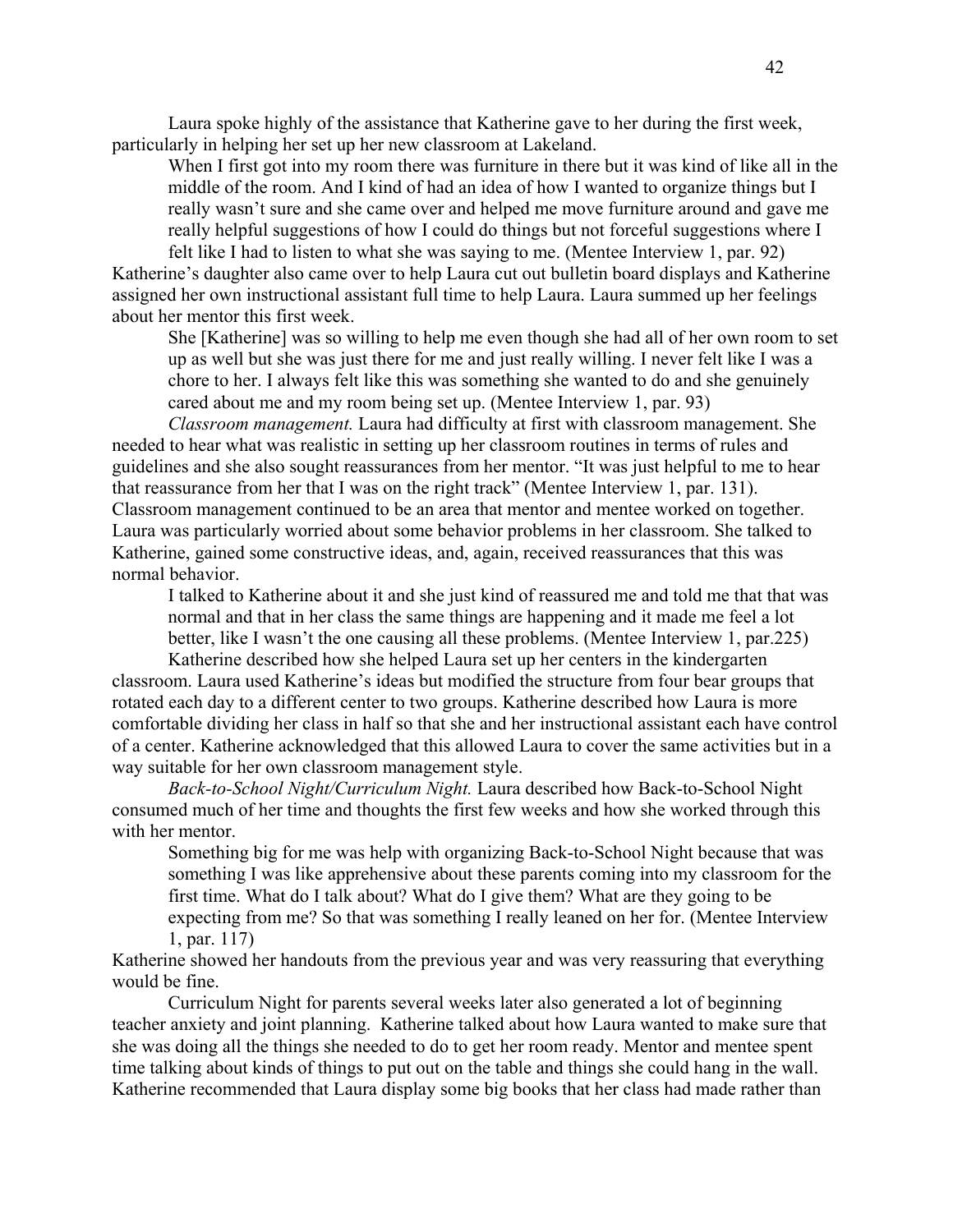individual student work because of the absence of individual desks in kindergarten. Katherine shared that it was a good evening for Laura.

*Curriculum planning.* Katherine has been the solo kindergarten teacher in her school so has enjoyed collaborating with another teacher for the first time. "She's the only one I can talk curriculum about as far the kindergarten curriculum. . . . I've always been the only kindergarten teacher. So it's nice for me to have someone else to talk to" (Mentor Interview 1, par. 58). Katherine indicated that she does most of her lesson planning at home but then shares and talks through items with Laura.

We talk about the upcoming units of study, but I usually plan by myself at home, and just share my plans with her when we can grab a moment. She knows that my door is always open and she is comfortable coming over whenever she has a question or concern. (Mentor Email Response 1)

Laura stated that most of their interaction is based around planning as that is what she needs most as a first year teacher. Typically in the beginning of the week she will talk with Katherine about plans for that week.

Over the past several weeks she has also helped me with my planning. She gave me a revised copy of her weekly units up until June; she gave me a great activity to leave with a sub since I had to miss school, and she has shown me the activities that she is doing in her class right now, including a great idea for the dramatic play center that incorporated money. (Mentee Email Response 1)

Laura described a collaborative arrangement in which planning and sharing ideas often involved both Lakeland and West Orchard.

We kind of planned out which subjects we were going to cover when like the five senses we did around the same time . . . and we talked about friendship around the same time. She would just share her ideas and past activities and I would share any new ideas that I had with her. And also being at this school [West Orchard] in the afternoon I'm getting like double ideas from teachers so I share my morning teacher's [Kelly's] ideas with Katherine and I share Katherine's ideas with Kelly. (Mentee Interview 1, par. 105)

Katherine readily shared her curriculum books and books on tape with Laura. She wrote a nine-week letter for parents outlining the kindergarten curriculum and shared this also with Laura, offering to make any changes to meet her needs.

*Time.* Both mentor and mentee described a very informal structure back and forth between their classrooms in order to facilitate their planning. This was necessitated by the fact that the two did not have a common planning time and that Laura left at noon every day for her afternoon kindergarten class at West Orchard. During the beginning of the year she would come back to Lakeland to meet with Katherine but since has stopped doing that because of time and Katherine's after-school activities with her own children. As Katherine stated:

We have little bits of time where we, you know, go back and forth. . . . And when I have, when she has specials often my class is in centers, and so that's a time I can go over to her room because my aide is in the classroom. . . . You know, we're working on this and this and this and just doing it, talking as fast as I can in trying to, you know, get through it in a quick amount of time because that's what we're doing. (Mentor Interview 1, par. 99, 106, 164)

Laura corroborated this arrangement indicating that they "just talk here and there. before school . . . when her children are having snack, when my children are having snack " (Mentee Interview 2, par. 9). She remembered one conversation they had walking into the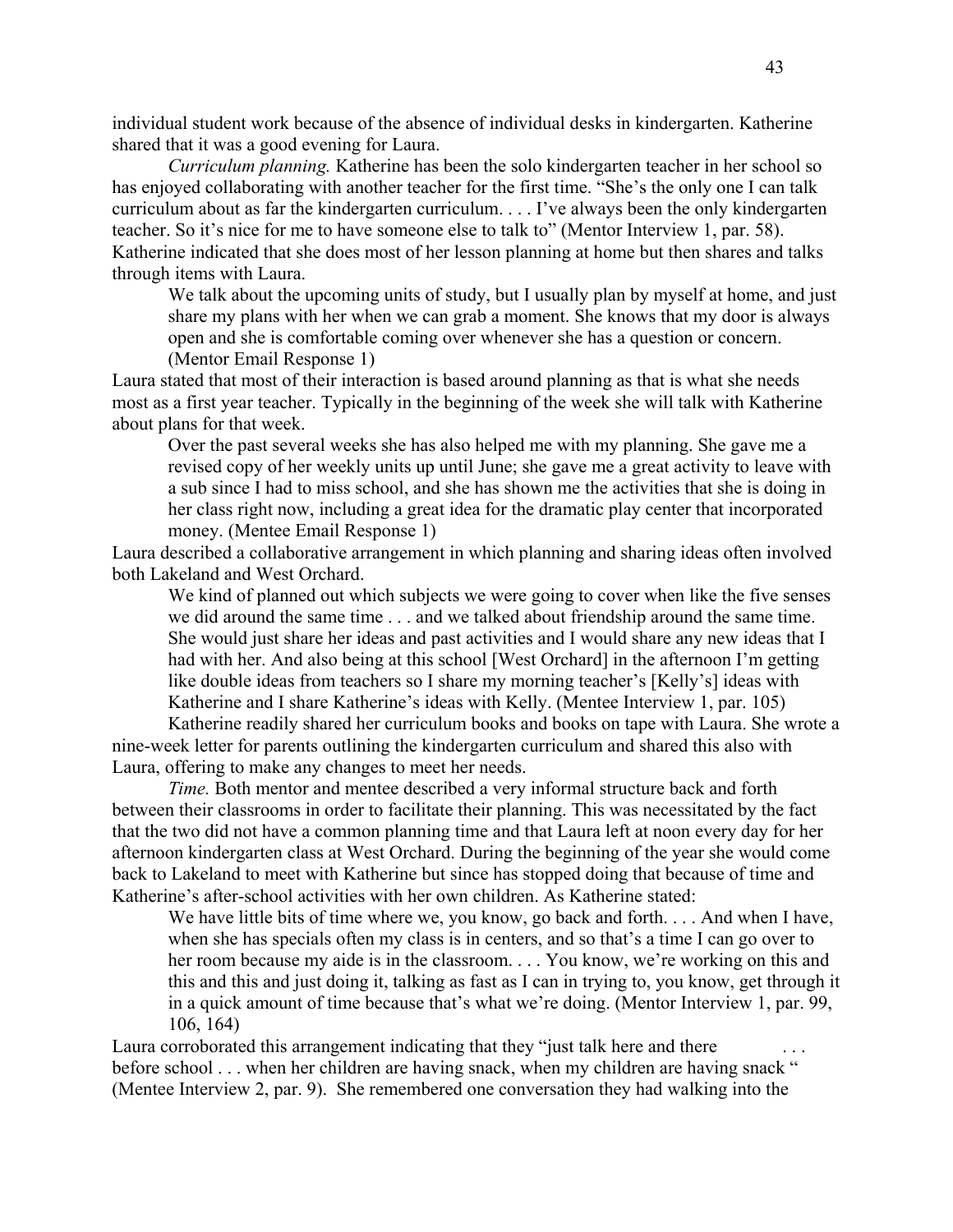building in which they talked about report cards. The conversation continued into the classrooms and during recess.

*Parents.* Many of Laura's worries throughout her first year involved parent issues. This was particularly significant in the beginning of the year.

You know, in the beginning of the year, you know, she had a lot of parent worries, worried about this parent or that parent and I could just say to her, you know what, it's going to be fine. And I can give her ideas on, you know, this is what I said to a parent. (Mentor Interview 1, par. 54)

Katherine described these worries as they evolved through the year.

Her biggest challenge throughout the year has been probably worrying about parents and what they're thinking. . . . She just needs someone to say, well, you can do it, you can get through it and, you know, think about saying these things. . . . She's gotten through the situations. She's very good; she really is. She can hold even a difficult conference. . . . I think the hardest part is anticipating and worrying and thinking through. And once she does it, she's very good. (Mentor Interview 2, par. 80)

*Retention.* A very difficult parent conference involved the possible retention of a kindergarten student in Laura's class. Laura admitted that "my biggest challenge during the last few weeks was conferencing with the parents of a child who I think would benefit from repeating kindergarten next year" (Mentee Email Response 2). Laura and Katherine talked about the skills needed in first grade and possible retention. Laura also consulted with the reading teacher.

Well, I had briefly talked to Katherine before. I had talked to the reading teacher within my school. I talked to the teacher at this school [West Orchard] so I just compiled different information from different teachers. That's basically how I did it. (Mentee Interview 1, par. 86)

Laura then decided to conference with the parents who were divorced and had very different philosophies. Katherine rehearsed various conference scenarios with her anticipating what each parent might say. Laura acknowledged that Katherine always has "good advice to give me and I really trust her opinions and her thoughts because she is more experienced than I am" (Mentee Interview 2, par. 30). After her parent conference, Laura ran immediately to Katherine's classroom because the mother had gotten upset with her.

I ran over to Katherine's room just to talk to her about the conference and to get her advice on how everything went and if I said the right things or if I should have said something different . . . and she [Katherine] was just very reassuring . . . that I had told her the right things. (Mentee Interview 2, par. 15)

Later in the day this conversation continued as Katherine "popped back over" (Mentee Interview 2, par. 80) to Laura's classroom to talk further about the child. *The Relationship* 

Katherine and Laura talked readily about their relationship. Laura described her relationship with Katherine as a flower because it started out small as a seed and then grew.

It's like a flower, I guess, because when we first met it started out small, like the seed was just growing. We were getting to know each other. And then throughout the year it's just progressed. I feel like the flower continues to bloom more and more as our relationship becomes stronger and stronger and we rely on each other for more and more. (Mentee Interview 2, par. 5)

She defined the essence of the relationship with her mentor as friendship. Elaborating, she cited the enjoyment of talking together and her hopes that it was more than a one-way street.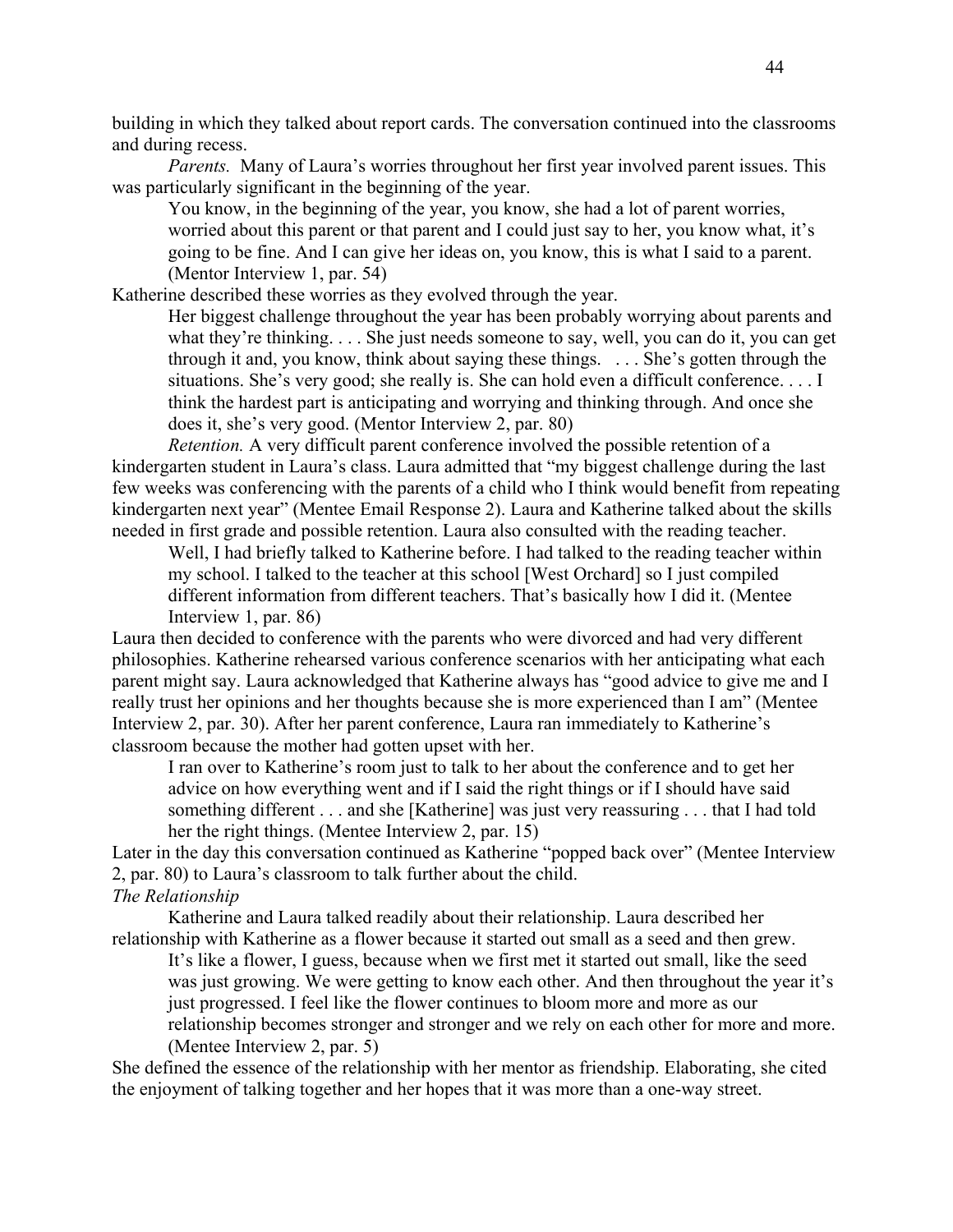I feel like we're friends. I can talk to her about anything. It's a very positive relationship. I look forward to seeing her every day in school and I just enjoy talking with her and having her to rely on and hope that she feels like she can come to me when she needs to talk about things, too, because I don't want it to be just a one-sided relationship. (Mentee Interview 1, par. 163)

She also talked about how the relationship was comfortable and nonjudgmental. "And she was very laid back which made me feel comfortable to open up to her and talk to her because I knew she wouldn't be judging me" (Mentee Interview 1, par. 63). Again in her first Email Response Laura emphasized the nonjudgmental aspect of the friendship. "One day last week I went back to Lakeland to get some work done. Katherine was still there and we ended up talking about school, students, and our personal lives. . . . She's there to listen, not to judge me" (Mentee Email Response 1).

Katherine cited over and over again how much Laura worried about things and this defined their relationship. Many of the reasons that Laura went to Katherine's classroom were for reassurance or verification that what she was doing was in fact what she should be doing as a new teacher. She, as mentee, was the initiator of the relationship.

Well with Laura she usually asks for help. So she's very, since she is uncertain about, you know, she's kind of a worrier, I guess, you would say, so she comes to me and she's really worried about so and so, you know, like I'm really worried about doing report cards. Well then we talk about that. I'm really worried about parent-teacher conferences, you know; I'm really worried about, you know, I want to take someone to local screening [committee]. And so she usually comes to me and tells me the things she's worried about and then I can talk about them. (Mentor Interview 1, par. 132)

While giving reassurance and help, Katherine was also receiving in a relationship that was mutually satisfying. She talked about how "we share ideas . . . and so she actually gives me ideas, too" (Mentor Interview 1, par. 30) and it's "giving and taking" (Mentor Interview 2, par. 199). One example was a writing rainbow art project that Laura used at West Orchard that Katherine adapted for her own class.

## *Factors in the Relationship*

Katherine and Laura both independently cited personality as the main ingredient in their successful relationship. "I feel like it's just been the two of us and Katherine just making such a huge effort. Maybe it's just our personalities mesh so well together. I'm not sure, she just, I feel very comfortable with her and I feel like she just truly cares about how I am doing as a person and as a teacher. And her sincerity shows" (Mentee Interview 1, par. 169). From the mentor's perspective comes essentially the same viewpoint.

I think it's just Laura and I. I think we pretty much have been on our own and I don't know if it's supposed to be that way but I think it's just been Laura and I.  $\ldots$  I think we have similar personalities. I think we're both pretty much non-judgmental people, very accepting. I'm more outgoing than she is but I think we have very similar personalities and values. (Mentor Interview 1, par. 62 and 66)

Other factors influencing the relationship were time and teaching at a second school. Lack of planning time was cited again and again, particularly as a function of kindergarten (no physical education or music specials) but also as a function of Laura's leaving at noon every day to teach at another school.

The most challenging thing that we face is the time constraints. We just don't have time with each other and every time we do plan it's always so rushed; it would just be nice to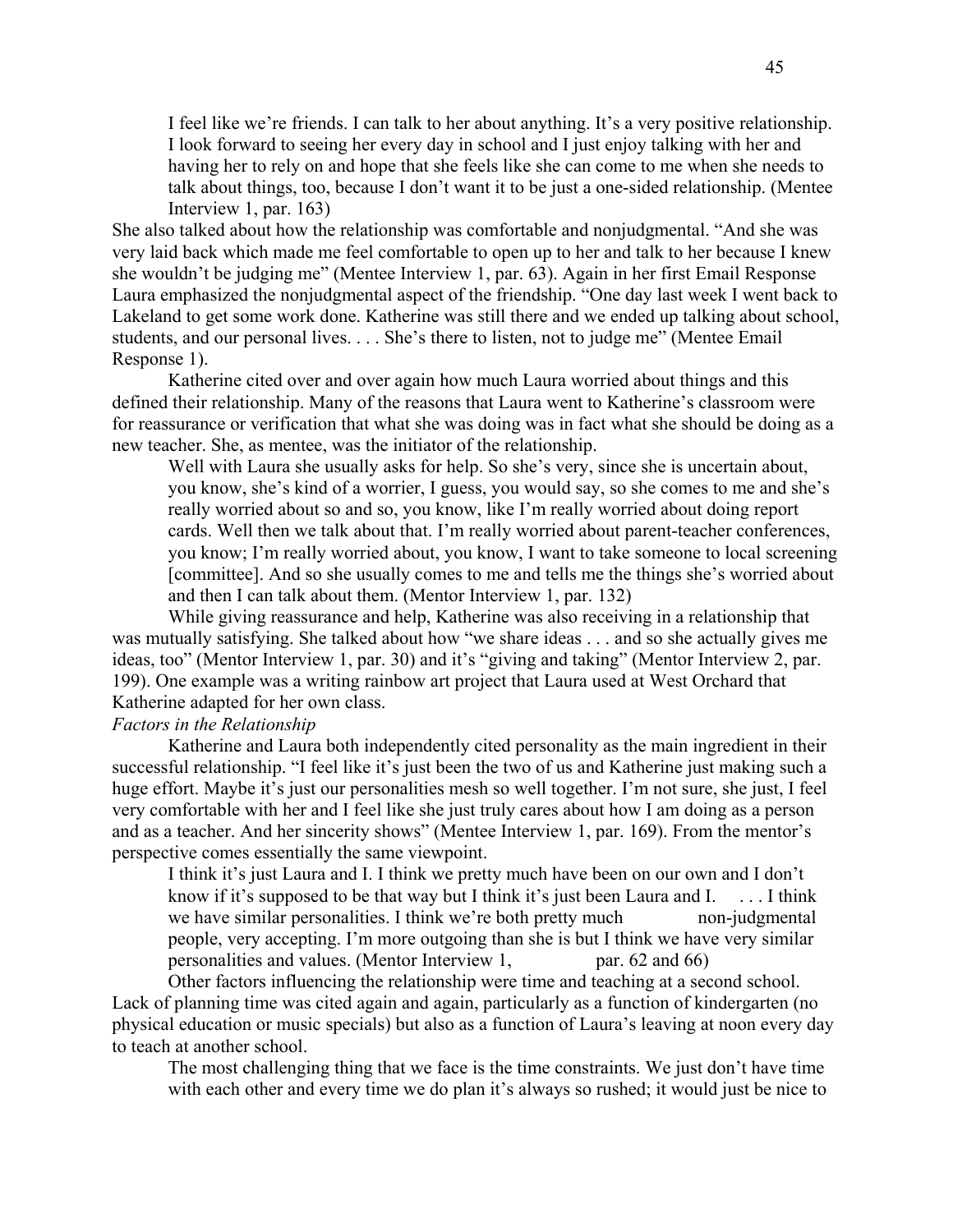have like a block of time each week to sit down and plan with each other. (Mentee Interview 1, par. 237)

Lack of planning time resulted in Katherine's doing most of her planning at home and then sharing with Laura. "We talk about the upcoming units of study but I usually plan by myself at home, and just share my plans with her when we can grab a moment" (Mentor Email Response 1). References were also made to the pressure of time. "There is never enough time and there are never enough resources. There is a lot of pressure all the time." (Mentor Interview 1, par. 76) *Support From Others* 

Laura cited others who had helped her or given support. Foremost among these was the morning kindergarten teacher (Kelly) at West Orchard. By setting up their shared classroom the first week of school Kelly enabled Laura to concentrate on her classroom at Lakeland. Laura followed exactly Kelly's lesson plans at West Orchard, which gave her many ideas that she could implement back at Lakeland. As Laura stated, "She's [Kelly] always willing to help me out. It's like I have two mentors" (Mentee Interview 1, par. 215). Katherine indicated that Laura could be much more innovative and a risk-taker at Lakeland than at West Orchard.

At her other school, just from my, from what I hear, I don't think that she has input there so much, as the other teacher sits down with her on Friday afternoon and says, this is what I'm going to do next week; this is what I'm going to do on Monday; this is what I'm going to do on Tuesday. And since Laura shares her room, Laura does exactly what she does in the afternoon. Whereas here she, I think, since she is in her own classroom, she feels freer to experiment and to try things. (Mentor Interview 1, par. 30-31)

Another teacher instrumental in supporting Laura was the reading teacher who gave her ideas on instruction and computer software for reading. It was the reading teacher whom Laura consulted when she was considering retaining a student and the reading teacher who gave model lessons in her classroom, "But I also like the reading teacher. I feel comfortable with her about things or having her come into the classroom to read a story to the children" (Mentee Interview 1, par. 107). The reading teacher also served as the lead mentor teacher and was most helpful to Katherine in giving her materials, ideas, and strategies for mentoring. As Katherine indicated, she was a "mentor to the mentor" (Mentor Interview 1, par. 16). *The Future* 

The half-day kindergarten position at Lakeland would end next year due to declining enrollment. Laura hoped to move into a full-time position teaching kindergarten at another school. At the conclusion of this study, Katherine was considering moving up to first grade so that Laura could have her full-time kindergarten position. In summing up her year, Laura shared the following thoughts.

Well, I think the most important thing that I talked about today is the fact that Katherine is a wonderful friend to me and I'm very glad to have her in my teaching situation and just in my life. I feel like I can go to her for anything and she has made a huge difference in my first year as a teacher. (Mentee Interview 1, par. 285)

Case 3 - Lydia and Rebecca

#### *The School*

Old Mill Elementary is an older building constructed in 1945. It faces directly onto a major road surrounded by mini strip malls and shops. As one approaches the school, one is confronted by several doors and must make a choice of which to enter. Steps leading up from the bus loop actually take one into an entry hall by the classroom wing. The front door around the corner is locked but the school secretary allows controlled access using a TV monitor and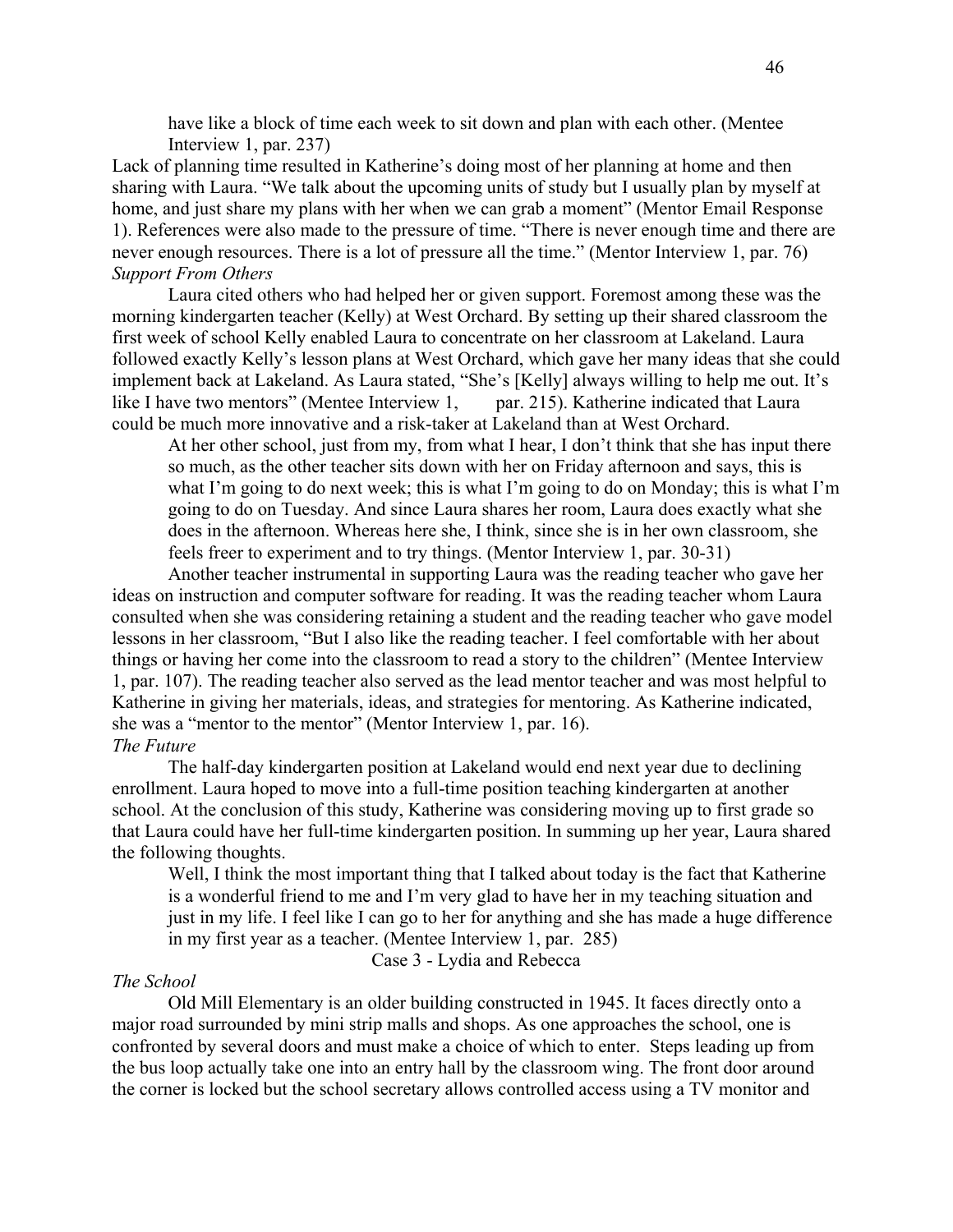intercom. The office represented a busy thoroughfare on the day of the researcher's visit because it was dismissal time and there was an impending threat of thunderstorms. Parents entered to pick up their children as the sky outside quickly darkened. During the end-of-day announcements on the intercom, the principal reminded all students to go directly home. A secretary left notes in a teacher's mailbox by attaching the message to a clothespin mounted on a 9 x 12 inch box. The secretary indicated that teachers liked this as they could readily see if they had messages while they walked outside in the hallway.

Old Mill is a school with several levels and wings. The classrooms are rectangular in shape and have higher ceilings than in newer schools. Each classroom also has an entire wall of closets as well as a wall of windows. While the classroom storage is an asset, teachers often found it difficult to display student work. Carpeting in many of the rooms was tattered and stained adding to the feeling that this is an older school.

Old Mill has a relatively stable population of 621 students in grades K-6. There are many families with at least one parent (usually the mother) at home during the day; few students (8.08%) receive free or reduced lunch. Despite this homogeneity, Old Mill houses an English as a Second language (ESOL) program for 48 students.

Test scores at Old Mill have continued to rise over the past three years and the school is now fully accredited. The percent of students in grades 3 and 5 in 2000-2001 passing the state Standards of Learning (SOL) tests included 85% (English), 82% (math), 82% (science), and 77% (history).

Old Mill Elementary is a model technology school in which teachers received additional training and the school received additional computer hardware and software. Thus, most classrooms had four or five computers. The school has a web site that featured student work, news from each class, and parent information about shopping online to support the school. A PTA art program allowed students to study artists and their works and then model their artistic styles.

## *The Mentor and Mentee (Lydia and Rebecca)*

Lydia has been teaching at Old Mill for four years. She was born in Baltimore, MD in 1974 and came to Old Mill directly after earning her Master's degree in early childhood education. Her undergraduate degree in psychology and her Master's degree were both gained at the same state university several miles from Old Mill. Student teaching included experiences at both kindergarten and third grade. As Lydia indicated, she felt lucky to have done her student teaching in the same school system in which she is currently teaching.

Rebecca is a beginning first grade teacher at Old Mill. She is receiving help from her mentor, Lydia, whose classroom is two doors down the hall. Rebecca was only four years younger than Lydia, which facilitated their bonding together both professionally and personally.

Lydia taught second grade for 3 years but this year made a strategic move to the first grade. She was having to learn the curriculum and procedures right along with her mentee, first grade teacher Rebecca, which she has found to be a very valuable experience.

I think I'm very lucky as well because I'm new to first grade and it makes it very interesting for me because I'm having to create things for first grade as she is and in that way I think we kind of have an even closer bond because we are doing this work, kind of in the same place as far as learning the curriculum and creating new activities for the lesson plans. (Mentor Interview 1, par. 47)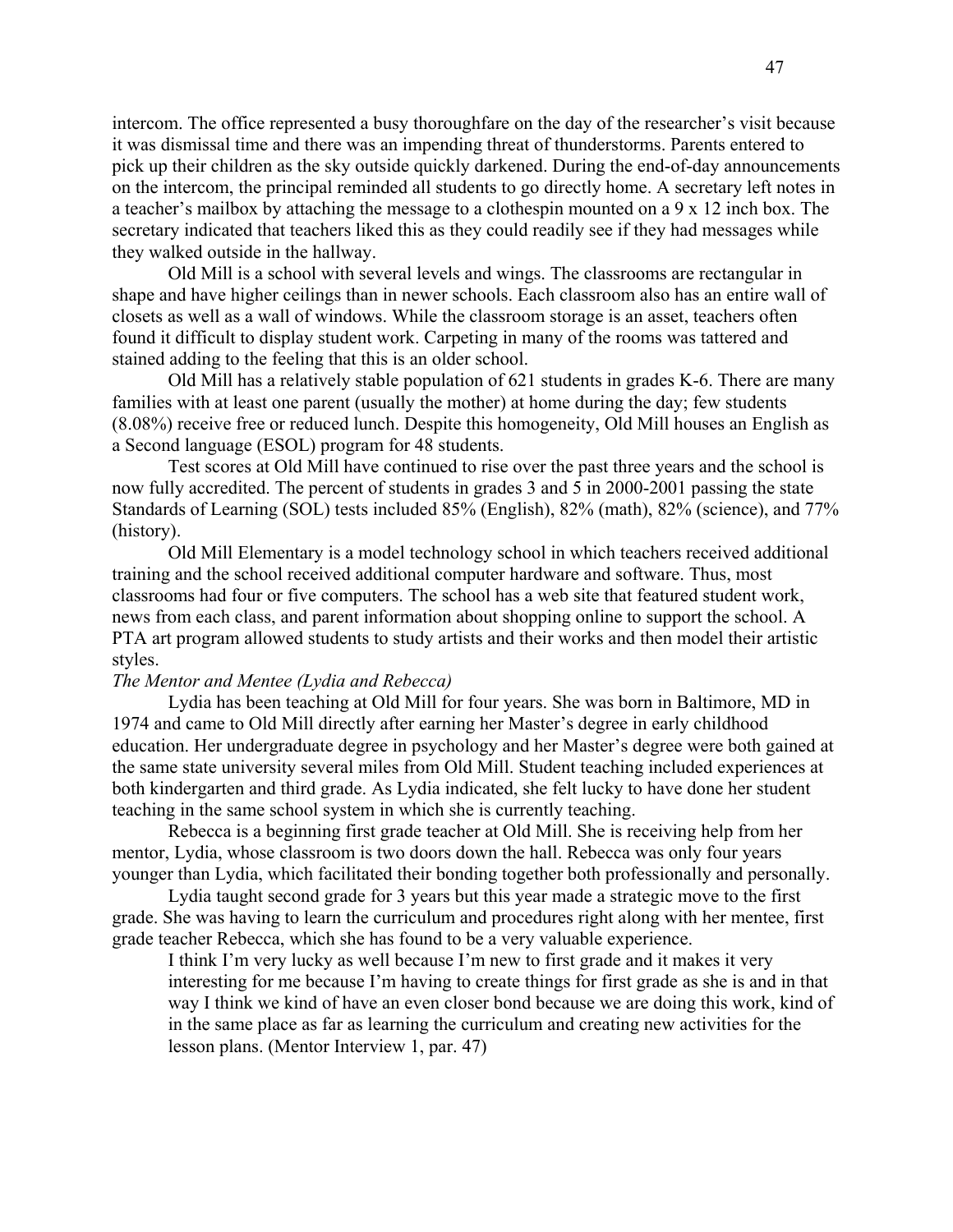Lydia was the oldest child in a large family. This was significant for her in deciding to go into teaching and has been instrumental in shaping her personality, particularly her sense of responsibility and organization that she brought to the role of mentoring.

Being that I'm the oldest child in the family, I'm rather responsible and I like to set goals and meet those goals and, try as I might, I love to be organized but it's difficult in the teaching profession to always be organized but I tend to be that way. (Mentor Interview 1, par. 16)

Lydia's mentee, Rebecca, described Lydia as being "pretty laid back" (Mentee Interview 1, par. 67) and also a lot of fun. Rebecca corroborated Lydia's excellent organizational skills, particularly in the realm of curriculum. "She is much more organized than I am, having taught. You know, I don't know if she's always been organized but having taught for longer she is more organized with stuff" (Mentee Interview 1, par. 68). Rebecca defined "stuff" as many fresh ideas that she contrasted to worksheets and the traditional methodology of some of the older teachers. This newer approach to teaching was an asset of Lydia's that she greatly valued and attributed to their closeness in age.

Rebecca admired Lydia for her positive attitude and described her as a listener who never voiced negative opinions to the other teachers. Rebecca's admiration for her mentor was reflected in words such as "she's so strong . . . she's just sweet" (Mentee Interview 2, par. 190).

Lydia's leadership in the school included chair of the Hospitality Committee and membership in the Teacher Assistance Team (TAT) for the past two years. The TAT team assisted classroom teachers with strategies for at-risk and struggling students.

Rebecca was born in 1978 in the same county in which she is currently teaching. Rebecca always wanted to be a teacher. "It's always been in the back of my mind, you know, ever since I was a little girl I wanted to be a teacher" (Mentee Interview 1, par. 49). Her mother was a teacher for several years and her aunts taught as well. Rebecca spoke very fondly of the volunteering experiences she had in high school with deaf students that helped solidify her desire to pursue a career in education.

I really liked my volunteer experience in high school because I was working in a deaf classroom. One of my teachers had allowed me twice a week to miss seventh period to go to a school for about two hours. And so I worked in a second or third grade deaf classroom. But I loved the teacher I was working along side and the kids were so enthusiastic about being at school because most of them at home didn't have any way to communicate with anyone. (Mentee Interview 1, par. 38)

Rebecca originally wanted to teach deaf students but realized that she would be best situated teaching general education and then perhaps moving into deaf education later.

Rebecca described herself as "really laid back" (Mentee Interview 1, par. 63), a term she also used to describe Lydia. For Rebecca, being "laid back" meant being creative and spur of the moment in her teaching. "I'm really laid back. I'm creative in some ways, some ways of thinking. You know, I come up with some of my best ideas just spur of the moment when I'm up there teaching" (Mentee Interview 1, par. 63). She also talked about herself as a procrastinator and felt that this trait (procrastination) has helped her to be flexible.

It doesn't stress me out when I'm always doing things last minute. And honestly, as a new teacher I don't think there is any way I wouldn't be doing things last minute,

because I don't have anything under control yet. (Mentee Interview 1, par. 57) Both Rebecca and Lydia emphasized the very creative aspect of Rebecca's personality, especially in designing bulletin boards and student activities. But this positive trait also had a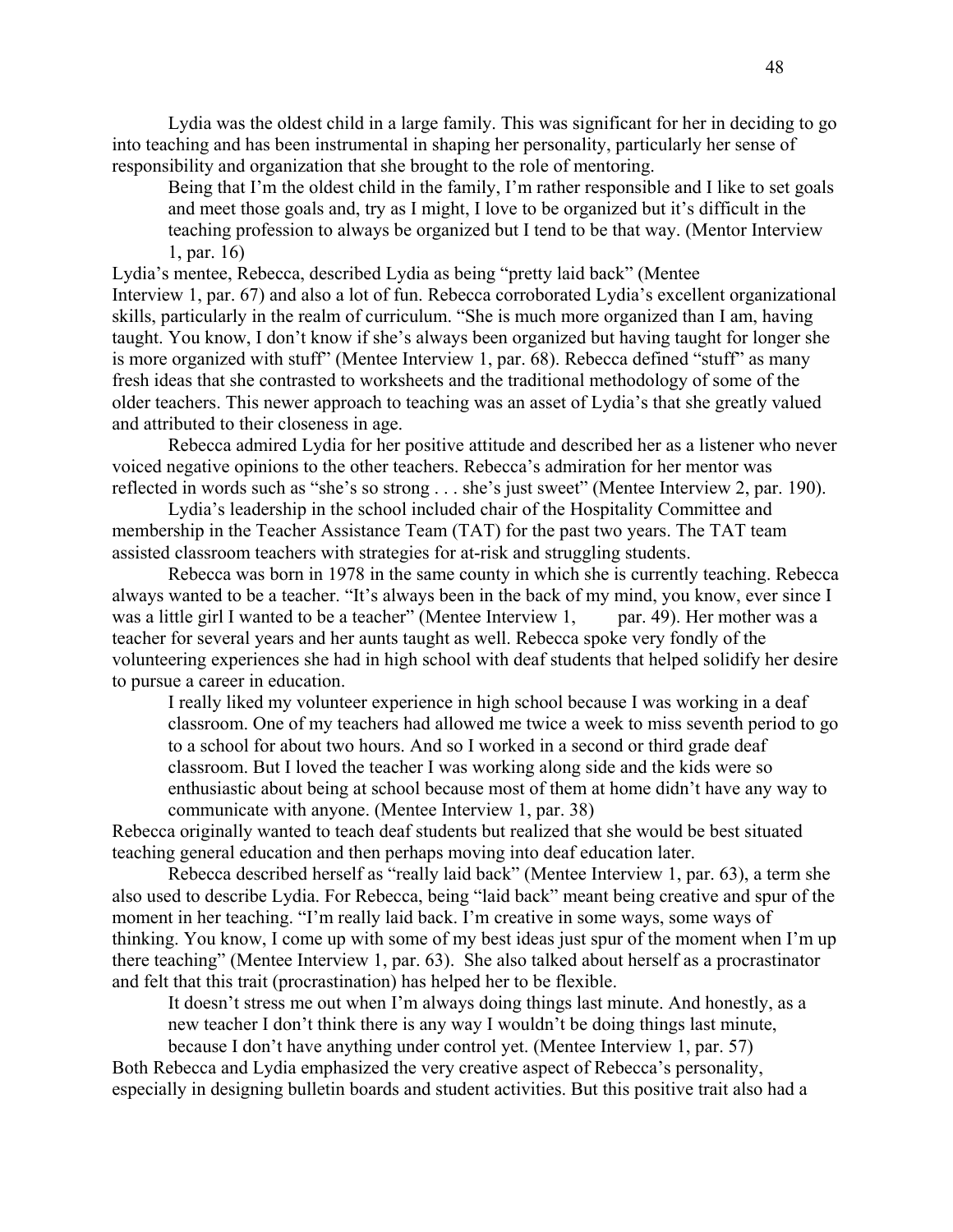negative side as Rebecca tended to take on too much. Lydia spoke over and over again about helping Rebecca to limit what she undertakes, as she would try to generate everything from scratch. "I think she takes a lot home with her, a lot of activities and things that she wants to draw or create" (Mentor Interview 1, par. 56). At the end of the year Rebecca wanted to construct a first grade garden on the school grounds but was gently dissuaded from this endeavor by her mentor.

I told her maybe next year because it's the end of the year; we have report cards; report cards were getting ready to come out. And it would just be a lot to organize. And I think that she just didn't, I think that, when you're a first year teacher you don't kind of understand about everything that's involved in, in a project like that. I mean, there would be a lot of organizational, a lot of talking to parents, and a lot of materials to buy. How would you get that, you know, parents to buy materials. Would the kids really take care of it or would, you know, what would happen if they didn't take care of it, and I don't know, it seemed to be a thing I thought that she would talk about more this year and then maybe initiate it next year. (Mentor Interview 2, par. 13)

# *Preparation for Teaching*

Rebecca graduated from a highly selective university with a very small education program (8-10 students). She did her student teaching in the second grade and felt that she was "set up for success in every way " (Mentee Interview 1, par. 13) as the elementary school was very new, had many resources, and very talented young teachers. Rebecca appreciated that these teachers were "forward thinking" (Mentee Interview 1, par. 13). She described "forward thinking" as using a very hands-on and student-centered pedagogy.

Rebecca's teaching style was very influenced by her experiences at the university. Her language arts teaching methodology followed a whole word and whole language approach that she modeled from two of her professors. She talked proudly of these professors who were nationally known in the field of reading and writing.

At first I didn't realize how famous they were. And then they would give us their books. We thought, they've written a few books, whatever. Now I go to the teachers' store and I see their pictures up everywhere and all there . . . so it's been really neat to see that. And it's interesting to try to implement their strategies into the classroom and see how much of it is really as easy as they said it would be when they were teaching us. (Mentee Interview 1, par. 11)

After graduation, Rebecca purposefully sought a school that implemented a whole language approach to teaching reading. She had several interviews that were not a good match because the schools appeared to track the lower achieving students. Rebecca preferred a more relaxed classroom with flexible grouping.

Like the way I think they train teachers now is to do so much more hands-on [teaching] and just to have a more relaxed classroom in general. I feel like they taught me that at [university]. Whereas so many of the teachers who have been teaching for a long time have very structured classrooms. (Mentee Interview 1, par. 67)

Despite the promise of a more progressive teaching methodology at Old Mill, Rebecca has been frustrated by some of her teammates who use more traditional methods. She talked about asking the other first grade teachers for help and being handed a file of worksheets, which she did not want. What she really needed was collaboration and creative ideas. The tension between her teaching style and that of the more experienced members of her team was a continuing theme throughout the year.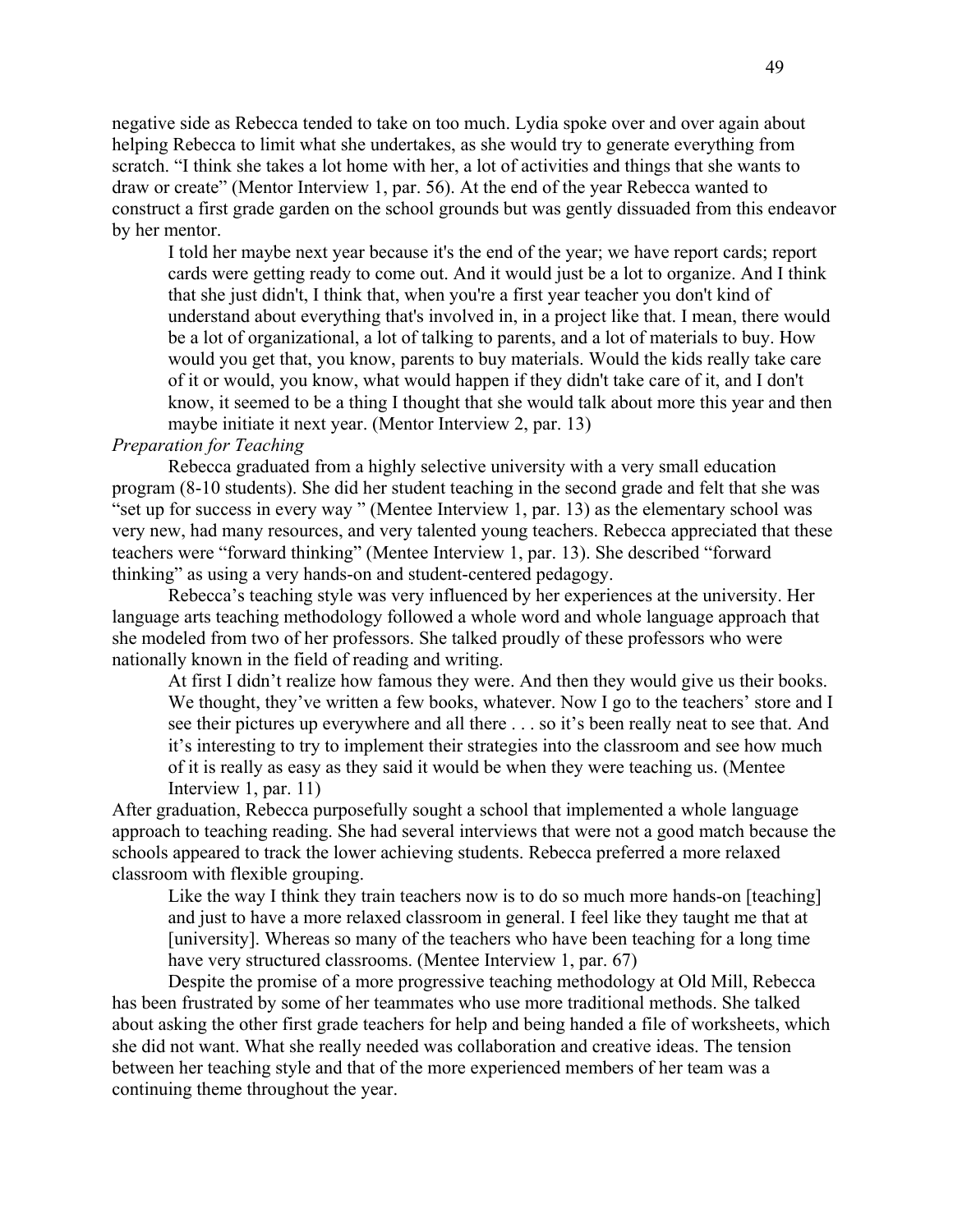I would ask for help from the other first grade teachers and I would get a February file and they would say, here is my February file, copy all these worksheets . . . or here is my math file, copy all these worksheets. And I told Lydia, I don't want to keep asking them for help because that's not what I want. I want creative ideas, like collaboration on things. (Mentee Interview 2, par. 139)

# *Beginning Teaching*

Lydia reflected on her own beginning teaching four years ago in the same school as a source for her work with her mentee. It also became a point of comparison as she realized how much she has grown in her own teaching. Lydia remembered her nervousness around parents and described her first year of teaching as "stressful, exhausting, the unknown" (Mentor Interview 1, par. 72). The stress she experienced came from feeling incapable of fulfilling what she was expected to do. She even suggested that beginning teachers should have time together so that they can "share and know that their fears of nervousness are not unique, that a lot of teachers go through that. New teachers go through that" (Mentor Interview 1, par. 187). To add to her frustration, Lydia had a mentor who did not fulfill her needs. As a beginning teacher, she wanted feedback and someone to answer her questions but did not receive this from her mentor.

I wanted some positive feedback. I wanted any kind of feedback. I wanted her to come and ask me if I had any questions, if I needed any help with anything. She really kind of acted like she was bothered by my wanting to ask her questions. And in return I kind of stopped going to ask her questions and I had to kind of seek out my own mentors and kind of find other teachers who were willing to help me. (Mentor Interview 1, par. 165) Rebecca described her first year of teaching as a very stressful one. She talked about

going in waves, the ups and downs.

With feeling, I go in kind of waves my first year, feeling completely stressed out and feeling just like, forget it, I'm going home today, you know. Some days I'll keep myself here really late. (Mentee Interview 1, par. 76)

Stressors included her lack of experience, parent issues such as conferences, and nervousness in completing all the curriculum. She described in detail how her lack of experience on the first day of school affected her, as many children became sick and she didn't know what to do.

I just decided I'm going to write a book about things they don't tell you when you're a beginning teacher, but like little things, like all my kids were sick the first day. And, of course, I know that they are anxious but I don't know what to do when all these six year olds are coming up to me saying they're sick. You know, am I responsible if I don't send them to the clinic? . . . You don't know what your responsibilities are and then, you know, if you're going to get in trouble if they really are sick. Nobody said that to me. (Mentee Interview 1, par. 89)

The end of the year brought renewed stress and she described how she was exhausted. "And I have exhausted myself. I mean, the end of the year now, I'm like, I'm not superwoman" (Mentee Interview 2, par. 174). Lydia provided the emotional support for her mentee during this time of exhaustion. "Lydia helped me out in every way I could use in the past few weeks from specific questions about students to emotional support – seemed like they were stressful weeks and we shared that feeling of exhaustion" (Mentee Email Response 1). *Mentoring* 

Lydia continually reflected on her own experience as a beginning teacher to frame perceptions of her role as mentor. She recalled the very poor experience she had with her own mentor and was, therefore, trying to be an even better mentor to Rebecca. She saw her role as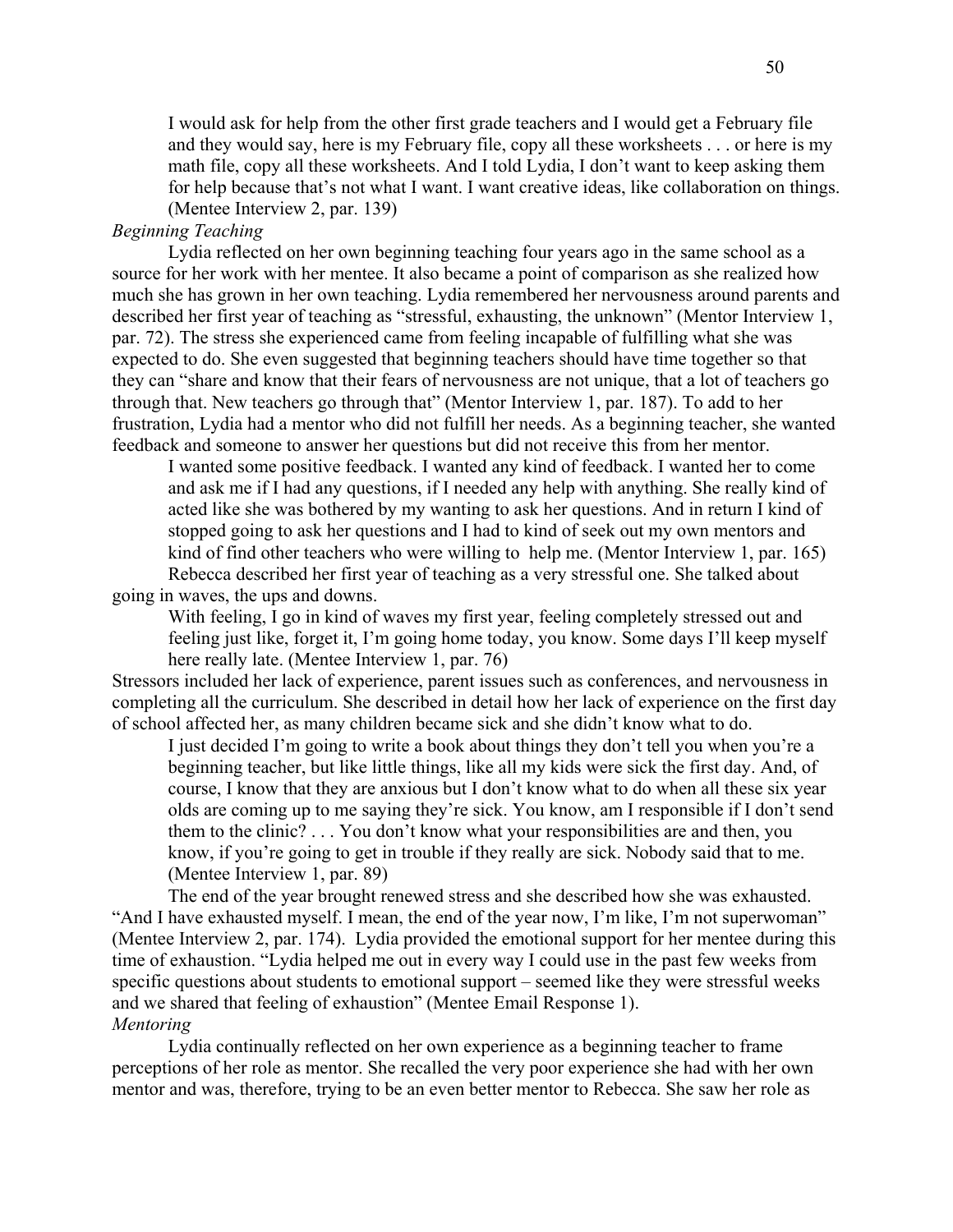mentor in terms of being the big sister. The big sister is one who looks out for her little sister's best interests. She elaborated that best interests meant going beyond helping with lesson plans to include friendship.

And I guess I see myself as when I'm a mentor as being more like a friend to Rebecca and more of somebody who looks out for her best interests, more than helping her, you know, with her daily lessons which correlates with my little brother and little sister, I guess, the same kind of, same kind of thing. (Mentor Interview 1, par. 19)

Rebecca described the role of mentor as someone she could feel comfortable going to when she had questions. She indicated that originally she thought of a mentor as a role model and someone to emulate but, with Lydia also new to first grade, it is more like a team.

Before, I always thought of a mentor as somebody that you look up to and you try to follow and they teach you a lot of things. But with Lydia being new in first grade, too, it's really become more of a team. And I can see how a mentor can be more of a team idea. Mentoring can be more of a teamwork than necessarily just a role model or a teacher, which is, I guess, a change in my opinion of what mentoring would have been before. (Mentee Interview 1, par. 70)

# *Working Together*

*First meeting.* Lydia was not appointed to be Rebecca's mentor until October. This meant that Rebecca was without formal support during the crucial first weeks of school. This occurred because Old Mill was without a principal during August and most of September and decisions regarding selection of mentors for the new teachers were never made. In this school system it is the principal who makes the ultimate selection of mentor in consultation with the lead mentor teacher. The late appointment of a mentor was a source of real stress for Rebecca and was instrumental in defining her relationship with Lydia.

I was so anxious going in as first year teacher and not knowing who my mentor was going to be. . . . They said, you know, your mentor will call you; they'll get in touch with you; they'll do this; they'll do that. And then I didn't get phone calls and it was getting close to school and I was just thinking, I'm going to have to start taking over a class soon; I wish someone would call me; I wish I knew something. So it would have been nice to have her earlier on. (Mentee Interview 1, par. 81)

In the absence of a mentor, the lead mentor teacher helped Rebecca and answered questions. However, she was a librarian and had no current experience at the first grade level. Rebecca relied primarily on her mother who had been a teacher to help her set up her classroom. She described vividly her first impression of the school.

My mom was with me. I live with my parents right now. My mom was with me and she goes, especially being at this old school, she goes, can you call them back. Can you call the other schools that have called you that were newer, you know, that would have given you a better room, because the paint is chipping off the walls in here. All of these closet doors are off their hinges, like, I mean, all of this stuff just looked so old. It smelled musty in here. There were stains on the carpet and you just didn't even want to know what they had come from. I mean, I walked in and I was like, the radiator rattles. I said, what am I going to do? But once I started getting stuff up I became a little bit more relaxed about it. (Mentee Interview 1, par. 28)

Because Rebecca had no mentor, the three other first grade teachers (including Lydia) helped her out. Team members gave her packets of information and planned with her. Lydia provided a packet for Back-to-School Night and worked with her. Lydia and Rebecca's first weeks were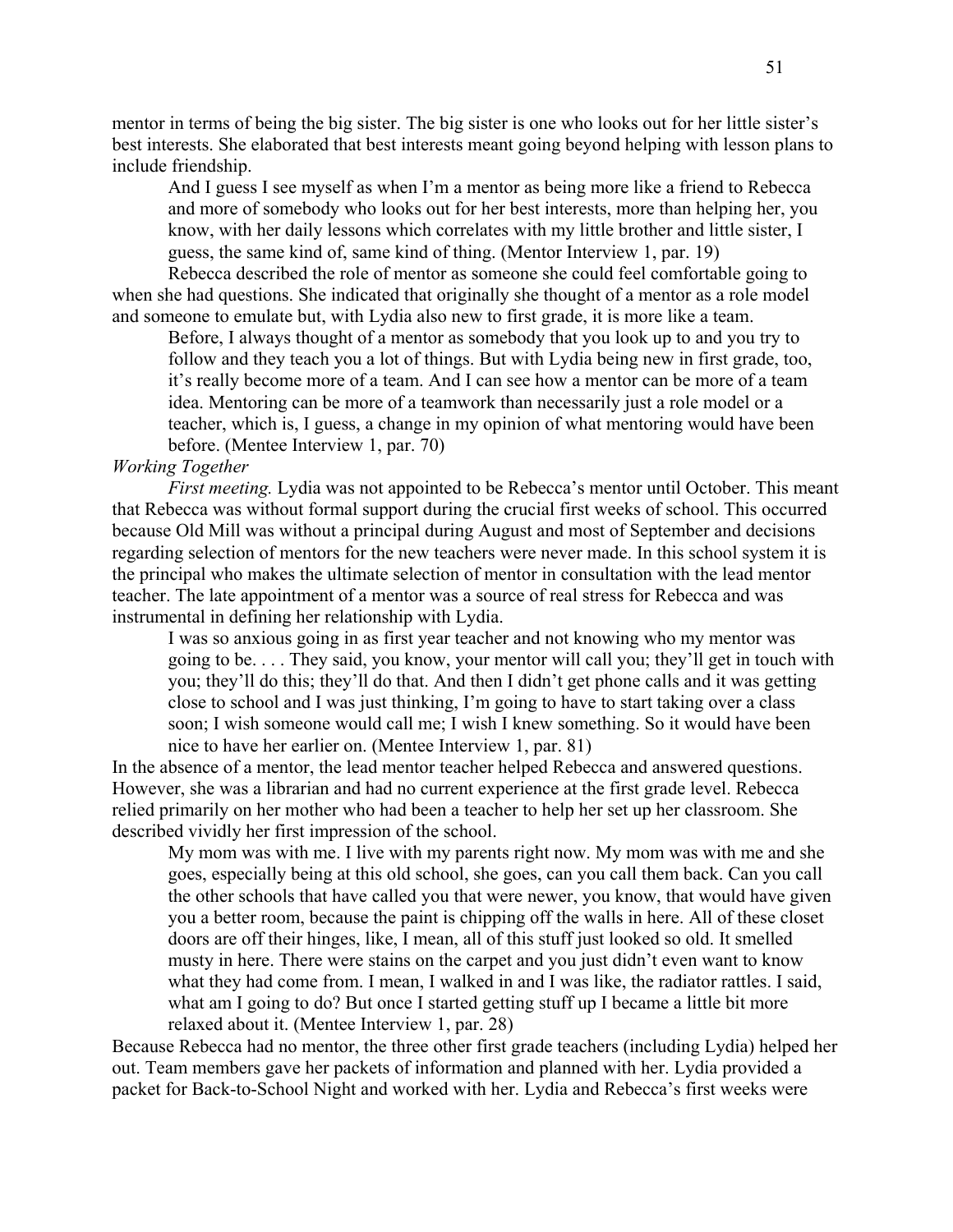spent as equal colleagues, rather than as mentor and mentee, which defined their relationship. Though she wished she had had a mentor earlier, Rebecca talked about the positive side of the late appointment that made their interaction more reciprocal.

I think it might have been a little bit more of an intimidating relationship for me to meet her in that way [mentor and mentee]. So there are pluses and minuses to the fact that we met later. Plus is being, you know, now I feel very comfortable with her because for the first few months that we knew each other we were just running to each other with ideas instead of me always coming to her. (Mentee Interview 1, par. 83)

After she was appointed as mentor, Lydia felt much more responsible for Rebecca and Rebecca came solely to her for help instead of rotating questions among the first grade team. To help make the transition to this new relationship, Lydia invited Rebecca to a pumpkin carving party at her house with her friends. She thought that they should get to know each other better since they would be working more closely as mentor and mentee.

*Parent Issues.* Rebecca relied on Lydia for help with many issues, particularly in dealing with parents. Lydia would help her mentee think through a problem, brainstorm some possibilities, and simplify solutions. Rebecca would sometimes want to do more than was necessary or prudent in the situation.

One day early in the first semester Rebecca received an angry note from a parent indicating that her son had brought home an inappropriate library book. Lydia just happened to drop into Rebecca's room that morning to see how she was doing and learned of the situation. "I do that a lot, actually, we don't set up times but I'll be walking by and just walking in" (Mentor Interview 2, par. 43). Lydia shared how she worked through the solution with Rebecca, helping her to focus solely on the issue at hand.

So she just asked me how I would respond or how I thought she should respond to the note. She wanted to say all this information. I said, wait a second Rebecca, I said, you know, the more you say sometimes the more it kind of opens the can of worms and all you need to say, all you need to do, is answer their note. You know, she wanted to kind of go on and on and on about how she'll help them pick out books and she'll talk to Ms. Pat and she'll do this and that. And I said, you know, let's just start from square one and tell her, okay, he won't be checking those books out anymore. You know, you don't really need to go into all this stuff because I said then she's going to come back and say what about this, what about this. So she was very appreciative. (Mentor Interview 2, par. 58)

Lydia's advice was predicated on her own experience in working with parents. She indicated that she learned early on to be friendly and to the point.

*Student achievement.* Rebecca sought Lydia's help with another parent issue dealing with a poor performing student. Rebecca had sent work home with the parent throughout the year but nothing had been done. This was a source of great frustration for Rebecca. Rebecca recommended on the student's third quarter report card that he receive tutoring during the summer. This precipitated an angry response from the parent which Rebecca felt was accusatory.

But with one student I have a mom who is a single mom and she is really busy and every report card I've gotten a note that says, I really need you to be consistent and be sending things home for me to help my son. And every report card I send her home tons of stuff and there is no evidence that any of it is being done and he is one of my lower kids. . . . And I recently got another very, almost attacking letter from her . . . because I had suggested on the report card that possibly he have a tutor this summer. . . . So my note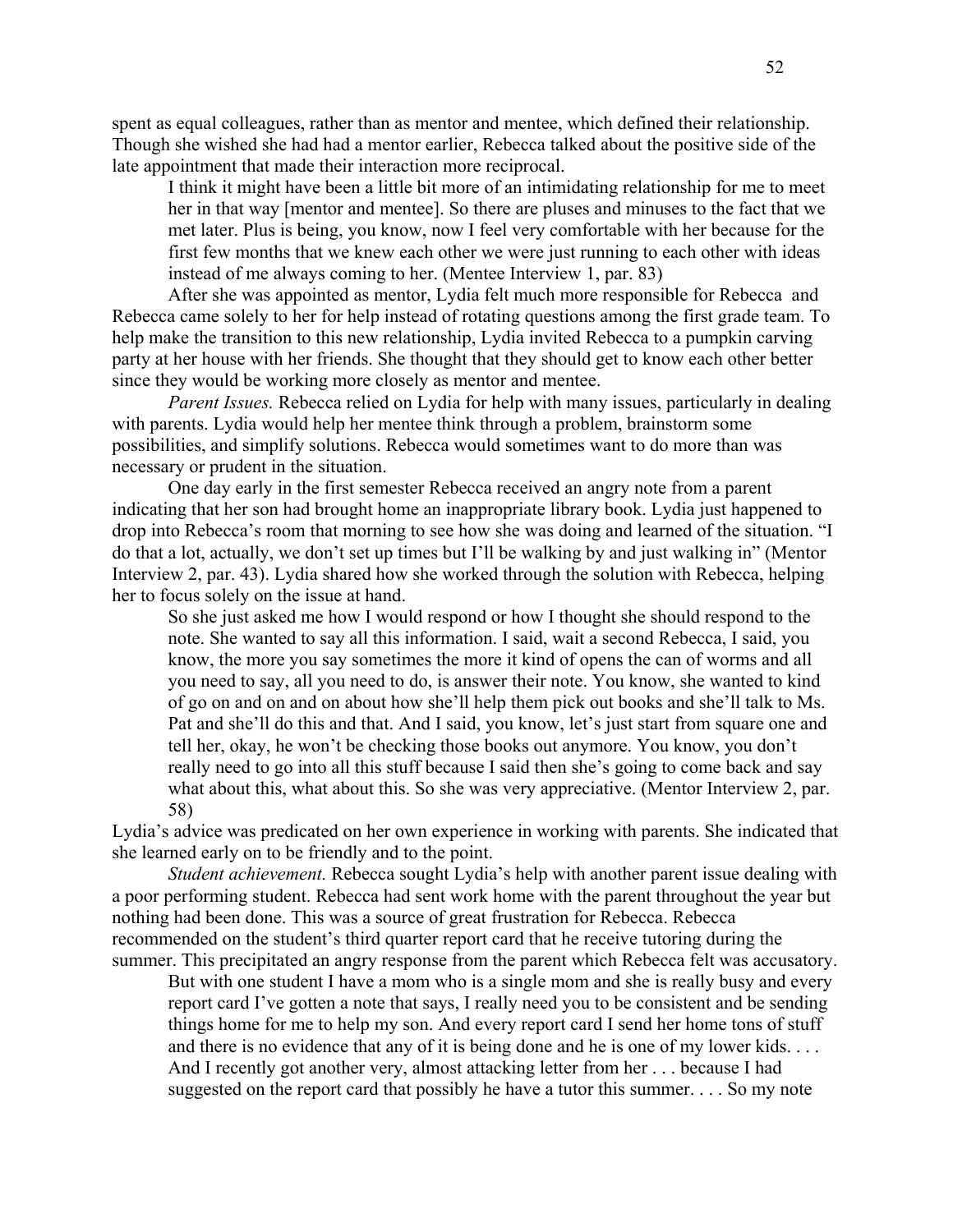came back on an envelope. The whole front of the envelope, one of those huge manila envelopes was covered with her writing saying, I am a college educated woman; I have a daughter who has a 3.9 GPA; I have to pay many taxes and can't afford a tutor. I should be able to help him if only you can provide me with the things. I need assignments; I need this; I need this; I need this. (Mentee Interview 2, par. 14)

Rebecca took the initiative to get help from her mentor. She went immediately to Lydia's classroom, talked to her, listened to her, and continued talking about the issue at recess that afternoon. The saga concluded with the mentor suggesting that Rebecca see the principal. Later that day, Rebecca was able to meet with the assistant principal who agreed to support her in a conference with the mother.

Rebecca experienced frustration with other parent issues. Sometimes she brought these directly to her mentor and sometimes she brought the issue before the entire first grade team at lunch. Lunchtime, when all four were together, was often used to talk about "morning issues," things that surfaced in their classrooms during the morning. One such issue was recess and how it shouldn't be used for student discipline. Rebecca had taken recess from a student and received a complaint from that child's parent. The first grade teachers explored the issue and suggested other classroom management techniques for Rebecca to use.

*Planning.* Lydia and Rebecca spent time together planning instruction, particularly when they began a new unit. This style of planning started even before they were officially working as mentor and mentee, as both had similar teaching styles and both were learning the first grade curriculum together. On one Monday afternoon they met to plan an upcoming science unit on plants. The researcher observed this planning session and noted that mentee and mentor both shared ideas equally. They had both done research independently and used this time to "brainstorm ideas as the conversation went back and forth" (Observation Field Notes, par. 25). Rebecca conceptualized how they might make a class big book and Lydia shared ideas she had found for growing grass Chia dolls. Both mentor and mentee asked questions, discussed materials and time frame, and divided the responsibilities. Rebecca offered to purchase seed materials during the spring break and Lydia agreed to draft a parent letter. Rebecca commented at the end of the session how relieved she was to have conceptualized the entire unit as she was "just so nervous how to get it all done" (Observation Field Notes, par. 20).

Planning sessions were a vital part of their relationship as both mentor and mentee were breaking new ground at a new grade level. Even at the end of the year Lydia expressed how much she valued this collaboration in being able to learn right along with her mentee.

I still feel like we are learning together about first grade. . . . I'm learning about worms and seeds and everything with her and we're able to plan together . . . and, in a way, I think it's really beneficial because we're kind of at the same level and we can help each other out in that way. (Mentor Interview 2, par. 107)

*Staff issues.* Rebecca felt a tension throughout the year in working with the other two teachers on the first grade team who were both older and used a more formal approach to teaching. Rebecca talked about how she eventually stopped going to them for help because she didn't find their materials worthwhile.

Like at this school there are a lot of older teachers who are tired of coming up with new stuff. And they are very willing to give me copies of the worksheets and ideas of what they are doing. But their ideas of what they have been doing are things they've been doing for like 20 years. And so in some ways that's not helpful to me because it's not the same type of stuff that I am interested in doing in here. (Mentee Interview 1, par. 67)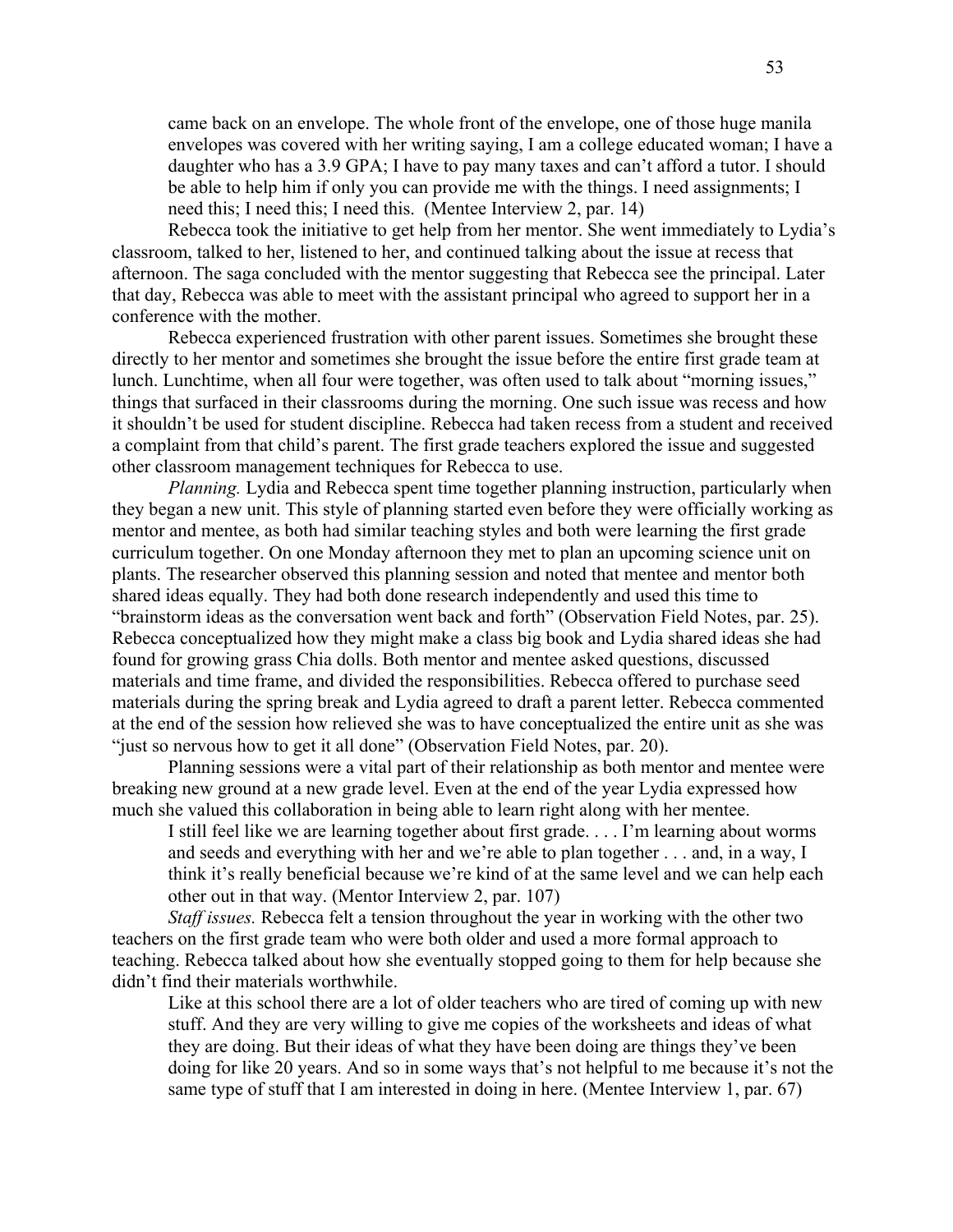Conflict with the team escalated during the spring. Rebecca perceived that the principal valued and recognized her forward-looking approach over the more traditional style of her colleagues.

It's an issue because if I'm doing something that the principal considers to be the right way and I've only been here for a year and the other teachers are doing something that the principal considers to be the wrong way, they've been here for 20, like I look like the little, I look like the little super woman who is trying to do everything perfectly. The principal is on my page and she is starting to make those changes and I came in the same year that she did. And I already do things the way that she wants to change them to be done. And so it's been a problem. (Mentee Interview 2, par. 155-157)

Rebecca's principal nominated her for the First Year Teacher Award. This precipitated what Rebecca perceived to be sarcastic comments from her teammates.

Many colleagues have "congratulated" me in sarcastic ways. I have received many comments made in order to let me know that "I won't always have this energy" or that I'm "just making life more difficult for myself." I have seen that at such a school with many experienced, and in some ways stubborn teachers, I have my work cut out for me in order to be doing the best job that I can and at the same time not be stepping on anyone's toes. . . . It's not easy to make friends when you're always trying to do one more fun project if my colleagues aren't interested in working together on it . . . which some have made clear is the case. So, that said, I've had a tough couple of weeks dealing with that and I've come to the decision that I will be as nice as I can and depend on those colleagues who I know I can go to and create fresh ideas with – like Lydia. (Mentee Email Response 5)

The stress of deteriorating colleague relationships and fear that she would not accomplish all that was expected caused a major break down. One May afternoon Rebecca went to Lydia's room crying. "I had broke down the other day, just like broke down. I went into Lydia's room and I cried and I just didn't even know who else to go to . . . being so stressed out" (Mentee Interview 2, par. 86-88). Lydia provided the needed support. This support included a trip across the street for ice cream and guidance in how to deal with the situation. Rebecca reflected on this experience and how Lydia helped her to focus on what ways these colleagues can help her despite the philosophical differences.

She said to me, you can still learn a lot from these people. You know, even if they don't do things the same way that you want to do them, they have been here for a long time and they have a lot of experience. . . . Ask them how have you done this in the past instead of asking them for ideas that you're really not interested in using. Ask them for things that you need to know. That way we can still communicate and I can still learn from them in other ways. (Mentee Interview 2, par. 145)

#### *The Relationship*

Both Lydia and Rebecca readily shared thoughts about their relationship. Lydia spoke of an understanding relationship in which they both could bounce ideas off each other. This was consistent with the researcher's observation of their planning session.

I think we have a very understanding relationship in that she knows that if she ever has anything that she needs to talk about or wants to bounce off of me that she can come and tell me that. And I, I feel the same way that if I have something I want to share with her or I want to ask her that we can at any time. (Mentor Interview 1, par. 89)

Working initially as colleagues helped their relationship be more comfortable and relaxed. "Now I feel very comfortable with her because for the first few months that we knew each other we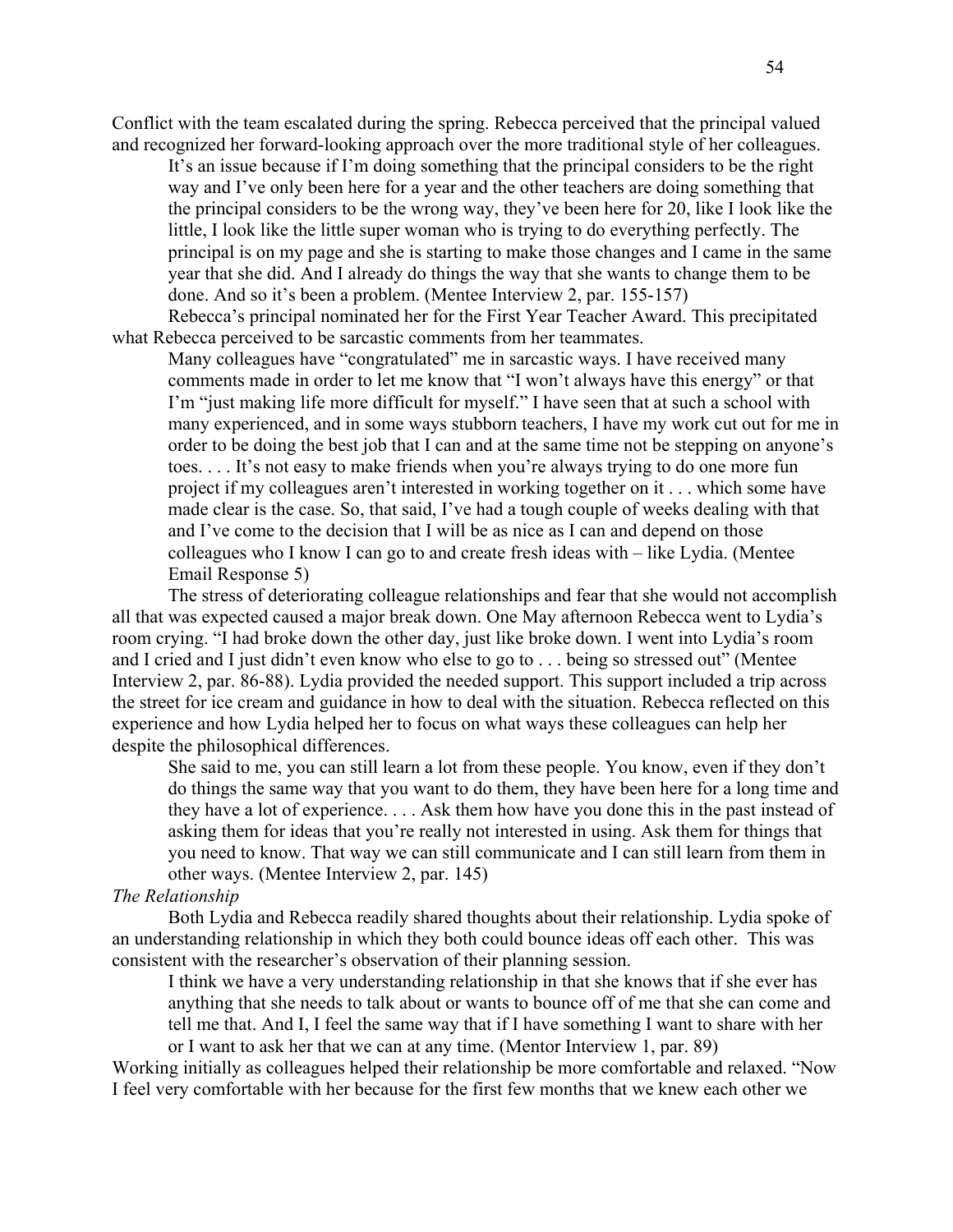were just running to each other with ideas instead of me always coming to her. And it was relaxed and we didn't have a scheduled meeting because we didn't even know she was my mentor" (Mentee Interview 1, par. 82). Lydia also described the relationship as comfortable. When the mentor role was established, Lydia purposefully tried to keep the relaxed stance and not be overbearing.

Well at the beginning I didn't want to be, how should I put that, overbearing. I kind of wanted to be there as a resource for her and not somebody who was nagging her or always there. . . . I kept telling her if you ever need anything just come to my classroom and I think after a few reminders of that then she felt more comfortable when she would come in here. (Mentor Interview 2, par. 122)

Lydia also felt that it was important to include Rebecca in activities outside of school such as the pumpkin carving party. Their relationship was one of social and personal involvement as friends. Lydia spoke of a lunch together that was a bonding time. "We went to lunch together and, you know, at a real restaurant, had a real lunch and came back to the seminar. So that was definitely a bonding time" (Mentor Interview 1, par. 95). Their conversations involved personal talk such as families, movies, or what they did on the weekend. They went to happy hours together. Rebecca attributed the friendship outside of school as making them feel more comfortable together as mentor/mentee. "Like we've gone out, you know, sometimes after work, too. So having that, you know, friend relationship has also helped me feel comfortable in going to her when I have questions" (Mentee Interview 1, par. 68).

Lydia also talked about their relationship as reciprocal. This involved bouncing ideas off each other and mentor learning from mentee as well as vice versa. She described their planning for a social studies lesson on needs and wants. "She [Rebecca] created something, too, about needs and wants and wants to share that with me. So it is very reciprocal in that way" (Mentor Interview 1, par. 47). A lot of the exchange of ideas is predicated on the fact that Lydia is also new to first grade and learning right along with Rebecca. "I was also having to refresh and look back and I'm new to first grade" (Mentor Interview 1, par. 143). Rebecca corroborated this mutuality. "During the plants unit we were both sharing ideas. Since she is new in the grade going to science inservices, we both came back with cool ideas to trade back and forth" (Mentee Interview 2, par. 48).

Both Lydia and Rebecca described their relationship as very informal. Lydia defined this as "impromptu" emphasizing that, although they had a daily common planning period, the times such as recess, lunch, and before school were equally valuable for interaction. "We've kind of made it very liberal but it's really kind of impromptu. At recess, before school starts" (Mentor Interview 1, par. 45). Flexibility allowed them to meet whenever they wanted or needed. "We meet when we need to. . . . We both understand that if there is something we need to talk about or we want to share that we will and we will find the time to meet" (Mentor Interview 1, par. 113). Lydia often stopped in Rebecca's classroom with materials before school. They discussed issues at lunch and at recess. Rebecca very much liked this arrangement, as she often was too overwhelmed to have a prolonged meeting with her mentor. "But I don't feel like we have to meet this one day if I'm just feeling overwhelmed" (Mentee Interview 1, par. 76).

The informal nature of their relationship developed while they were still just colleagues working together and was hard to overcome once they became established as mentor and mentee.

As far as the county wanting us to have a structured mentor/mentee relationship . . . it seemed almost impossible for us to make the transition between just stopping by and the time of having a structured meeting time. (Mentee Interview 1, par. 106)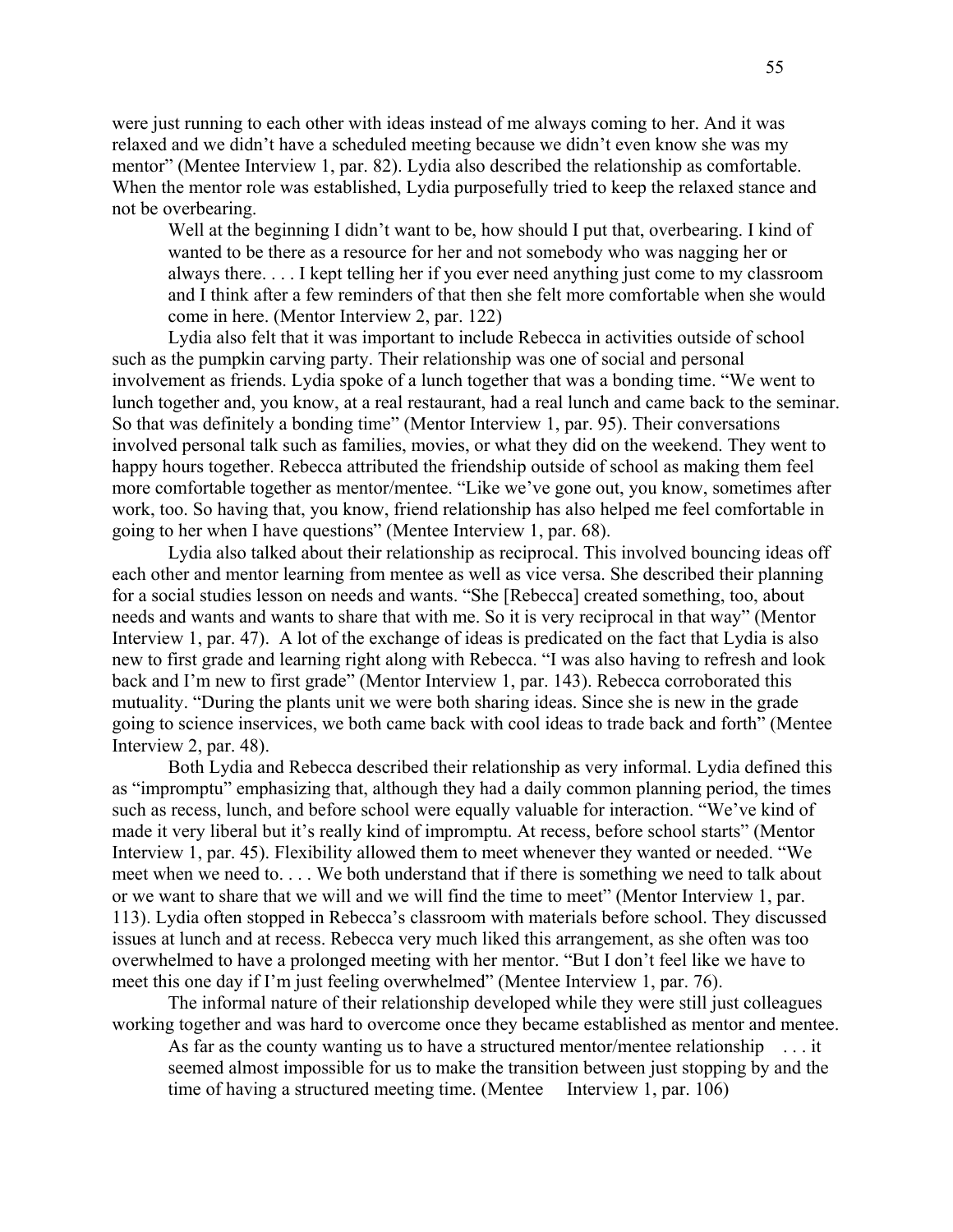The guidelines for the mentor program specify that mentor and mentee meet for one-half hour each day. Rebecca indicated that the principal supported their more informal relationship and did not require that they meet daily for a specified time. "She's [principal] there to make sure we're getting everything that we need but not . . . you signed a thing that said you would meet half an hour every day" (Mentee Interview 1, par. 150).

# *Factors in the Relationship*

When asked what factors have been most instrumental in developing and maintaining their special relationship, Lydia responded that time together was a prime factor. It was the personal and social things that they did together which made a difference.

I think spending a lot of time together, I mean, just meeting together, whether we're talking or whatever. I think that's important, too, as far as our relationship goes to not spend our entire day talking about school and the kids and, you know, our entire lunch period talking about that. We tend to talk about, you know, current movies, or you know, our families, things like that, so I think that's very important as well. (Mentor Interview 1, par. 179-180)

Rebecca felt that the disinterest of her whole first grade team, though negative in nature, contributed positively to her relationship with Lydia. Because the team did not meet on a regular basis and the two older first grade teachers left immediately after school and had differing teaching styles, Rebecca relied more heavily on Lydia, even before she was established as her mentor.

I think that it's funny this has helped us in our relationship but our whole team in general isn't very organized about meeting every week which we're strongly encouraged to do. But I have two other teachers on my team who have taught for a long time. I feel badly maybe saying, could you sit down with me but I don't want to be the one to make them sit down and do it. . . . They come in, you know, half hour before the kids get here and they leave right after the kids leave. . . . So that has really helped me with Lydia, because she is the designated person I can go to and she doesn't mind me coming to her and so almost the disorganization of my team has helped my relationship with my mentor because then I come to her specifically. (Mentee Interview 1, par. 103)

Rebecca also cited closeness in age and newness of her mentor to first grade as positive factors. "Apparently the first thing she said to the principal when she was asked to be my mentor was, but this is my first year in first grade, how am I going to be her mentor? I don't know what I'm doing either" (Mentee Interview 1, par.104). This sense that her mentor was not an authority figure but someone learning along with her was very much noted by Rebecca. Lydia's closeness of age also allowed her to better relate to what Rebecca was experiencing.

Being pretty close age and being in the same grade level and also being new in the same grade level has really helped because I feel like a lot of people who have been teaching the same grade level can definitely be helpful if they are helpful people. A lot of people can be mentors and don't realize that they have forgotten a lot of little things because they've been doing it so long. (Mentee Interview 1, par. 104)

Rebecca described how she was late to her first assembly because she thought the office would call her down. She felt that more experienced teachers might take it for granted that the office would not call classes down for an assembly. But somebody new to the grade would not and would "remember to tell me the little stuff" (Mentee Interview 1, par. 104).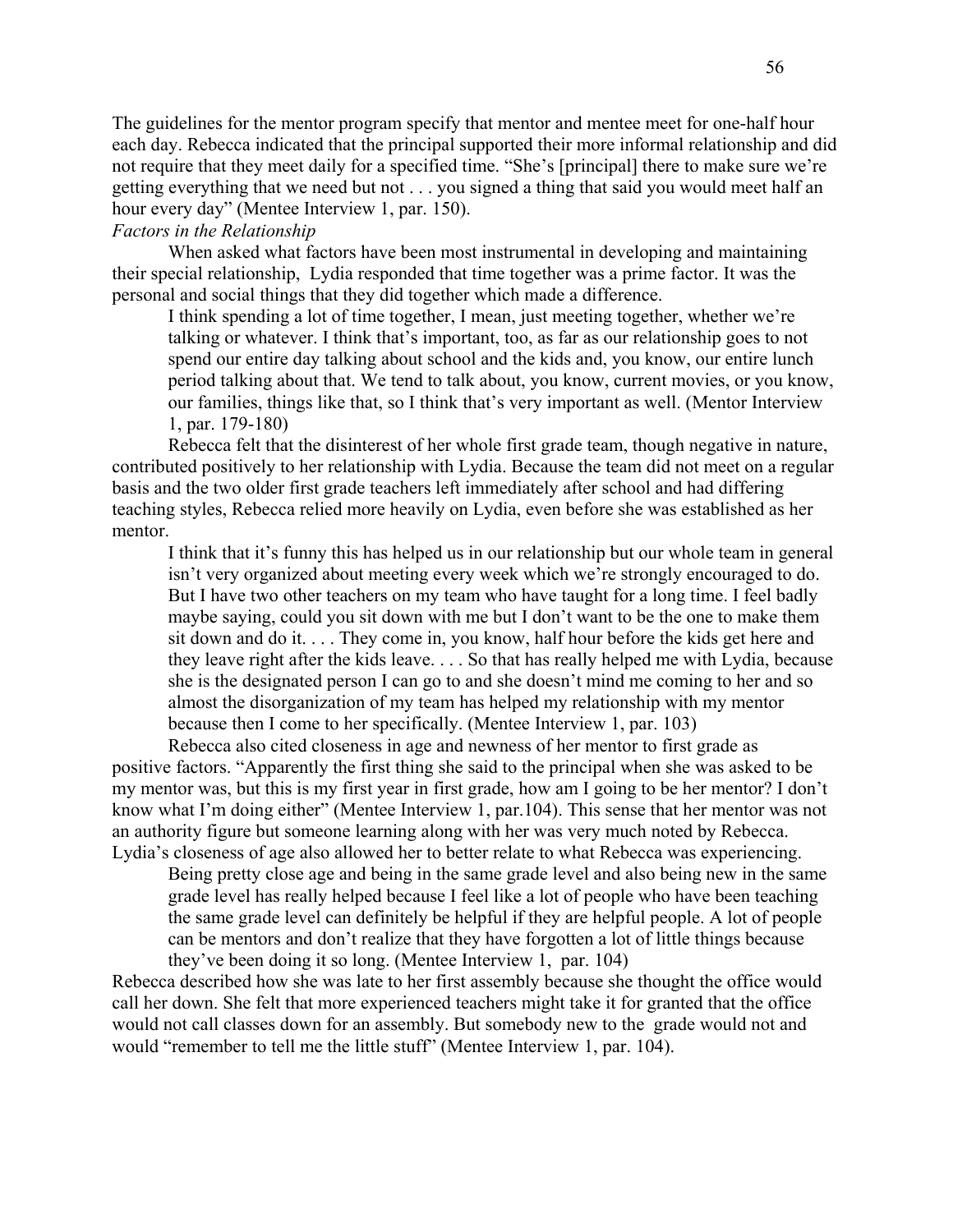#### *Support from Others*

Rebecca received support from many sources especially during the first month when she did not have a mentor. Family was instrumental as Rebecca's mother helped her set up her classroom. The first grade team helped her plan for the first week of school and provided her with materials for Back-to-School Night. The first grade team discussed issues at lunch, often assisting Rebecca to work through issues. The lead mentor teacher took on a bigger role as she functioned as acting mentor to Rebecca before the new principal came and a mentor was assigned. Lydia cited how the lead mentor teacher was even a mentor to her, often inquiring how the mentee was doing and giving ideas and support. Rebecca shared how the lead mentor teacher, being a librarian, regularly brought library books to her room. And the entire staff welcomed each new teacher with a scrapbook of teaching ideas to survive the first year. *The Future* 

Rebecca was selected to participate on a panel of beginning teachers at the new lead mentor teachers' meeting in June. The researcher observed this panel and listened as Rebecca articulated how it felt to be a new teacher and how the lead mentor teachers could help. She stressed the importance of selecting the mentor for the beginning teacher early on. She plans to continue in first grade at Old Mill with her mentor, Lydia. Though Lydia will no longer function as her mentor as this is a one-year assignment, both of them will continue to work as colleagues and teammates.

#### Cross-case Analysis

All three cases describe a rich experience of mentoring with many unique attributes. In this section the researcher will present the similarities and differences in the cases in an effort to define relevant themes. These themes will be developed using the research questions as a guide. First, the researcher will describe the nature of the mentor/mentee relationship focusing on the various ways that mentors and mentees interact and work together. In the second section, the researcher will explore the forces that affect and impact upon this relationship.

# *The Nature of the Mentor/Mentee Relationship*

(1) What is the nature of the beginning teacher mentor/mentee relationship in a large suburban school system mentoring program?

Successful mentoring appears to be the mentor/mentee relationship itself (Gray & Gray, 1985). Mentors in this study stated that having a positive relationship with their mentees was very important. Ruth summed up her first interview by stating that "I think just having a positive relationship and an open relationship with the person you're working with is the most important thing. I think it just leads to a very pleasant learning experience for both people" (Mentor Interview 1, par. 198). Karen also stated that her positive relationship with Ruth was the most important thing.

Just what is this positive relationship between mentor and mentee? The nature of that relationship is the first research question to be explored. Several themes have evolved from the data that describe the nature of the mentor/mentee relationship across all three cases. These themes substantiate the way the mentors and mentees relate to each other both professionally and personally. The themes have been identified as reassurance, collaboration, reciprocity, friendship, problem solving, informal structures, and multi-layered support network. A definition of each theme is contained in Appendix P.

*Reassurance.* The overwhelming nature of beginning teaching with its uncertainties and stresses as described in this study supports the theme of reassurance. In cases two and three each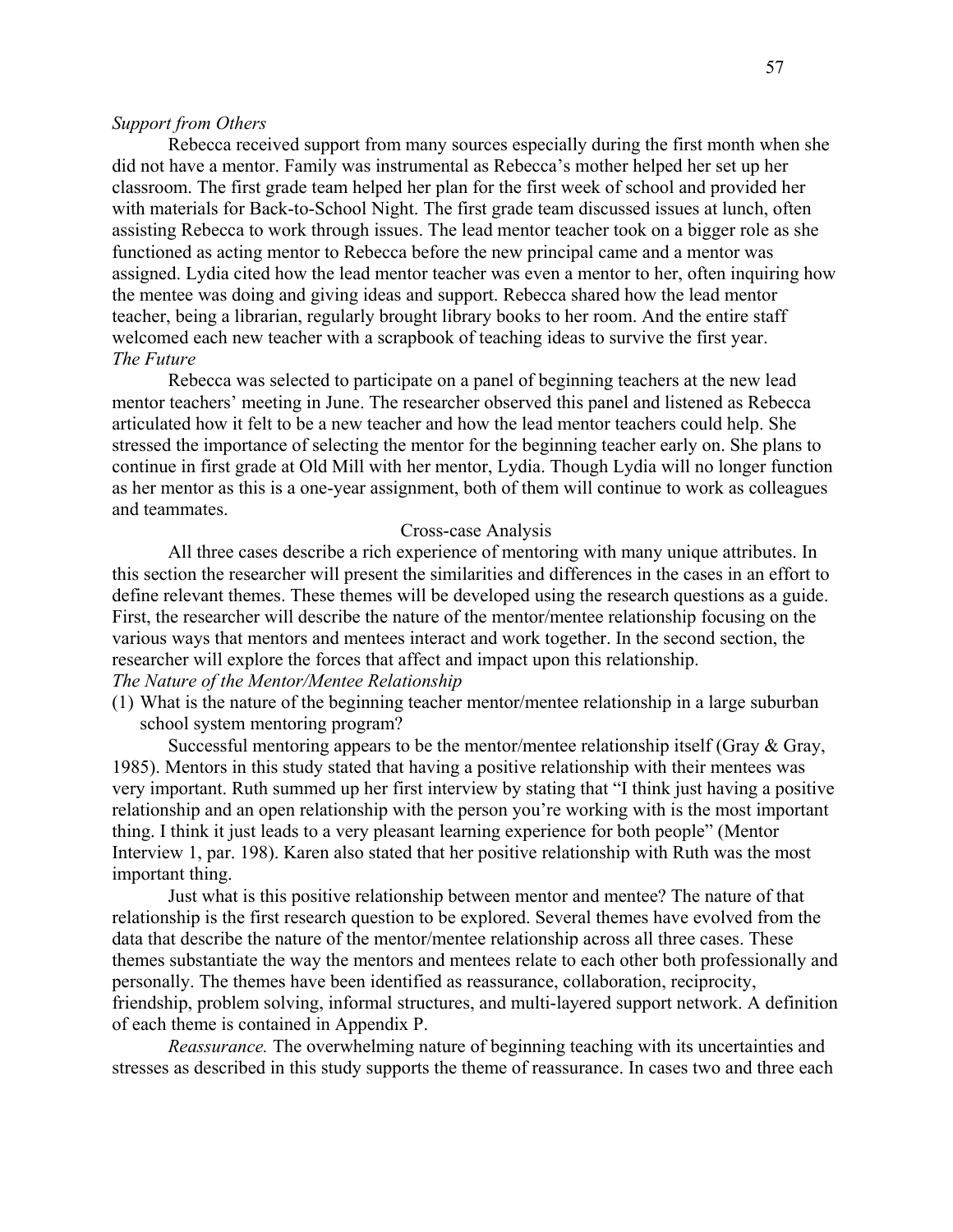mentor took primary responsibility to ease the mentee's worry and to build self-esteem. The goal was to strengthen the beginning teacher's

self-adequacy, one of the most important needs of beginning teachers as described by Fuller (1969). Self-adequacy for Fuller meant confidence in one's own subject matter adequacy, meeting expectations, and demonstrating the desired standards of teacher conduct. These components were all present in the reassuring relationship between mentors and their mentees.

Interviews and observations in cases two and three revealed evidence of reassurance that followed a predicted pattern. The mentee demonstrated self-doubt, felt she was not doing a good job, and worried. The mentor provided empathy and understanding. Reflecting on her own beginning teaching, the mentor often shared her similar experiences with the mentee. The mentor gave material and assistance as needed, helping the mentee to work through issues. Lastly, the mentor reassured the mentee that she was indeed doing a good job. This last part was crucial to the relationship and to the mentee's self-adequacy. The pattern was exhibited over and over again.

Laura and Katherine in case two exhibited the strongest pattern of reassurance in their relationship. Laura tended to be a worrier and was the primary initiator in going to Katherine for help. Katherine stated that her goal during the year was to give Laura confidence. She described how she helped Laura with the kindergarten assessments and then gave her the needed reassurance that she was doing what she was supposed to. Katherine also described how overwhelmed she herself was as a beginning teacher dealing with parents. She communicated this to Laura to reassure her.

I can tell her I know exactly how overwhelming this is. . . . She had a lot of parent worries; worried about this parent or that parent and I could say to her, you know what, it's going to be fine. (Mentor Interview 1, par. 53)

Laura corroborated that she was often hard on herself but that reassurance from her mentor made her feel like she was on the right tract. This was valuable in dealing with student disrespect. "She's just kind of reassured me . . . that that was normal [student disrespect] and that in her class the same things are happening" (Mentee Interview 1, par. 225).

Reassurance was evident also in the relationship of Lydia and Rebecca in case three. Lydia too described Rebecca as a worrier, a quality apparent in both mentees needing reassurance. To deal with this, Lydia's fourth quarter goal for Rebecca was "Building confidence" (Mentor/Mentee Action Plan). The researcher observed this aspect of reassurance during a planning session.

The mentee also shared that she had marked the wrong students absent that morning. . . .

She worried that the parent would be called that his/her student was not in class. Lydia told her that this happens to everyone. (Observation Field Notes, March 18, 2002) Lydia provided intensive reassurance when Rebecca fell apart emotionally one afternoon in May due to end of year stresses. Lydia calmed her down, assured her she would be fine, and took her out for an ice cream planning session.

While participants in cases two and three demonstrated a strong relationship of reassurance, this was not evident in case one for Ruth and Karen. The researcher has speculated that this may be due to Karen's extensive preparation for teaching. Unlike the other two beginning teachers, Karen participated in full-time student teaching in a professional development school. She acknowledged that her student teaching was stressful and really like her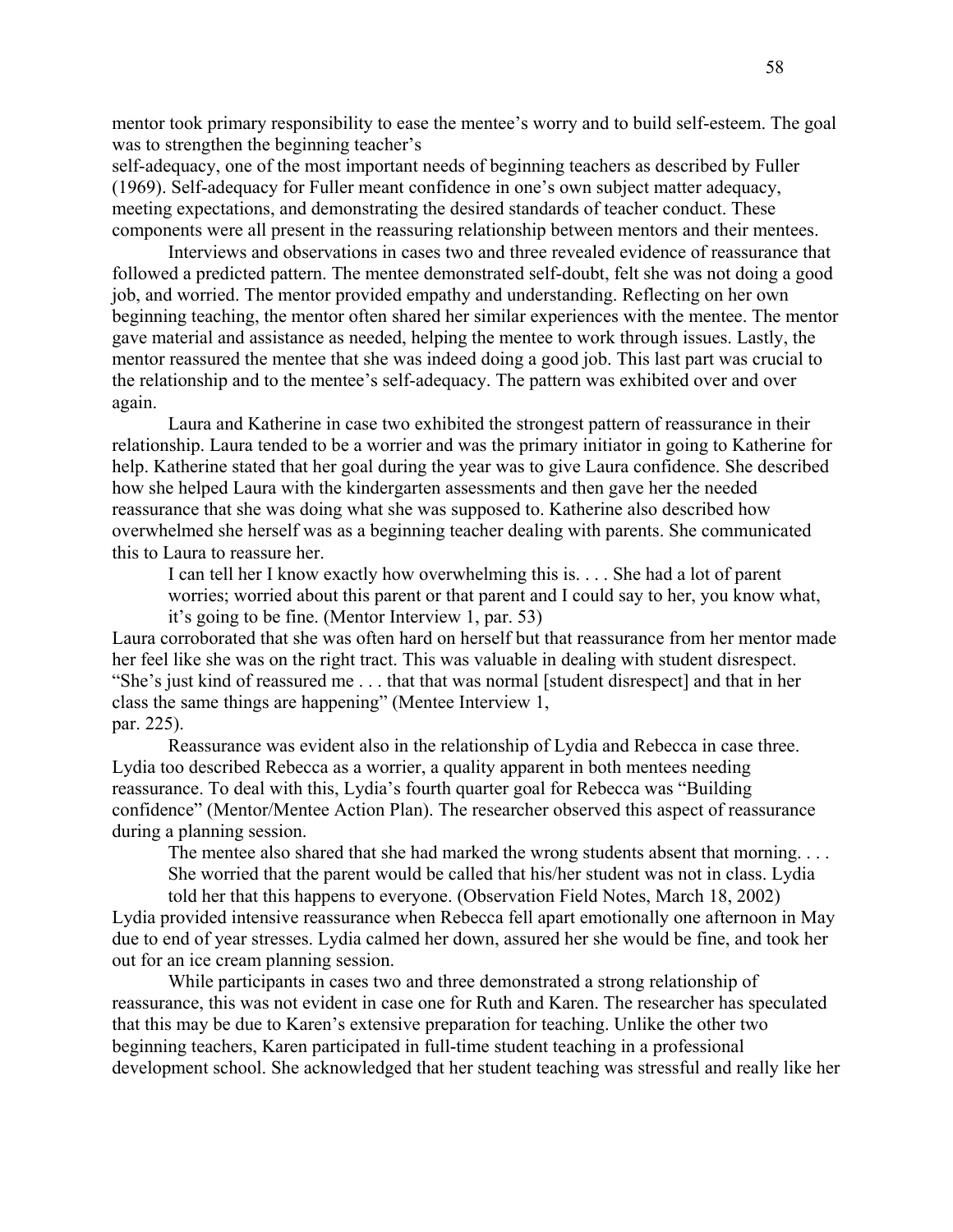first year of teaching. With added experience and confidence coming into the classroom, Karen may not have needed as much reassurance.

*Collaboration.* Management of the curriculum was a key problem for all three beginning teachers in this study. Karen spoke of the long hours she put into her teaching in the beginning and her desperate need to prioritize the curriculum, especially with the Native Americans unit. In Laura's case, feelings of being overwhelmed surfaced because of the open-ended nature of the kindergarten curriculum. In Rebecca's case, stress was a constant as she tried to manage her innate drive for creativity and still cover all the material. One of the aspects of beginning teacher self-adequacy described by Fuller (1969) is concern for subject matter curriculum. This is consistent with the experiences of the three beginning teachers in this study who found curriculum to be a primary stressor.

Because of the need to manage the curriculum, planning together for instruction became the most frequent form of interaction between mentor and mentee in all three cases. Laura's statement about planning was illustrative of this theme.

I feel like most of our time together is spent planning and talking about upcoming studies and upcoming lessons. . . . So much of our interaction is based around planning that is a lot of what I need being a first year teacher. (Mentee Interview 1, par. 11, 179)

The planning represented by mentor and mentee was a collaborative endeavor. Collaboration meant planning together as colleagues and working cooperatively toward a common goal. Most planning involved long-range units of instruction or special activities. The planning session was marked by an exchange of ideas and delegation of responsibilities. Mentor and mentee would plan together as a pair or as an entire

multi-age team, as in case one, in which Ruth and Katherine often worked as a foursome with their two teaching partners. This was true in planning for the Native Americans unit, Dr. Seuss Day, 100 Day, and upcoming field trips. The researcher's observation of a team session led by Ruth noted that each individual contributed ideas and activities, including a Venn diagram, storybook character, door handle hanging, and story maps.

The researcher also observed a planning session with Lydia and Rebecca, in case three, as they collaborated for an upcoming science unit on plants. Mentor and mentee shared as Rebecca demonstrated how she used a big book on seeds and Lydia showed her Chia doll for growing grass seeds. Decisions were made jointly that affected both classrooms. An added dimension of this planning was a science lesson that they hoped to teach for both classes together. Planning for all mentor/mentee pairs intensified in the spring due to the fear of not completing the curriculum.

This model of collaboration breaks through the isolation of the school described by Lortie (1975) and Feiman-Nemser (1996). It corroborates the findings of Gratch (1998) that successful beginning teachers have more collegial relationships. Both the pairs of Ruth/Karen and Lydia/Rebecca experienced much collaboration. Ruth and Karen's school, Beaver Creek, had a strong climate of collaboration. The principal involved teachers in hiring interviews and actively encouraged Karen and Edna to take down their wall to team teach like Ruth and her teaching partner, Deloris. Lydia and Rebecca teamed together since they were both new to the grade level and had similar teaching styles. Karen and Rebecca were both nominated by their principals for the First Year Teacher Award. It is noted that there may be some relationship between this collaboration and their success as beginning teachers. Laura did not have the benefit of working as closely with her mentor due to her afternoon session at another school and lack of common planning time.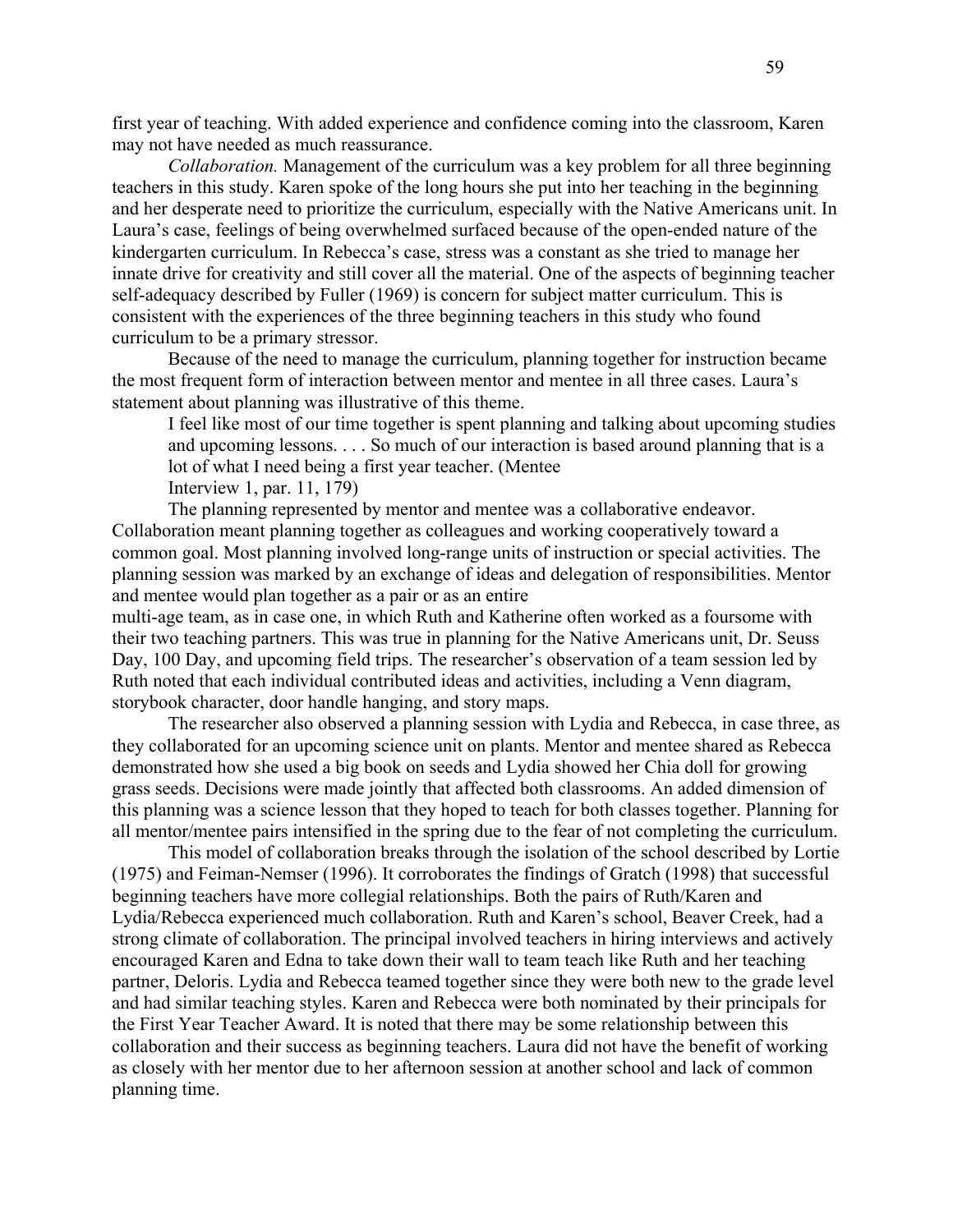The collaborative nature of the mentor/mentee relationship in this study was one of planning together, not reflective practice or coaching of mentee by mentor as described by Joyce and Showers (1980). There was little evidence that ongoing structured observation and guidance were a part of the collaboration. Ruth and Karen demonstrated some isolated pieces of the model as Ruth videotaped Karen's teaching and provided structured feedback. The feedback, particularly in analyzing Karen's morning meeting, was welcomed by her and used to adapt her teaching. All three mentees indicated that they would have liked more ongoing opportunities for observation.

*Reciprocity.* All three cases demonstrated a relationship that was two-sided with equal exchange of ideas. This way of relating was termed "reciprocal' by Lydia and speaks to the essence of how mentor and mentee conducted business. This reciprocity, in which both mentor and mentee take an equal role, is quite different from the traditional sense of mentor as a guide, one who holds a superior position in molding the mentee. Galvez-Hornevik (1986) recalled the story of Mentor in ancient Greece who supervised Telemachus when his father was away. Original mentoring was a father-son guided type of relationship.

The three case studies presented here included common components of reciprocity. Reciprocity meant sharing, an open door, nonauthoritarian and nonhierarchical balance of power, and respect for each other's ways. Sharing included mutual sharing of ideas and activities, present in all three cases. Ruth cited this as "an equal exchange of ideas" (Mentor Interview 1, par. 111), Karen as a "two-way street" (Mentee Interview 1, par. 82), Katherine as "giving and taking" (Mentor Interview 1,

par. 199), and Rebecca as "trading ideas back and forth" (Mentee Interview 2, par. 48). Though their definitions had semantic differences, they described the same phenomenon.

As the sharing played out with each mentor and mentee, it meant that the mentor was learning as much from the relationship as the mentee. This was a crucial piece that translated into mutual respect for one another. Freiberg, Zhibowski, and Ganser (1996) maintained that "mentoring can generate as much, if not more, professional development for the mentor as it does for the beginning teachers" (p. 15). This type of sharing was a strong component, particularly in cases one and three. Lydia and Rebecca bounced ideas off each other as they attended inservices and learned the first grade curriculum together. Ruth described with excitement how she learned a new egg carton math game from Karen or a cloud model for Martin Luther King's Day writing. Sharing also included mutual sharing of troubles and frustrations as well as instructional ideas. Karen stated this attribute.

And if I'm having any troubles with students I'll talk to her about it and vice versa. If she's having trouble or feeling frustrated or anything or even like happy about anything then we mostly kind of share with each other. (Mentee Interview 1, par. 103)

The balance of power in the reciprocal relationship was equal as on a poised teeter-totter. While the mentors commanded respect, they did not flaunt this. The respect was not forceful or overbearing. Karen was especially attuned to this aspect of her relationship with Ruth. "But she hasn't been; she's not overbearing at all" (Mentee Interview 1, par. 67).

*Friendship.* In all three cases mentor and mentees used the word "friends" to describe their relationship. Age differences and outside activities did not seem to matter in this perception. Laura, who spent the least amount of time with her mentor and whose relationship spanned the greatest age difference of 20 years, was the most outspoken in describing her mentor as a "friend."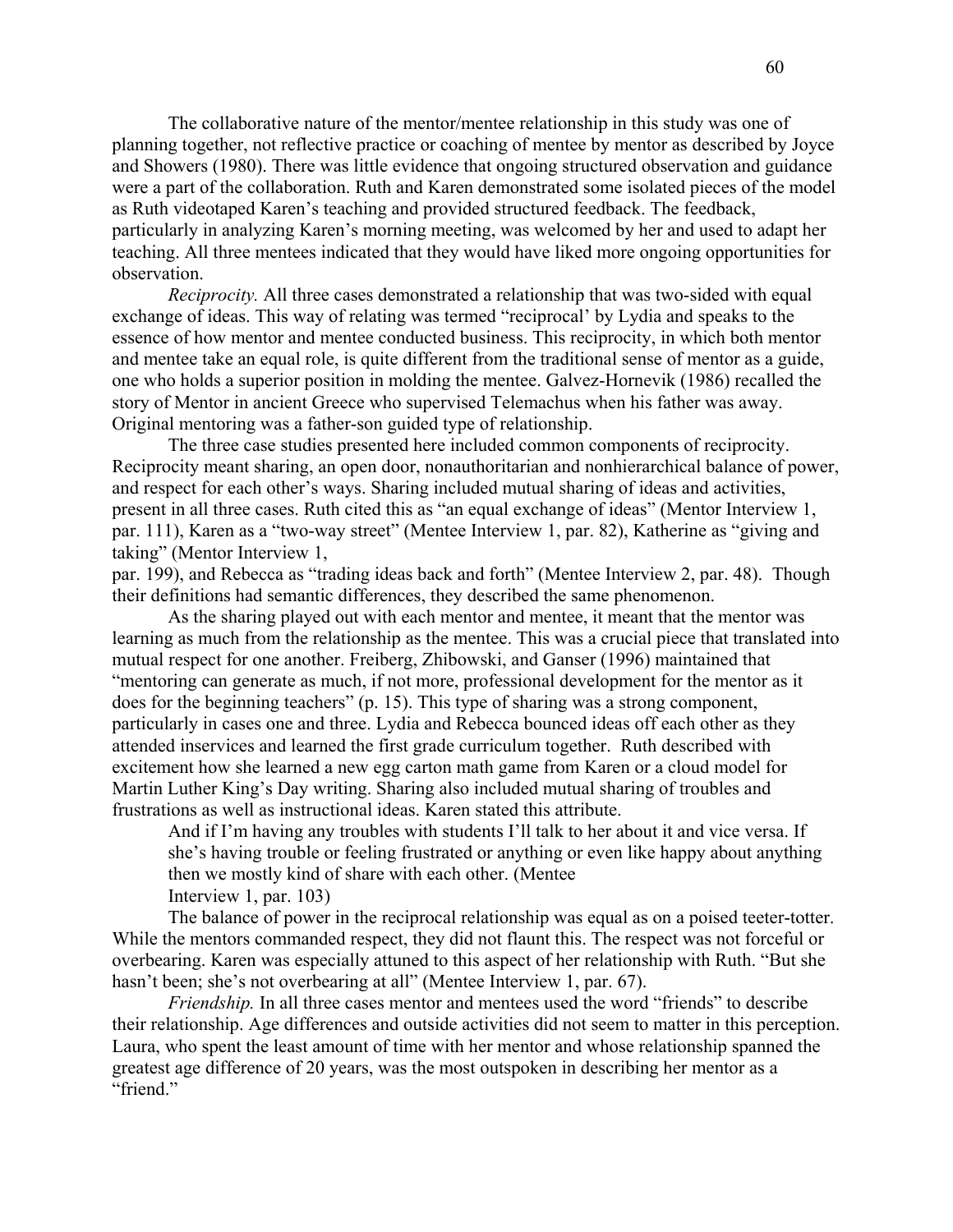Well, to me my mentor has become my friend. And she is someone I feel comfortable enough with to share my ideas. . . . I feel like we're friends. I can talk to her about anything. . . . She is a friend who listens to me and makes me feel comfortable. (Mentee Interview 1, par. 141, 163, 147)

 Kram (1983) cited being a friend as one of the four psychosocial functions of the corporate mentoring relationship. While this tenet has not been explored as thoroughly in the school setting, friendship is the nature of the relationships in all three case studies.

Friendship is defined by the participants, not in the traditional sense as sharing personal interests and times together, but as a professional relationship that is comfortable and relaxed. This meant feeling comfortable sharing ideas, thoughts, and opinions. The mentor was viewed as someone who listens and someone to talk to. This also meant talking about personal issues and things out of the school realm. Laura and Katherine talked about their personal lives when they had a chance. Lydia and Rebecca regularly shared conversations about movies, families, and Lydia's boyfriend. Ruth and Karen shared what they had done on the weekend and felt a personal bond as they both grew up in the same area in Pennsylvania. Informal interactions such as laughing and joking were particularly a part of Ruth and Karen's relationship. Karen commented jokingly that Ruth would have to sit during the zoo field trip since her baby would be almost due then. The researcher observed a lot of laughing and joking during their planning session.

Despite the fact that they all talked about their relationship as friendship, only one pair, Lydia and Rebecca, actually maintained a social relationship outside of school. Lydia invited Rebecca to a pumpkin carving party at her house; they went to a seminar together, a baby shower, and regularly out to dinner. Both were single and within four years of age, which contributed to a sharing of very personal experiences.

Mentors and mentees also described their friendship as nonjudgmental and non-critical. This aspect of the friendship led Karen to trust her mentor and value her mentor's good advice and opinions. "I think a mentor is more like a friend who is going to, without judging you, give you help, give you information" (Mentee Interview 1, par. 160).

*Problem solving.* Problem solving is the process or way in which individuals or groups solve various problems or issues. Problem solving was a big part of the relationship between each mentor and her mentee. Problems were usually brought forward by the mentee because of her lack of experience with an issue. In many cases, particularly with Laura, problem solving included reassurance that one had performed appropriately.

Lydia and Rebecca in case three exemplified a directive style of problem solving. In dealing with a parent, Lydia first helped Rebecca define and simplify the issue, as Rebecca wanted to do way more than necessary. In the issue of the "inappropriate" library book, Rebecca wanted to tell the parent all the things she would do for the student. Lydia helped Rebecca focus on the key issue, preventing the child from signing out the book. Lydia then gave Rebecca solutions in how to respond, urging her to write a friendly but brief letter. Lydia reflected on her own experiences to make this recommendation.

Ruth and Karen in case one demonstrated a style of problem solving that was very collaborative. They brainstormed what to do about a student who was not making expected progress, discussed possible solutions, and decided jointly to refer him to the local screening committee for possible special education assistance. Both mentor and mentee worked together to draft the referral and Ruth even came to the screening committee meeting with Karen.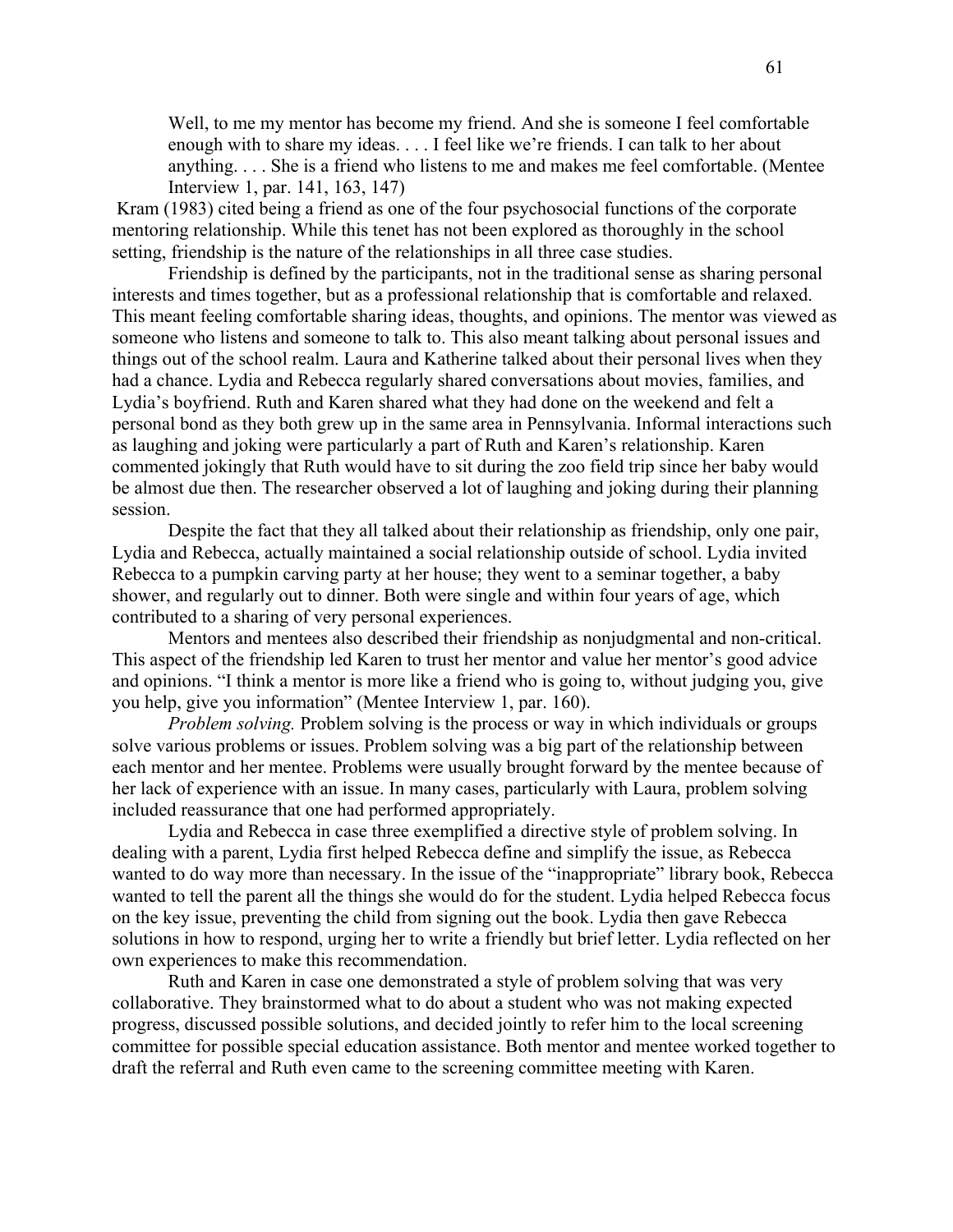Katherine in case two did a lot of anticipating and thinking through possible solutions in problem solving with Laura. She helped Laura talk through the issue of retaining a child, rehearsed various scenarios for the parent conference, gave Laura much reassurance, and followed up after the meeting. This style was attuned to Laura's need for reassurance and support, particularly in dealing with parents.

Gordon (1991) highlighted problem solving as one of the mentor's main functions. He described the process to include gathering information, defining the problem, generating alternative strategies, designing an action plan, implementing the action plan, and assessing and revising that action plan. While each case represented a different style of problem solving, the methodology was basically the same as in Gordon's model. An issue arose; the mentee went to the mentor; the mentor brainstormed with the mentee and talked about solutions; the mentor advised; the mentor followed up. The "action plan" became the actual letter to the parent or the visit to the local screening committee. As represented in all three cases, parent issues and student achievement were the most common types of problem solving for mentor and mentee.

*Informal structures.* Problem solving and planning described most of the content of the mentor/mentee relationship. Friendship, reciprocity, and reassurance defined the way the participants interacted. The theme of "informal structures" emerged from the data to describe how the relationships were organized so that mentor and mentee could get together. It defined a way of operating that was generally impromptu and informal. This was a very strong theme across all three cases. Mentor and mentee went back and forth to each other's classrooms and meetings were generally unscheduled. This led to predominantly quick, short times together. Katherine reflected on this arrangement.

You know we're working on this and this and this and just doing it, talking as fast as I can in trying to, you know, get through it in a quick amount of time because that's what we're doing. (Mentor Interview 1, par. 164)

Informal times to get together included recess, lunch, before and after school, class time during center or snack, and even when walking into the building. In case two Laura often went over to Katherine's class while her students worked in centers and vice versa. This arrangement was made possible because each had an instructional assistant who could supervise the entire class. In case one Ruth and Karen could also visit back and forth while their students worked at centers since each had a teaching partner to supervise in her absence.

Mentor and mentee were equal initiators in the informal arrangement. Mentees visited their mentor's classrooms with a question, issue, problem, or need. All three mentors would regularly check in on their mentees before school to share ideas or to alert the mentee about something. Lydia often dropped things off in Rebecca's classroom on her way back from the photocopy machine. Ruth brought information over to Karen about school procedures. Mentees also felt free to enter mentors' classrooms at any time. In case three Lydia described how she had made it very explicit to Rebecca that she could stop by. "So in the beginning, I kept telling her . . . if you ever need anything, just come to my classroom" (Mentor Interview 2, par. 122).

Informal structures for meeting allowed issues to extend over several days. Katherine described how she and Laura started talking in the parking lot before school about an issue; the conversation continued in the classroom when Laura's students were at centers, and continued further when they decided to meet more formally to prepare report cards. Issues, thus, worked from informal to informal and also informal to formal. Planning for units of instruction (cases one and three) and composing local screening referral (case one) took more time and necessitated an arranged meeting before or after school. Lydia and Rebecca (case three) indicated that their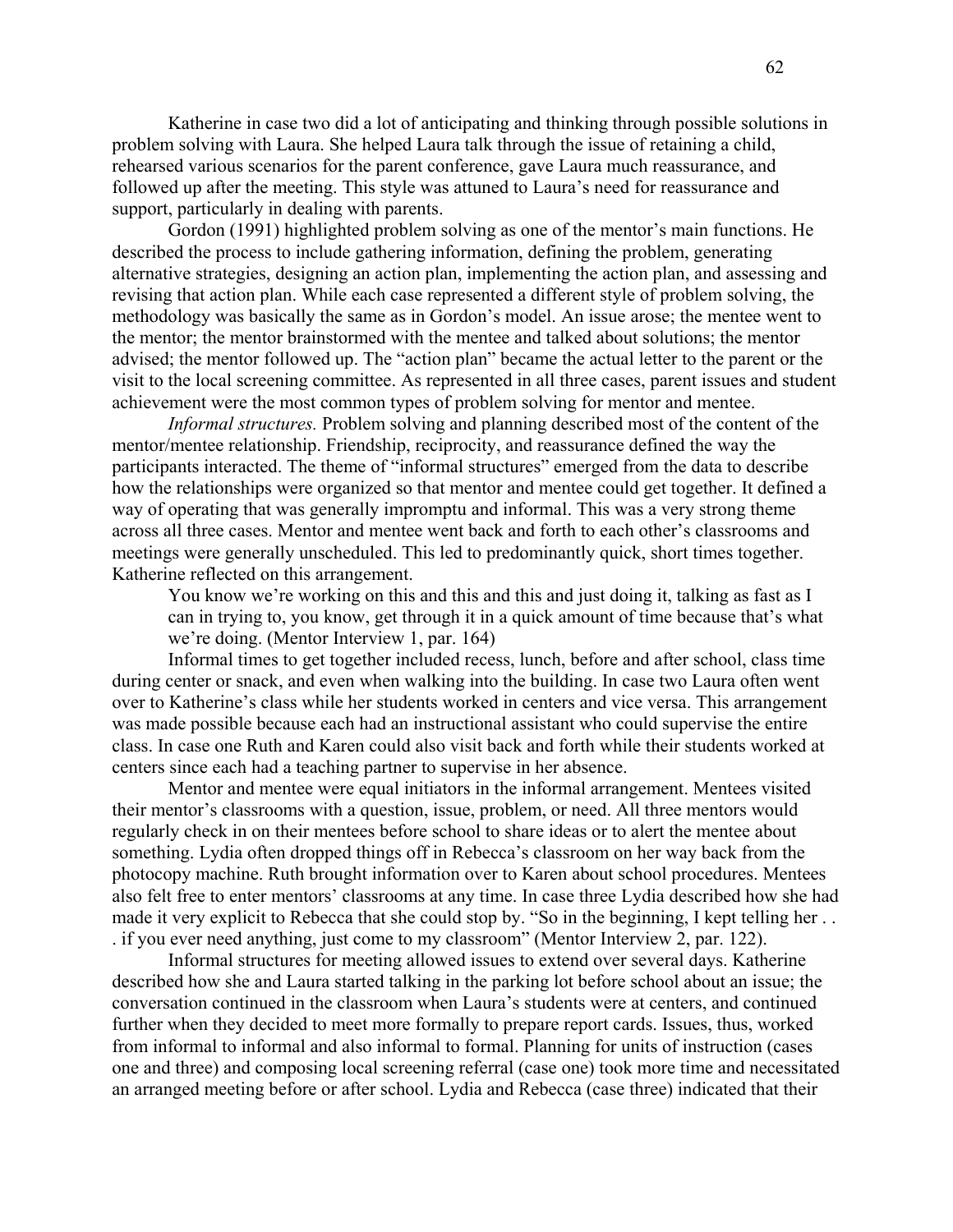formal planning time intensified at the end of the year to ensure that they covered the entire curriculum. Their planning for a unit on growing seeds observed by the researcher lasted almost two hours and was very thorough.

Data in cases one and three revealed mentees who actually preferred the informal arrangement. Karen stated that she would not want to meet on a regular day after school each week. Rebecca shared that if she were tired or "stressed out," she would prefer the option not to meet. The principal often supported this impromptu arrangement. Participants in case three indicated that their principal did not require them to meet at a regularly scheduled time each day but allowed flexibility as long as needs were being met. The informal style of mentoring evidenced by all three cases describes a reality very different than Lortie (1975) found in his study of school culture. Lortie saw very little interaction among the teaching profession and termed this the "autonomy of the closed door." Gratch (1998) also defined the culture of the school as one of isolation with "sink or swim" for new teachers. The informal and daily interaction of mentors and mentees in this study refutes the notion of lack of collegiality in the schoolhouse. Being able to go back and forth to the mentor's classroom enabled the mentee to get questions answered but also served as immediate reassurance and affirmation (self-adequacy) that she was doing a good job. The informal nature of this relationship seems to result because of the interrelatedness of several factors: (a) proximity of classrooms, (b) lack of scheduled planning time, and (c) personalities of the mentor/mentee (openness, willingness to share, respect for one another) which will be discussed in a later section.

*Multi-layered support network.* The support structure for the beginning teachers in this study came from many different sources other than their mentors. Many individuals within the school played significant or secondary roles. The nature of the relationship between mentor and mentee was thus expanded and widened. This is consistent with the Beginning Teacher Support and Assessment (BTSA) Program in California described by Lucas (1999). In the California model it is not a single mentor who helps the beginning teacher but a network of "support providers."

In all three cases the lead mentor teacher was a very significant player in the mentor/mentee relationship. In case one this individual was a real school leader who was described very positively by Ruth. The lead mentor teacher brought all mentors and mentees together regularly for meetings, planned breakfasts for the new teachers, and provided monthly handouts on pertinent topics such as parent conferences. Katherine in case two talked about how the lead mentor teacher in her school was a mentor to her. The lead mentor teacher in case three played a major role as surrogate mentor to Rebecca during the first two months of school. Lydia described how her lead mentor was an advocate for beginning teachers.

In all three cases teams of teachers were also significant in the relationship. This was especially true in case one in which each mentor and mentee also had a teaching partner with whom they teamed. In essence, Ruth mentored both Karen and Edna and often all four members participated in planning. Karen then had the advantage of multiple viewpoints. She indicated that she would often go to Edna, her teaching partner, first for help with a specific student but would go to Ruth, her mentee, for curriculum issues or school procedures. Edna, though a veteran teacher, was also new to the school system.

In case three all first grade teachers talked about "morning issues" at lunch. Morning issues included many things such as when to suspend a student from recess. Laura in case two had the advantage of two teams, as the kindergarten teacher at her second school was a "buddy" mentor who regularly shared with her.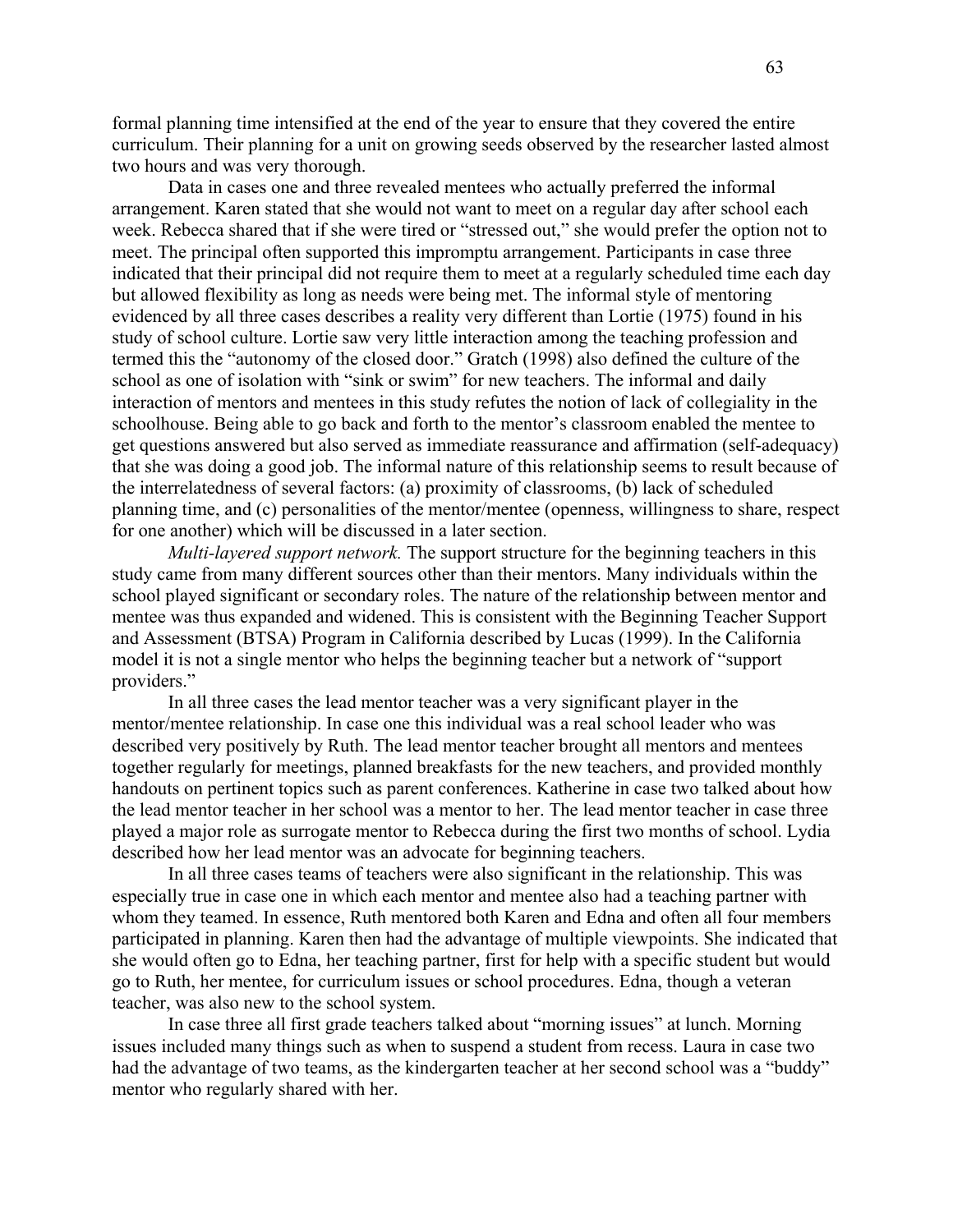In all three cases, participants mentioned the principal as instrumental to the relationship. In case one Karen spoke most highly of her principal. The principal spent more than an hour on the phone with her prior to her interview, which was instrumental in her decision to pick this particular school. When the School Board cut the school system budget, the principal made a point to assure Karen that she would still have a job at Beaver Creek. The principal was also a strong supporter of multi-age classrooms, encouraging Karen and Edna to team-teach more closely. In both cases two and three the principal assisted the beginning teacher with parent issues. Brock and Grady (1998) documented the importance of the role of principal in feedback and induction of the beginning teacher. Weasmer and Wood (2000) found that higher level of principal support led to the beginning teacher's being less stressed, more committed, and more satisfied with the job. This was certainly true in this study.

A matrix of citations from the interview transcripts for all themes presented in this section is contained in Appendix Q.

*Assistance.* Assisting the beginning teacher was a major part of the mentor/mentee relationship. The type of assistance that mentors gave to their mentees was consistent throughout all cases. In the beginning most assistance involved mechanics and logistics such as setting up the classroom. This evolved to management issues such as planning for and supervising centers (cases one and two). By the end of the year, mentor and mentee were spending a great deal of time planning (case three – science unit; case one – Dr. Seuss Day, field trips) and also talking about specific students. This was evident as Ruth and Karen wrestled with referral of a student for special education and as Laura grappled with her mentor regarding retention of one of her kindergarten students. This sequence of assistance is consistent with the research on stages of beginning teacher concerns conducted by Veenman (1984). He found that early concerns of survival were followed by teaching situation concerns (methods, mastery of teaching/learning skills) and finally by concerns regarding students.

All three cases demonstrated mentor assistance with setting up the classroom, lesson and unit planning, assessment (report cards, retention, standardized testing), special needs of children, resources/materials, and parent issues. Mentors and mentees in individual cases also dealt with classroom management (case one), end of year procedures (case one), field trips (case one), grant writing (case three), gifted and talented referrals (case one), health curriculum (case three), morning meetings (case one), substitutes (case two), special days/activities (case one), procedures (cases one and three), reading assessment (case one), responsive classroom (case one), routines (cases one and two), science curriculum (case three), technology (case three), and the writing curriculum (case three). A matrix of types of mentor assistance provided to the beginning teachers in this study is contained in Appendix R.

## *Forces That Affect the Relationship and Their Impact*

(2) What forces affect this relationship?

# (3) How do the forces affect this relationship?

The mentors and mentees in this study developed strong relationships that defined how they worked together. In this section the researcher will explore the forces that influenced that relationship and the impact that each force exerted. The forces by their very nature were interactive and integrated. While these forces will be described in a linear fashion, they must be viewed in the totality of the mentoring experience and not in isolation. The forces that appeared to have most impact were the participant profile variables (mentor perception of role, mentee's needs, personality, and age of participants). School environment variables that appeared significant were grade level assignment, proximity of classrooms, the principal, and time. Mentor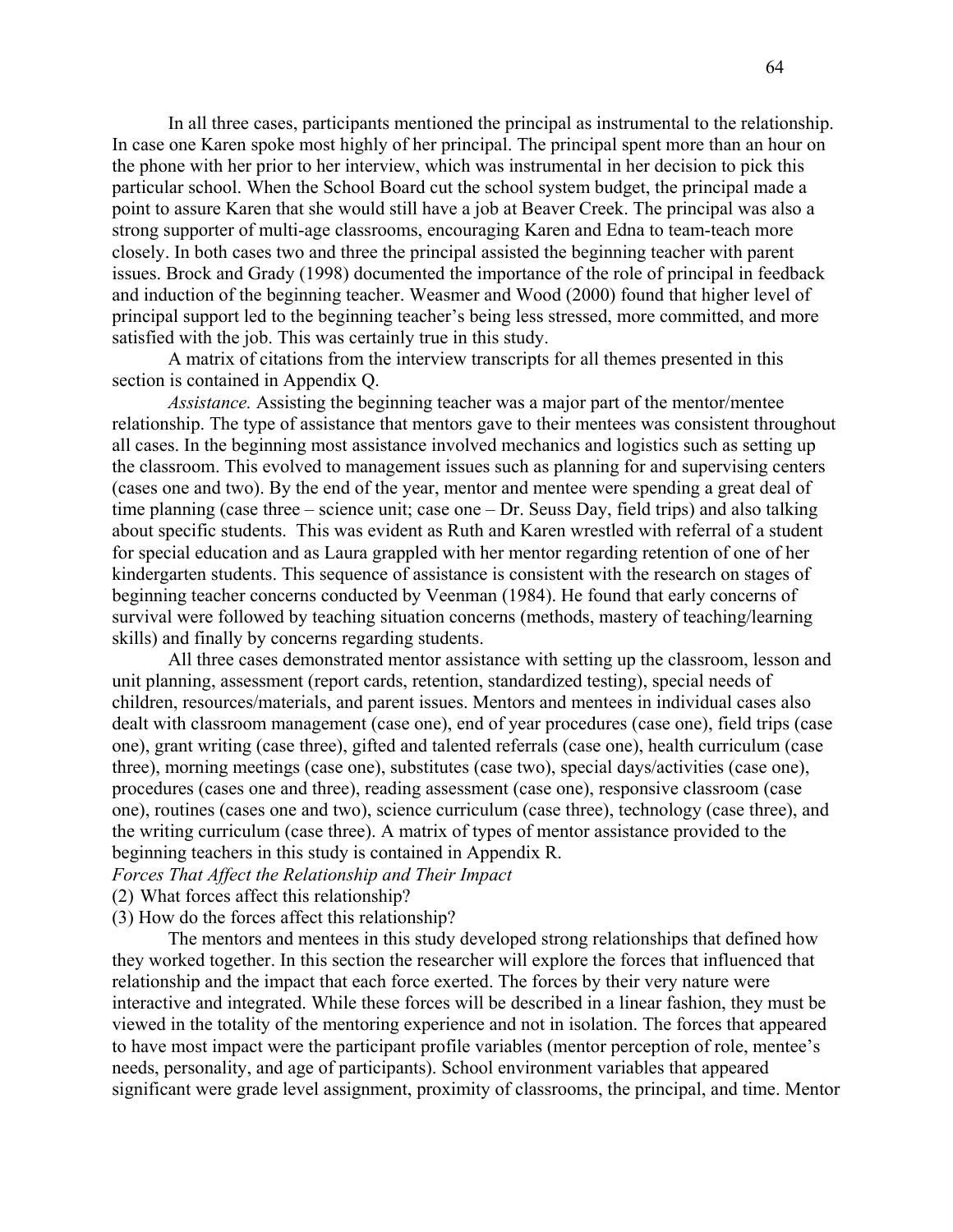program variables did not surface directly as major contributors to the relationship except for mentor training and budget cuts. There were case-specific forces as well, unique to each relationship, which played a major role in forming mentor/mentee interaction. A matrix of themes and forces related to the research questions is contained in Appendix S.

*Participant profile forces.* The factors inherent in the participants themselves appear to have most influence on each case. These factors became forces shaping and acting on the relationships. These forces will be described as role perception, personality characteristics, and age level.

In all three cases the mentor's perception of her role as a mentor was directly related to the reality of the relationship. What the mentor viewed as her mission was, thus, played out in the nature of the relationship. Internal beliefs influenced actions. All mentors saw their role within the realm of support and, therefore, provided mostly instructional support through curriculum planning and emotional support through reassurance. There was little emphasis on coaching, a process of structured observation and guidance designed to provide the teacher with feedback (Moir, 1991). This is consistent with Ganser (1992) who found that the reality of the role of mentor was primarily a support to help the beginning teacher find his/her own style, encourage experimentation, share work experiences and pitfalls, and share curriculum information. Formal coaching as an ongoing strategy is not an expectation for the mentor/mentee pair in this school system. Observation and conferencing skills, however, are addressed in the mentor training and mentors are expected to conduct at least one formal observation of their mentee.

Ruth in case one viewed the role of mentor as a support person based on the beginning teacher's needs. Her mentee, Karen, had very strong teaching skills and, therefore, needed a more collaborative type of relationship. Karen corroborated this by describing the role of mentor as a guide and collaborator, not a hierarchical or authoritarian figure. The nature of the relationship for Ruth and Karen was, in fact, very collaborative. Katherine in case two viewed her role as looking out for her mentee, reassuring, and being there as a friend. Her mentee, Laura, also viewed this role as a friend. The nature of the relationship for Katherine and Laura was intensive reassurance and friendly interaction with less collaboration and planning than in the other two cases. Lydia in case three viewed the role of mentor as someone who would look out for her mentee's interests as a big sister and also as a friend. The nature of her relationship with Rebecca was one of problem solving, intensive emotional support, and learning together.

Mentors had a strong sense of their role. This sense evolved from the needs of the mentee, the mentor's prior experience, and the mentor's reflections on her own beginning teaching. In all three cases mentors reflected back to their own beginnings to define the role. Ruth remembered the help she needed and tried to be proactive in assisting Karen with upcoming responsibilities such as report cards and conferences. Lydia used her experiences working with parents to help Rebecca traverse the emotional maze of interacting with parents. Katherine drew on her skills as a communications trainer in assisting Laura.

Negative experiences with mentoring also defined the role for all three mentors. Ruth did not have a mentor and realized how much she had needed one. Her experience with the autism teacher was not successful because of the different content area. She was, thus, committed to make the relationship with Karen a successful one. Lydia's mentor never gave her the feedback or assistance that she needed. She was determined to make herself totally available to Rebecca. Katherine's mentoring of a teacher at another school never got off the ground. She, too, realized the importance of supporting Laura.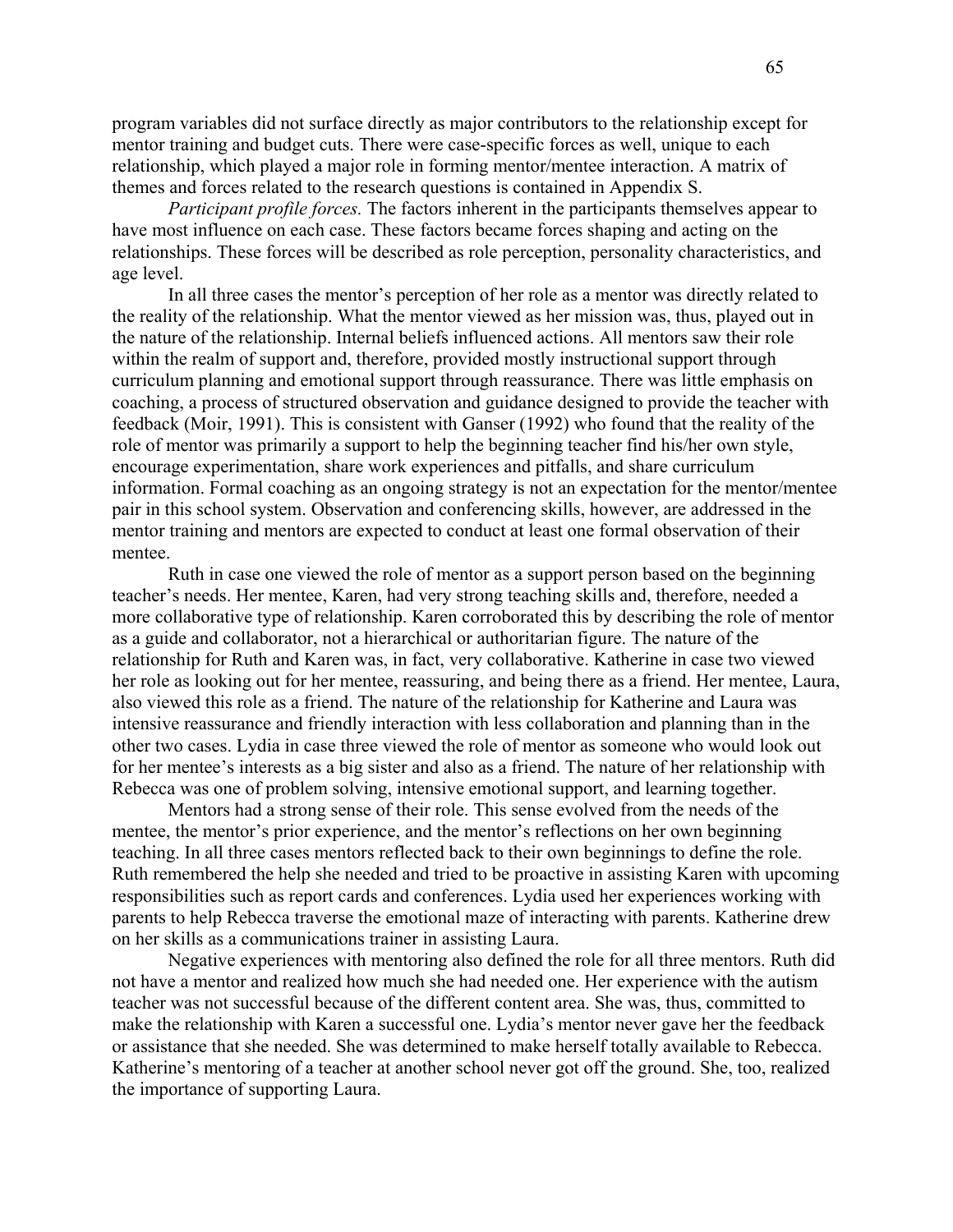The perception of role of mentor had an immeasurable impact on the nature of the relationship between mentor and mentee. Had the mentor viewed her role as a coach, interactions might have been different with more observation and feedback.

Personality was a second significant force in this study. In two of the three cases mentors and mentees cited personality as the prime factor in forming their relationships. In the third case, personality was not explicitly cited but could be inferred from researcher observation and interview comments regarding the social and personal times spent together.

Karen in case one acknowledged that she and Ruth both have the same personality characteristics of being easygoing and not stressed. This force led to a relaxed relationship. Case one also illustrates the importance of the mentee's attitude in forming that relationship. Ruth attributed most of the success of her relationship with Karen to Karen herself. She cited Karen as a team player and emphasized her willingness to receive assistance. Karen actively solicited suggestions and demonstrated an internal need to grow and learn. This personality trait surfaced as she described herself as a lifelong learner who wanted eventually to pursue an advanced degree. There is very little research on the qualities of the mentee in a successful mentor/mentee relationship but Karen's desire to learn would exemplify one such positive quality.

Katherine in case two also emphasized that she and Laura had similar personalities. She attributed the success of their relationship solely to the two of them.

I think it's just Laura and I. I think we have been pretty much on our own. . . . I think we have similar personalities. We're both pretty much non-judgmental people, very accepting. . . . I am more outgoing than she is but I think we have very similar personalities and values. (Mentor Interview 1, par. 62 and 66)

The non-judgmental and accepting qualities of both mentor and mentee cited by Katherine were also evident in the other two cases, though not cited specifically. The mentor training for mentors in the county emphasizes active listening and acceptance as characteristics of a high quality mentor. This was evident in all three case relationships. Sensitivity to the viewpoints of others and willingness to be an active and open listener were also characteristics found by Huling-Austin (1989) in successful mentors.

Participants in each mentoring relationship also had a high regard for each other. This is not unusual in view of the close working relationship that developed in each case. Mentees described their mentors in very positive terms. Laura portrayed Katherine as positive, upbeat and friendly. Rebecca admired Lydia's fresh ideas and her interest in always wanting to learn. Karen thought Ruth had a "great" personality and great sense of humor. "She's easy to talk to. She's, you know, she's funny" (Mentee Interview 1,

par. 65). The researcher corroborated this sense of humor. Mentors were universal in describing the dedicated qualities of their mentees and their mentees' receptivity to new ideas. As Katherine expressed about Laura, "She's a great first year teacher. . . . She's very caring; she's warm; she's quiet; she's very hard working; she's very dedicated and puts a lot of time into preparation" (Mentor Interview 1, par. 41 and 44).

Willingness to receive assistance, easy-going nature, and nonjudgmental acceptance were personality forces at work in all three cases. They had a tremendous impact in allowing the mentee to seek assistance in a risk-free environment. They allowed the mentor to exercise her role unimpeded. If these qualities had not been in place, relationships would not have formed as comfortably. This was the case with Lydia's prior experience as a beginning teacher when her mentor's negative attitude actually stopped the relationship in midstream.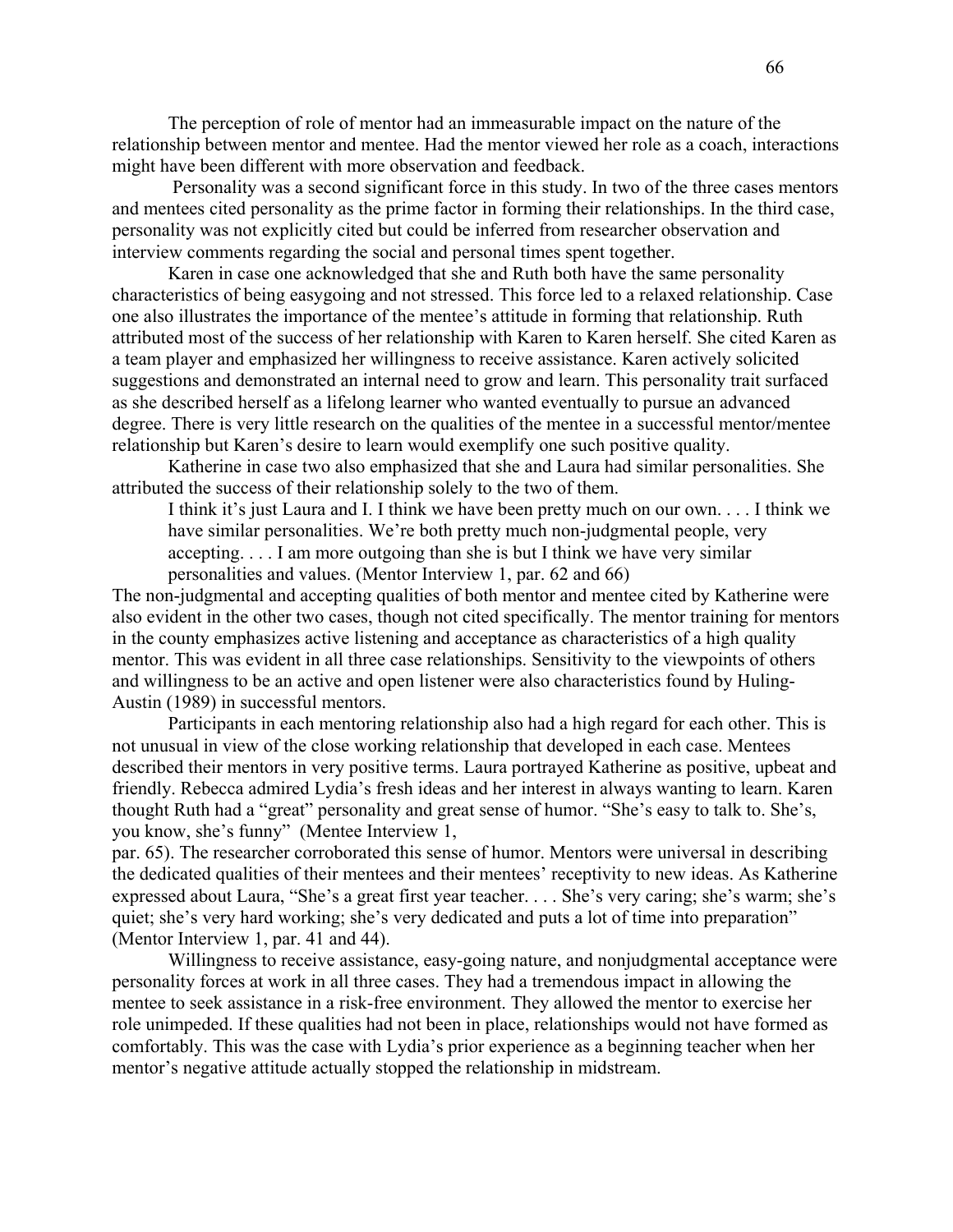Age level of the participants was a third significant force on the relationship in all three cases. Lydia and Rebecca were only four years apart. Ruth and Karen differed by just 10 years. Laura and Katherine had the widest age span of 20 years but functioned as closer in age since Katherine had only been teaching for four years. The most experienced mentor was Ruth with eight years of teaching.

Closeness in age or in level of teaching experience meant that the mentor could more readily identify with the mentee. It also contributed to a more collegial relationship and, as in Rebecca's case, meant that her mentor was more attuned with her teaching philosophy and not set in her ways.

I think being closer in age has helped us. . . . I think a lot of people can be mentors and don't realize that they have forgotten a lot of little things because they've been doing it so long. . . . If she was an older teacher . . . someone who was set in her ways in teaching I wouldn't feel as comfortable coming to her to ask for ideas because I would feel that I was interrupting or bothering. It's been really important for me to have somebody who is at a new enough stage like I am that she is still trying out new things. (Mentee Interview 1, par. 104 and 156)

The perception that the mentor can function appropriately as a mentor without many years of experience contradicts research on qualities of a successful mentor. Huling-Austin (1990) cited the older experienced teacher with high status as a preferred choice for a mentor. Lydia, only four years out of college and new to first grade herself, would not meet this criterion.

Closeness of age clearly had an impact on the relationships in this study. In case three it allowed Lydia and Rebecca to share social experiences as well as professional, thus creating a closer bond. In both cases one and two, it allowed the mentor to have more empathy for the beginning teacher. Despite closeness in age, all three mentors in this study demonstrated excellent teaching skills and were well respected in their schools as evidenced by researcher observation and informal school conversations.

*School environment forces.* Structural forces within each school were extremely significant in forming each relationship. These forces included time, grade level assignment, and proximity of classrooms. Many of these are factors that must be taken into consideration early on in the selection and matching of mentor with mentee. Because of this, these forces are directly attributable to the principal of the school who must make these decisions. The principal, thus, became an additional force on the relationship.

Time was one of the most important forces acting on all three relationships. All mentors and mentees cited lack of time as being very significant. Time for the participants meant time to spend together, time for planning, and time for mentor/mentee observation. It was a negative force as the limitations of time constricted what the mentor and mentor could do together.

Rebecca and Lydia in case three were the only mentor/mentee pair who had a common planning time together. This consisted of a half hour daily while both their classes were at music or physical education. Lydia valued this time together; "I think it helps that we have a joint planning time as well as lunch together and a joint recess together that we can interact" (Mentor Interview 1, par. 105). Despite this common planning time Lydia specifically cited time as a hindrance to their relationship. School responsibilities such as staff meetings in the morning, personal obligations in the afternoon, and even fire drills interrupted their time together.

The mentor/mentee pairs who did not have a common planning time had even more challenges to find time to get together. As Karen in case one stated, "It's hard because we don't have the same planning time" (Mentee Interview 1, par. 94). Karen's participation in a Spanish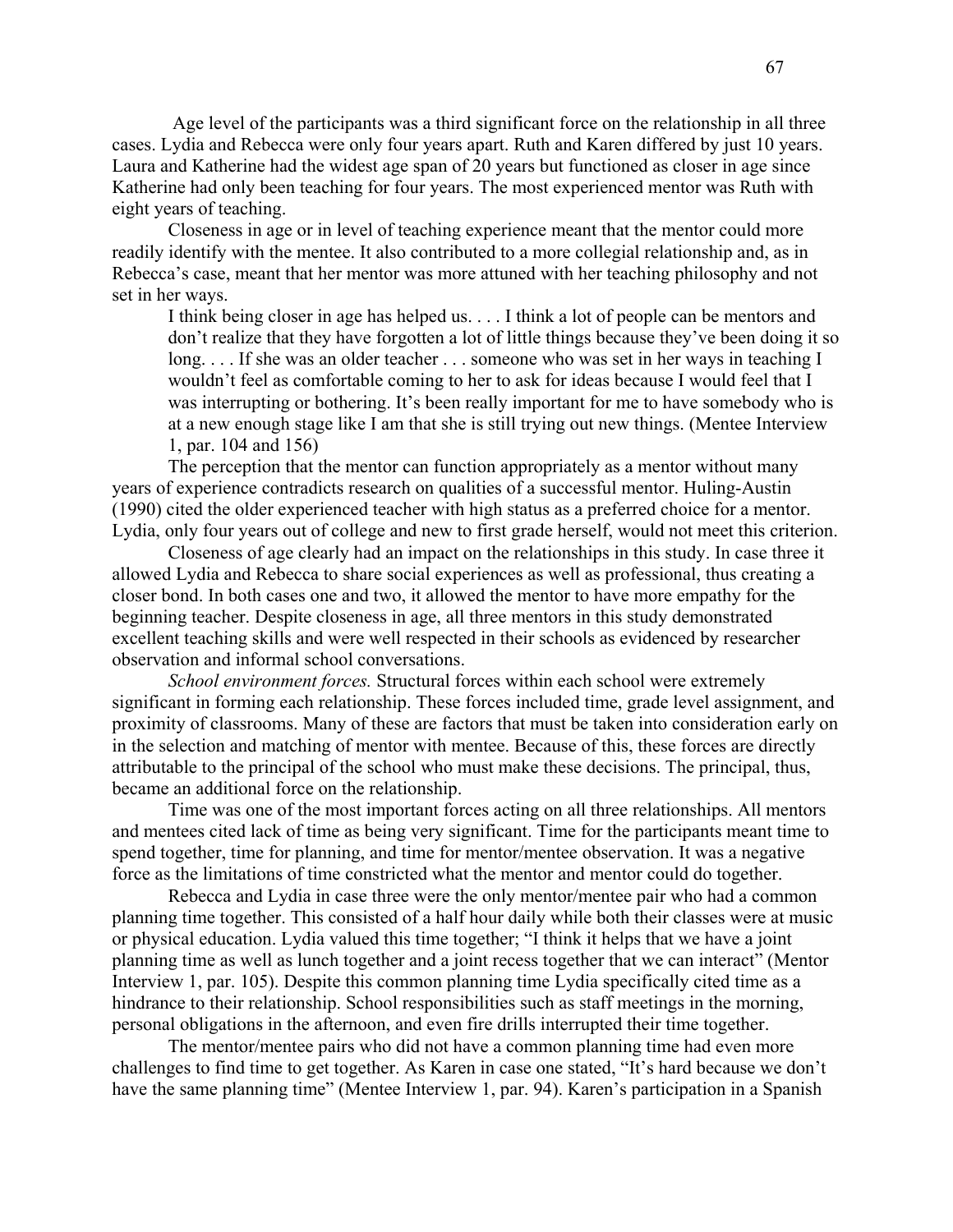for Educators class after school and Ruth's need to leave early every day due to her health further restricted their time. In case two, Katherine and Laura had even less opportunity to meet because Laura was only present at Katherine's school in the morning.

The primary needs expressed by the beginning teachers in this study, particularly help in prioritizing and planning the curriculum, assessing students, and dealing with parent issues, all required time for mentor and mentee together. How they each met this challenge defined their relationship. In essence, the negative force of time had a positive impact as each mentor/mentee team developed informal structures going back and forth between each other's classrooms during the day. In both cases one and two participants dropped into each other's classrooms at center time and utilized other support personnel to supervise their classes. In case three, recess and lunch became a time for discussions. Lydia and Rebecca also overcame lack of time within the school day by doing things outside of school. Lydia attributed this personal time together as a positive force on their relationship.

Time exerted a negative force but the informal structures that resulted were positive and valued by all participants as a comfortable way of interacting. Karen summed up this dichotomy.

So I think that would be helpful if more time was built into the day. But at the same time we don't really, that's not even the nature of our relationship, though. We don't often sit down for an hour at a time and talk, you know, it's a lot more informal back and forth. (Mentee Interview 1, par. 45)

Feiman-Nemser (1996) cited time as the biggest deterrent to a productive mentoring relationship. Maddex (1993) also cited lack of release time to observe, have conferences, or collaborate as a significant detriment to the mentor/mentee relationship. As of May only one mentor, Ruth, had found the time to formally observe her mentee. Ruth was able to videotape Karen's teaching in bits and pieces as she periodically left her class with her teaching partner.

A strong philosophy of collaboration by the principal was also another way of overcoming the challenge of time. At Beaver Creek the principal provided substitutes for grade level teams to plan together one day each quarter. The school also held a morning assembly for students each day so that teachers could have more time together.

Similarity of grade level between mentor and mentee was cited as another force in the success of each relationship. Since mentor and mentee spent much of their time planning, each mentee felt it important that the mentor not only know her curriculum but also be actively involved in its implementation. Rebecca shared this viewpoint.

If she were at a different grade level I think that would be difficult, too, because grades are so different. And even if you have taught all different grades before, you're so focused on what you're doing while you're doing it that I can't imagine that it would be easy to go back and forth, even just in your thought process. You know, because if I'm in fourth grade and I'm thinking about, you know, them writing essays about Virginia history, but that in first grade they can barely write those sentences, it's really difficult to change frame of mind that quickly. (Mentee Interview 1, par. 73)

Teaching the same grade level or subject matter is a characteristic that enables the experienced teacher to work successfully with the beginning teacher (Huling-Austin, 1989). In fact, two of the mentors cited difference in grade level as a negative factor in their prior mentoring experiences. Ruth attributed her unfamiliarity with the special education curriculum to the failure of her relationship with her autism teacher mentee. Karen had an unsuccessful experience as a beginning teacher because she taught kindergarten and her mentor taught sixth grade.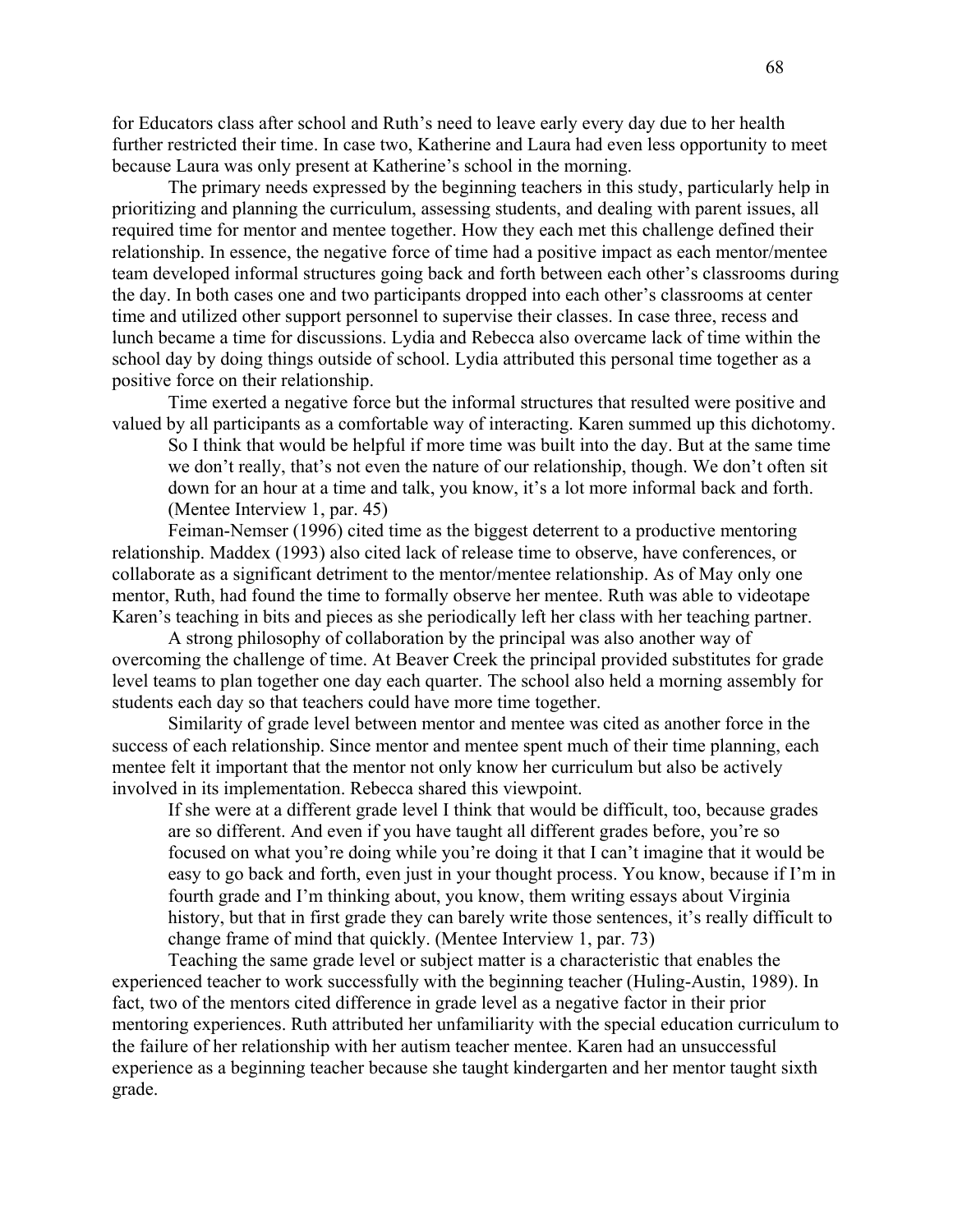The impact of similar grade level assignments meant that all pairs spent more time together planning, which, thus, strengthened their relationships. It meant that Ruth could help Karen deal with two curricula, that Katherine could assist Laura with kindergarten management issues, and that Lydia could help Rebecca simplify her lofty creative ideas. It, thus, strengthened the instructional skills of each beginning teacher.

Proximity of mentor and mentee's classrooms was also a strong positive force on each relationship as expressed by each case. Karen and Laura had classrooms directly across the hall from their mentors. Rebecca's classroom was located in the same corridor as Lydia's. Laura felt that she and Katherine would not have interacted as much had she been in a different part of the building. Karen and Rebecca both attributed being right across the hall to the ease of going back and forth. For Rebecca the large older school with many wings could have been a significant barrier to her relationship with Lydia.

I can't really imagine what it might be like being in a different part of the building. This is a big building. And if we were on different ends, honestly, I don't know that I would run to her classroom when I had a quick question. You know, I don't think we would talk as much. I don't think we would share as many ideas because she walks by my classroom on her way back from the copier. (Mentee Interview 1, par. 72)

Mentors also reflected on their prior experiences mentoring and cited lack of proximity as a detriment. Ruth had to forge across the school to her autism mentee's classroom. Katherine had to drive to another school to mentor her kindergarten teacher. Tauer (1996) found that physical proximity and grade level were equally integral variables in the mentor/mentee relationship. Gray and Gray (1985) found that two of four mentor/mentee pairs in a study had unsuccessful relationships because one mentor was located in a different part of the school and one mentor did not teach the same subject.

Proximity, thus, appears to have equal impact with grade level on the mentor/mentee relationship. The impact of the proximity force was apparent in the informal structures that formed in each case. Being close by enabled the mentee to drop into her mentor's classroom even during instructional time. This allowed the mentee to have immediate feedback and answers to questions and provided immediate emotional support. Proximity also allowed the mentor to drop by more easily with materials or to check on the mentee.

*School system forces.* School system forces were rarely mentioned in the interviews as significant with the exception of the school system budget cuts and the mentor program. Just prior to this case study, the school system experienced a severe budget deficit. In the past, each mentor/mentee pair had received two days of substitute time to observe each other or for the mentee to observe in another teacher's class. This funding was cut for the 2001-2002 school year. As a result, substitutes for any observation between mentor and mentee had to be arranged and funded by the local school. This meant utilizing an instructional assistant to supervise a class or paying for substitutes from local school funds. Despite the budget cuts, observation of mentee by mentor continued to be an expectation. Mentors and mentees in this study found various ways to modify the formal observation process in order to spend time in each other's classrooms. In case one Ruth videotaped Karen's teaching, going in and out during the day while her teaching partner taught both classes. In case three, Lydia and Rebecca planned joint classroom lessons in science. While these were not formal observations they did entail discussions and feedback about teaching.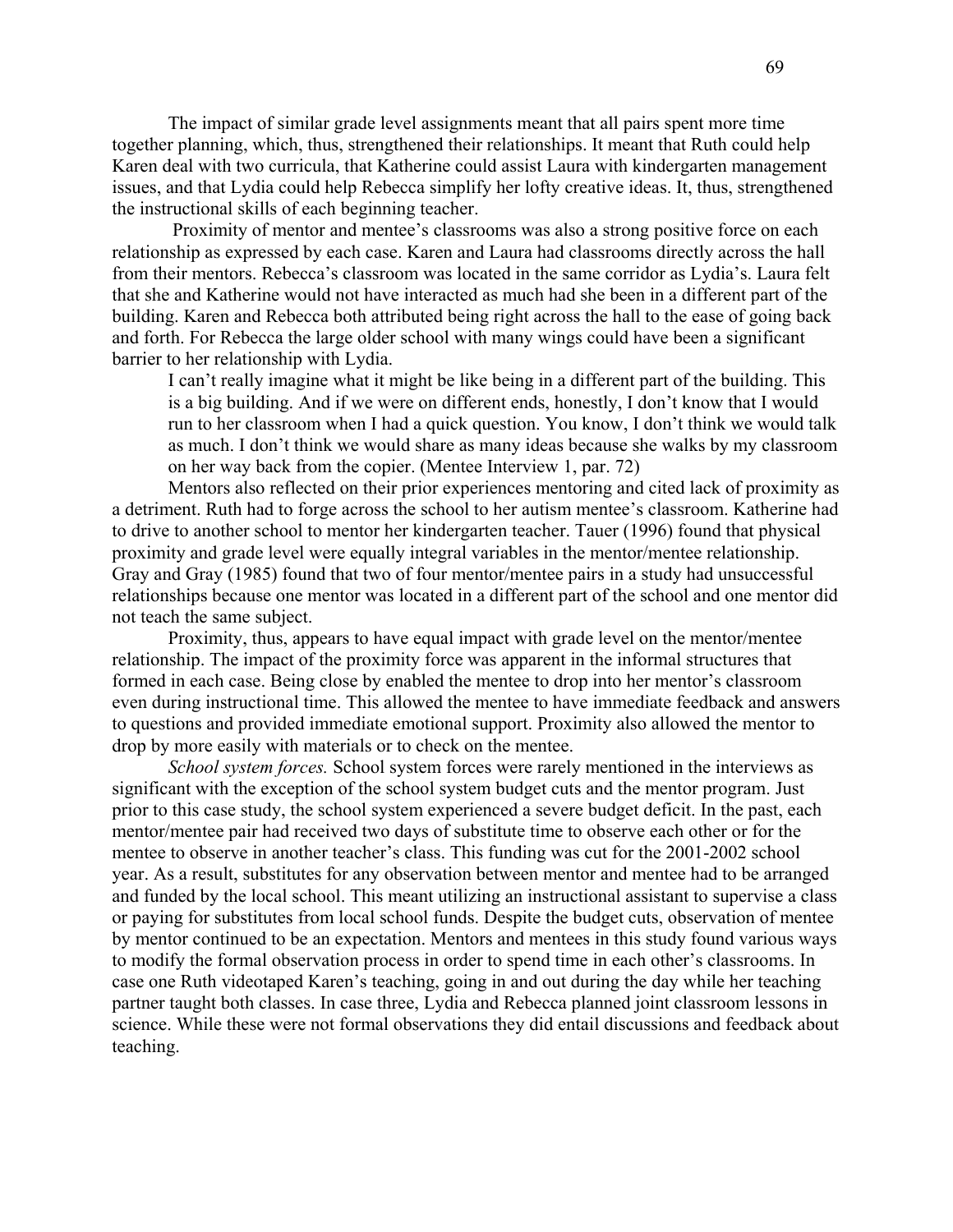Both Karen and Laura mentioned observation of another teacher as a positive thing. Karen visited Ruth's classroom to see how she implemented her centers. Laura felt she could learn a lot from observing another teacher.

I would like feedback from her and I would love to just watch her teach. I'd like to watch any experienced kindergarten teacher teach just to get more ideas and learn more. I feel like teachers learn so much from each other. (Mentee Interview 2, par. 171)

As Karen indicated, "I know that with budget cuts they had to take away some of the time or substitute money. . . . And I think that would be very useful to have that back" (Mentee Interview 1, par. 128).

The mentor training was viewed as a positive force, particularly the segment on the needs of beginning teachers and cycles of beginning teacher attitudes toward teaching. Mentors generally reflected on their own experiences as a beginning teacher, their own prior experiences with mentoring, and their mentee's needs to make decisions about mentoring. Thus, the mentor training was but one of several forces that influenced mentors' decision-making. Because of this, it is difficult to assess the direct impact of the mentor training. The impact is most probably more indirect as concepts and skills learned have been assimilated by the mentors and, with distance, are not specifically recalled.

Training for mentors is universally viewed as important for the success of mentoring. Training is needed in skills not normally viewed as part of teacher preparation (Ganser, 1999). Classroom practice of beginning teachers was strengthened in mentors who received training (Evertson and Smiley, 2000).

*Case-specific forces.* Susan Tauer (1996), in studying the mentor/mentee relationship within the school setting, found it to be very idiosyncratic and dependent on contextual factors. What Tauer refers to as "idiosyncratic factors" the researcher will describe as case-specific forces. These were the forces in each case, unique to that case, which projected an immense impact on the relationship. These forces emerged as:

(a) teaching in a second school, (b) late appointment of a mentor, (c) mentor's new grade level, (d) mentor's health, and (e) conflict of teaching styles.

Laura in case two taught a morning and afternoon session of kindergarten at two different schools. This provided challenges in setting up two classrooms and dealing with two very different styles of teachers. It also had a tremendous impact on her relationship with her mentor, Katherine. Because Laura left at noon each day, time to meet with her mentor was extremely limited. As a consequence, most planning was done individually by the mentor and shared later with her mentee. This was in contrast to the other two cases in which mentor and mentee planned jointly for upcoming curriculum units. Planning jointly by the pairs in cases one and three contributed to a level of collegiality that was not apparent in Laura and Katherine's relationship.

Lydia's late appointment as Rebecca's mentor in case three had a strong impact on Rebecca psychologically and professionally. Lack of consistent emotional support in the crucial first few weeks of school may have contributed to Rebecca's stress and need for reassurance throughout the year. It also affected the relationship. As Lydia and Rebecca worked together first as equal colleagues and not as mentor/mentee, their relationship formed as a very collegial and personal interaction. Theirs was the only relationship with a social component. Functioning as teammates and not as mentor/mentee defined their relationship for the entire year.

Lydia's new grade level assignment was another force that acted in tandem with her late appointment as mentor. As Lydia was new to first grade, she was learning the curriculum along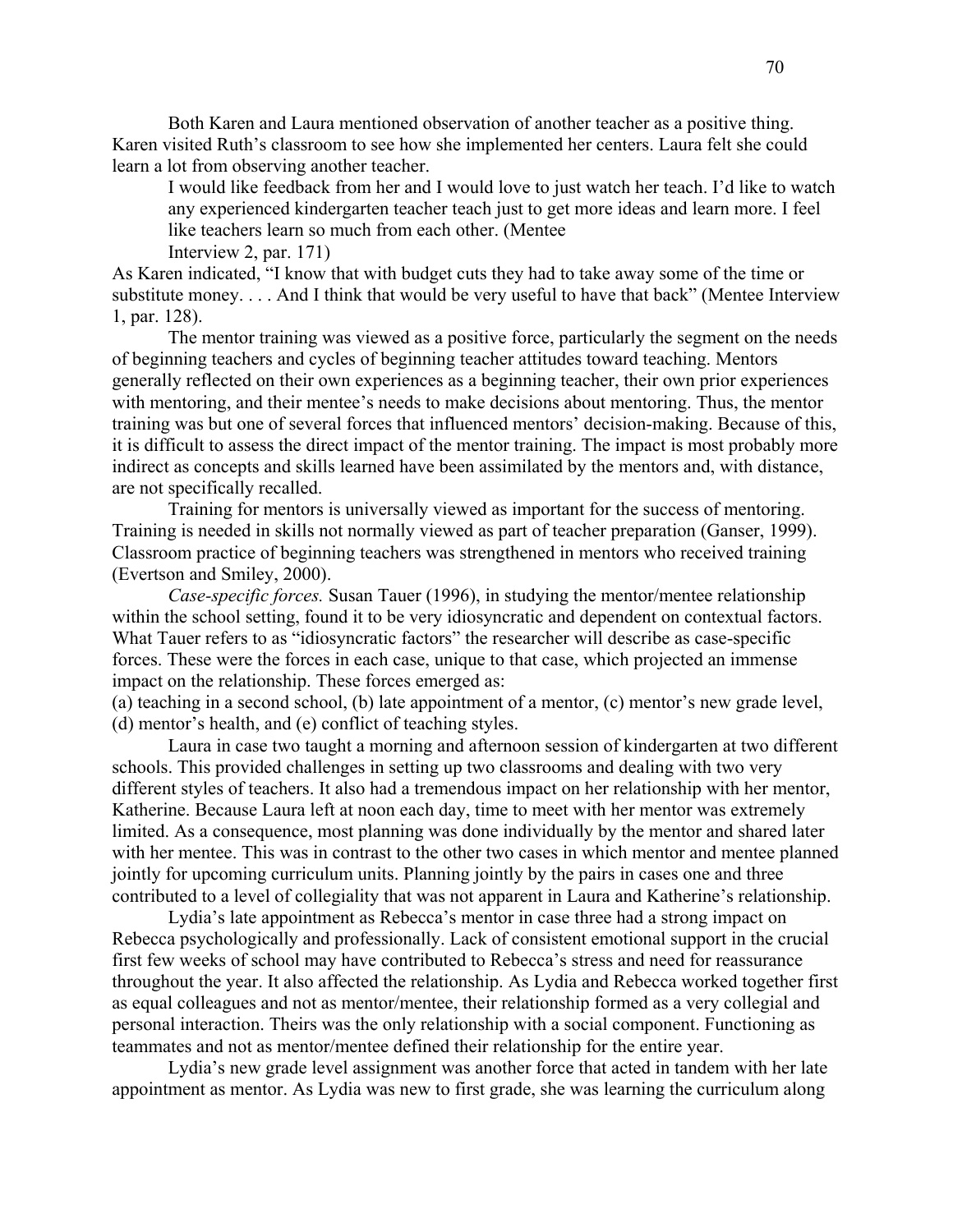with her mentee. The mentor was, thus, put in a similar position with the mentee as both were learning together. The impact of this event was a relationship that functioned as equal colleagues, a heightened sense of collegiality, and a lot more sharing and collaboration than evidenced by the other mentor/mentee pairs.

Conflict of teaching styles was another force on the relationship in case three. Rebecca's hands-on approach to teaching was in direct contrast to the more formal structured style of her colleagues. The result was a withdrawal from her colleagues that resulted in increasing tension throughout the year. The impact this had on her relationship with Lydia was evident. Rebecca needed and Lydia gave her much emotional support. Moir (1991) described the cycle of beginning teaching as an upward spiral of enthusiasm and confidence toward the end of the year. While the other two mentees generally followed Moir's cycle of first year teaching, Rebecca took a huge dip at the end of the year because of her frustration and stress. Corley (1998) stated that beginning teachers who are more in line with collectively acceptable practices of their fellow teachers and more in agreement with administrator, student, parent, and community expectations are more successful. Rebecca was in line with the latter but not the former and this generated a great deal of conflict.

Mentor's health was another case-specific force that impacted upon case one. Ruth's pregnancy and accompanying poor health in the fall interfered with her ability to meet with her mentee, Karen, as she needed to leave after school each day. Because of this, Karen relied more on her teaching partner for support, which solidified their collaboration. *Conclusion* 

The mentors in this study were extremely committed to their mentees. They have formulated very positive relationships despite many challenges such as lack of planning time and factors unique to each school. What appears most instrumental in these three cases are the informal structures that have evolved between mentor and mentee, the personalities of the individuals, and the role that mentors have adopted to meet the needs of their mentees.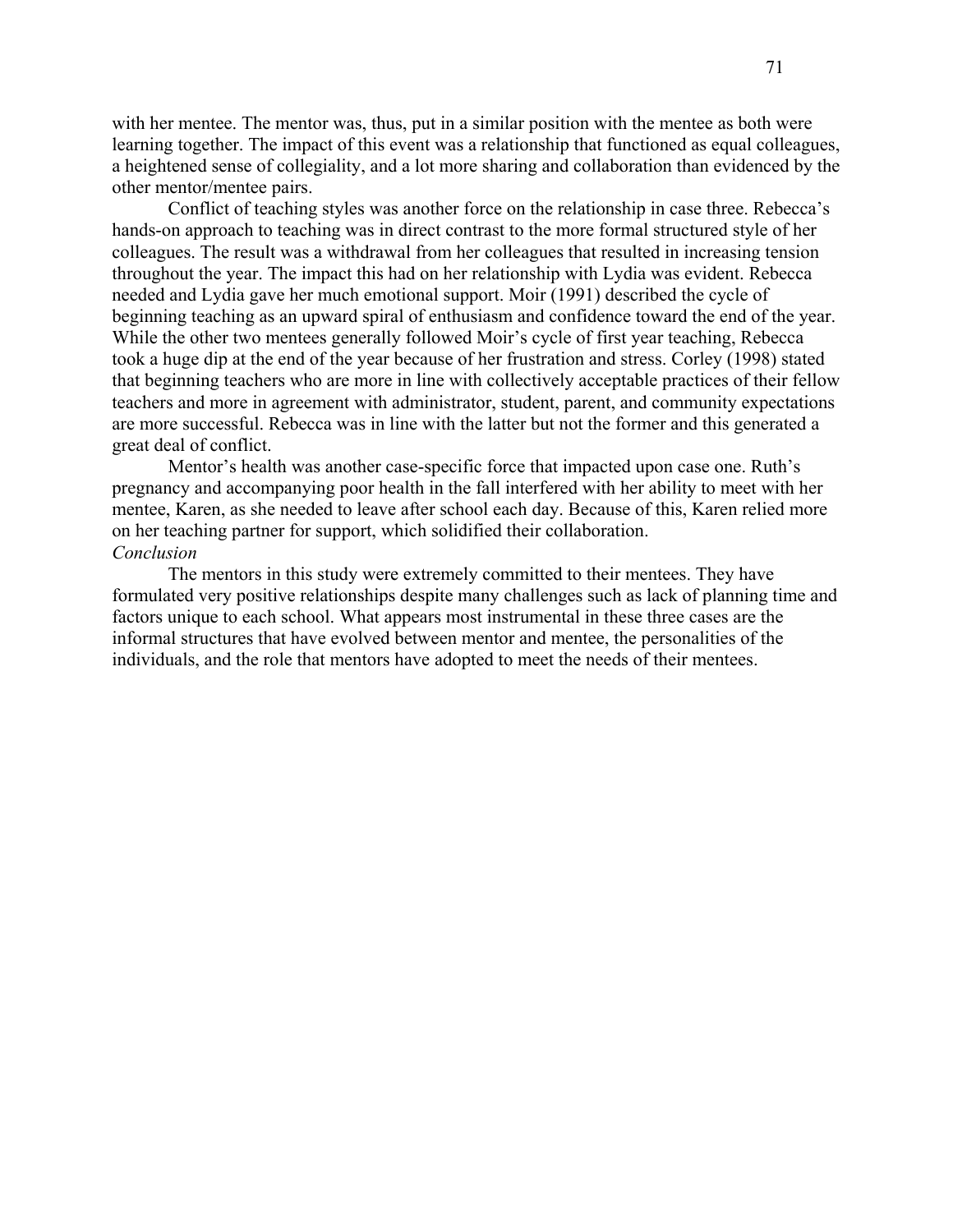## CHAPTER 5 **CONCLUSIONS**

The purpose of this study was to describe the nature of the beginning teacher mentor/mentee relationship and the forces that impacted upon that relationship. Three cases at the elementary level were studied in depth. Chapter five will include a summary and discussion of findings, implications for practice, a model case, recommendations for further research, and reflections of the researcher.

### Summary Discussion

The data in this study showed the importance of establishing and maintaining a strong relationship. Ruth, a mentor in case one, succinctly stated this crucial aspect of mentoring. "I think just having a positive relationship and an open relationship with the person you're working with is the most important thing. I think it just leads to a very pleasant learning experience for both people" (Mentor Interview 1, par. 198). Looking deeply at the nature of this relationship through focus groups, interviews, email responses, and observations became the heart of this study.

While the relationships took many forms, they were all based on respect, equality of collaboration, commitment of time and resources, and the mentor's understanding of what it means to be a beginning teacher. The cross-case analysis noted several basic themes that permeated and defined each relationship. These themes evolved from the data as reassurance, collaboration, reciprocity, friendship, problem solving, informal structures, multi-layered support, and assistance.

Participants in this study shared a universal sense of the overwhelming nature of beginning teaching. Mentors in two case studies utilized *reassurance* extensively to help develop self-adequacy of their mentees, important for beginners (Fuller, 1969). As management of the curriculum became a prime stressor for all beginning teachers, planning for instruction was the most frequent form of interaction between mentor and mentees. Working together towards a common goal was the foundation of this *collaboration*. The theme of *reciprocity* evolved from the data as mentor/mentees demonstrated a mutuality that was two-sided and non-hierarchical. *Mentor assistance* focused first on mechanics, management, and curriculum planning, then moved into student and parent issues, consistent with Fuller (1969).

The data also presented a theme of *friendship* that defined a comfortable and relaxed professional relationship for all mentor/mentee pairs. This relationship often included personal conversations and social activities outside of school. *Problem solving* was also a part of each relationship as mentees brought issues forward to their mentors for resolution. While mentor/mentee pairs demonstrated different styles of problem solving from directive to collaborative, they all addressed issues dealing with parents, students, or staff members.

By far the strongest theme emerging from the data was that of *informal structures*. Because of time constraints and easy access to each other's classrooms, mentors and their mentees developed very informal and very impromptu methods of getting together. Mentoring for the beginning teacher expanded to a form of *multi-layered support* with help coming from a variety of sources: (a) the assigned mentor, (b) the lead mentor teacher, (c) teammates, and (d) the principal.

Forces impacting the relationships centered primarily on the participants themselves: (a) perception of role, (b) personality, and (c) age. Mentors all had a strong sense of their role based on needs of the mentee, reflections on their own beginning teaching, and prior experiences with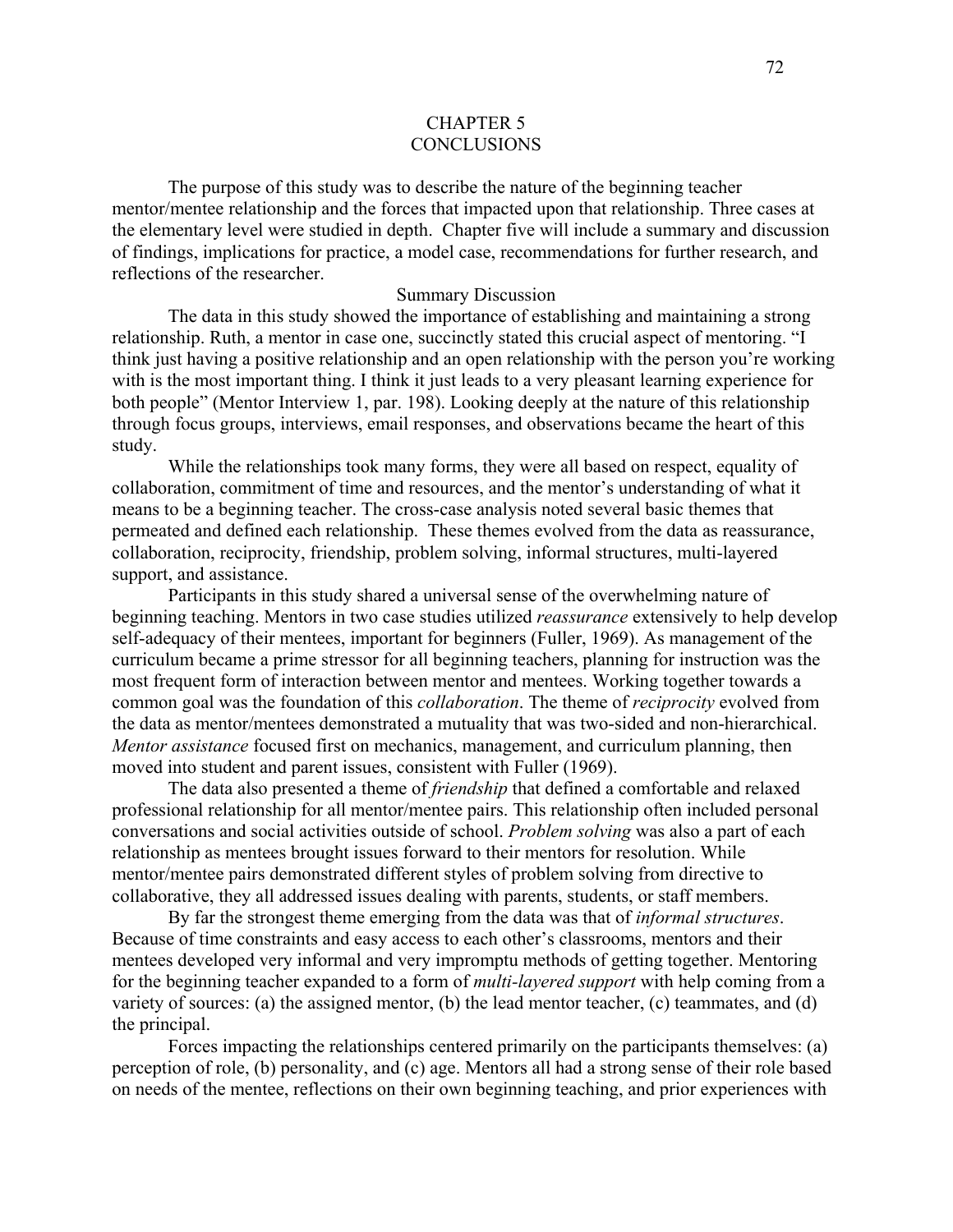mentoring. Personality was quoted most often as the most distinguishing factor in each relationship, including mentee's willingness to accept new ideas and mentor's non-judgmental and easy-going nature. Mentor/mentee pairs were all close in age or they were also somewhat close in number of years of teaching. This enabled the mentor to more readily identify with mentee's needs and teaching style.

The data revealed several school forces significant in the relationships: (a) similar grade assignment, (b) proximity of classrooms, (c) role of the principal, and (d) time. Even though principals were instrumental in providing support and time for planning, the study still showed lack of time to meet and work together. This became the strongest factor impacting upon each relationship.

This study exhibited the complexity of the mentor/mentee relationship. Themes and forces were highly interrelated. Individual and school factors interacted prominently as forces influencing each relationship despite the fact that each relationship operated within the same school system mentor program. In fact, unique factors such as a beginning teacher assigned to two schools, the late appointment of a mentor, a mentor's new grade assignment, and a mentor's ill health also significantly influenced ways of working together. These are, in essence, the realities of being in a school.

Because the contextual factors that determined each mentor/mentee relationship were so significant, this research substantiates the work of Tauer (1996). In writing about her research, Tauer noted the following.

Results emphasized the idiosyncratic nature of the mentor/mentee relationship, and found the district/school culture surrounding the mentor program to have a significant influence on the relationship. (Tauer, 1996, p. 1)

Tauer cited personality as the strongest variable and, in most cases, the only variable influencing mentor/mentee relationships, either positively or negatively (Tauer, 1996). In the researcher's study other factors were found to be significant as well.

### Implications for Practice

Since the evolution of the beginning teacher mentor/mentee relationship is unpredictable and unique, schools need to strive to create the optimal conditions to make this relationship work. "Those designing such programs should emphasize creating the optimal context for positive relationships rather than attempting to mandate specific dimensions of the relationship" (Tauer, 1996, p. 1). Just what factors need to be considered in this optimal context? The findings from this study offer glimpses of some of these factors. They form implications for current practice at both the school and mentor program levels that can extend the knowledge beyond Tauer.

### *Selection and Matching of Mentor*

Because of the importance of personality, age, grade level, and classroom proximity on the mentoring relationship, the selection and matching of mentor with mentee becomes crucial. This is a responsibility at the local school level and, therefore, falls most heavily on the principal and lead mentor teacher. Choices are too often made on the basis of who is available and willing to serve. The data in this study established the importance of personality as a key aspect in the relationship. Principals and school personnel should carefully consider personality when making a match of mentor and mentee, looking for a mentor who is non-threatening with outstanding human relations skills. Particular attention should be paid to the mentee's sensitivity, confidence, self-esteem, and level of teaching proficiency. Getting to know the beginning teacher prior to the opening of school then becomes extremely important. Principals should invest time over the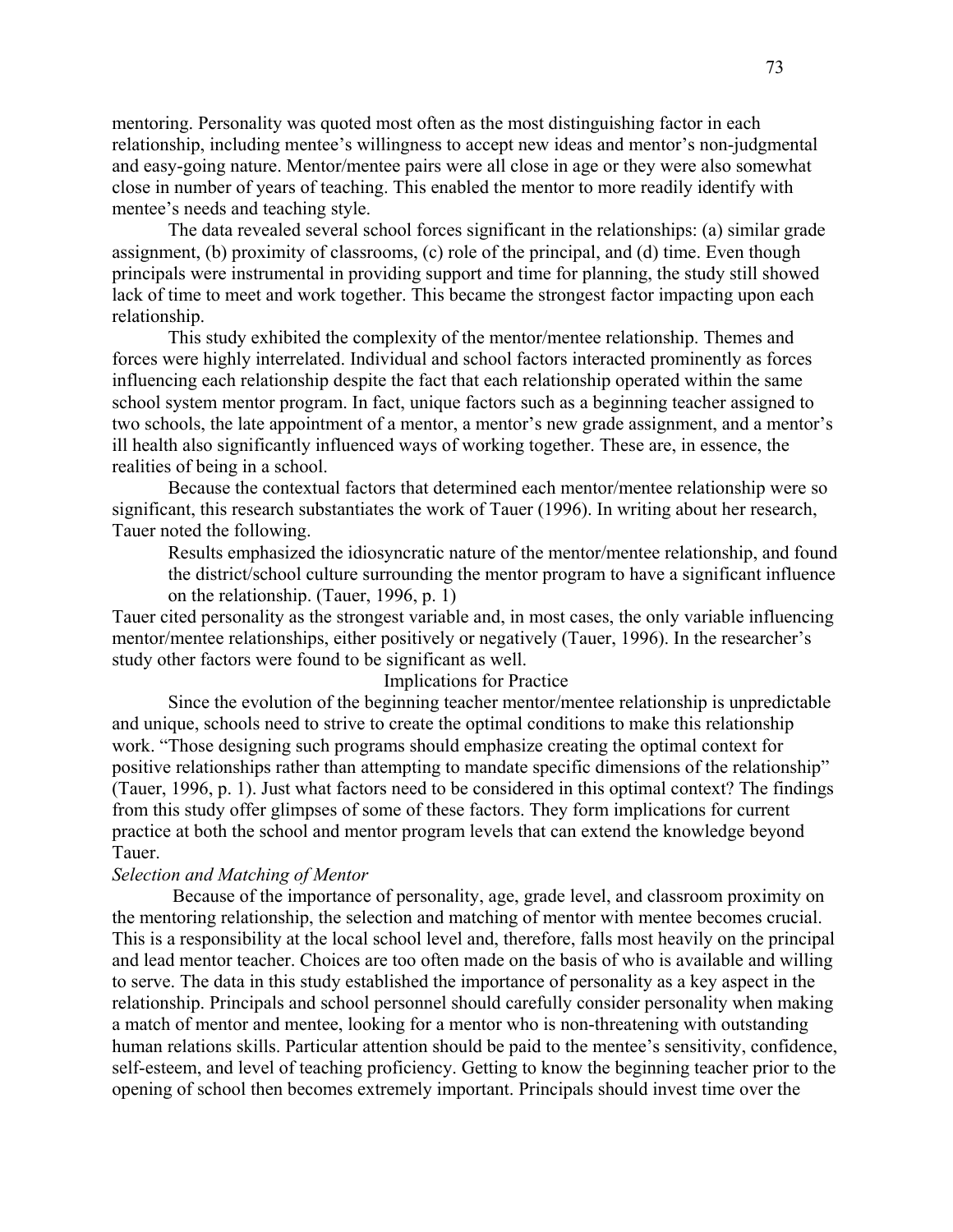summer to learn as much as possible about their new teachers in order to make a good match with a mentor. Unfortunately, principals often do not know who that new teacher will be, due to the realities of the staffing market.

The mentor/mentee relationships in this study refute the traditional view of older, wiser teacher as mentor to a neophyte. All mentors were within 10 years of their mentees in age and/or years of teaching experience. The mentees valued this closeness in age/teaching experience as it fostered reciprocal collaboration, mentor/mentee understanding, and a more compatible teaching style.

The implicit understanding of the mentor-protégé relationship is one in which an older and wiser person helps a younger less experienced one to grow and develop so that the reciprocity of the process is rarely considered. (Tauer, 1996, p. 4)

Principals and lead mentor teachers are encouraged to think outside the box when selecting mentors. Mentors need to be outstanding teachers as defined by criteria established by the school or school division. However, they do not necessarily need to be veteran teachers with many years of experience.

Principals should also take into consideration proximity of classroom and similarity of grade level when making a match. Though these two factors did not seem as prominent as personality, they played a unique role in the relationship, allowing mentors and mentees to flow easily back and forth to each other's classrooms and facilitating lesson planning. The importance of the selection and matching criteria for mentors should be communicated to principals and other school personnel via principals' meetings, newsletters, and meetings of lead mentor teachers.

### *Role of Mentor*

Mentors in this study adopted their stance of mentoring in accordance with their notion of the role of mentor. In most cases this perceived role was to support the mentee and build selfesteem. This role was predicated on prior experiences with mentoring, the needs of the mentee, and reflections on beginning teaching. Very little research has focused on the role of the mentee in the mentor/beginning teacher relationship. This study showed the importance of the mentee's willingness to learn and receive assistance. Since the perceived notion of role influenced the actions of both the mentor and mentee, principals and lead mentor teachers should clarify this role with both participants. Key questions such as what the mentor hopes to achieve, what is his/her perception of the role, and what the mentee perceives are his/her needs are essential to the success of the mentoring relationship.

Additionally, schools and school divisions need to ensure that training is in place for mentors. Where training programs are already in place, these should be reviewed to affirm that they are doing what they need to do. The school division in this study has a comprehensive training program for mentors. This training program could be expanded to strengthen the coaching and supervision role of mentors, consistent with Joyce and Showers (1980), Evertson and Smithey (2000), and Ganser (1992). This could ultimately strengthen the beginner's teaching.

#### *Time for Collaboration*

Lack of time to meet was the strongest force logistically on the mentor/mentee relationships in this study. Only one pair had a common planning time. Lack of time was instrumental in the informal and impromptu structures that developed in which mentors and mentees went back and forth between each other's classrooms. But this informal structure did not allow in-depth time for planning necessitated by the overwhelming nature of the curriculum.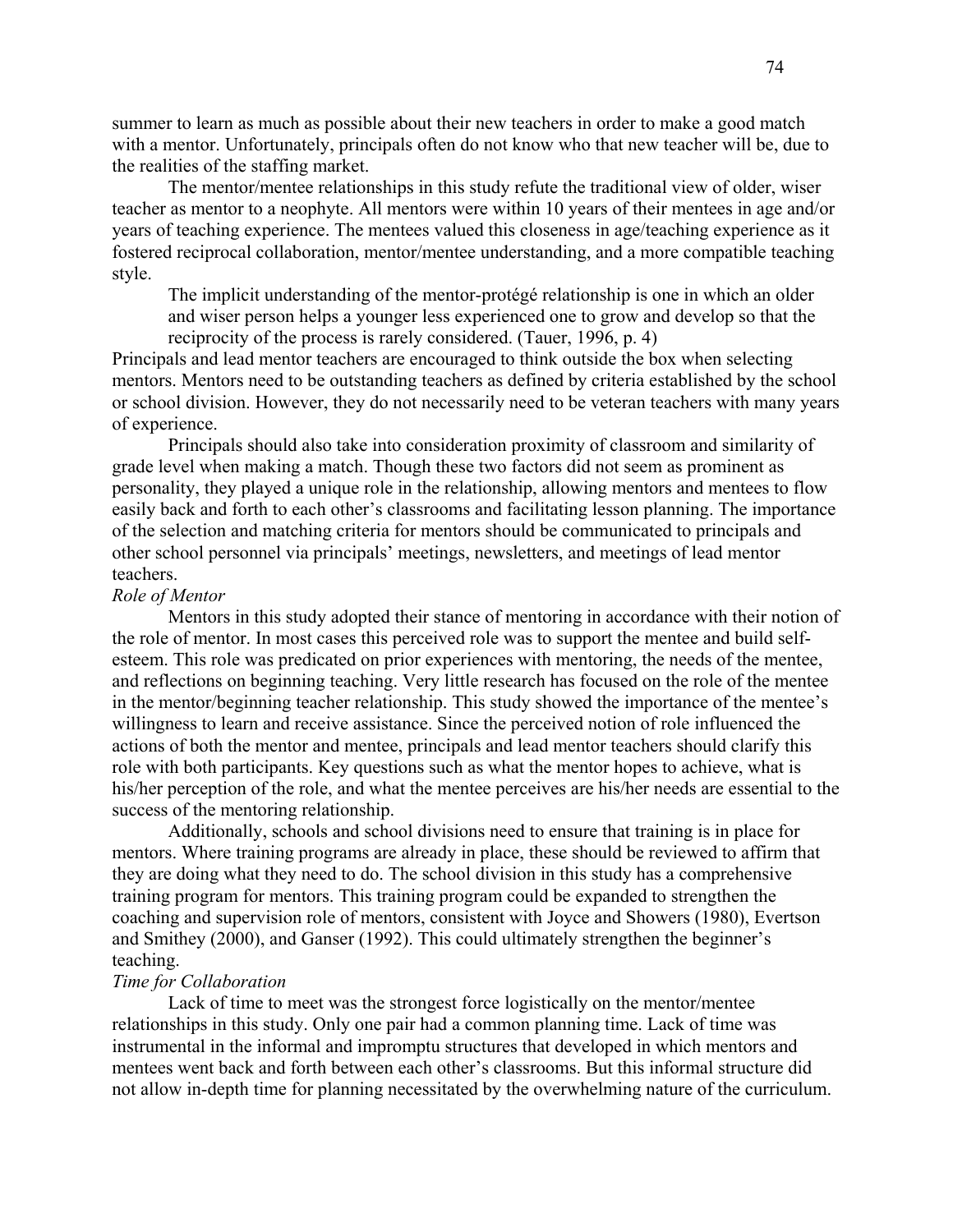Despite the lack of time, teachers and principals found constructive ways for mentors and mentees to get together such as classroom coverage by team colleagues, use of substitutes, and daily opening school assemblies.

Scheduling options should be explored at the elementary level to allow time for more teacher collaboration, especially for new teachers. Longer planning times in a block schedule and common times for music, band, and strings are several examples. Examination of teachers' assignments such as paperwork, extra duties, and time that beginning teachers are outside of school for training should also be considered. The school system needs to share best practices of schools that have charted innovative ways to provide this collaboration. While a budget may hinder extensive funding for substitutes, other options might be considered such as hiring retired teachers for several hours per week or funding substitutes for those beginners most at risk.

Consistent with the research of Chester (1992), new teachers, especially younger new teachers, should be placed, if at all possible, in schools with high levels of teacher collaboration. *Beginning Teacher Needs* 

Beginning teachers in this study demonstrated an array of needs following very closely the research of Veenman (1984) and Fuller (1969). Mentors assisted mentees with management issues (classroom set up, routines, centers), curriculum planning, and finally with student issues (retention, assessment, and special needs). The needs of the beginning teachers reflected an attitudinal cycle during the first year of teaching consistent with Moir (1991). However, the data in this study illustrated additional stressors for beginners at the end of the year that had not been documented by other researchers. Dealing with assessment, parent issues, and completion of the curriculum were all highly stressful. In this respect, the Moir model needs to be adapted to reflect another sharp attitudinal dip near the end of the year that mirrors the dip in late fall. This realignment of the Moir model could be addressed in the mentor training and in the lead mentor teacher meetings and communicated to all mentors. Awareness of the stresses that new teachers encounter near the end of the year would be valuable for mentors as they work with their mentees.

Research on the needs of beginning teachers also should be updated to reflect the current dynamics of greater parent involvement in education. Problem solving for student assessment and parent issues such as gifted and talented referrals, report card grades, and retention are now routine encounters for all teachers, but most problematic for beginners as seen in this study. Training for beginning teachers in parent involvement and parent relations is essential. This is an area not often addressed in teacher preparation. A course in school/community partnerships, often part of principal preparation, would be most valuable in teacher certification as well. In addition, the school system mentor training and lead mentor teacher training could strengthen the parent relations component. Mentor training in lesson planning, needs of beginning teachers, and the cycle of first year teaching (Moir, 1991) were all cited by mentors as important to their roles and should be continued.

### A Model Case

One of the goals of this study was to identify best practices in mentoring. What could one learn from all three cases that would be a beacon for outstanding practices in the induction of the beginner? In this section the researcher will build an outstanding mentoring relationship model by taking the best practices from all three cases. Characteristics of this exemplary model have been identified as: (a) explicit criteria for mentor selection, (b) timely appointment of the mentor, (c) role clarification, (d) intensive early mentor assistance, (e) principal leadership, (f) support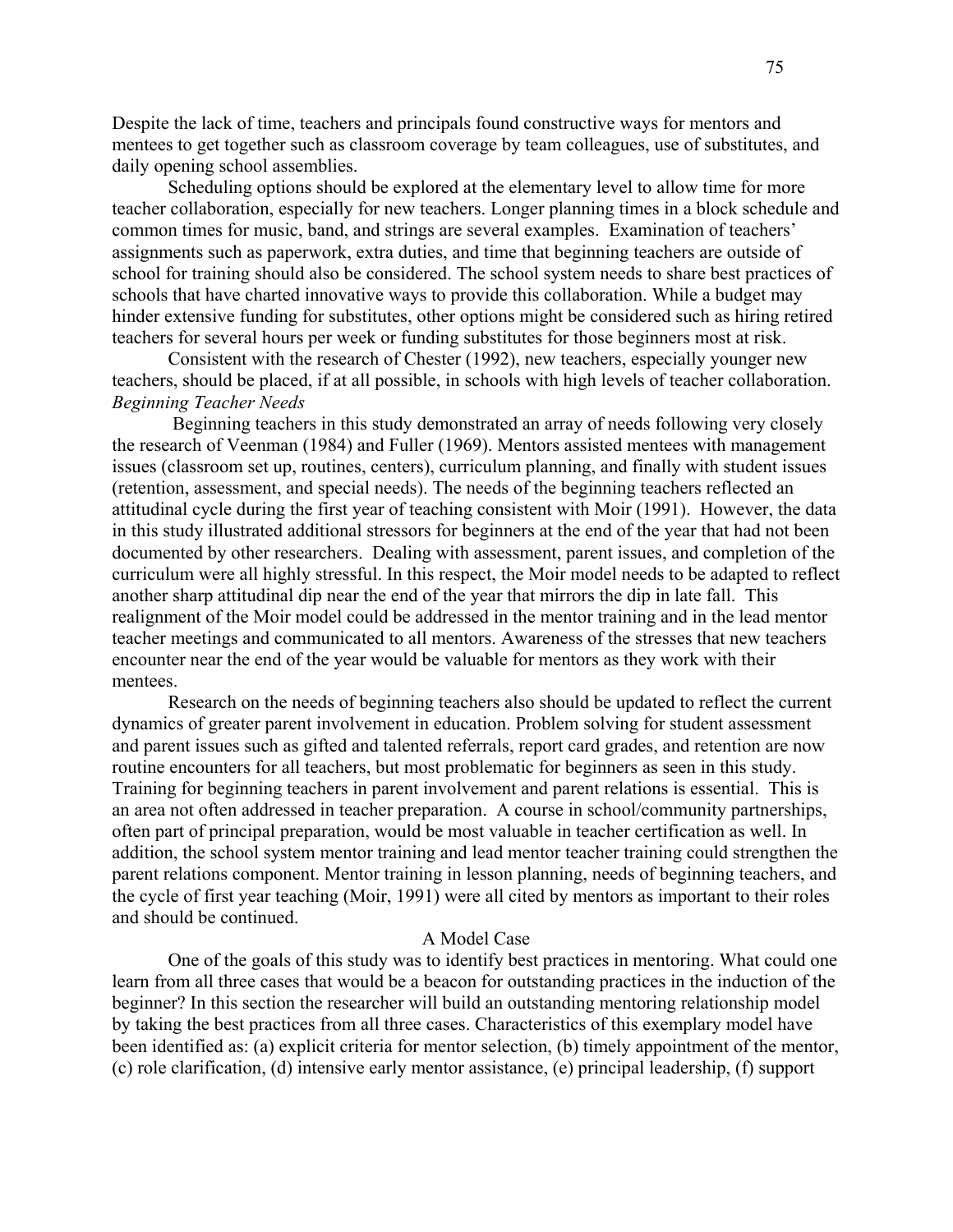for collaboration, (g) focus on instruction and teaching, (h) networking opportunities for beginners, and (i) extensive pre-teaching experience of the beginner.

The principal at Beaver Creek knew her teachers, even her beginning teachers before they appeared on the doorstep. She had explicit reasons for selecting Ruth to mentor Karen that recognized both of their personalities. As the principal indicated to the researcher, "Karen was an incredible first year teacher but was quite sensitive; I did not want to give her a mentor who was overwhelming and compelling but one that would help with the subtle finesse of teaching" (Principal, Beaver Creek, 2002). Ruth was also appointed as Karen's mentor early in July. Since she had been on the interview team to select Karen, Ruth's initial meeting with Karen was very positive. This set the stage for a very productive relationship well before the opening of school.

Intensive initial assistance for the beginning teacher prior to the opening of school was exemplified at Lakeland by Katherine in her support for Laura. Helping Laura find resources to set up an entirely new kindergarten classroom was a major undertaking. Despite the fact that she herself had a classroom with furniture piled in the middle, Katherine worked with Laura, assigned her own instructional assistant to Laura, and also sent her daughter to assist the beginner. In Laura's eyes, this defined Katherine as a mentor who truly cared about her mentee and was a real "friend" (Mentee Interview 1, par. 141).

Mentors and their mentees in each case were united in their perception of the role of mentor. For Ruth and Karen this was a guide and support in a collaborative relationship; for Katherine and Laura this was reassurance and friendship; for Lydia and Rebecca this was a friendly team. Unity of purpose contributed to mutual understanding and a positive relationship. Mentor training with its emphasis on the role of the mentor and the needs of beginners contributed to this perception. A meeting of mentor and mentee with principal to set parameters of role as described by one beginner in the focus group is also a best practice.

Principal leadership was modeled at all three schools through teacher empowerment, communication of support for the beginner, and fostering a climate of collaboration. In case one, the principal empowered teachers in her school to be involved. A panel of teachers interviewed new teacher applicants and made the recommendation to hire Karen. The welcoming feeling that this interview process engendered was instrumental in Karen's decision to choose Beaver Creek as a place to teach. The principal also communicated her support for Karen during the interview process and throughout the year. This included an hour-long telephone conversation prior to the job interview, positive comments stating that she had made the right decision in hiring Karen, and reassurances that Karen would not loose her job due to the budget crisis. While these comments appeared small and random, they were major to Karen.

The principal at Old Mill exemplified support for the beginner through her flexibility in allowing the mentor and mentee to craft their own informal way of interfacing instead of adhering to a rigid meeting schedule. She also made many positive comments encouraging Rebecca's student-centered style of teaching which was in direct opposition to her teammates. Principals and assistant principals at all three schools regularly deflected parent problems away from the beginners through phone calls and conferences.

The principal at Beaver Creek found many innovative ways to support collaboration. She initiated a daily 10 minute opening assembly in the cafeteria for all students led by the reading teacher and counselor. This allowed teachers a 45-50 minute duty-free time before students appeared in their classrooms. The principal provided substitutes for quarterly team planning and instructional assistants so that Ruth could videotape Karen's teaching. The focus at Beaver Creek on instructional strategies was evident as the primary teachers had studied early childhood best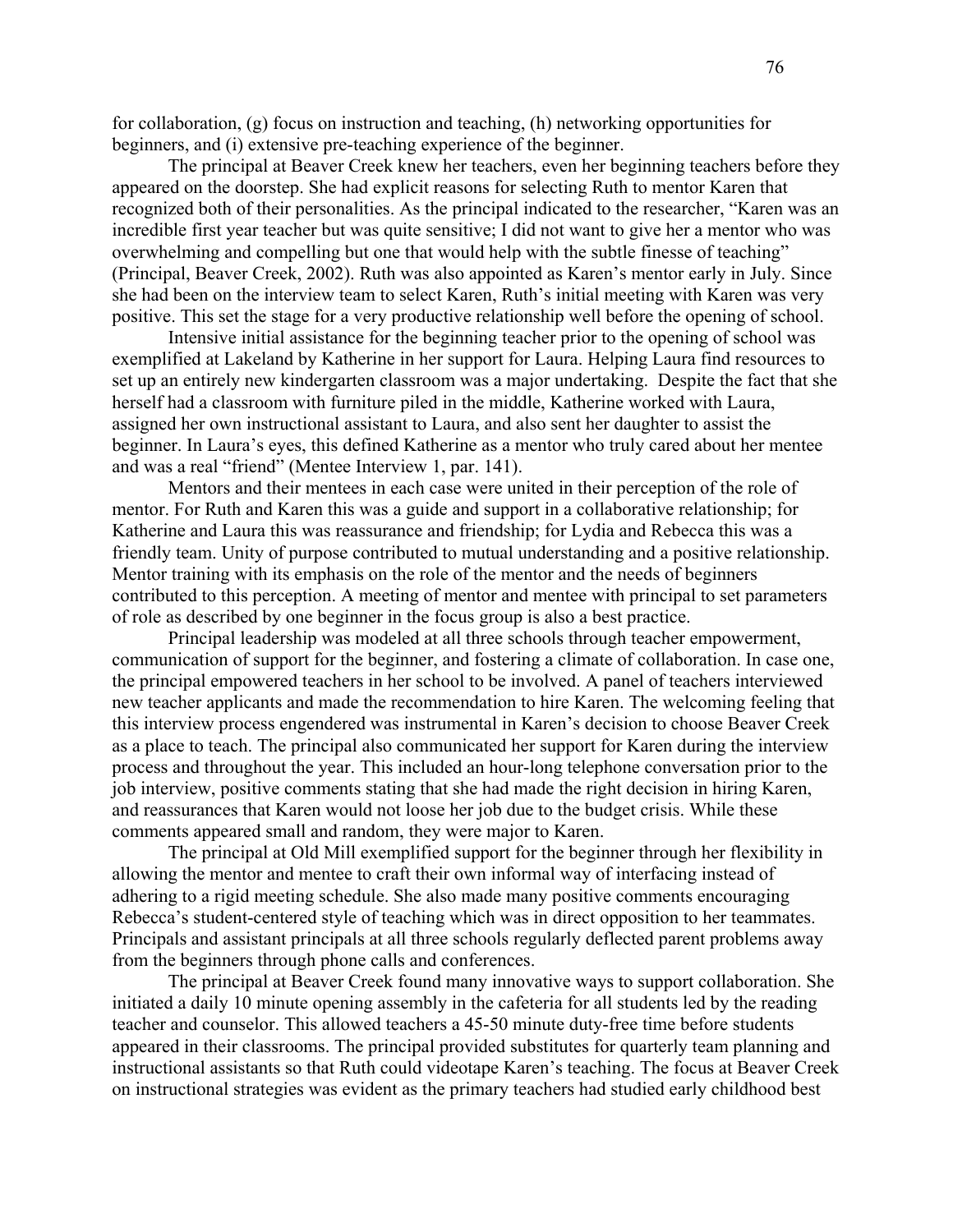practices and had adopted a model of multi-age teaching. The principal encouraged Karen to team teach with her partner in the multi-age class by opening up the wall between their classrooms.

Several cases modeled the importance of networking for beginners. At Beaver Creek there were many young teachers working in a collaborative relationship. This fostered networking outside of school with social activities for the beginners that helped to relieve stress. Schools with few beginners might consider pairing with neighboring schools to provide this networking. At Old Mill the mentor and mentee exemplified a relationship that included much social networking through sharing personal lives, times for ice cream together, and after-school parties.

Several cases set an example for outstanding teacher preparation. Karen had a strong preparation in teaching as a result of her yearlong classroom experience in a professional development school. She admitted that the professional development experience year had really been her first year of teaching with all its stresses. At Beaver Creek she arrived with selfadequacy already intact and was ready to move into a collaborative relationship with her mentor. Unlike the other mentees, she needed little or no reassurances. Rebecca had a strong teacher preparation program that included grounding in student-centered whole language instruction by national leaders in the field. In view of this data, one might question whether or not alternative teacher preparation programs that require little or no time in the classroom can adequately train one to weather the storms of the first year of teaching. Research has documented the value of a mentor (Feiman-Nemser, 1996; Ganser, 1992; Huling-Austin, 1990; Little, 1990) but whether the mentor can help overcome teacher preparation deficiencies is uncertain.

The exemplary models imbedded in these cases have implications for all mentoring relationships. Specific rationale for mentor selection sets the stage for a positive relationship. Principals are instrumental in orienting and encouraging beginners. They can also be instrumental in finding creative ways for teachers to collaborate. Their important role should be communicated at principals' meetings and through articles in the school system's newsletter. The local school plays a major role in setting the conditions for mentoring to be successful.

### Further Research

The research for this study focused on three cases at the primary level of teaching. It is hoped that research on more cases will verify findings and expand the focus to look at different participant variables. Further research might examine gender differences of male/male and male/female and their impact on the mentoring relationship, as all the examples in this study were female. Researchers should also look at the teaching level differences of upper elementary, middle, and high school, as all examples in this study were primary teachers. The homogeneity of gender and teaching assignments leaves room for much further exploration.

Further research needs to focus on use of time for collaboration in the beginning teacher/mentor relationship. Lack of time was a major challenge for each case study yet was overcome in very creative ways. Future studies should focus on best practice models for time and scheduling. The school system mentoring program might initiate a pilot study of time with selected pairs of mentor/mentees. The study could explore the effects of a more formal structure with substitute time factored in as opposed to the informal structure adopted by these mentor/mentee pairs. What additional behaviors might be seen and how does this affect the beginning teacher are some possible questions to investigate.

Case one provided a strong message about the role of the principal in the mentor/mentee relationship yet little research, other than Brock and Grady (1996), has focused specifically on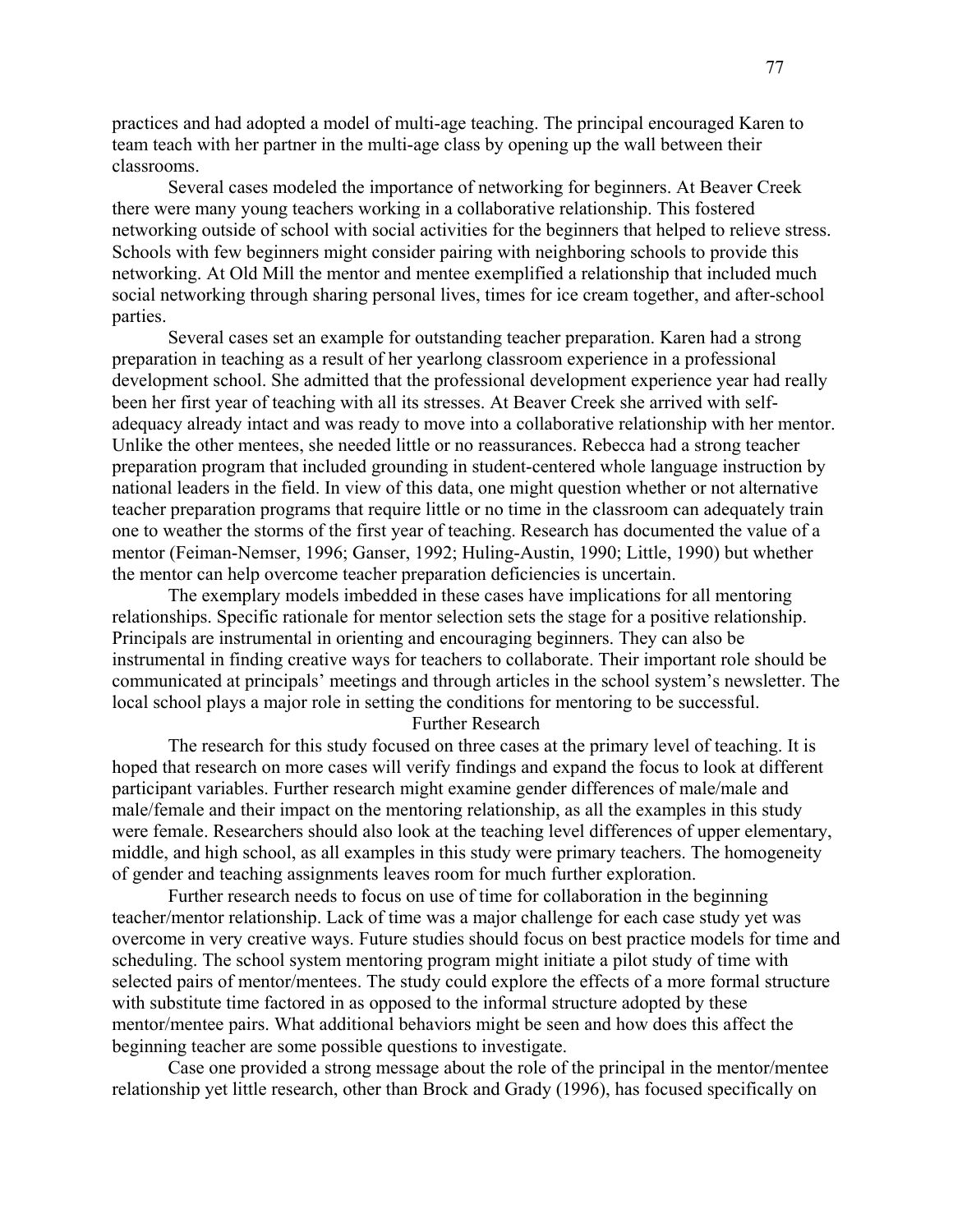the principal in this domain. Further research might explore the role of the principal in the induction of new teachers and in the mentor/mentee relationship. Looking at the principal would add a new dimension to the knowledge base and enhance the research on instructional leadership.

Further research might also look at reflective practice in terms of the mentor/mentee relationship. Ferraro (2000) defined reflective practice as a thoughtful process of "considering one's own experiences in applying knowledge to practice while being coached by professionals in the discipline" (Ferraro, 2000, p. 1). Questions to be considered might include how reflective practice is used by the mentor/mentee in planning, problem solving, and daily interaction to strengthen the beginner's understanding of his/her own teaching. Looking at the role of more formal observation and coaching by the mentor is an area of further research also noted by Corley (1998).

Lastly, most research, including this study, has encompassed a very limited time frame. One cannot get a true sense of the success of the beginning teacher without looking at how the mentor/mentee relationship impacts over several years. Thus, a longitudinal case study of the beginning teacher would be valuable in terms of retention to the teaching profession as well as success in the art of teaching. One might want to know if there is a correlation between the strength of the mentor/mentee relationship and the beginner's success after three or five years in the classroom.

## Reflections of the Researcher

This study was made possible because of the professionalism of the six participants who willingly and openly shared their lives as teachers, individuals, and mentor/mentees. Their dedication and commitment to students, to their mentoring relationships, and to this project were evident throughout the research. Despite significant time constraints, they always managed to come forward and to reveal their true selves. This study was also made possible because of the guidance of many colleagues, specifically the dissertation committee and doctoral cohort who gave support and feedback.

A dissertation study is shaped by others but executed by the individual. The researcher was humbled by this experience and learned more than she ever thought possible. It was in the process rather than the product that true learning took place. It was transformation from a neophyte doctoral student to a confident researcher that evolved during this endeavor. The researcher would like to highlight a few of her learnings throughout this process.

- 1. Patience Setting the groundwork for the study to begin, developing valid criteria for mentor selection, and practicing interview techniques before the study began demanded patience. There were many setbacks, such as the need to re-advertise for mentors, but the process did evolve.
- 2. Rapport Establishing rapport with the participants was most crucial to the interview process. The researcher learned to anticipate key times not to visit the schools such as during testing, prior to holidays, and at the end of grading periods.
- 3. Reflection The researchers' log became an invaluable tool for learning to think like a researcher. Reflections on the process, such as interview techniques, helped the researcher move from a very structured stance to deeper and deeper probes during the course of the research.
- 4. Style The organization and analysis of the data became the biggest challenge in this qualitative study. The researcher adopted her own style of organization and analysis consistent with the constant comparative method. The use of both computer software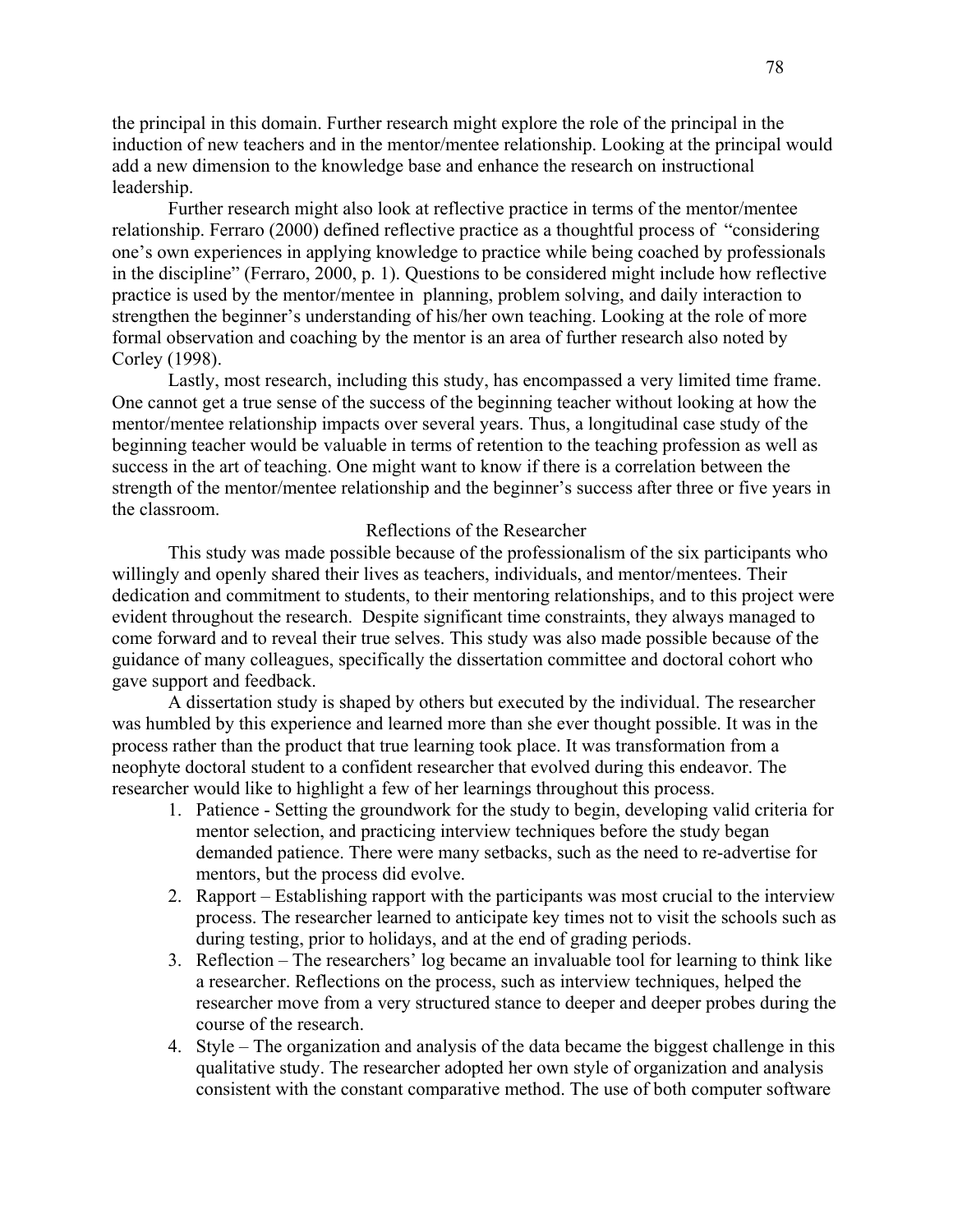and hard copy data analysis enabled the researcher to look introspectively at the microcosm while also moving back and forth into the macrocosm of the big picture. This made all the difference in being able to decipher themes.

5. Collaboration – The researcher grew to value the critique of others, particularly committee chair, committee, and colleagues. This open review of one's own work is often not easy but was a vital part of the process. Engaging others into the project, communicating via email, and meeting face to face with committee members energized the researcher and validated the process.

Learning how to nurture good teachers to become excellent in their craft is what motivates and inspires this researcher. This case study has been a vehicle to do this.

Finishing a case study is the consummation of a work of art. . . . Because it is an exercise in such depth, the study is an opportunity to see what others have not yet seen, to reflect the uniqueness of our own lives, to engage the best of our interpretive powers, and to make, even by its integrity alone, an advocacy for those things we cherish. (Stake, 1995, p. 136)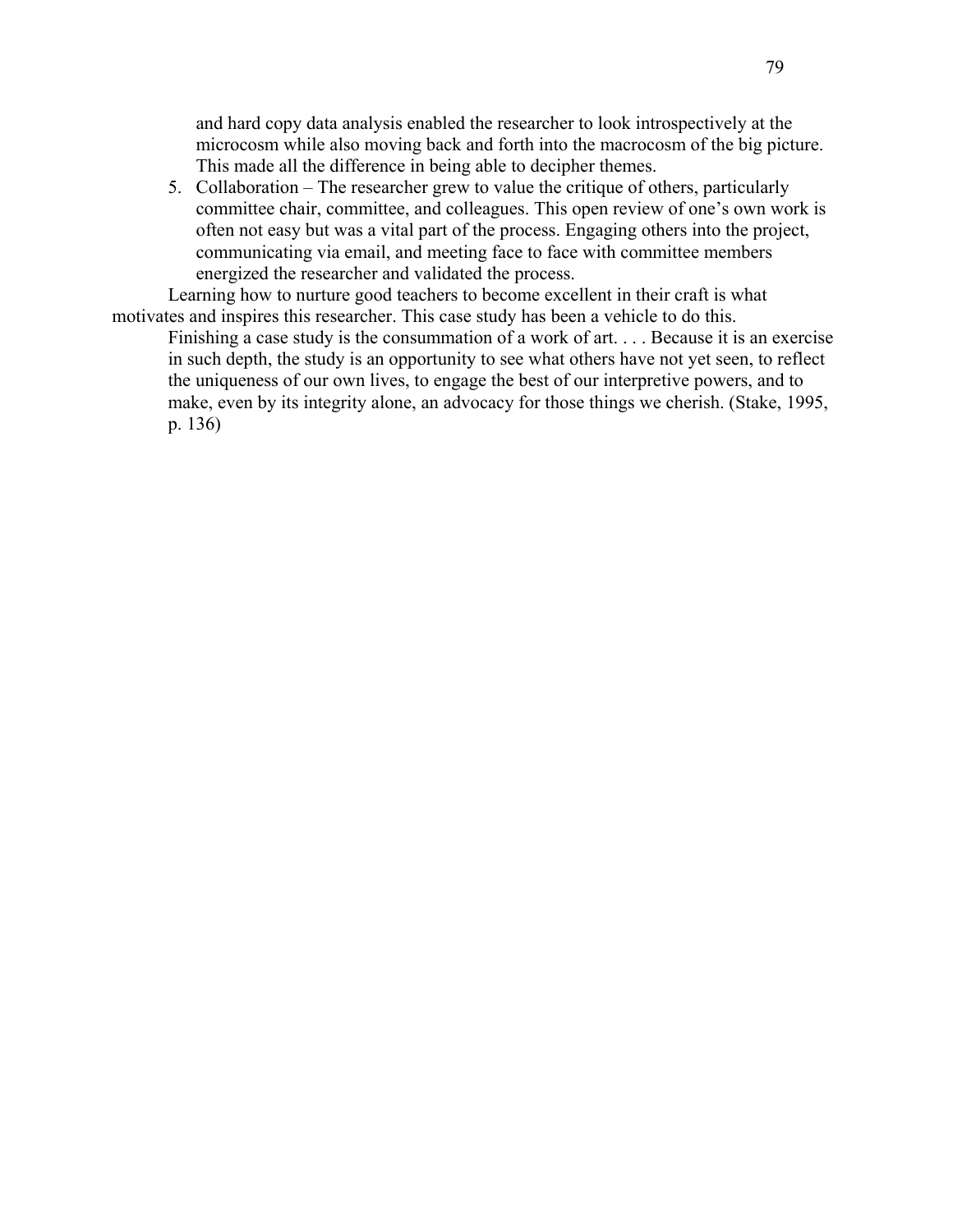#### REFERENCES

 Babbie, E. (1998). *The practice of social research*. Belmont, CA: Wadsworth Publishing Company.

Ballantyne, R., & Hansford, B. (1995, November). Mentoring beginning teachers: A qualitative analysis of process and outcomes. *Educational Review, 47*(3), 297-308.

Bassey, M. (1999). *Case study research in educational settings.* Buckingham, England: Open University Press.

Billingsley, B. S. (1993, Summer). Teacher retention and attrition in special and general education. *The Journal of Special Education, 27*(2), 137-174.

Breeding, M., & Whitworth, J. (1999, February). *Increasing the success of first year teachers: A synthesis of three studies.* Paper presented at the annual meeting of the American Association of Colleges for Teacher Education, Washington, DC.

Brock, B., & Grady, M. L. (1996, August). *Beginning teacher induction programs.* Paper presented at the annual meeting of the National Council of Professors in Educational Administration, Corpus Christi, TX.

Brock, B. & Grady, M. L. (1998, January). Beginning teacher induction programs: The role of the principals. *The Clearing House 71*(3), 171-183.

Brookfield, S. (1983). *Adult learners, adult education and the community*. Buckingham, England: Open University Press.

Chester, M. D. (1992, April). *Alterable factors that mediate the induction-year experience of teachers in urban schools*. Paper presented at the annual meeting of the American Educational Research Association, San Francisco.

Corallo, C. (1995, July). *Influences on the development of informal teacher leaders*. Unpublished doctoral dissertation, Virginia Polytechnic and State University, Blacksburg.

Corley, E. L. (1998). *First-year teachers: Strangers in strange lands*. Paper presented at the annual meeting of the Midwestern Educational Research Association, Chicago. (ERIC Document Reproductive Service No. ED 424 216)

Creswell, J. (1998). *Qualitative inquiry and research design: Choosing among five traditions*. Thousand Oaks, CA: Sage Publications.

Darling-Hammond, L. (1997). *Doing what matters most: Investing in quality teaching*. Kutztown, PA: Kutztown Distribution Center. (ERIC Document Reproduction Service No. ED 415 183)

Ely, M. with Anzul, M., Friedman, T., Garner, D., & Steinmetz, A. (1991). *Doing qualitative research: Circles within circles.* London: The Falmer Press.

Evertson, C. M., & Smithey, M. W. (2000, May/June). Mentoring effects on protégés classroom practice: An experimental field study. *The Journal of Educational Research, 93*(5), 294-304.

Feiman-Nemser, S. (1996, July). *Teacher mentoring: A critical review*. Washington, DC: Office of Educational Research and Improvement. (ERIC Document Reproduction Service No. ED 397 069)

Ferraro, J. (2000, October). *Reflective practice and professional development*. ERIC Digest. Washington: ERIC Clearinghouse on Teaching and Teacher Education.

Fisher, R., Ury, B., & Patton, B. (1991). *Getting to yes: Negotiating agreement without giving in*. New York: Penguin Books.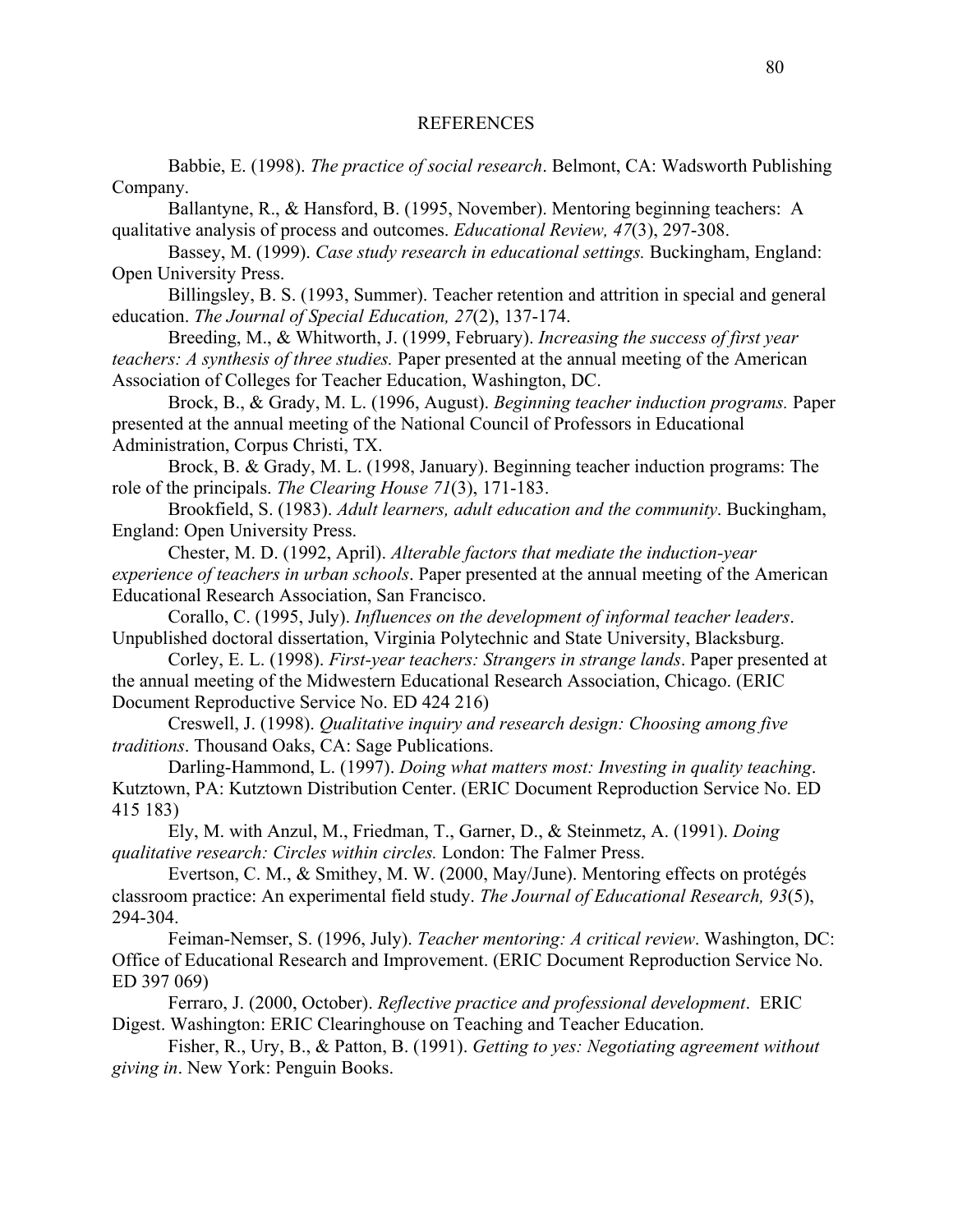Freiberg, M. R., Zhibowski, J., & Ganser, T. (1996, April). *Where do we go from here? Decision and dilemmas of teacher mentors*. Paper presented at the annual meeting of the American Educational Research Association, New York.

Fuller, F. (1969, March). Concerns of teachers: A developmental conceptualization. *American Educational Research Journal, 6*(2), 207-226.

Furtwengler, C. (1995, February). Beginning teacher programs: Analysis of state actions during the reform era. *Education Policy Analysis Archives, 3*(3), 1-23.

Galvez-Hjornevik, C. (1986). Mentoring among teachers: A review of the literature. *Journal of Teacher Education, 37*(1), 6-11.

Ganser, T. (1992, February). *What are the important mentor roles: Perceptions of participants in a state-mandated mentoring program.* Paper presented at the annual meeting of the American Association of Colleges for Teacher Education, San Antonio, TX.

Ganser, T. (1997). *The contribution of service as a cooperating teacher and mentor teacher to the professional development of teachers.* Paper presented at the annual meeting of the American Educational Research Association, Chicago.

Ganser, T. (1999, October). Promises and pitfalls of mentoring. *High School*, *7*(2), 8-12.

Ganser, T. (2000, Winter). Teams of two. *Journal of Staff Development, 21*(1), 42-44. Glaser, B. & Strauss, A. (1967). *The discovery of grounded theory: Strategies for qualitative research.* Chicago: Aldine Publishing Co.

Gold, Y. (1996). Beginning teacher support: Attrition, mentoring, and induction. In J. Sikula (Ed.), *Handbook of research on teacher education.* New York: Simon and Shuster Macmillan.

Gordon, S. P. (1991). *How to help beginning teachers succeed.* Alexandria, VA: Association for Supervision and Curriculum Development.

Gratch, A. (1998, January). *Growing teaching professionals: Lessons taught by first-year teachers.* Paper presented at the annual conference on qualitative research in education, Athens, GA.

Gray, W., & Gray, M. (1985, November). Synthesis of research on mentoring beginning teachers. *Educational Leadership, 43*(3), 37-43.

Hargreaves, A., & Fullan, M. (2000, Winter). Mentoring in the new millennium. *Theory into Practice, 39*(1), 50-56.

Huling-Austin, L. (1990). Teacher induction programs and internships. In W. R. Houston (Ed.), *Handbook of research on teacher education*. New York: Macmillan Publishing Company.

Huling-Austin, L., Odell, S., Ishler, P., Kay, R., & Edelfelt, R. (1989). *Assisting the beginning teacher.* Reston, VA: Association of Teacher Educators.

Ingersoll, R. (2002, March). Holes in the teacher supply bucket. *School Administrator, 59*(3), 42-43.

Joyce, B., & Showers, B. (1980). Improving inservice training: The messages of research. *Educational Leadership, 37*(5), 379-385.

Keeler, C., Krueger, C., Pitsch, T., & Prinzing, D. (2002, April). *In their own words.* Paper presented at the annual meeting of the American Educational Research Association, New Orleans.

Knowles, M. (1980). *The modern practice of adult education: From pedagogy to adragogy*. Chicago: Follett Publishing Company.

Kram, K. E. (1983). Phases of the mentor relationship. *Academy of Management Journal, 26*(4), 608-625.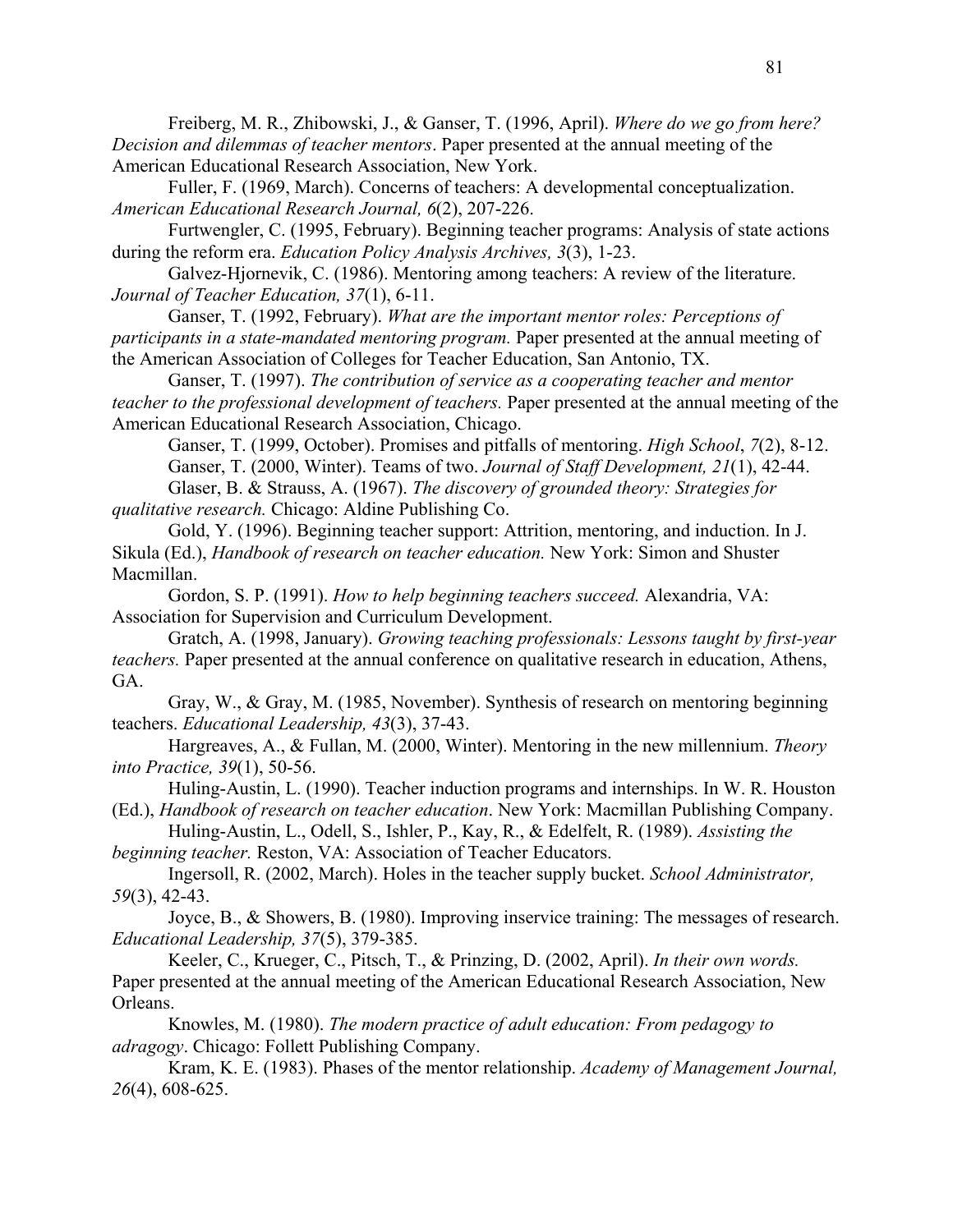Leithwood, K. (1990). The principal's role in teacher development. In B. Joyce (Ed.), *Changing school culture through staff development*. Alexandria, VA: Association for Supervision and Curriculum Development.

Little, J. W. (1990). The mentor phenomenon and the social organization of teaching. In C. Cazden (Ed.), *Review of research in education* (Vol. 16, pp. 297-351). Washington, DC: American Educational Research Association.

Lincoln, S., & Guba, E. (1985). *Naturalistic inquiry*. Beverly Hills, CA: Sage Publications.

Lortie, D. (1975). *Schoolteacher: A sociological study.* Chicago: University of Chicago Press.

Lucas, C. (1999, May). Developing competent practitioners. *Educational Leadership, 56*(8), 45-48.

Maddex, J. (1993, December). *Survey of ten mentoring programs in Virginia*. Unpublished doctoral dissertation, Virginia Polytechnic Institute and State University, Blacksburg.

Maykut, P. & Morehouse, R. (1994). *Beginning qualitative research: A philosophic and practical guide.* London: The Falmer Press.

Merriam, S. (1998). *Qualitative research and case study applications in education*. San Francisco: Jossey-Bass Publishers.

Moir, E. (1991). A guide to prepare support providers for work with beginning teachers: Training module. In S. Garmston & C. Bartell (Eds.), *New teacher success: You can make a difference.* Riverside, CA: California Department of Education and Commission on Teacher Credentialing.

National Center for Education Statistics. (1999, January). *Teacher quality: A report on the preparation and qualifications of public school teachers*. Washington, DC: U.S. Department of Education, Office of Educational Research and Improvement.

National Commission on Teaching and America's Future. (1996, September). *What matters most: Teaching for America's future.* New York: Author.

Odell, S. J. (1987). Teacher induction: Rationale and issues. In D. M. Brooks (Ed.), *Teacher induction/a new beginning: Papers from the National Commission on the Induction Process.* Reston, VA: Association of Teacher Educators.

Office of Staff Development and Training. (2000, June 8). *Great Beginnings Beginning Teacher Induction Program: A program for beginning teachers and mentors*. Research Site School Division.

Patton, M. (1985, April). *Quality in qualitative research: Methodological principles and recent developments.* Paper presented at the annual meeting of the American Educational Research Association, Chicago.

Patton, M. (1990). *Qualitative evaluation methods*. Thousand Oaks, CA: Sage Publications.

Phillips, L. (1977). *Mentors and protégés: A study of the career development of women managers and executives in business and industry*. Doctoral dissertation, University of California at Los Angeles.

Pipho, C. (1998, November). The "real" teacher shortage. *Phi Delta Kappan*, *80*(3), 181- 182.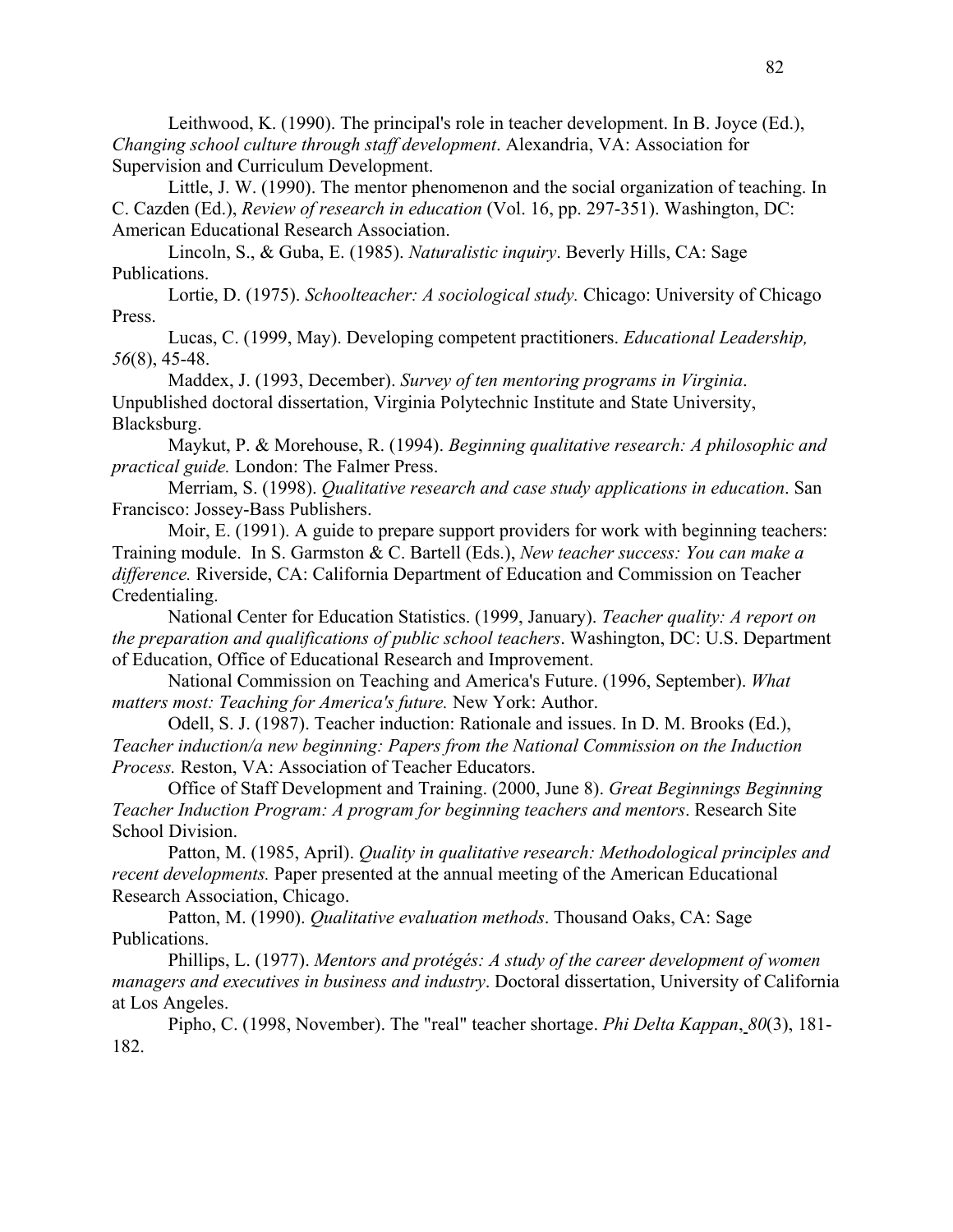Robinson, G. W. (1998, October). *New teacher induction: A study of selected new teacher induction models and common practices.* Paper presented at the annual meeting of the Midwestern Educational Research Association, Chicago.

Rowley, J. B. (1999, May). The good mentor. *Educational Leadership, 56* (8), 20-22.

Schlechty, P., & Vance, V. (1983, March). Recruitment, selection, and retention: The shape of the teaching force. *The Elementary School Journal, 83*(4), 469-487.

Showers, B., Joyce, B., & Bennett, B. (1987). Synthesis of research on staff development: A framework for future study and state-of-the-art analysis. *Educational Leadership, 44*, 77-87.

Spradley, J. (1979). *The ethnographic interview.* New York: Holt, Rinehart and Winston. Sparks, D., & Loucks-Horsley, S. (1990). *Five models of staff development*. Oxford, Ohio: National Staff Development Council.

Stake, R. (1995). *The art of case study research.* Thousand oaks, CA: Sage Publications. Steffy, B. E., Wolfe, M. P., Pasch, S. H., & Enz, B. J. (2000). *Life cycle of the career teacher*. Thousand Oaks, CA: Corwin Press, Inc.

Stewart, D., & Shamdasani, P. (1990). *Focus groups: Theory and practice.* Newbury Park, CA: Sage Publications.

Sweeny, B. (2000). *What's happening in mentoring and induction in each of the United States?* Association for Supervision and Curriculum Development. Retrieved June 13, 2000 from http://www.teachermentors.com.

Tauer, S. (1996, April). *The mentor-protégé relationship and its effects on the experienced teacher.* Paper presented at the annual meeting of the American Educational Research Association, New York. (ERIC Document Reproductive Service No. ED 424 216)

Veenman, S. (1984, Summer). Perceived problems of beginning teachers. *Review of Educational Research, 54*(2), 143-178.

Weasmer, J., & Wood, A. M. (2000, January/February). Preventing baptism by fire: Fostering growth in new teachers. *The Clearing House, 75*(3), 171-173.

Wildman, T., & Niles, J. (1987, February). Essentials of professional growth. *Educational Leadership, 44*, 4-10.

Wilkins, M. (1998). *A study of the recruitment of teachers in a rural school division in southwestern Virginia*. Unpublished doctoral dissertation, Virginia Polytechnic Institute and State University, Blacksburg.

Yin, R. (1994). *Case study research design and methods*. Thousand Oaks, California: Sage Publications.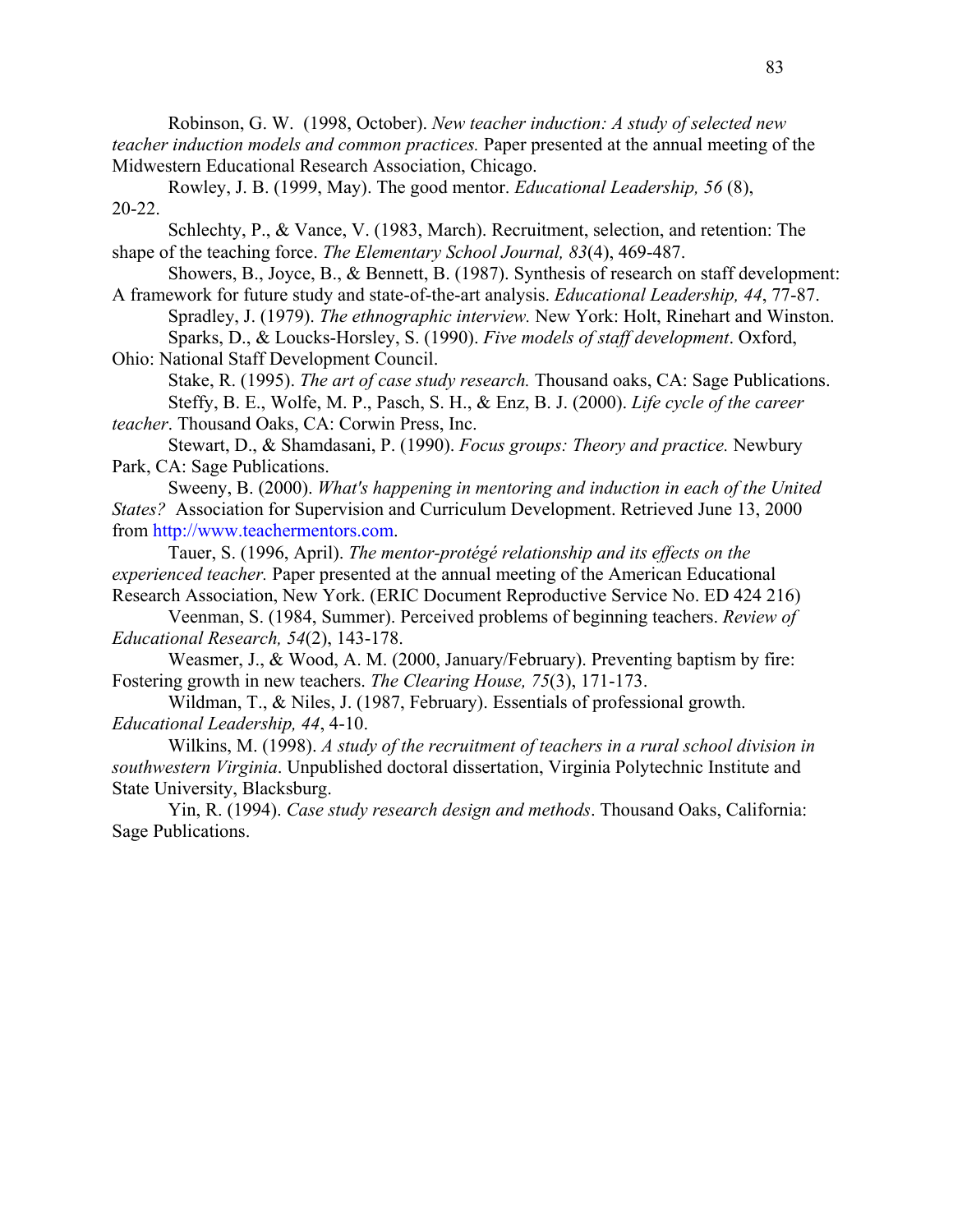## APPENDIX A

## DOMAINS AND DESCRIPTIONS

## FORCES AFFECTING BEGINNING TEACHER/MENTOR RELATIONSHIPS

## Domain 1: Mentor Program

Description: This domain will assess the impact of the school system mentor program on the mentor/mentee relationship. Included will be the program purpose and goals, mentor training, and the mentor guidelines.

## Domain 2: School Environment

Description: This domain will assess the impact of the school culture, the people, and the physical entity of the local school on the mentor/mentee relationship. Included will be the role/attitude of the principal, process for mentor/selection/matching, collaboration, proximity, and resources.

## Domain 3: Participant Profile

Description: This domain will assess the individual attitudes, skills, and attributes which the participants bring to the mentor/mentee relationship. Included will be personal characteristics, the needs of the mentee, perception of role, mentor's supervision skills, benefits, and conflict resolution.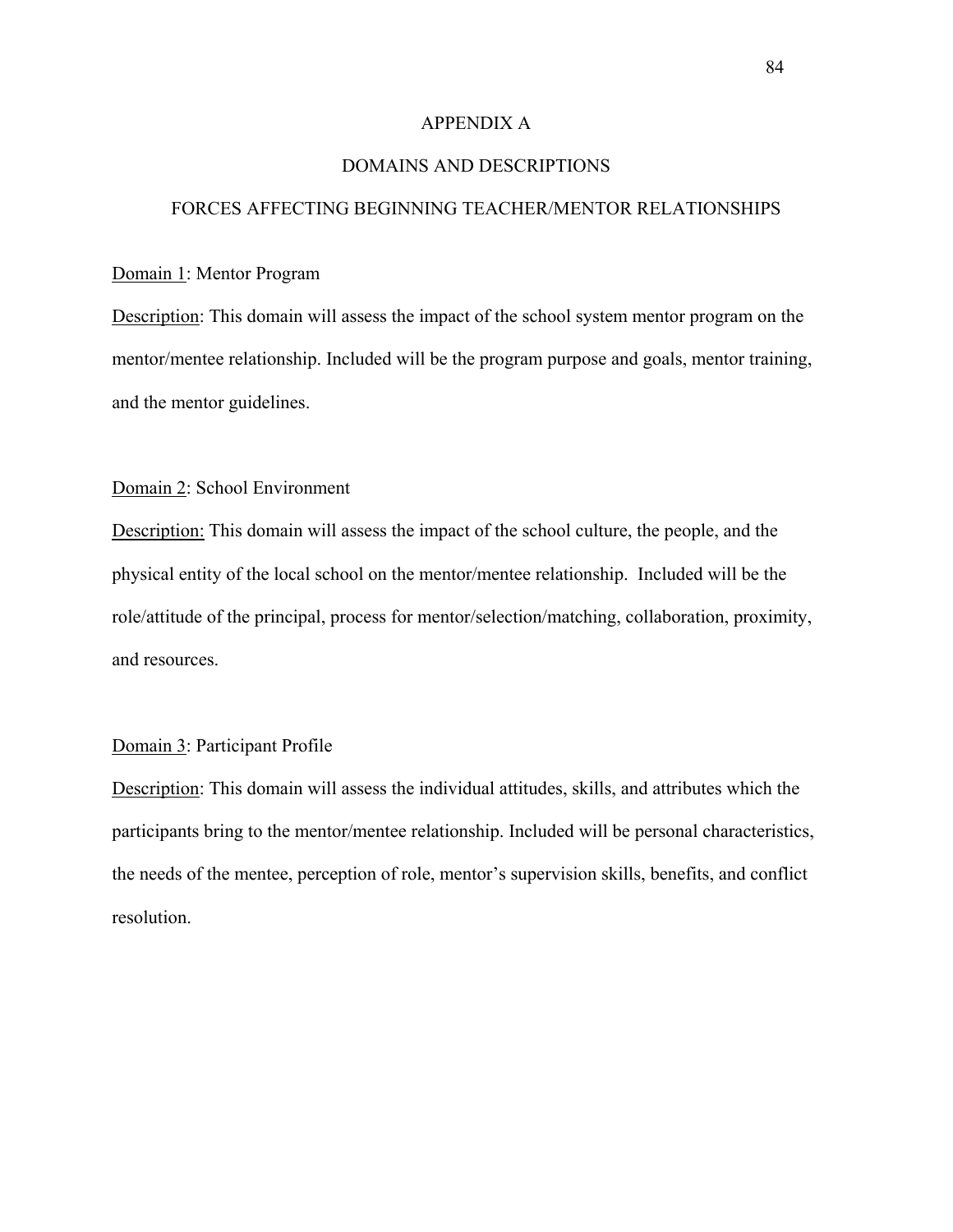# APPENDIX B

| Researcher    | Population | No. | Phases                              | Distinctions        |
|---------------|------------|-----|-------------------------------------|---------------------|
| Fuller (1969) | Teachers   | 3   | Pre-teaching<br>1.                  | Pre-service through |
|               |            |     | Early teaching<br>2.                | teaching            |
|               |            |     | Late concerns<br>3.                 |                     |
| Leithwood     | Teachers   | 5   | Launching career<br>1.              |                     |
| (1990)        |            |     | Stabilizing<br>2.                   | Beginning teaching  |
|               |            |     | New challenges<br>3.                | through end of      |
|               |            |     | 4. Professional                     |                     |
|               |            |     | plateau                             | teaching            |
|               |            |     | Focusing<br>5.                      |                     |
| Moir (1991)   | First-year | 5   | Anticipation<br>1.                  |                     |
|               | Teachers   |     | Disillusionment<br>$\overline{2}$ . |                     |
|               |            |     | Survival<br>3 <sub>1</sub>          |                     |
|               |            |     | Rejuvenation<br>4.                  | First-year teaching |
|               |            |     | Reflection<br>5.                    | only                |
| Steffy (2000) | Teachers   | 6   | Novice<br>1.                        |                     |
|               |            |     | Apprentice<br>2.                    |                     |
|               |            |     | Professional<br>3.                  |                     |
|               |            |     | Expert<br>4.                        |                     |
|               |            |     | Distinguished<br>5.                 |                     |
|               |            |     | Emeritus<br>6.                      | Beginning teaching  |
|               |            |     |                                     | through retirement  |
|               |            |     |                                     |                     |

# PHASES OF TEACHER CAREER DEVELOPMENT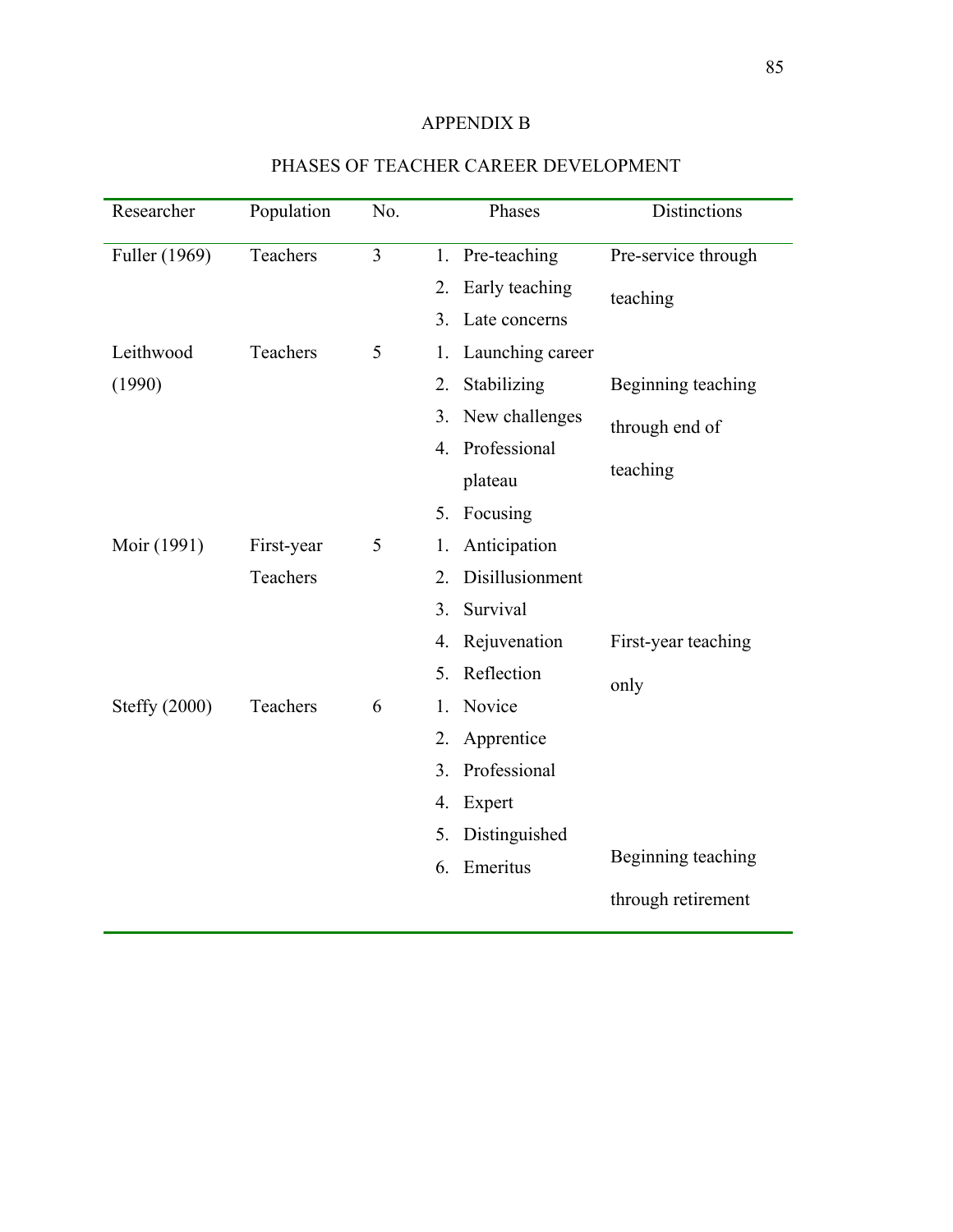# APPENDIX C

| Findings                    | Researcher                                       |
|-----------------------------|--------------------------------------------------|
| Beginning teacher isolation | Lortie (1975), Veenman (1984), Little (1990),    |
|                             | Feiman-Nemser (1996), Hargreaves & Fullan (2000) |
| Concerns of self-adequacy   | Fuller (1969), Breeding & Whitworth (1999)       |
| Classroom discipline        | Fuller (1969), Veenman (1984), Gratch (1998),    |
|                             | Breeding & Whitworth (1999)                      |
| Motivation of students      | Veenman (1984), Gratch (1998)                    |
| Dealing with individual     | Veenman (1984), Gratch (1998)                    |
| students                    |                                                  |
| Relations with parents      | Veenman (1984)                                   |
| Organization of class work  | Veenman (1984)                                   |
| Materials and resources     | Veenman (1984), Gratch (1998)                    |
| Individual student problems | Veenman (1984)                                   |
| Paperwork                   | Gratch (1998)                                    |
| Preserving professionalism  | Breeding & Witworth (1999)                       |

# RESEARCH ON THE NEEDS OF BEGINNING TEACHERS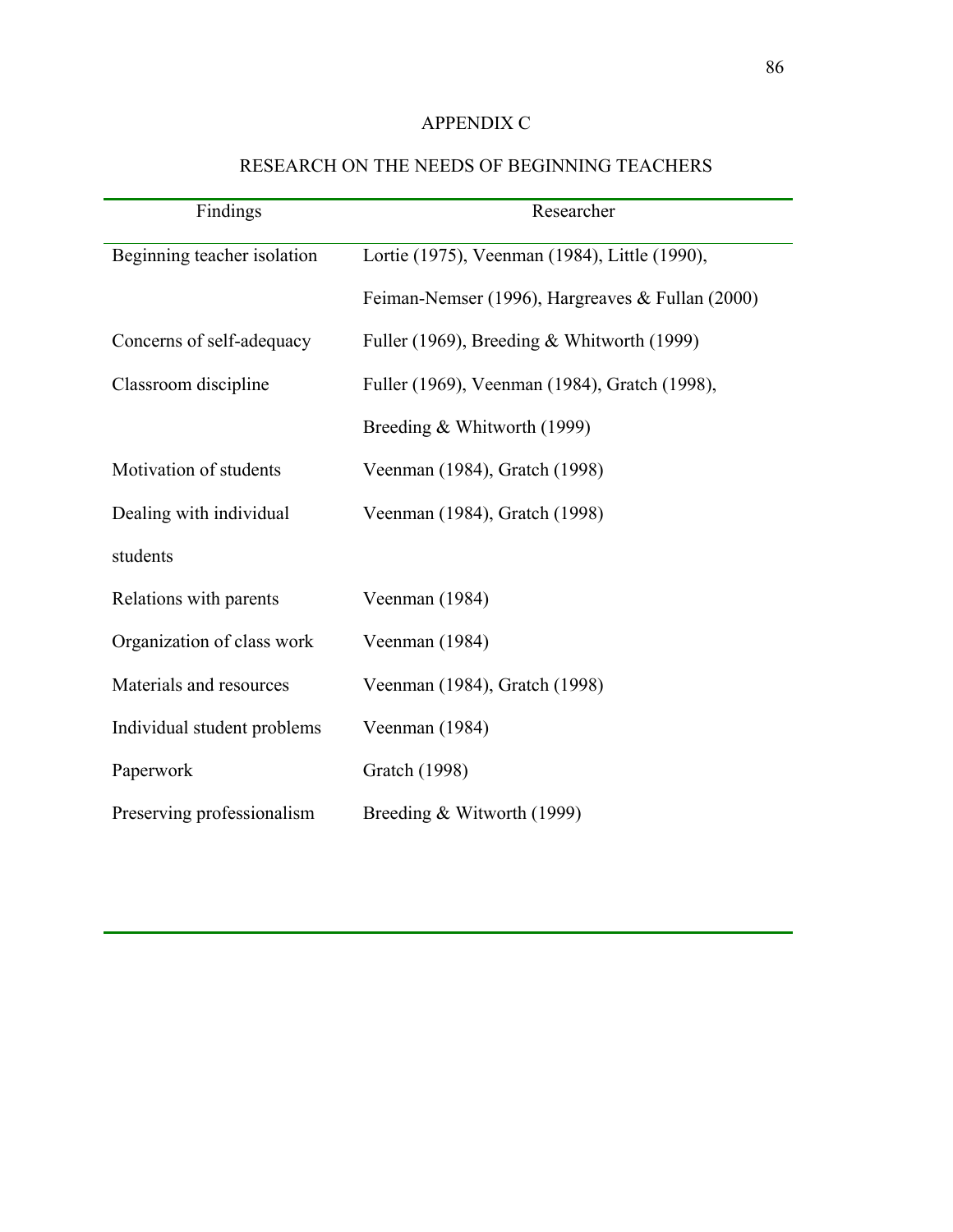# APPENDIX D

# RESEARCH ON DOMAINS AFFECTING THE BEGINNING TEACHER/MENTOR

# RELATIONSHIP

|                                         | <b>Mentor Program</b><br>Training $(T)$<br>Guidelines (G) | <b>School Environment</b><br>Principal Role (PR)<br>Mentor Selection (MS)<br>Collaboration (C)<br>Proximity (PX)<br>Resources (R) | Participant Profile<br>Needs of Mentee (N)<br>Perception of Role (R)<br>Mentor Supervision (S)<br>Benefits $(B)$<br>Conflict Resolution (C) |
|-----------------------------------------|-----------------------------------------------------------|-----------------------------------------------------------------------------------------------------------------------------------|---------------------------------------------------------------------------------------------------------------------------------------------|
| Ballantyne & Hansford<br>(1995)         | (T)                                                       |                                                                                                                                   | $(R)$ $(N)$                                                                                                                                 |
| Billingsley (1993)                      |                                                           | (PR)                                                                                                                              |                                                                                                                                             |
| Brock & Grady (1996)                    |                                                           | (PR)                                                                                                                              |                                                                                                                                             |
| <b>Chester</b> (1992)                   |                                                           | $(PR)$ $(C)$ $(R)$                                                                                                                |                                                                                                                                             |
| Evertson & Smithey (2000)               | (T)                                                       |                                                                                                                                   |                                                                                                                                             |
| Feiman-Nemser (1996)                    | (T)                                                       | (MS)(C)                                                                                                                           | (S)                                                                                                                                         |
| Fisher, Ury, & Patton<br>(1991)         |                                                           |                                                                                                                                   | (CR)                                                                                                                                        |
| Fuller (1969)                           |                                                           |                                                                                                                                   | (N)                                                                                                                                         |
| Freiberg, Zhibowski, &<br>Ganser (1996) |                                                           |                                                                                                                                   | $(R)$ $(B)$                                                                                                                                 |
| Furtwengler (1995)                      | (T)                                                       |                                                                                                                                   |                                                                                                                                             |
| Galvez-Hjornevik (1986)                 |                                                           |                                                                                                                                   | (R)                                                                                                                                         |
| Ganser (1992)                           |                                                           |                                                                                                                                   | $(R)$ $(N)$ $(S)$                                                                                                                           |
| Ganser (1997)                           |                                                           |                                                                                                                                   | $(R)$ $(B)$                                                                                                                                 |
| <b>Ganser</b> (2000)                    | $(T)$ $(G)$                                               | (MS)                                                                                                                              | $\mathbf{A}$<br>$4 - 1 - 1 - 1 = -$                                                                                                         |

table continues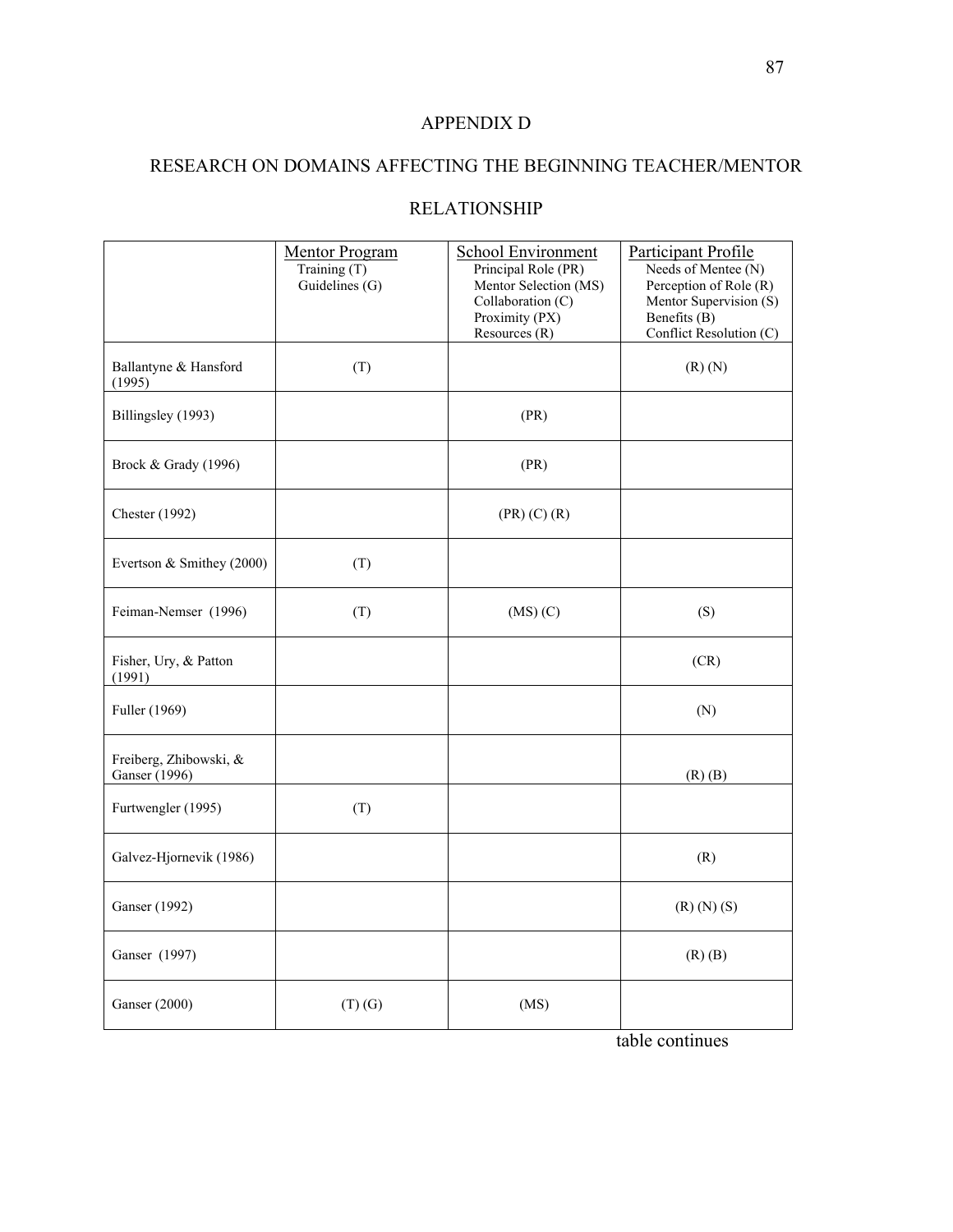|                                                                   | <b>Mentor Program</b><br>Training (T)<br>Guidelines (G) | <b>School Environment</b><br>Principal Role (PR)<br>Mentor Selection (MS)<br>Collaboration (C)<br>Proximity (PX)<br>Resources $(R)$ | <b>Participant Profile</b><br>Needs of Mentee (N)<br>Perception of Role (R)<br>Mentor Supervision (S)<br>Benefits $(\dot{B})$<br>Conflict Resolution (C) |
|-------------------------------------------------------------------|---------------------------------------------------------|-------------------------------------------------------------------------------------------------------------------------------------|----------------------------------------------------------------------------------------------------------------------------------------------------------|
| Gold (1996)                                                       |                                                         | (MS)                                                                                                                                |                                                                                                                                                          |
| Gordon (1991)                                                     |                                                         | (C)                                                                                                                                 | (R)                                                                                                                                                      |
| <b>Gratch</b> (1998)                                              | (T)                                                     |                                                                                                                                     | $(N)$ $(S)$                                                                                                                                              |
| Gray & Gray (1985)                                                |                                                         | (PX)                                                                                                                                |                                                                                                                                                          |
| Hargreaves & Fullan<br>(2000)                                     |                                                         | (C)                                                                                                                                 |                                                                                                                                                          |
| Joyce & Showers (1980)                                            |                                                         |                                                                                                                                     | (S)                                                                                                                                                      |
| Leithwood (1990)                                                  |                                                         |                                                                                                                                     | (N)                                                                                                                                                      |
| Little (1990)                                                     |                                                         | (C)                                                                                                                                 |                                                                                                                                                          |
| Lortie (1975)                                                     |                                                         | (C)                                                                                                                                 | (N)                                                                                                                                                      |
| Maddex (1993)                                                     |                                                         | (C)                                                                                                                                 |                                                                                                                                                          |
| Moir (1991)                                                       |                                                         |                                                                                                                                     | (N)                                                                                                                                                      |
| National Commission on<br>Teaching and America's<br>Future (1996) | (G)                                                     |                                                                                                                                     |                                                                                                                                                          |
| Robinson (1998)                                                   |                                                         | (PR)                                                                                                                                |                                                                                                                                                          |
| Steffy (2000)                                                     |                                                         |                                                                                                                                     | (N)                                                                                                                                                      |
| Sparks & Loucks-Horsley<br>(1990)                                 |                                                         |                                                                                                                                     | (S)                                                                                                                                                      |
| Sweeny (2000)                                                     | (T)                                                     |                                                                                                                                     |                                                                                                                                                          |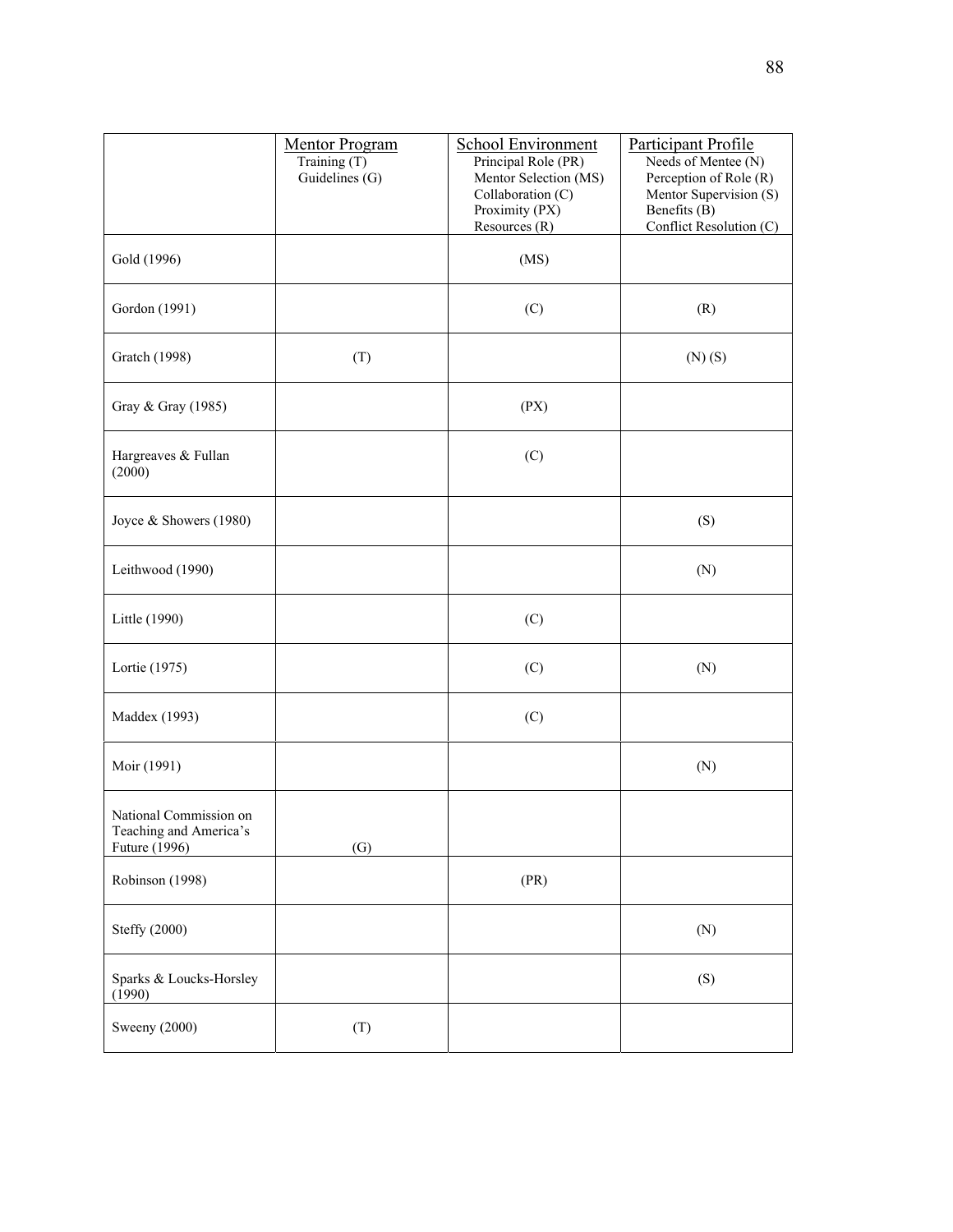# table continues

|                          | Mentor Program | School Environment    | Participant Profile       |
|--------------------------|----------------|-----------------------|---------------------------|
|                          | Training $(T)$ | Principal Role (PR)   | Needs of Mentee (N)       |
|                          | Guidelines (G) | Mentor Selection (MS) | Perception of Role (R)    |
|                          |                | Collaboration $(C)$   | Mentor Supervision (S)    |
|                          |                | Proximity (PX)        | Benefits (B)              |
|                          |                | Resources $(R)$       | Conflict Resolution $(C)$ |
| Tauer (1996)             |                | (PX)                  |                           |
| Veenman (1984)           |                |                       | (N)                       |
| Weasmer $& Wood (2000)$  |                | (PR)                  |                           |
| Wildman $&$ Niles (1987) |                | (C)                   |                           |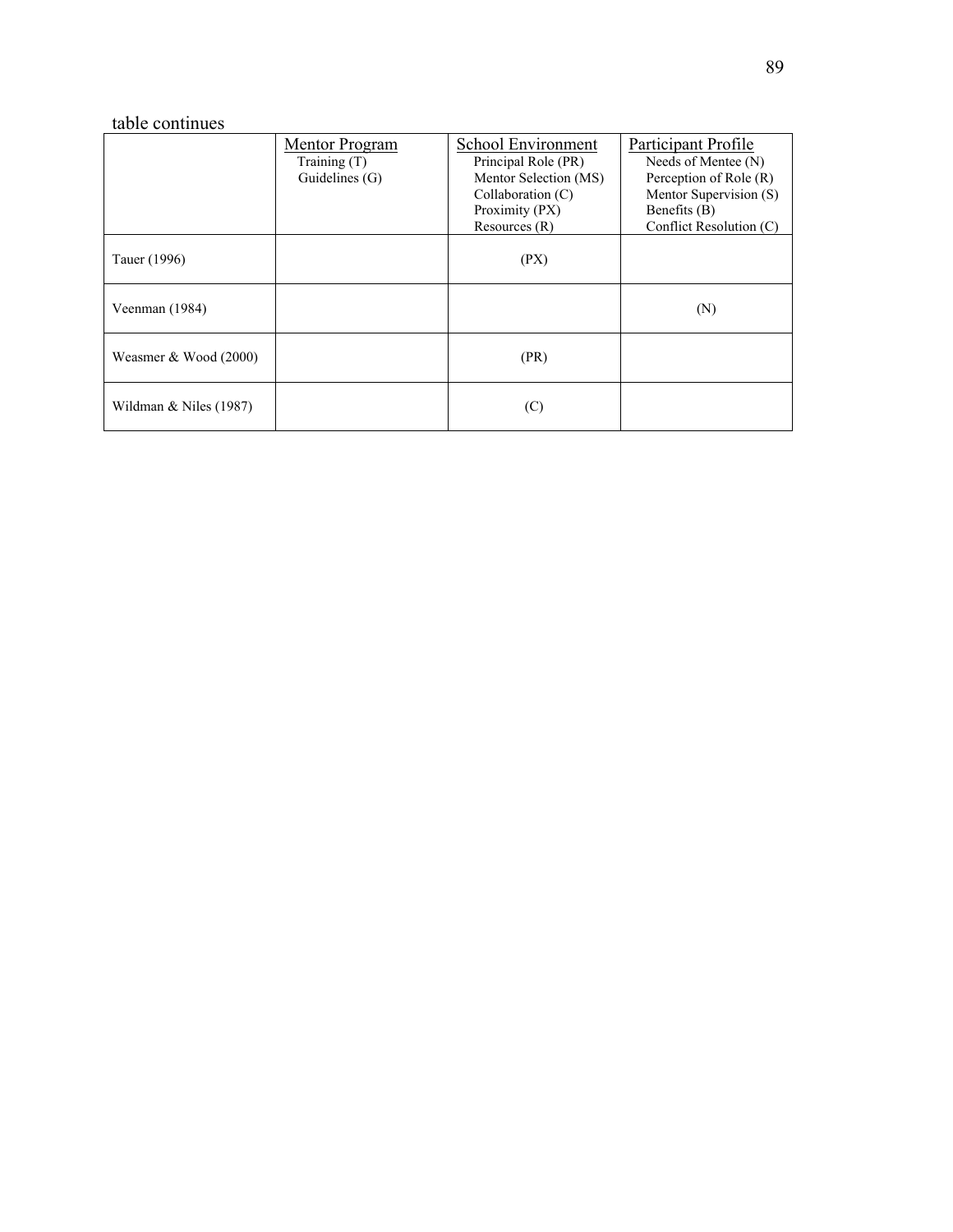## APPENDIX E

## CRITERIA FOR THE SELECTION OF MENTORS

## Qualities of the High-performance Mentor Teacher: Knowledge, Skills, and Values Developed by James B. Rowley, The University of Dayton, Dayton, Ohio

## Commits to the Roles and Responsibilities of Mentoring

- 1. Dedicates time to meet with the mentee.
- 2. Persists in efforts to assist the mentee despite obstacles or setbacks.
- 3. Maintains congruence between mentoring words and actions.
- 4. Attends meetings and professional development programs related to mentoring.
- 5. Models self-reflection and self-assessment as hallmarks of professionalism.

#### Reflects on Interpersonal Communications and Decisions

- 
- 1. Reflects on what, where, when, and how to communicate with the mentee.
- 2. Adjusts communication style to developmental needs of the mentee.
- 3. Respects the confidentiality of the mentormentee relationship.
- 4. Self-discloses regarding one's own professional challenges.
- 5. Models effective helping relationship skills.

### Models a Commitment to Personal and Professional Growth

- 1. Lives the life of learner as well as teacher.
- 2. Engages the mentee as fellow student of teaching and learning.
- 3. Pursues professional growth related to teaching and mentoring.
- 4. Advises the mentee on professional growth opportunities.
- 5. Models fallibility as a quality fundamental to personal and professional growth.

Accepts the Beginning Teacher as a Developing Person and Professional

- 1. Endeavors to see the world from the mentee's point of view.
- 2. Anticipates the needs of the mentee by thinking like a beginning teacher.
- 3. Understands the common problems and concerns of beginning teachers.
- 4. Applies theories of adult learning and development.
- 5. Models acceptance of diversity in others.

## Serves as an

## Instructional Coach

- 1. Employs the clinical cycle of instructional support.
- 2. Values the role of shared experience in the coaching process.
- 3. Engages the mentee in team planning and team teaching whenever possible.
- 4. Possesses knowledge of effective teaching practices.
- 5. Models openness to new ideas and instructional practices.

### Communicates Hope and Optimism for the Future

- 1. Encourages and praises the mentee.
- 2. Holds and communicates high expectations for the mentee.
- 3. Projects a positive disposition toward the teaching profession.
- 4. Avoids criticism of students, parents, and colleagues.
- 5. Models personal and professional selfefficacy.

Note. Adapted from "The Good Mentor," by J.B. Rowley, May 1999, *Educational Leadership, 56*, p. 20.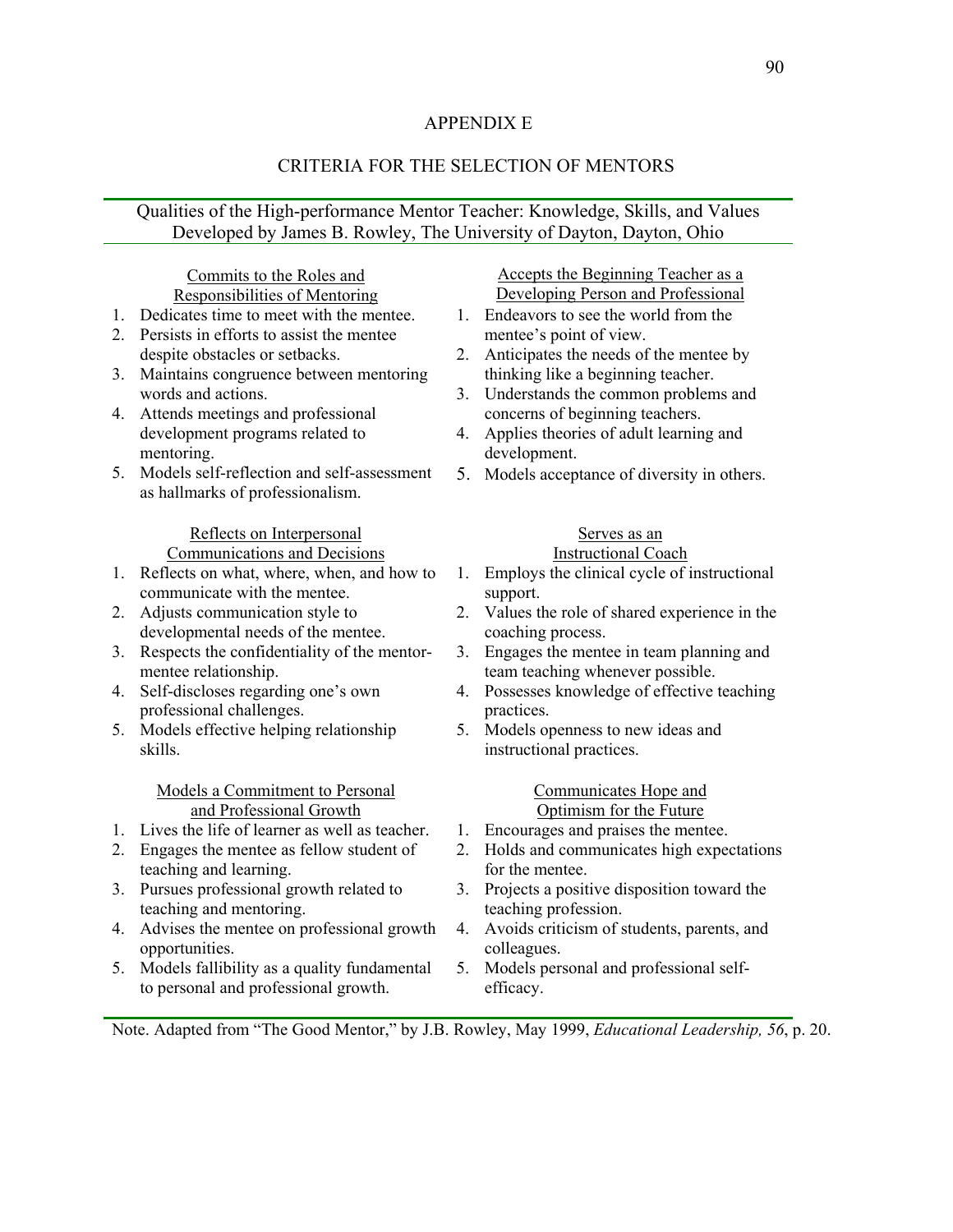## APPENDIX F

## PROCESS FOR THE SELECTION OF MENTORS

- 1. The lead mentor teachers in elementary schools nominated mentors to participate in the study based on the criteria of James B. Rowley. Every elementary school has a lead mentor teacher who coordinates the school Mentor Program. The lead mentor teacher is actively involved with the program and:
	- Collaborates with administrator to select mentors for beginning teachers.
	- Attends training by the Office of Staff Development and Training.
	- Provides full-day school-based orientation for new teachers.
	- Conducts topic-specific mini workshops.
	- Serves as the liaison between the administration, mentor, and new teachers as appropriate.
- 2. The Office of Staff Development and Training received names of nominees.
- 3. The Office of Staff Development and Training talked to principals to verify that mentor nominees exemplify the stated criteria.
- 4. A list of eligible names was then forwarded to the researcher.
- 5. The researcher contacted nominated mentors and their mentees.
- 6. Three mentor/mentee pairs were selected who met the criteria and were willing to serve.
- 7. The researcher met with each pair of mentor/mentees to give exact details of the study. Reassurances about confidentiality and informed consent were provided.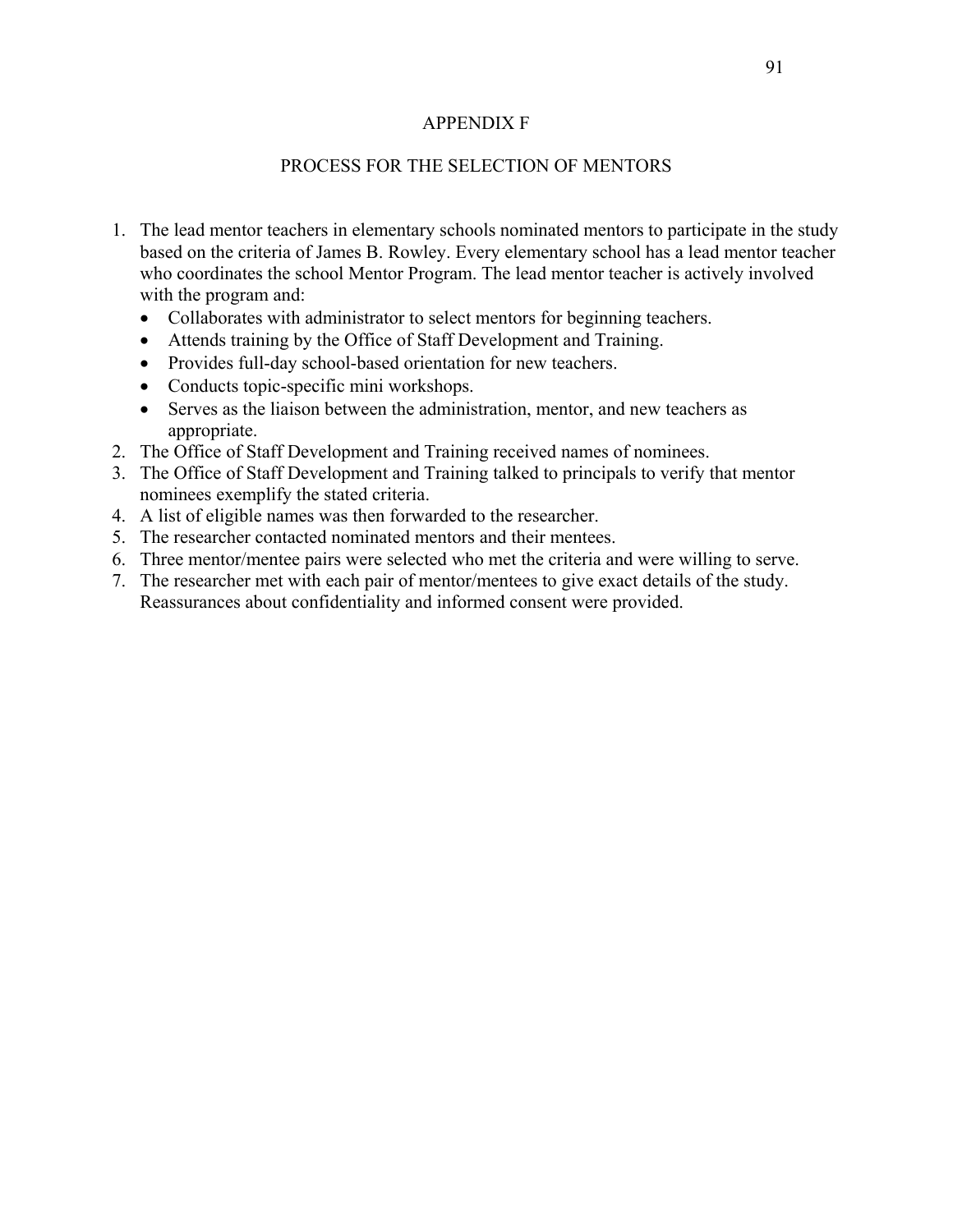# **APPENDIX G** BIOGRAPHICAL INFORMATION (ELECTRONIC SUBMISSION)

| Mentor |
|--------|
|--------|

| Name                                                                             |  |
|----------------------------------------------------------------------------------|--|
|                                                                                  |  |
|                                                                                  |  |
|                                                                                  |  |
|                                                                                  |  |
| Number of years teaching experience__________                                    |  |
|                                                                                  |  |
|                                                                                  |  |
|                                                                                  |  |
| Date completed mentor training ___________                                       |  |
|                                                                                  |  |
|                                                                                  |  |
| Previous experiences supervising student teachers_______________________________ |  |
|                                                                                  |  |
|                                                                                  |  |
|                                                                                  |  |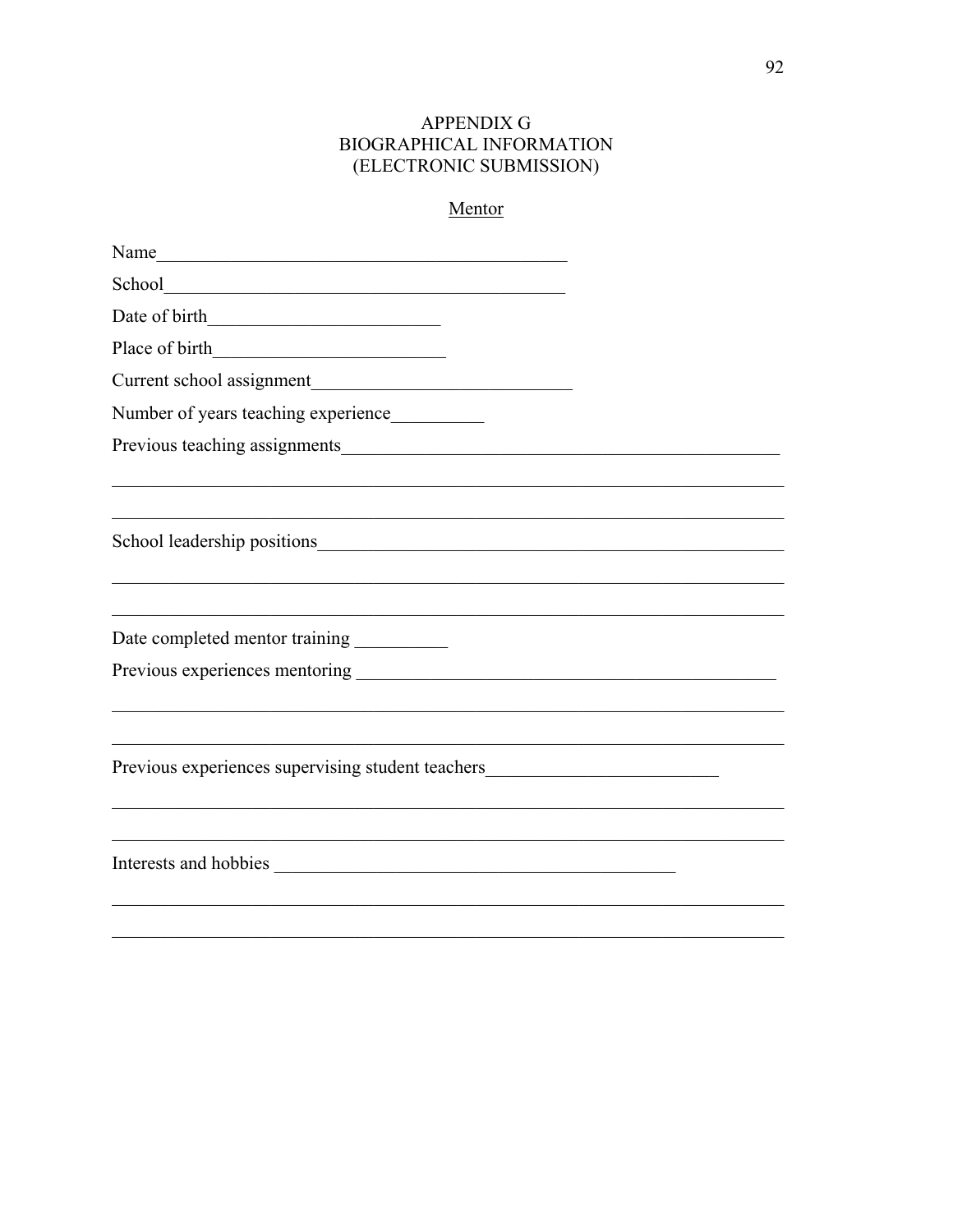| Name                                                                             |  |
|----------------------------------------------------------------------------------|--|
|                                                                                  |  |
|                                                                                  |  |
| Place of birth                                                                   |  |
|                                                                                  |  |
| Certification Yes_____ No_____ Areas of endorsement_____________________________ |  |
|                                                                                  |  |
|                                                                                  |  |
| Student teaching experience                                                      |  |
|                                                                                  |  |
| School/s                                                                         |  |
| School system                                                                    |  |
|                                                                                  |  |
|                                                                                  |  |
|                                                                                  |  |
|                                                                                  |  |
|                                                                                  |  |
|                                                                                  |  |
|                                                                                  |  |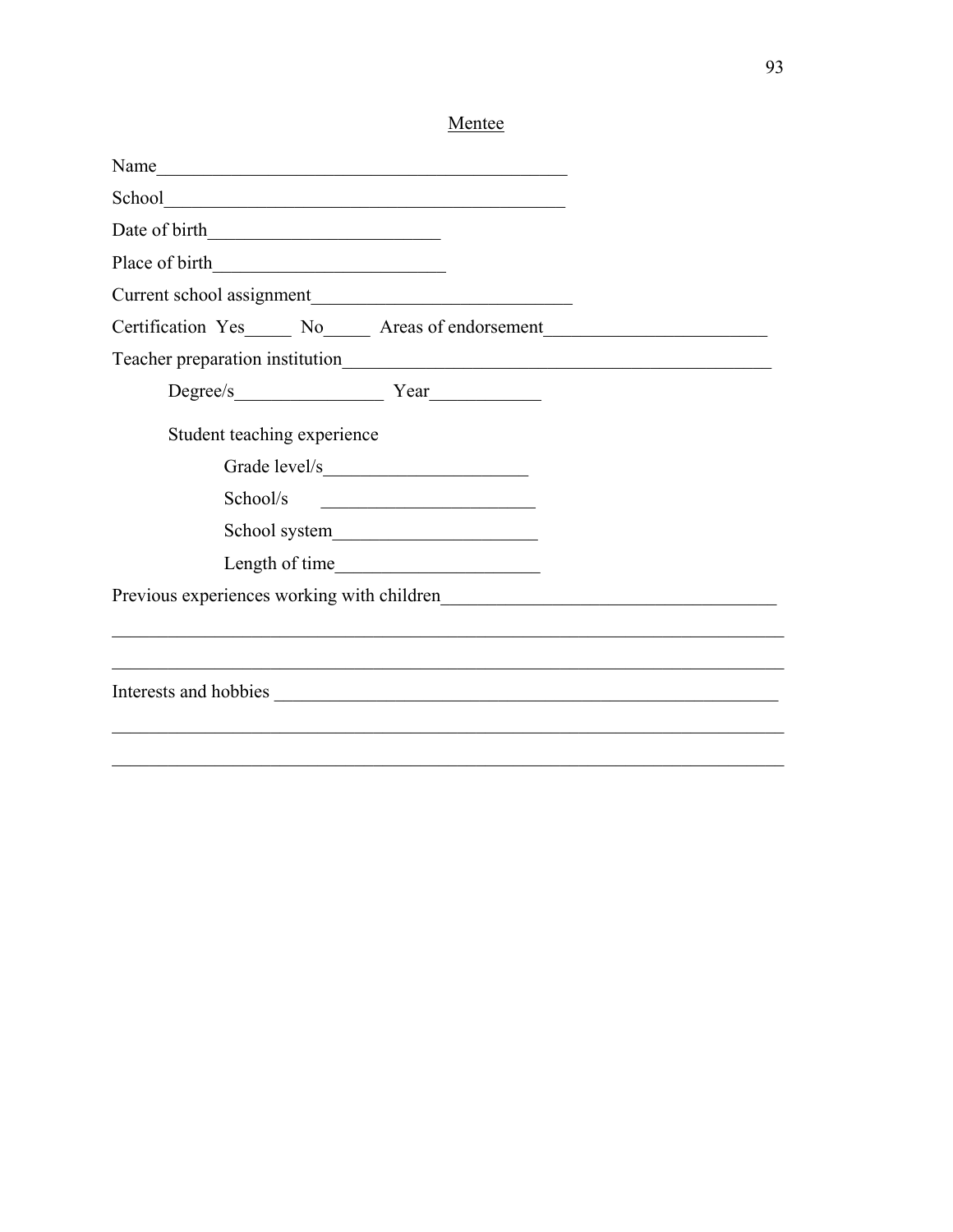## APPENDIX H

## FOCUS GROUP QUESTIONS

### **Mentors**

### Background Statement

This focus group is an introduction to my dissertation study on beginning teacher mentor/mentee relationships. I am very interested in your views about mentoring. What you say will help me design questions I will use to interview mentors and mentees. I plan to ask you some general questions. I hope that we can have an informal conversation in which you will feel free to comment and react to each other. You are all currently mentoring a beginning teacher and have many rich experiences and ideas to share. I am audio taping this conversation as I want to capture your exact language and possibly may use audio clips as part of my dissertation. You will remain anonymous, as I will never reveal your names, just the fact that you are mentors.

### Opening Question

Tell your name, school, and current mentoring assignment.

### Introductory Question

You are currently mentoring a beginning teacher. Think back to an experience you had with your mentee in the last few weeks that you thought was positive. . . . Was there an experience that was challenging?

### Transition Questions

What is the role of the mentor? Now how is that different from the definition of mentor? I know the research definition but I really want to hear what it means to you. . . . Can you give a definition of "mentoring?"

Why did you become a mentor?

How does being a mentor compare with how you generally work with other teachers?

### Key Questions

As I begin my study focused on the mentor/mentee relationship, what things do you think need to be studied?

How important is it for you to establish a relationship with your mentee? How do you go about this?

Who are the people who have helped you establish your relationship?

What forces have helped you? What forces have hindered you?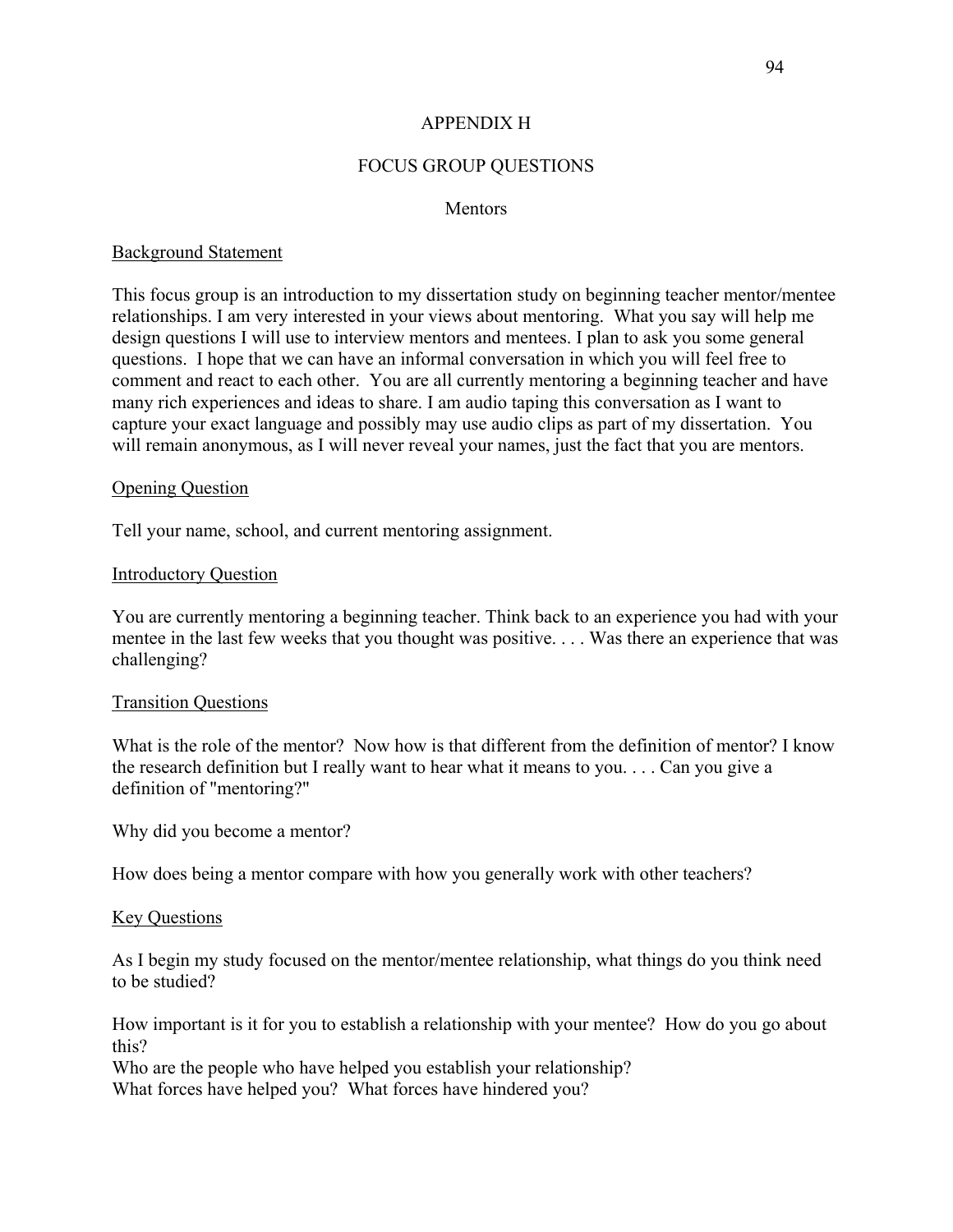# Ending Questions

Consider all the comments shared this evening. Which aspects of mentoring are most important to you? If you had one minute with the school superintendent what would you tell him about mentoring?

Is there anything else you want to add that we haven't talked about?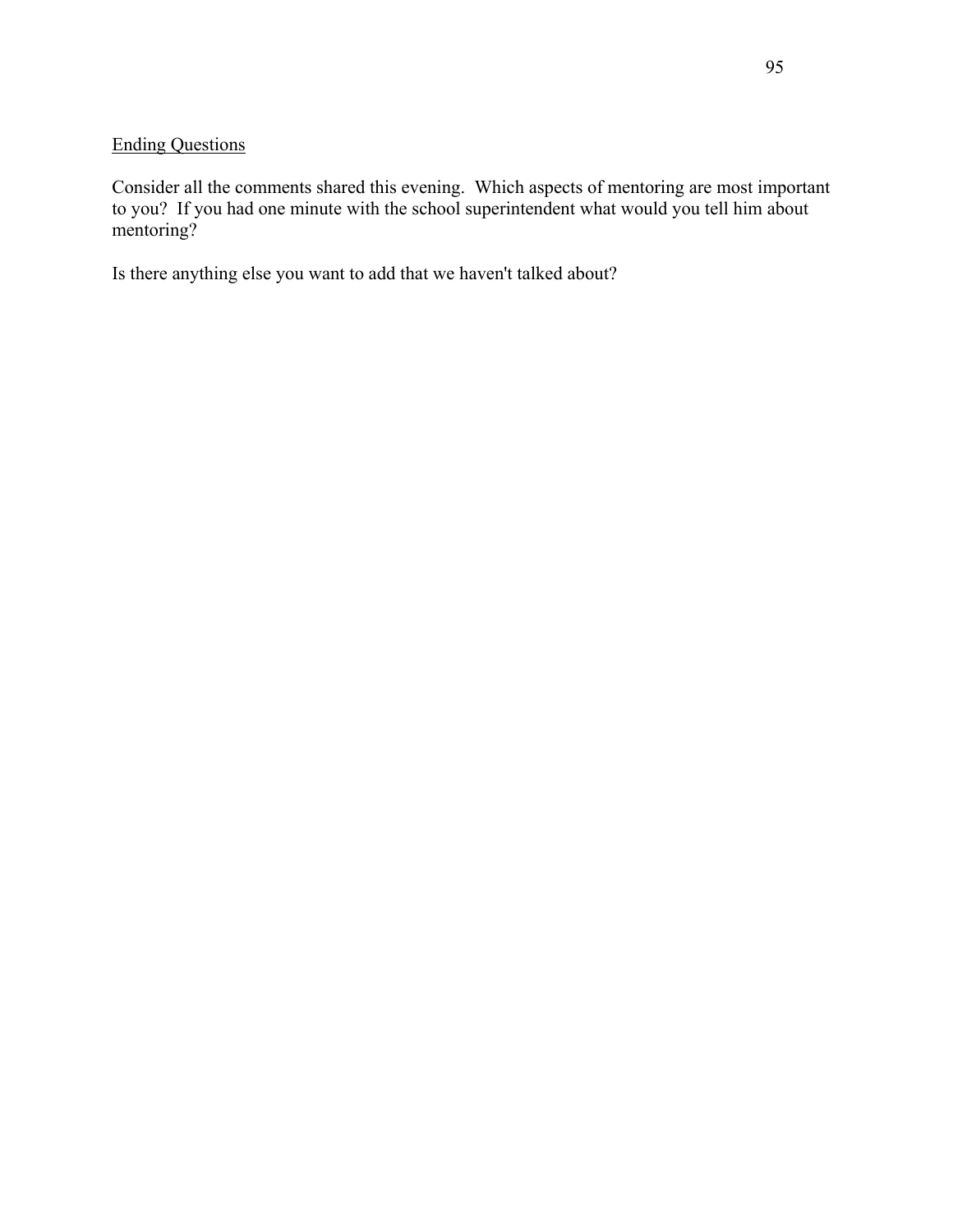## APPENDIX I

## FOCUS GROUP QUESTIONS

### **Mentees**

### Background Statement

This focus group is an introduction to my dissertation study on beginning teacher mentor/mentee relationships. I am very interested in your views about mentoring. What you say will help me design questions I will use to interview mentors and mentees. I plan to ask you some general questions. I hope that we can have an informal conversation in which you will feel free to comment and react to each other. You are all currently beginning teachers and have many rich experiences and ideas to share. I am audio taping this conversation as I want to capture your exact language and possibly may use audio clips as part of my dissertation. You will remain anonymous, as I will never reveal your names, just the fact that you are beginning teachers.

### Opening Question

Tell your name, school, and current assignment.

### Introductory Question

What is it like being a beginning teacher?

You are currently working with a mentor teacher. Think back to an experience you had with your mentor in the last few weeks that you thought was positive. . . . Was there an experience that was challenging?

### Transition Questions

What is the role of the mentor? Now how is that different from the definition of mentor? I know the research definition but I really want to hear what it means to you. . . . Can you give a definition of "mentoring?"

What do you feel are your greatest needs as a beginning teacher?

How have your mentors helped you?

### Key Questions

As I begin my study focused on the mentor/mentee relationship, what things do you think need to be studied?

How important is it for you to establish a relationship with your mentor? How do you go about this?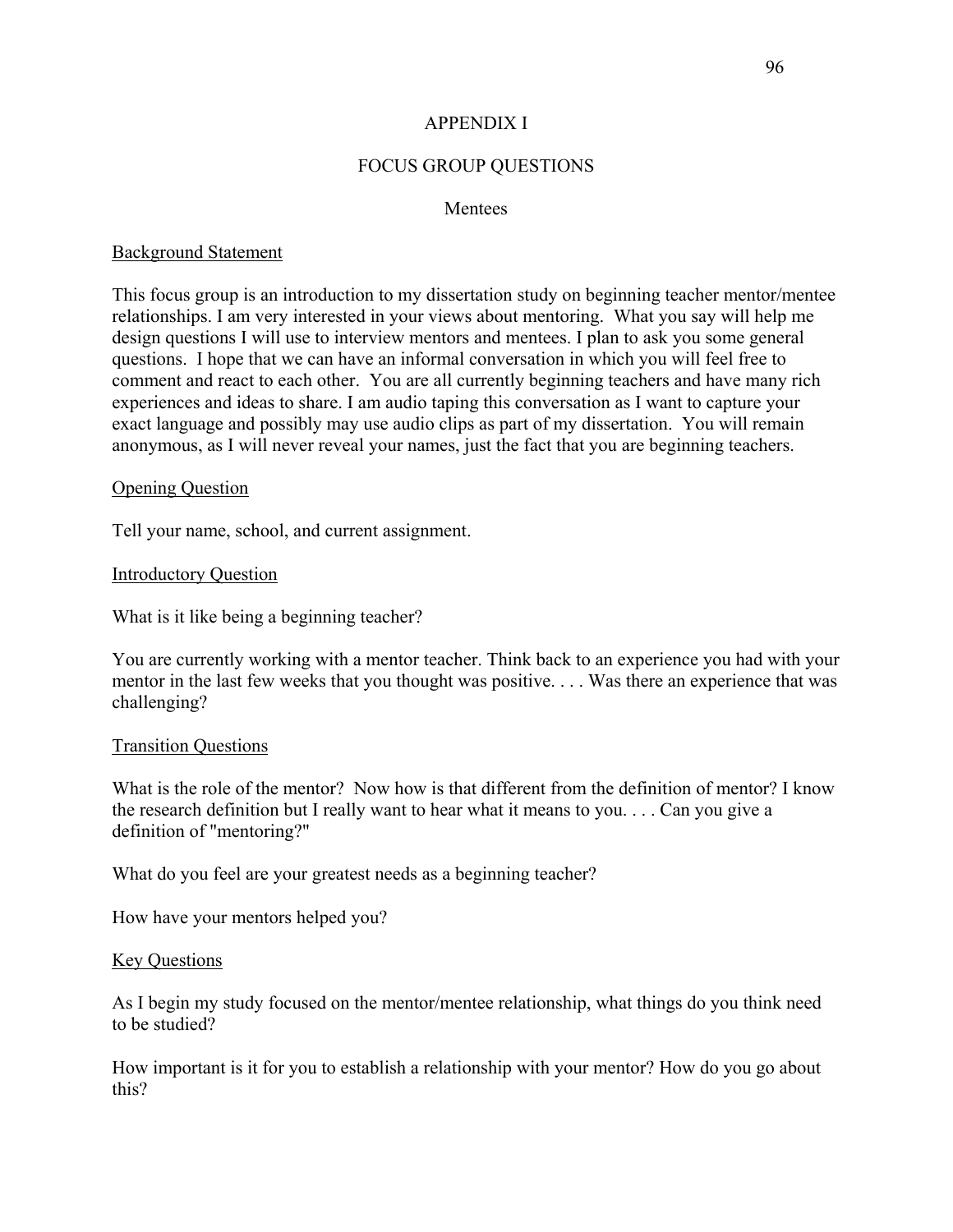Who are the people who have helped you establish your relationship? What forces have helped you? What forces have hindered you?

## Ending Questions

Consider all the comments shared this evening. Which aspects of mentoring are most important to you? If you had one minute with the superintendent what would you tell him about mentoring?

Is there anything else you want to add that we haven't talked about?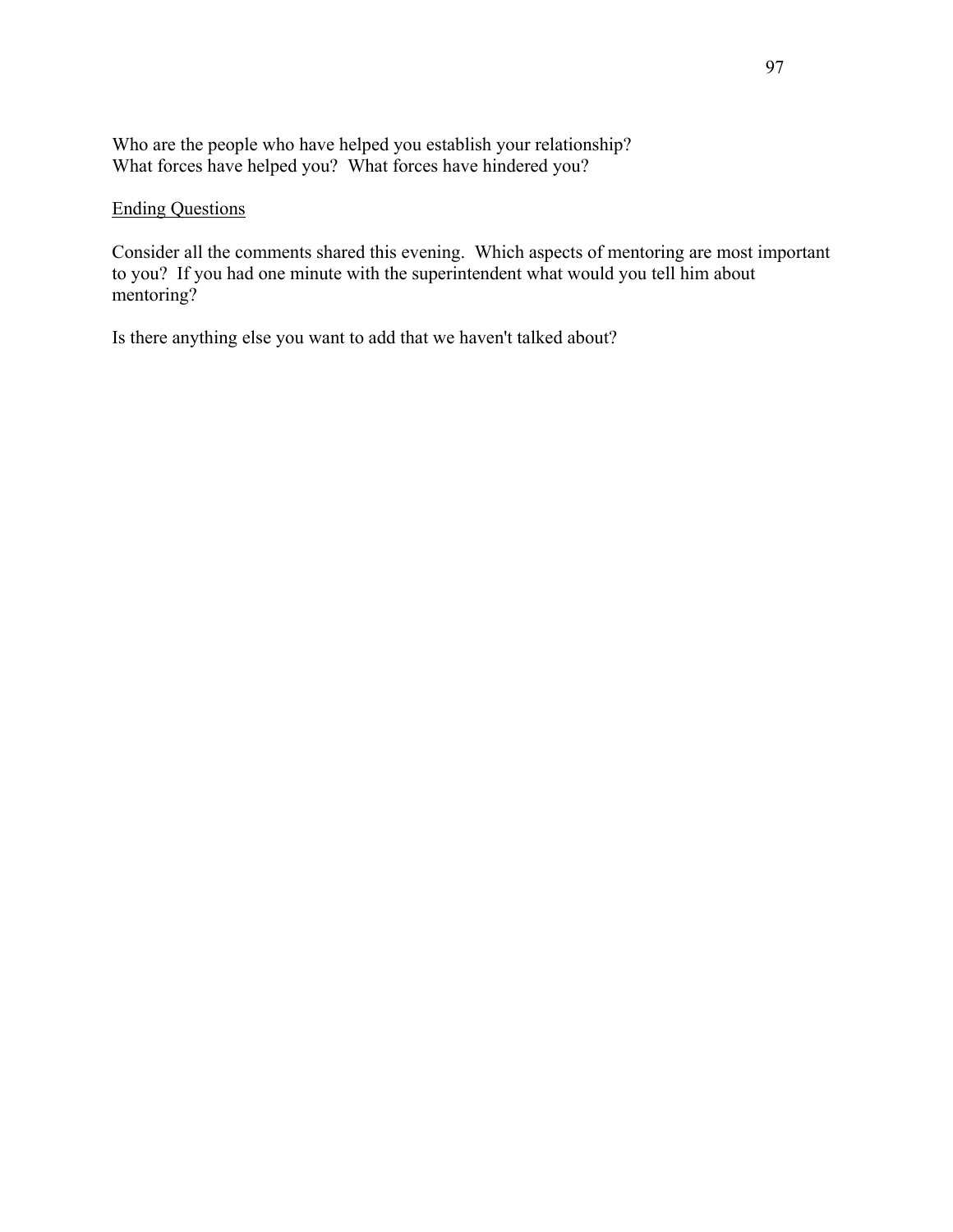### APPENDIX J

## MENTOR INTERVIEW GUIDE

## Interview 1

Introduction Purpose for the interview Interview as a conversation about mentoring

Participant Profile Domain

I'd like to get to know you. Share a little about yourself. How would you describe yourself? What are your prior experiences mentoring/supervising? What do you see as your strengths? Needs?

I'm interested in hearing about your mentee. What words describe your mentee? What are his/her personal characteristics? What are his/her strengths? Needs?

What does mentoring mean to you?

What do you think is the role of the mentor? Why did you become a mentor? How has it affected your own teaching? How is working with your mentee different from working with other teachers? What are your greatest strengths as a mentor? Areas to grow?

How would you describe your relationship with your mentee? Who has helped you form a relationship with your mentee? What has helped you? Who has hindered you? What has hindered you? Do you have any relationship beyond school?

What do you think it feels like to be a beginning teacher?

### School Environment Domain

Now think back to the beginning of school. Describe the first week with your mentee and some of the things you did together.

How were you selected to be a mentor? Matched together? What happened at your initial meeting? What types of assistance did you provide your mentee? How?

Think back to an experience you had with your mentee in the last few weeks that you thought was positive...Was there an experience that was challenging?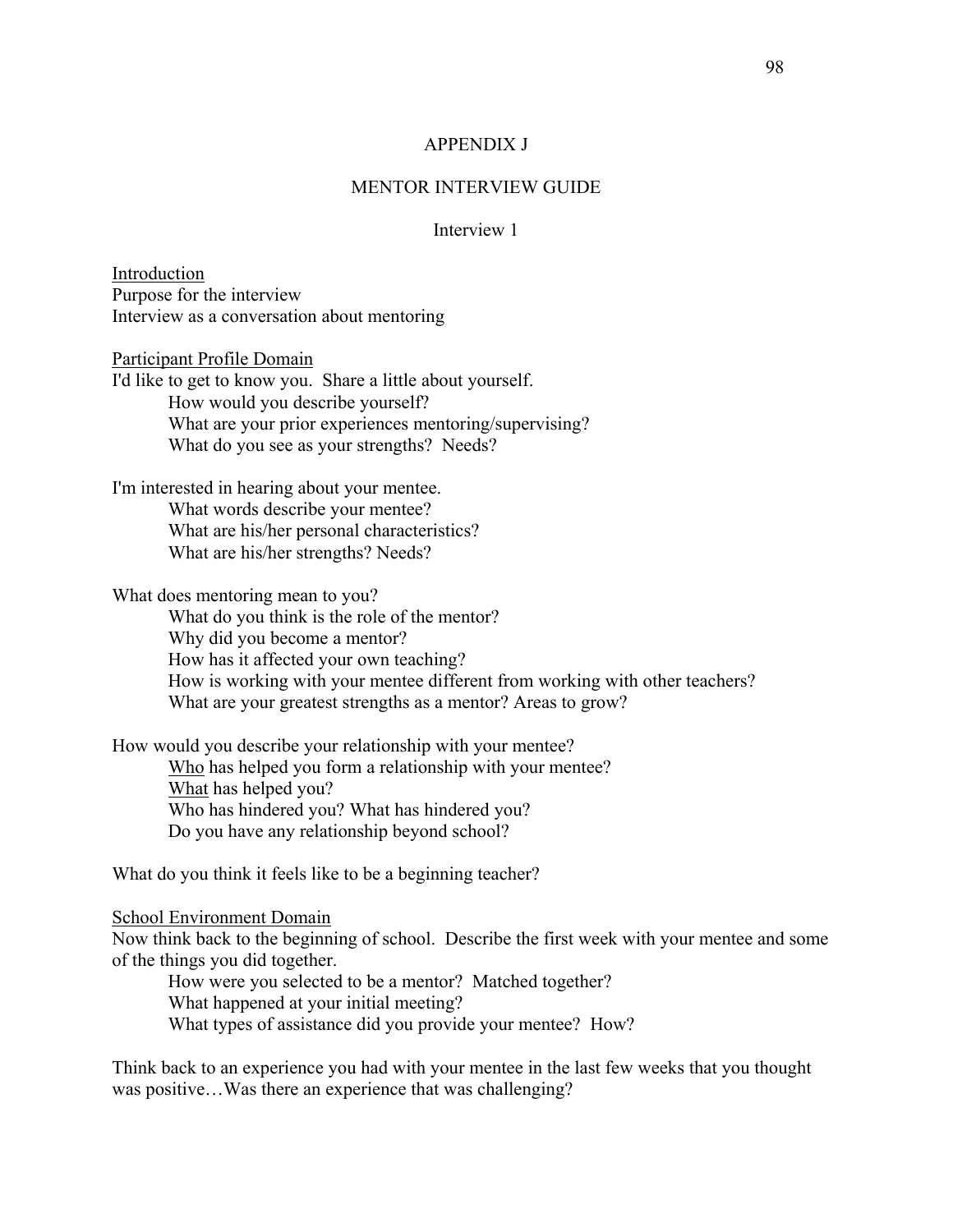What did you talk about? How and when did you meet? What affected the experience?

## Mentor Program Domain

What do you think beginning teachers need?

Could you tell me about a time when you helped your mentee. How did you identify what he/she needed? How did you decide what strategies to use in helping him/her? Where do you get your ideas on how to be a mentor? Talk about preparation you have had for this role.

### Conclusion

Consider all the comments you have shared with me. Which are most important to you? If you had one minute with the superintendent what would you tell him about mentoring?

Is there anything else you want to add that we haven't talked about?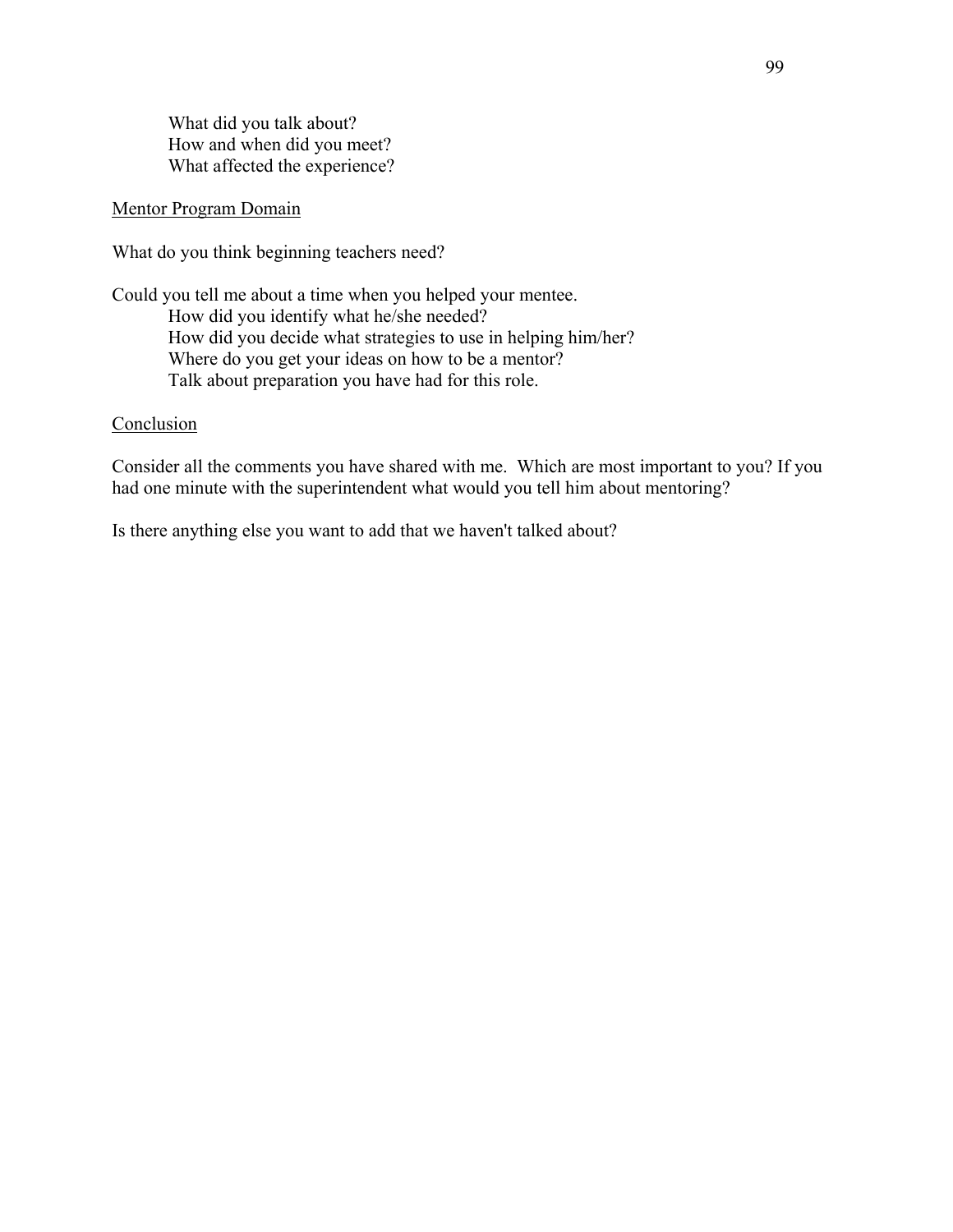### APPENDIX K

### MENTEE INTERVIEW GUIDE

## Interview 1

Introduction Purpose for interview Interview as a conversation about mentoring

Participant Profile Domain

I'd like to get to know you. Share a little about yourself. How would you describe yourself? What are some experiences you have had working with children? Describe your teacher preparation. What do you see as your strengths? Needs?

I'm interested in hearing about your mentor. What words describe your mentor? What are his/her personal characteristics? What are his/her strengths?

### What does mentoring mean to you?

What do you think is the role of the mentor? What would you like the role to be? How is working with your mentor different from working with other teachers? What would happen if your mentor were at a different grade level? Different part of the building?

How would you describe your relationship with your mentor? Who has helped you form a relationship with your mentor? What has been instrumental in helping you form a relationship with your mentor? Who has hindered you? What has hindered you? Do you have any relationship beyond school?

What does it feel like to be a beginning teacher?

#### School Environment Domain

Now think back to the beginning of school. Describe the first week with your mentor and some of the things you did together.

What happened at your initial meeting? What types of assistance were provided to you? How? What types of help did you feel you needed back then? How is that different from what you feel you need now?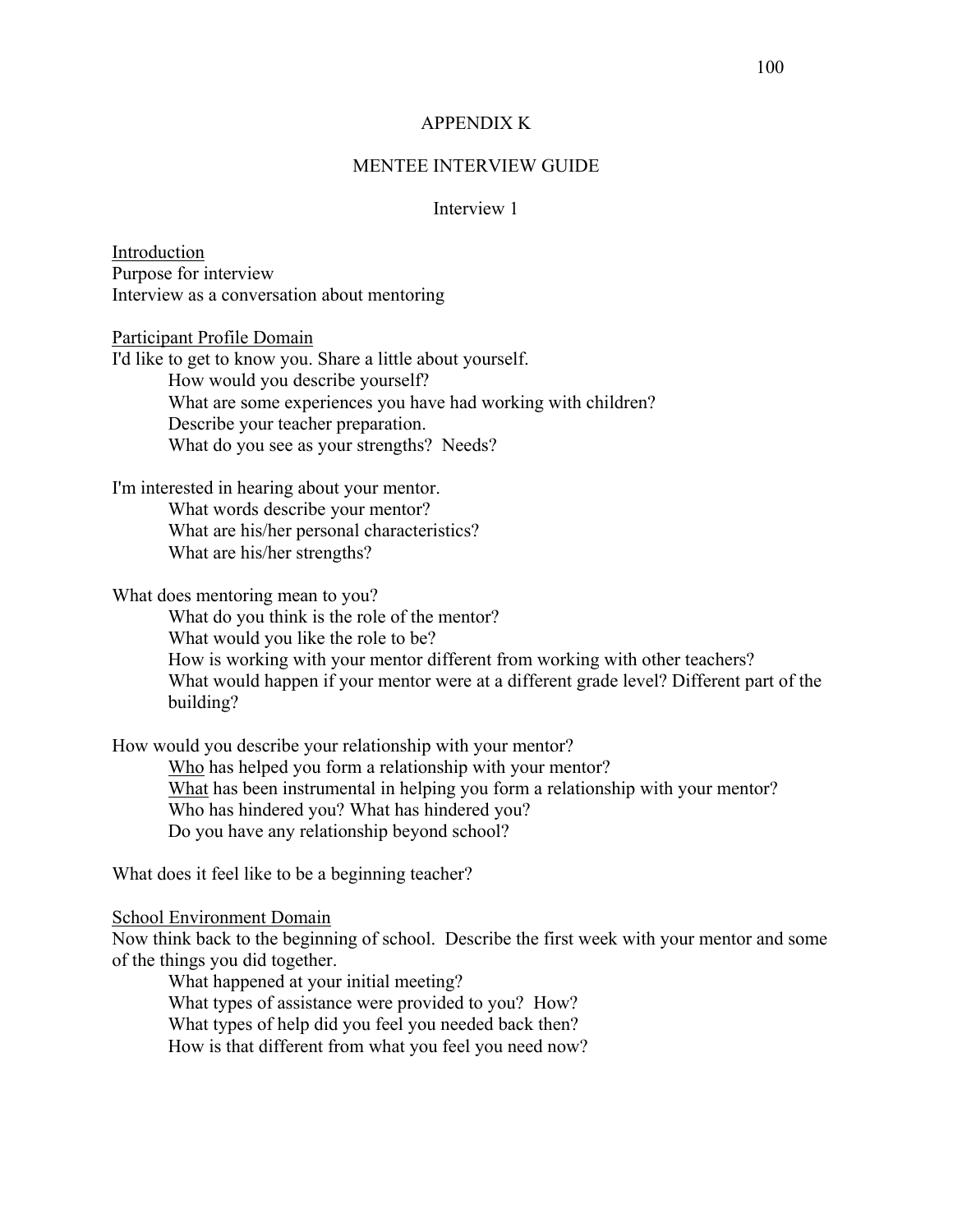Think back to an experience you had with your mentor in the last few weeks that you thought was positive…Was there an experience that was challenging?

What did you talk about? How and when did you meet? What affected the experience?

Have you received support and developed a relationship with others?

Mentor Program Domain

What do you think beginning teachers need?

Who are some of the people who have helped you this year? How?

How do you feel about the mentor program?

Is the mentor program meeting the needs of beginning teachers? What else might complement the mentor program to help beginning teachers?

## **Conclusion**

Consider all the comments you have shared with me. Which are most important to you? If you had one minute with the superintendent what would you tell him about mentoring?

Is there anything else you want to add that we haven't talked about?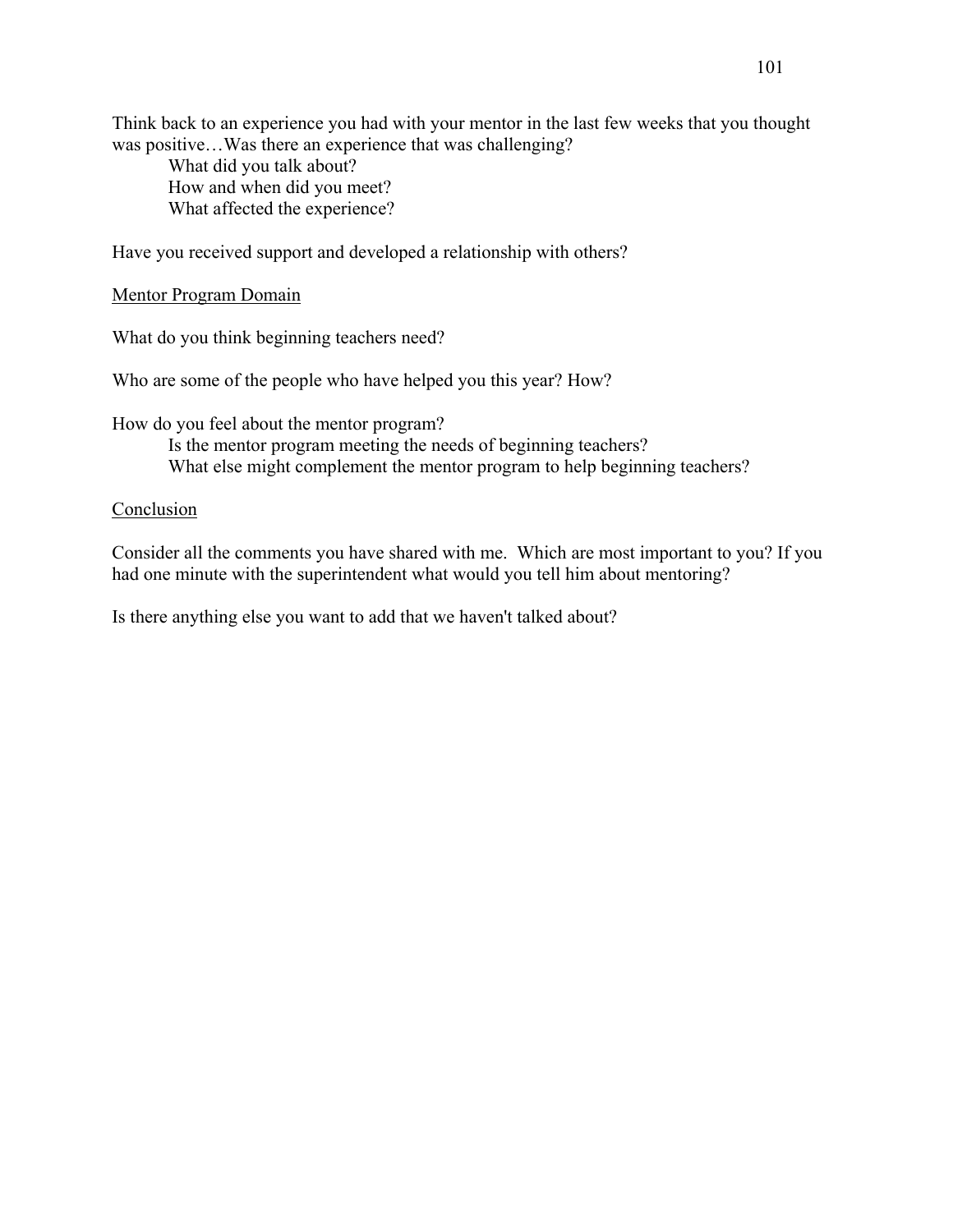#### APPENDIX L

## MENTOR INTERVIEW GUIDE

## Interview 2

## Mentor/mentee Relationship

As we begin, could you think about a metaphor that describes your relationship now with your mentee: My relationship with my mentee is like because How has your relationship changed since our last meeting? What are some successful moments? What are some challenges/conflicts? What do you see as the mentee's needs/strengths? What factors have been significant in your relationship? Tell me something that happened in the past few weeks in working with your mentee. How did you solve an issue/problem? How did you work it out?

#### School Environment Domain

Describe to me how it feels in your school. What role do parents play? What role do teachers play? What is the role of the principal? Are there opportunities for teacher collaboration? How does this affect your relationship?

How does your school orient and assist beginning teachers? What activities are planned? What is the process for obtaining materials/resources? Who assists (reading teacher, librarian, lead mentor teacher, team leaders)? How does this affect your relationship?

Participant Profile Domain

Reflect on your mentee's growth this year as a teacher.

How has being a mentor changed your life or your thinking about being a teacher?

Would you be a mentor again?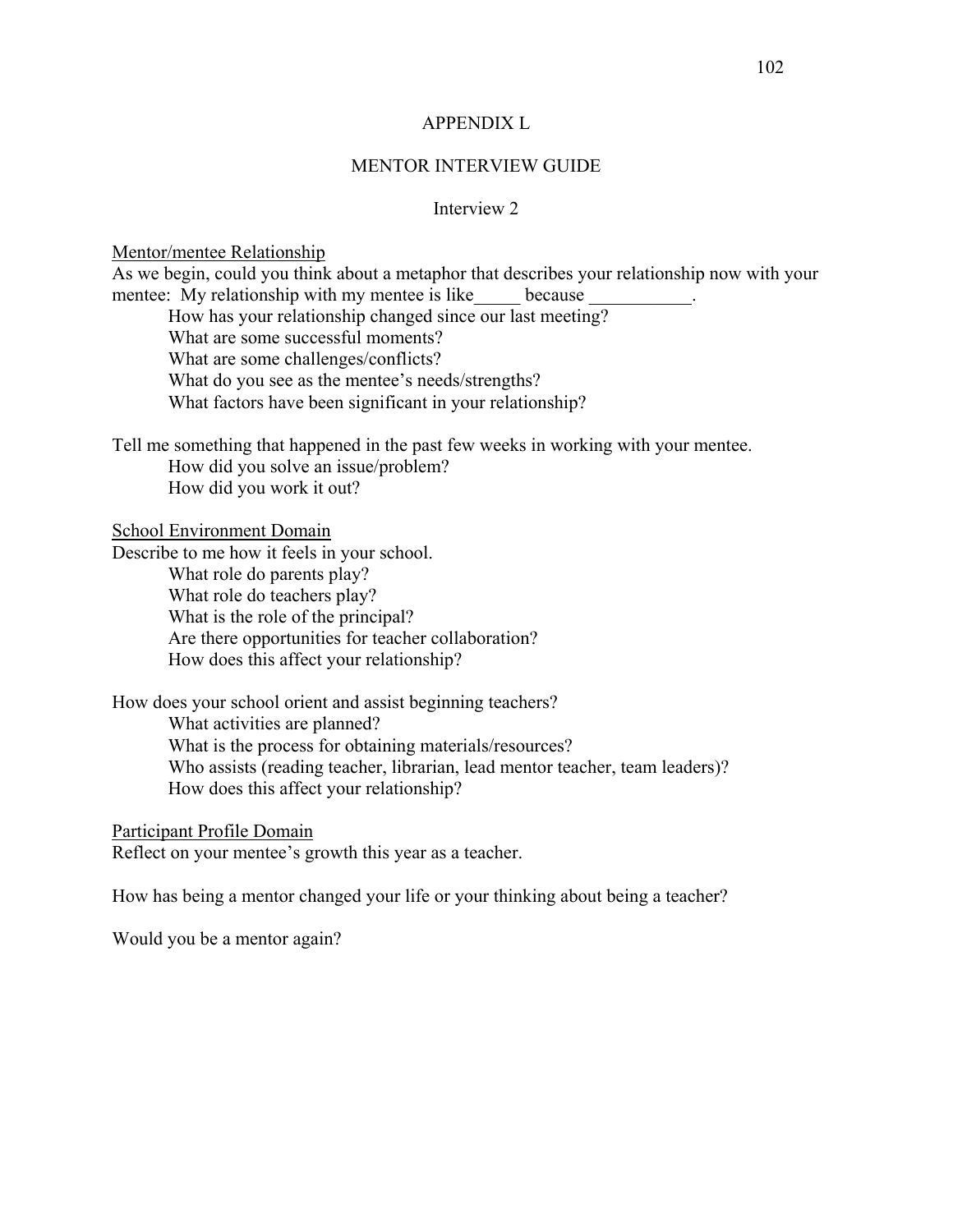Mentor Program Describe a time when you observed the mentee and/or she you. What did you gain? How did you find time to do this?

If you did not, what prevented you from doing this?

Could you reflect on the impact of the mentor training.

What things in the mentor program are most significant in affecting your relationship with your mentee?

## Conclusion

What else is there that you want to share with me about being a mentor and working with your mentee that you haven't shared?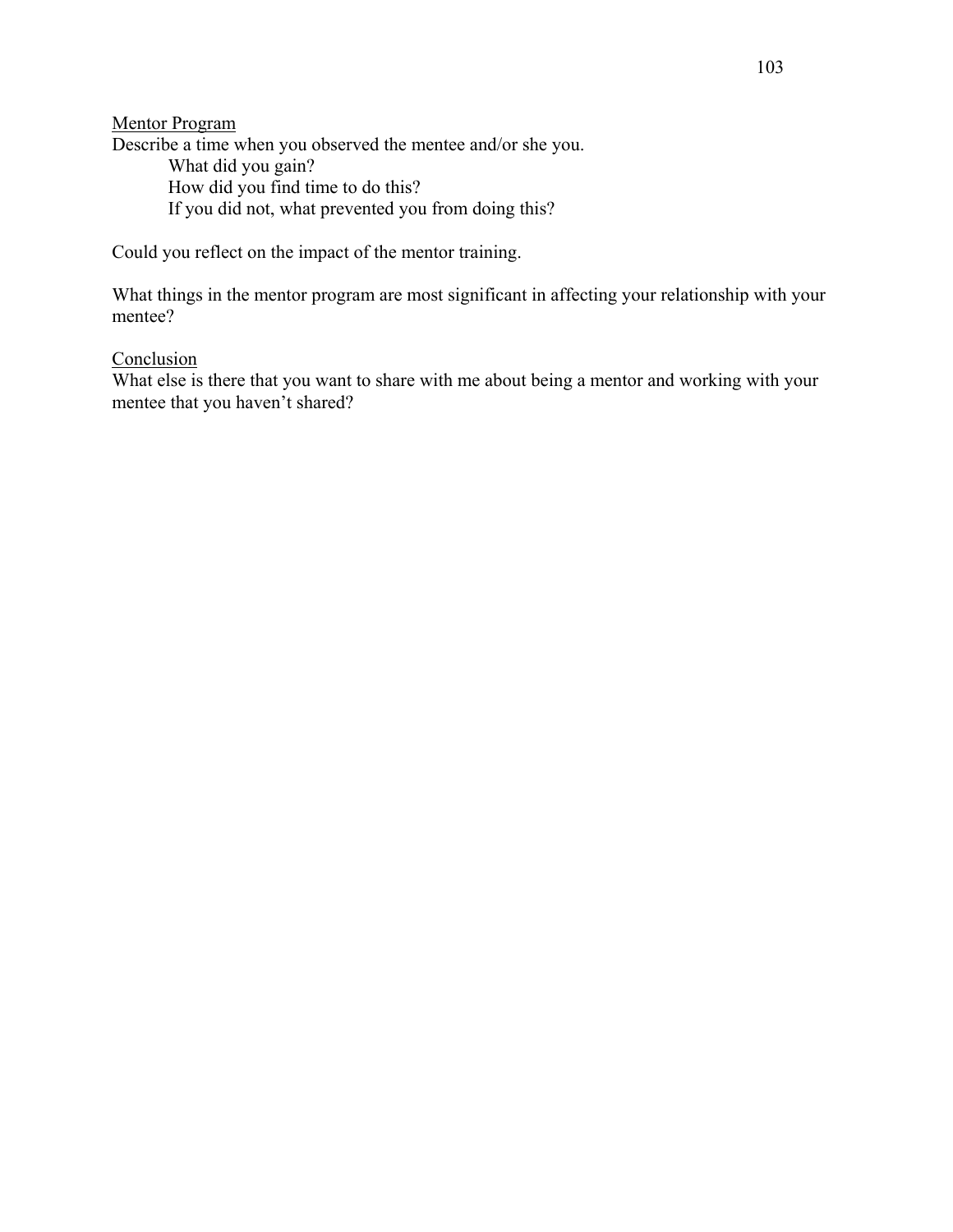#### APPENDIX M

#### MENTEE INTERVIEW GUIDE

## Interview 2

#### Mentor/mentee Relationship

As we begin, could you think about a metaphor that describes your relationship now with your mentor: My relationship with my mentor is like because How has your relationship changed since our last meeting? What are some successful moments? What are some challenges/conflicts? What do you see as your mentor's strengths? What factors have been significant in your relationship? Tell me something that happened in the past few weeks in working with your mentor*.*  How did you solve an issue/problem? How did you work it out? School Environment Domain Tell me something about how it feels in your school. What role do parents play? What role do teachers play? What is the role of the principal? What opportunities are there for teacher collaboration? How does this affect your relationship? How does your school orient and assist beginning teachers? What activities are planned? What is the process for obtaining materials/resources? Who assists (reading teacher, librarian, lead mentor teacher, team leaders)? How does this affect your relationship? Participant Profile Domain

Reflect on your growth this year as a teacher.

Describe a lesson that was successful. What made it so? Describe a lesson that did not go as you wanted. What are your goals for next year?

How has having a mentor changed your life or your thinking about being a teacher?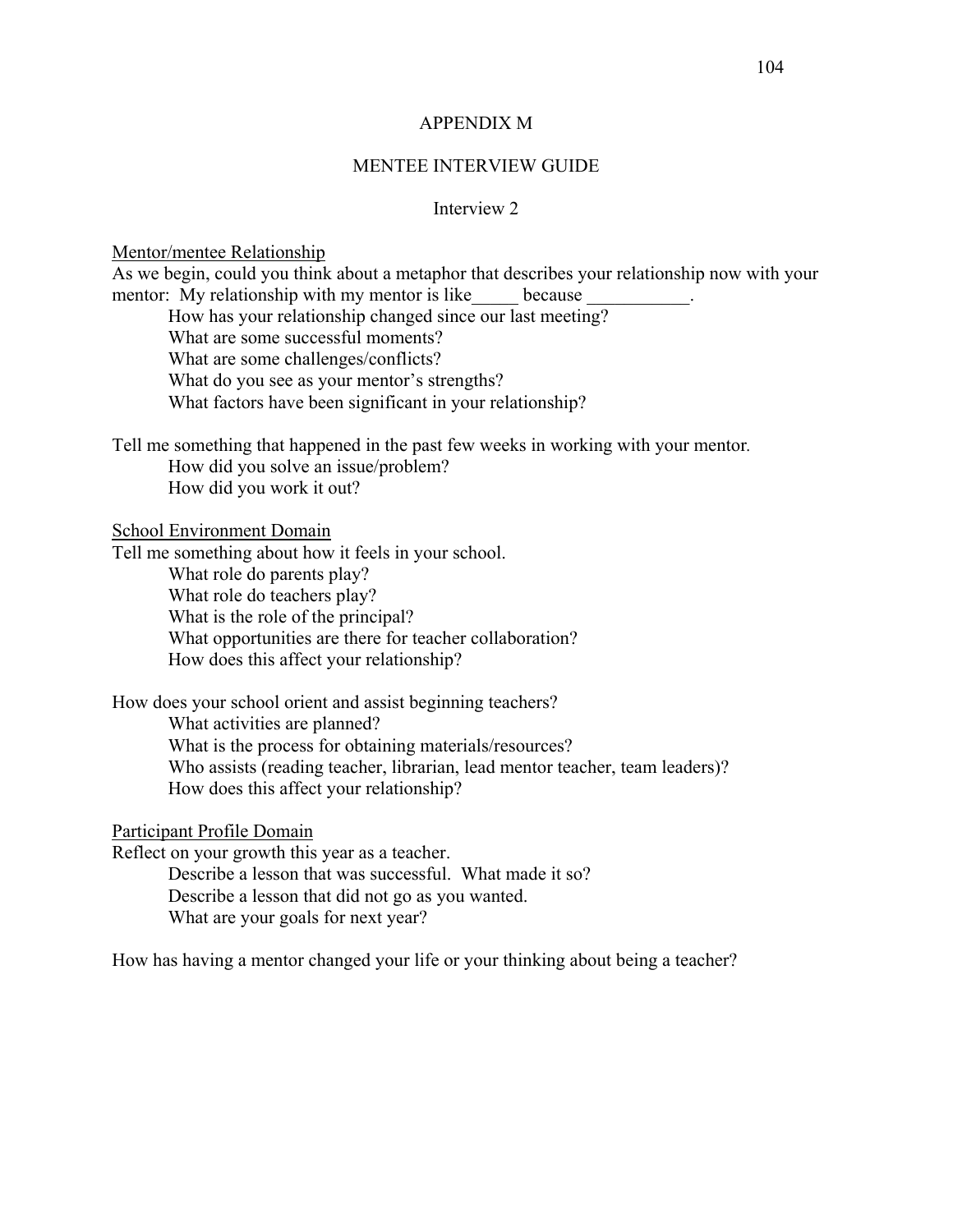Mentor Program Domain Describe a time when you observed the mentor and/or she you. What did you gain?

How did you find time to do this?

If you did not, what prevented you from doing this?

What things in the mentor program are most significant in affecting your relationship with your mentor?

## Conclusion

What else is there that you want to share with me about being a beginning teacher and working with your mentor that you haven't shared?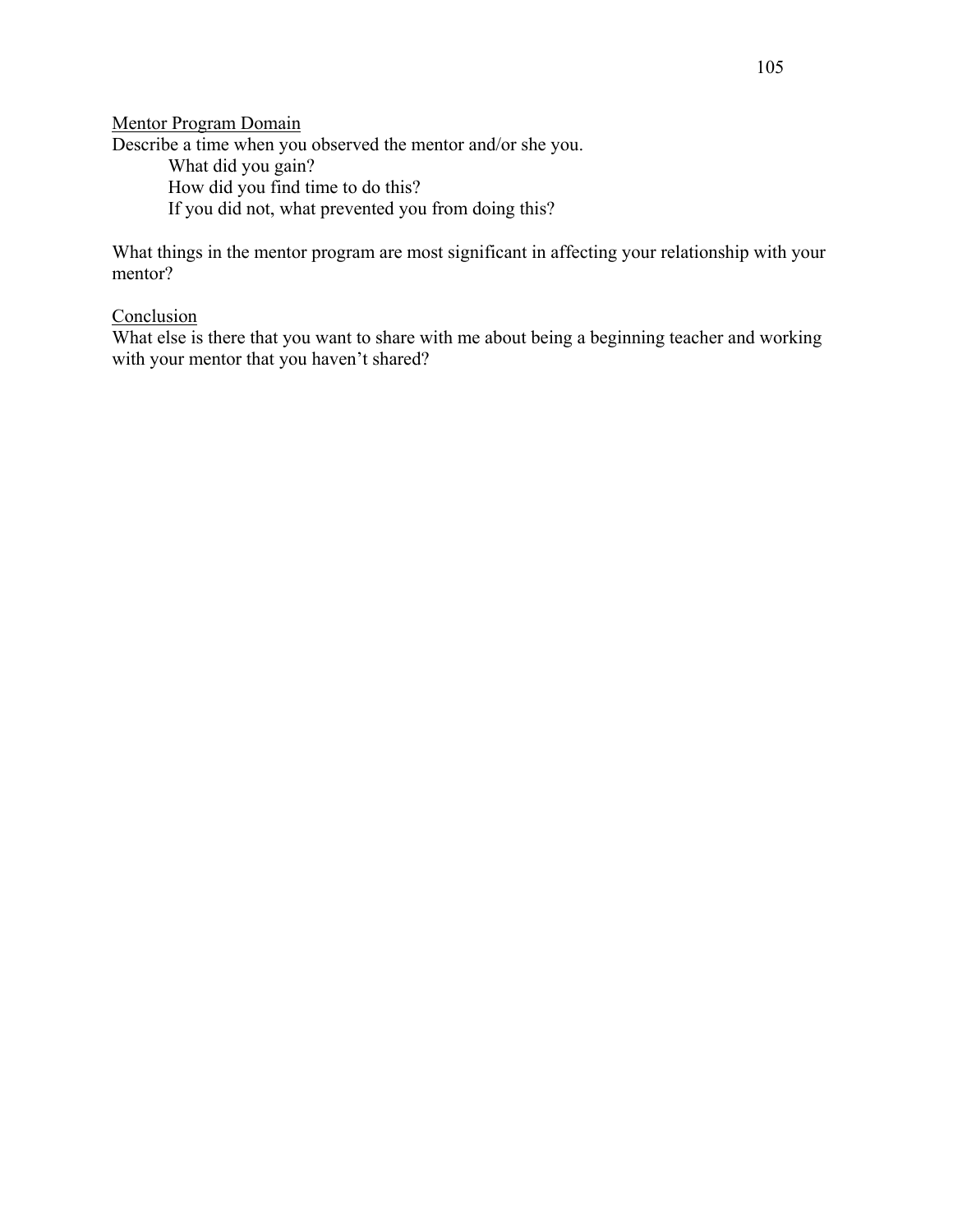# APPENDIX N

# EMAIL RESPONSES

| Mentor                                                                              | Mentee                                                                              |
|-------------------------------------------------------------------------------------|-------------------------------------------------------------------------------------|
| How did you help your mentee this week?                                             | How did your mentor help you this week? How<br>could he/she have helped you?        |
| How was your teaching this week?                                                    | How was your teaching this week?                                                    |
| Did you have any conflict with<br>your mentee this week?<br>How did you resolve it? | Did you have any conflict with your<br>mentor this week? How did you<br>resolve it? |
| Did you use any ideas from your mentor<br>training this week?                       | Who helped you this week?                                                           |
| What is your biggest challenge as a<br>mentor this week?                            | What is your biggest challenge as a<br>beginning teacher this week?                 |
| What advice would you give a new<br>mentor?                                         | What advice would you give a new teacher?                                           |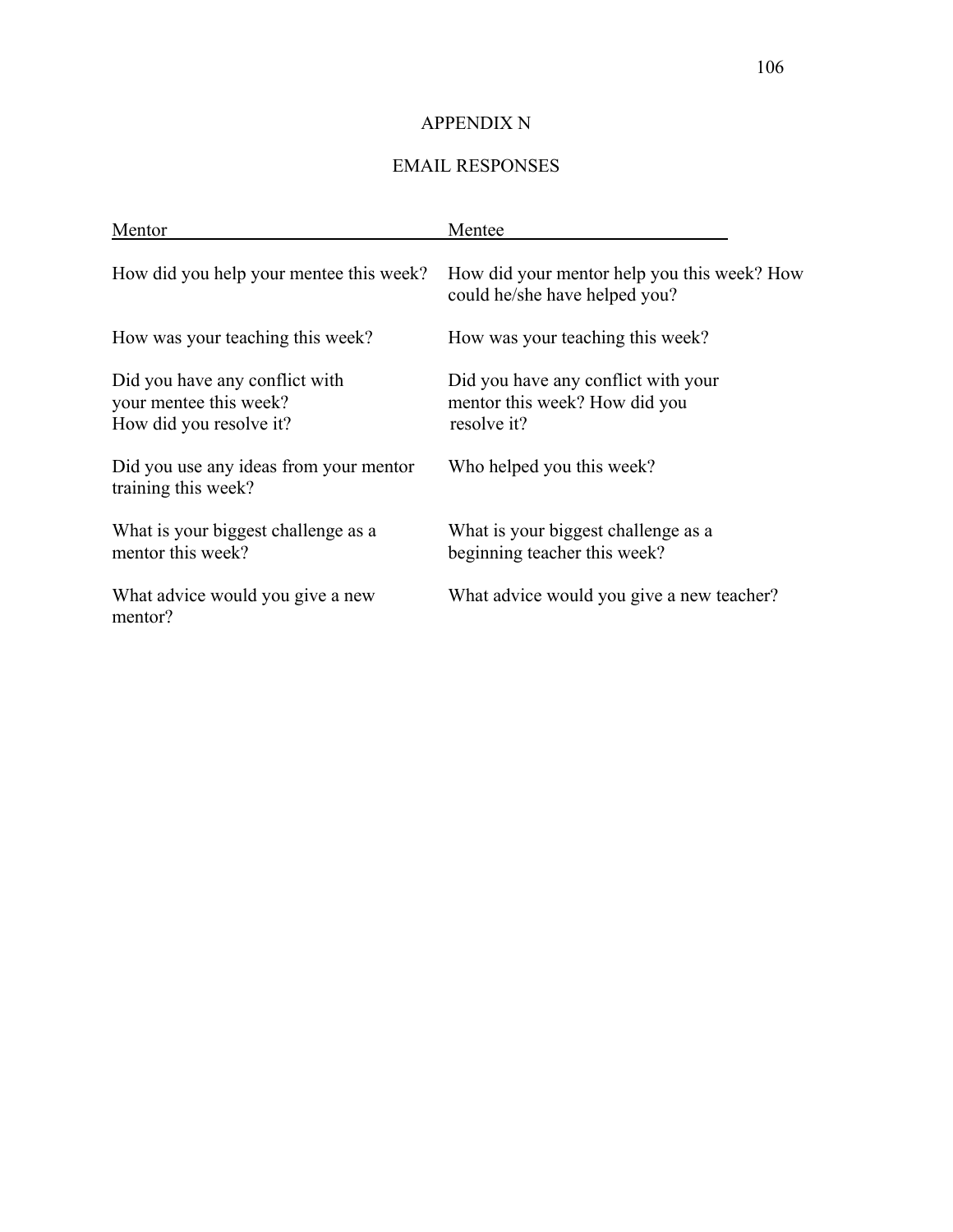## APPENDIX O

## OBSERVATION GUIDE

## Mentor/Mentee Conference

Participants

Date

Location

Purpose for meeting

Content of meeting

Planning Problem solving **Resources** Specific children's needs Assessment Curriculum Parent issues Personal life Classroom management

Pattern of relationship

Body language Structure (informality v. formality) Talking – who Sharing – who Questioning – who asks, how answered Active listening skills Respect for professionalism (mentee to mentor and mentor to mentee) Collaboration Resolving disagreements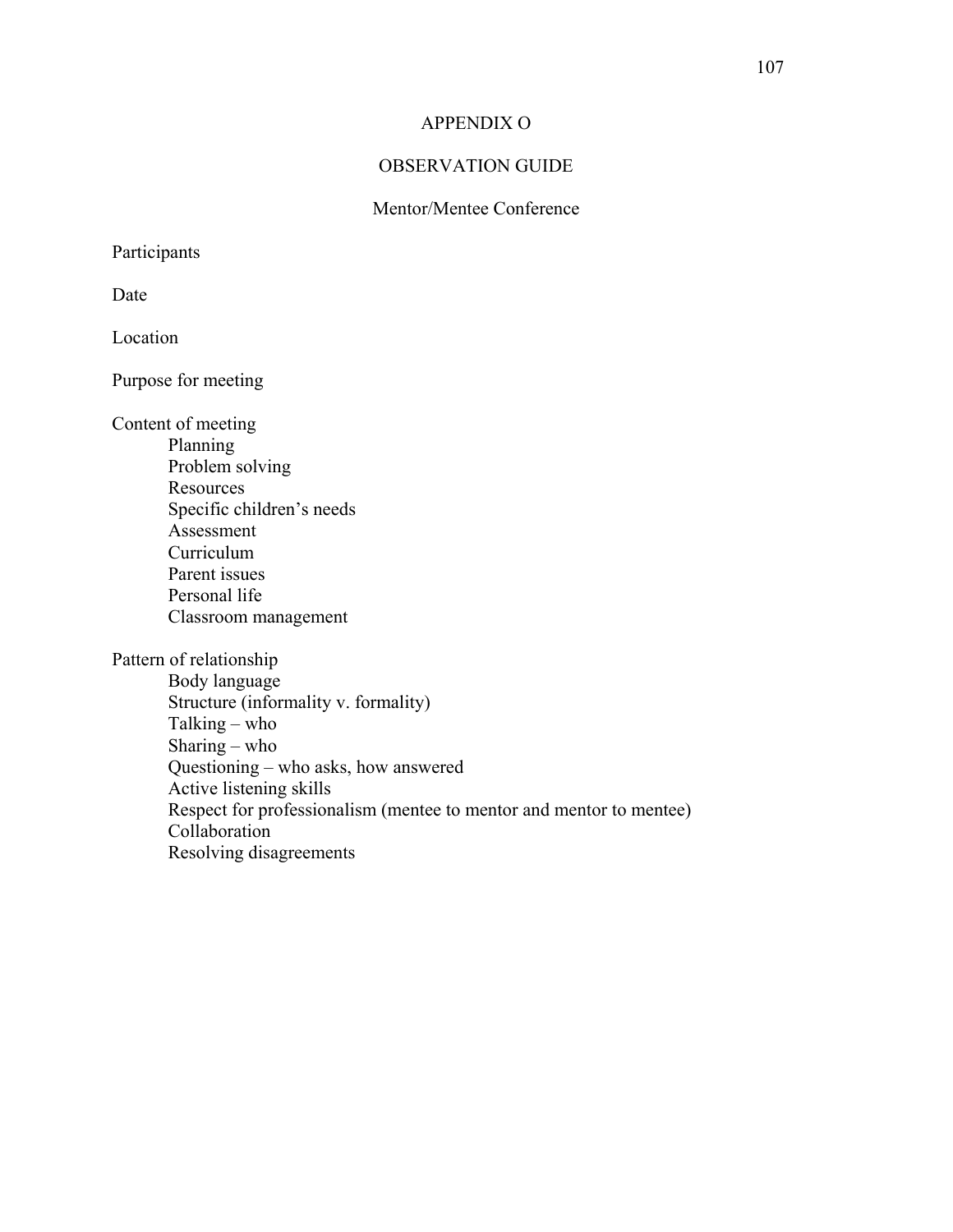#### APPENDIX P

## DEFINITION OF THEMES

*Reassurance* refers to the mentor's way of easing the beginning teacher's worries and building the self-esteem and confidence of the beginner.

*Collaboration* refers to colleagues who are planning together, teaming, and working cooperatively toward a common goal.

*Reciprocity* refers to the equal exchange of ideas and sharing activities and/or similar experiences in a two-way fashion.

*Friendship* refers to feeling comfortable and relaxed together, talking/listening in a nonjudgmental way, and sharing personal experiences and/or social activities.

*Problem solving* refers to the various ways that mentors and mentees solve problems and deal with issues.

*Informal structures* refer to the informal and impromptu structure for getting together with meetings generally unscheduled.

*Multi-layered* s*upport network* refers to the support structure for the beginning teacher that comes from many sources including mentor, lead mentor teacher, teammates, and principal.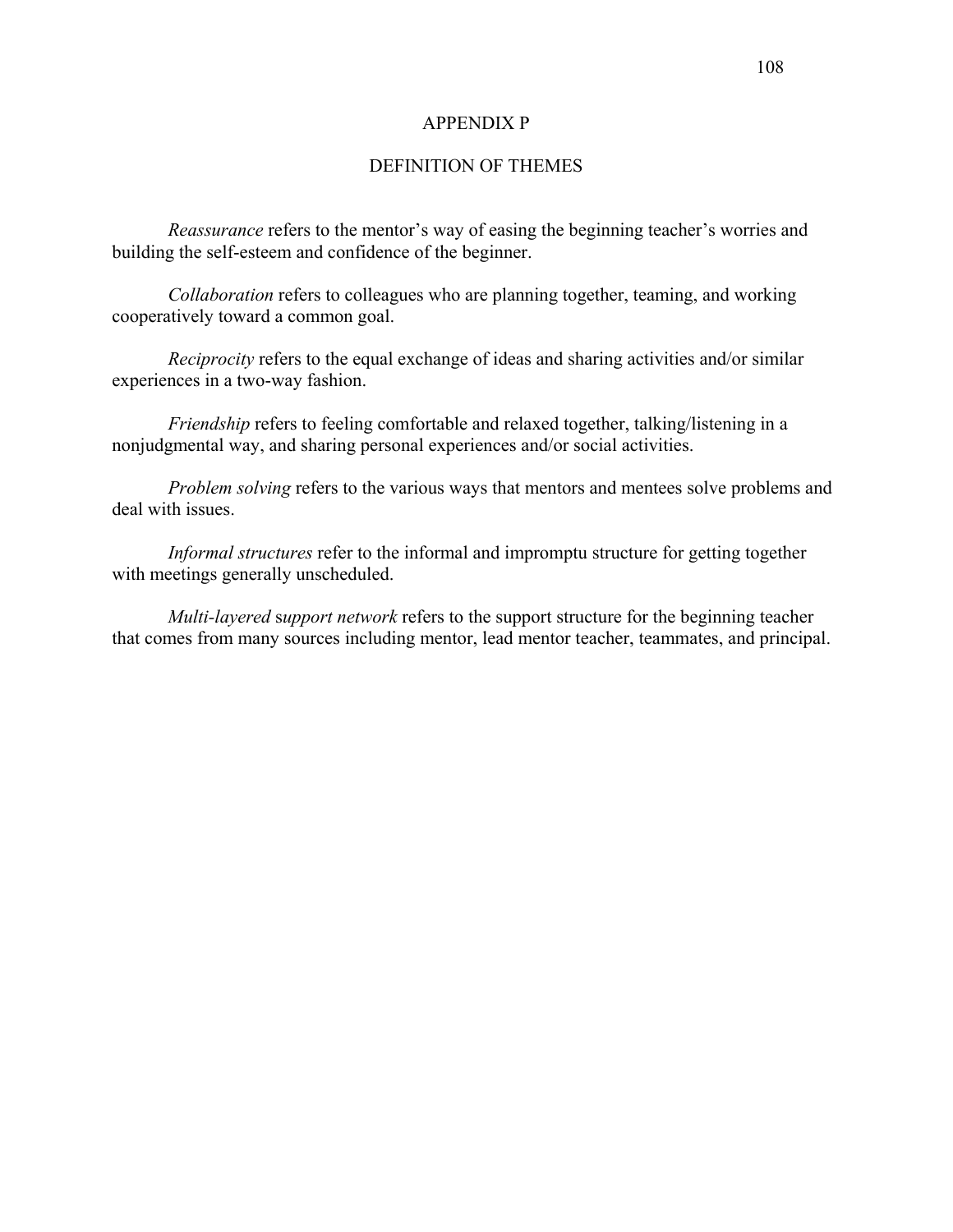# APPENDIX Q

# CITATIONS FROM THE INTERVIEW TRANSCRIPTS FOR THEMES

# NATURE OF MENTOR/MENTEE RELATIONSHIP

| Themes                                                     |                                                           | Case 1                                     |                                                                     | Case 2                                                              |                                     | Case 3                                |
|------------------------------------------------------------|-----------------------------------------------------------|--------------------------------------------|---------------------------------------------------------------------|---------------------------------------------------------------------|-------------------------------------|---------------------------------------|
| Reassurance                                                | <b>Mentor 1</b>                                           | Mentee 1                                   | <b>Mentor 2</b>                                                     | <b>Mentee 2</b>                                                     | <b>Mentor 3</b>                     | Mentee 3                              |
| Interview 1                                                | Par. 132                                                  |                                            | Par. 51<br>Par. 53-54<br>Par. 64-68<br>Par. 80                      | Par. 117-119<br>Par.127-131<br>Par. 199<br>Par. 221<br>Par. 225     | Par. 23<br>Par. 151-161<br>Par. 187 | Par. 64-67<br>Par. 81<br>Par. 155-157 |
| Email Response                                             |                                                           |                                            |                                                                     |                                                                     | #5<br>#6                            | #5                                    |
| <b>Field Notes</b><br><b>Action Plan</b>                   |                                                           |                                            |                                                                     |                                                                     | March 18<br>$4th$ Quarter           | March 18<br>$4th$ Quarter             |
| Interview 2                                                |                                                           |                                            | Par. 94                                                             | Par. 74                                                             | Par. 21-27                          | Par. 86-88<br>Par. 145                |
| Collaboration                                              | <b>Mentor 1</b>                                           | <b>Mentee 1</b>                            | <b>Mentor 2</b>                                                     | <b>Mentee 2</b>                                                     | <b>Mentor 3</b>                     | Mentee 3                              |
| Interview 1                                                | Par. 43-45<br>Par. 47<br>Par. 111<br>Par. 141<br>Par. 155 | Par. 70<br>Par. 90<br>Par. 103<br>Par. 107 | Par. 58                                                             | Par. 84<br>Par. 105<br>Par. 133<br>Par. 179                         | Par. 47<br>Par. 105                 | Par. 70<br>Par. 82                    |
| Email Response                                             | #4                                                        |                                            |                                                                     | #1<br>#2                                                            |                                     |                                       |
| <b>Field Notes</b>                                         | February<br>22                                            | February<br>22                             |                                                                     |                                                                     | March 18                            | March 18                              |
| <b>Action Plan</b>                                         | $3^{\rm rd}$ Quarter                                      | $3^{\rm rd}$ Quarter                       | 1 <sup>st</sup> Quarter<br>$2nd$ Quarter<br>3 <sup>rd</sup> Quarter | 1 <sup>st</sup> Quarter<br>$2nd$ Quarter<br>3 <sup>rd</sup> Quarter |                                     |                                       |
| Interview 2                                                | Par. 54<br>Par. 105                                       | Par. 78<br>Par. 175-<br>178                |                                                                     | Par. 13                                                             | Par. 107                            | Par. 8-12<br>Par. 50-56<br>Par. 98    |
| Reciprocity                                                | Mentor 1                                                  | Mentee 1                                   | Mentor 2                                                            | Mentee 2                                                            | Mentor 3                            | Mentee 3                              |
| Interview 1                                                | Par. 61<br>Par. 105<br>Par. 111<br>Par. 123               | Par. 67-68<br>Par. 82<br>Par. 103          | Par. 30<br>Par. 33<br>Par. 166                                      | Par. 103<br>Par. 105<br>Par. 163                                    | Par. 47<br>Par. 143<br>Par. 167     | Par. 48<br>Par. 94                    |
| Email Response<br><b>Field Notes</b><br><b>Action Plan</b> |                                                           |                                            |                                                                     |                                                                     |                                     |                                       |
| Interview 2                                                | Par. 79<br>Par. 123                                       | Par. 46<br>Par. 66<br>Par. 68              | Par. 179<br>Par. 199                                                | Par. 60<br>Par. 74                                                  | Par. 107-108                        | Par. 46<br>Par. 48                    |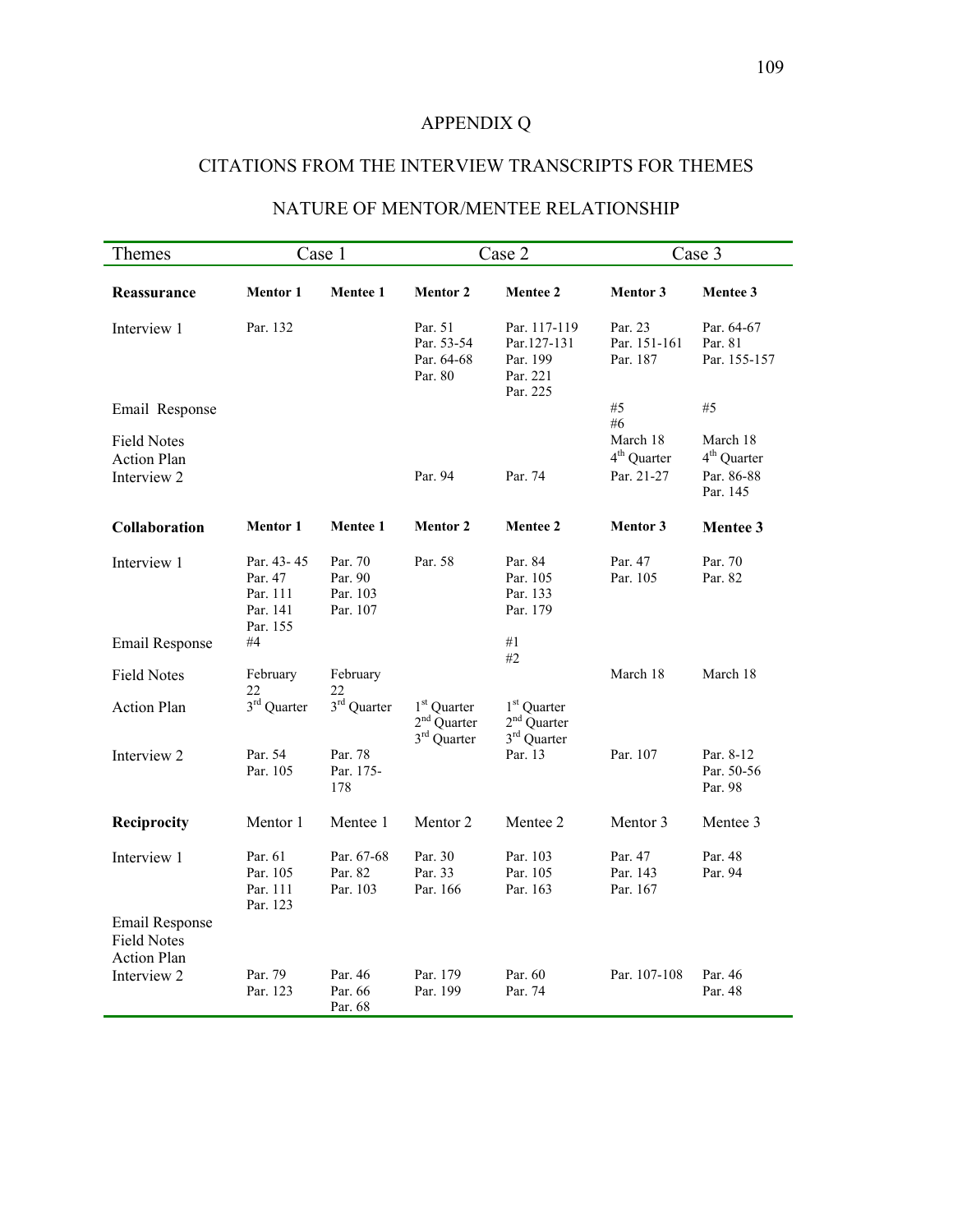| Themes                                                     | Case 1           |                                                                                                         | Case 2                                                  |                                                                                                | Case 3                                                                       |                                                                   |
|------------------------------------------------------------|------------------|---------------------------------------------------------------------------------------------------------|---------------------------------------------------------|------------------------------------------------------------------------------------------------|------------------------------------------------------------------------------|-------------------------------------------------------------------|
| Friendship                                                 | <b>Mentor 1</b>  | <b>Mentee 1</b>                                                                                         | <b>Mentor 2</b>                                         | <b>Mentee 2</b>                                                                                | <b>Mentor 3</b>                                                              | Mentee 3                                                          |
| Interview 1<br>Email Response                              | Par. 118-<br>123 | Par. 49-52<br>Par. 62-70<br>Par. 80<br>Par. 91<br>Par. 131<br>Par. 160                                  | Par. 64<br>Par. 132<br>Par. 160<br>Par. 141-<br>147     | Par. 30<br>Par. 63<br>Par. 80<br>Par. 92<br>Par. 141<br>Par. 147<br>Par. 163<br>Par. 285<br>#1 | Par. 19<br>Par. 89<br>Par. 95<br>Par. 170-<br>181<br>#4                      | Par. 68<br>Par. 76<br>Par. 82<br>Par. 101<br>Par. 109<br>Par. 149 |
|                                                            |                  |                                                                                                         |                                                         |                                                                                                | #6                                                                           |                                                                   |
| <b>Field Notes</b>                                         | February 22      | February<br>22                                                                                          |                                                         |                                                                                                | March 18                                                                     | March 18                                                          |
| <b>Action Plan</b><br>Interview 2                          |                  |                                                                                                         |                                                         |                                                                                                |                                                                              | Par. 6-7                                                          |
|                                                            | Par. 64-68       | Par. 6<br>Par. 52                                                                                       | Par. 44                                                 | Par. 7<br>Par. 19<br>Par. 30-32<br>Par. 46<br>Par. 211                                         | Par. 105<br>Par. 122<br>Par. 125                                             | Par. 46<br>Par. 57<br>Par. 70<br>Par. 149                         |
| <b>Problem Solving</b>                                     | <b>Mentor 1</b>  | <b>Mentee 1</b>                                                                                         | <b>Mentor 2</b>                                         | <b>Mentee 2</b>                                                                                | <b>Mentor 3</b>                                                              | Mentee 3                                                          |
| Interview 1<br><b>Email Response</b><br><b>Field Notes</b> |                  |                                                                                                         |                                                         |                                                                                                |                                                                              |                                                                   |
| Interview 2                                                | Par. 148-<br>165 | Par. 8-35<br>Par. 72-87                                                                                 | Par. 15<br>Par. 24<br>Par. 54-62<br>Par. 80<br>Par. 199 | Par. 15<br>Par. 80-87                                                                          | Par. 35-72                                                                   | Par. 14-30<br>Par. 152-<br>153                                    |
| <b>Informal</b><br><b>Structures</b>                       | <b>Mentor 1</b>  | Mentee 1                                                                                                | <b>Mentor 2</b>                                         | <b>Mentee 2</b>                                                                                | <b>Mentor 3</b>                                                              | Mentee 3                                                          |
| Interview 1                                                | Par. 61          | Par. 25-31<br>Par. 37<br>Par. 45<br>Par. 70<br>Par. 73<br>Par. 87<br>Par. 94-95<br>Par. 106<br>Par. 131 | Par. 99<br>Par. 106<br>Par. 164                         | Par. 103<br>Par. 113<br>Par. 226<br>Par. 105-<br>113                                           | Par. 45<br>Par. 48<br>Par. 82<br>Par. 89<br>Par. 105<br>Par. 113<br>Par. 122 | Par. 76<br>Par. 93-95<br>Par. 106<br>Par. 128-<br>129<br>Par. 150 |
| <b>Email Response</b>                                      | #1               |                                                                                                         | #1                                                      | $\#2$                                                                                          |                                                                              |                                                                   |
|                                                            | $\#5$            |                                                                                                         |                                                         |                                                                                                |                                                                              |                                                                   |
| <b>Field Notes</b>                                         |                  |                                                                                                         |                                                         |                                                                                                |                                                                              |                                                                   |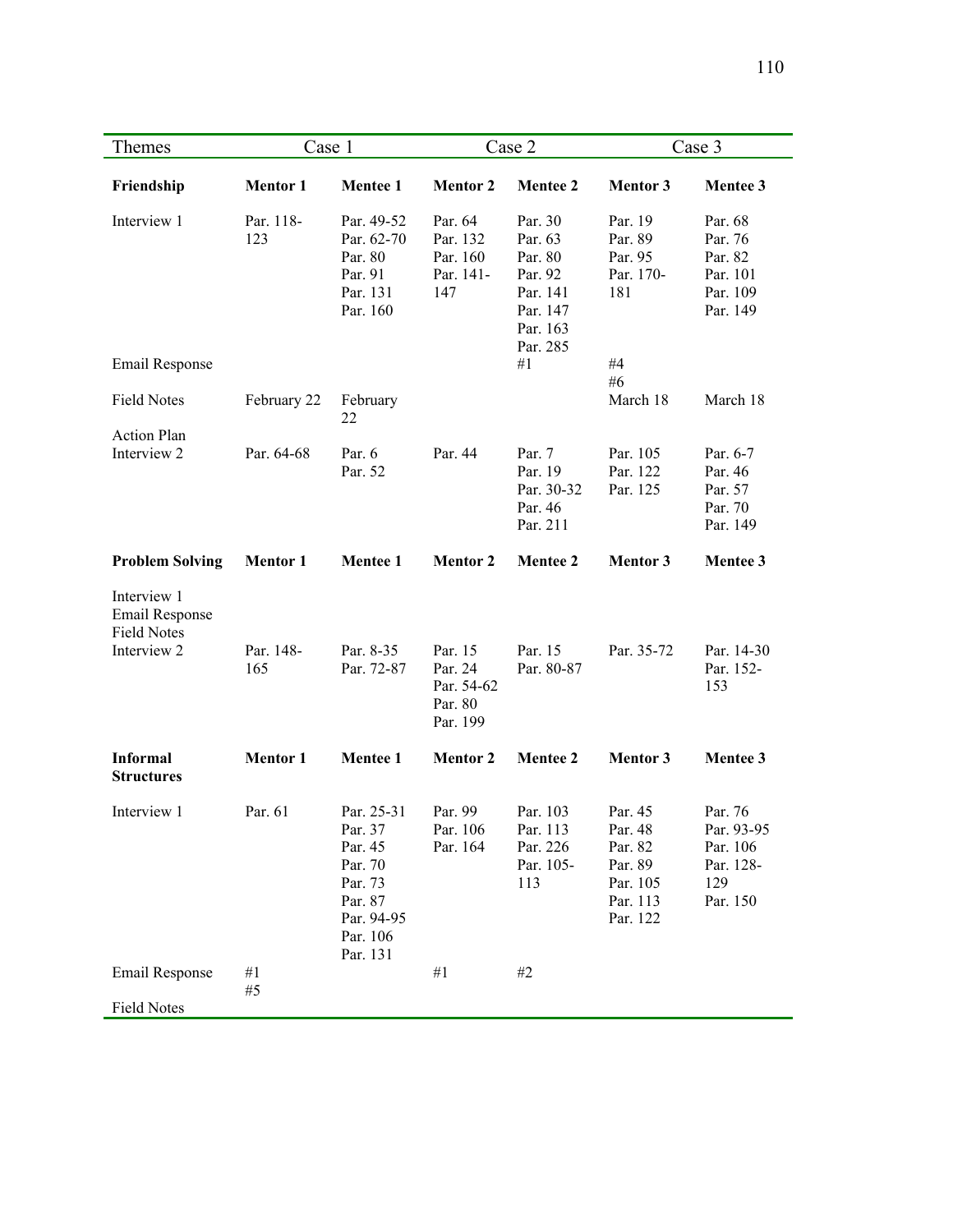| Interview 2 | Par 48  | Par. 18-36 | Par 70 | Par. $9$   | Par. 38-44 | Par 6-11   |
|-------------|---------|------------|--------|------------|------------|------------|
|             | Par. 60 | Par. 40    |        | Par. 15    | Par 74     | Par 38-44  |
|             |         | Par. 56-58 |        | Par 21     | Par 80     | Par. 74-88 |
|             |         |            |        | Par. 56-58 | Par. 110-  |            |
|             |         |            |        | Par. 70-80 | 123        |            |

| <b>Themes</b>                           | Case 1                                                            |                                                                                    | Case 2                      |                                                                | Case 3                                                                                     |                                      |
|-----------------------------------------|-------------------------------------------------------------------|------------------------------------------------------------------------------------|-----------------------------|----------------------------------------------------------------|--------------------------------------------------------------------------------------------|--------------------------------------|
| Multi-layered<br><b>Support Network</b> | <b>Mentor 1</b>                                                   | <b>Mentee 1</b>                                                                    | <b>Mentor 2</b>             | <b>Mentee 2</b>                                                | <b>Mentor</b><br>3                                                                         | <b>Mentee 3</b>                      |
| Interview 1                             | Par. 45<br>Par. 75<br>Par. 99<br>Par. 141<br>Par. 151<br>Par. 190 | Par. 42<br>Par. 88<br>Par. 105-106<br>Par. 112<br>Par. 115<br>Par. 122<br>Par. 132 | Par. 16<br>Par. 142         | Par. 55<br>Par. 86<br>Par. 107<br>Par. 155<br>Par. 206-<br>215 | Par. 29<br>Par. 68<br>Par. 102<br>Par. 125<br>Par. 128<br>Par. 131<br>Par. 135<br>Par. 167 | Par. 131<br>Par. 133-<br>134         |
| Email Response                          |                                                                   | #2<br>#4<br>#6                                                                     |                             |                                                                |                                                                                            | #4                                   |
| <b>Field Notes</b>                      | February<br>22                                                    | February 22                                                                        |                             |                                                                |                                                                                            |                                      |
| Interview 2                             | Par. 46<br>Par. 99<br>Par. 107                                    | Par. 36-37<br>Par. 72<br>Par. 108-<br>113<br>Par. 192                              | Par. 80<br>Par. 118-<br>138 | Par. 86<br>Par. 106-<br>107                                    | Par. 94<br>Par. 227                                                                        | Par. 107-<br>114<br>Par. 219-<br>223 |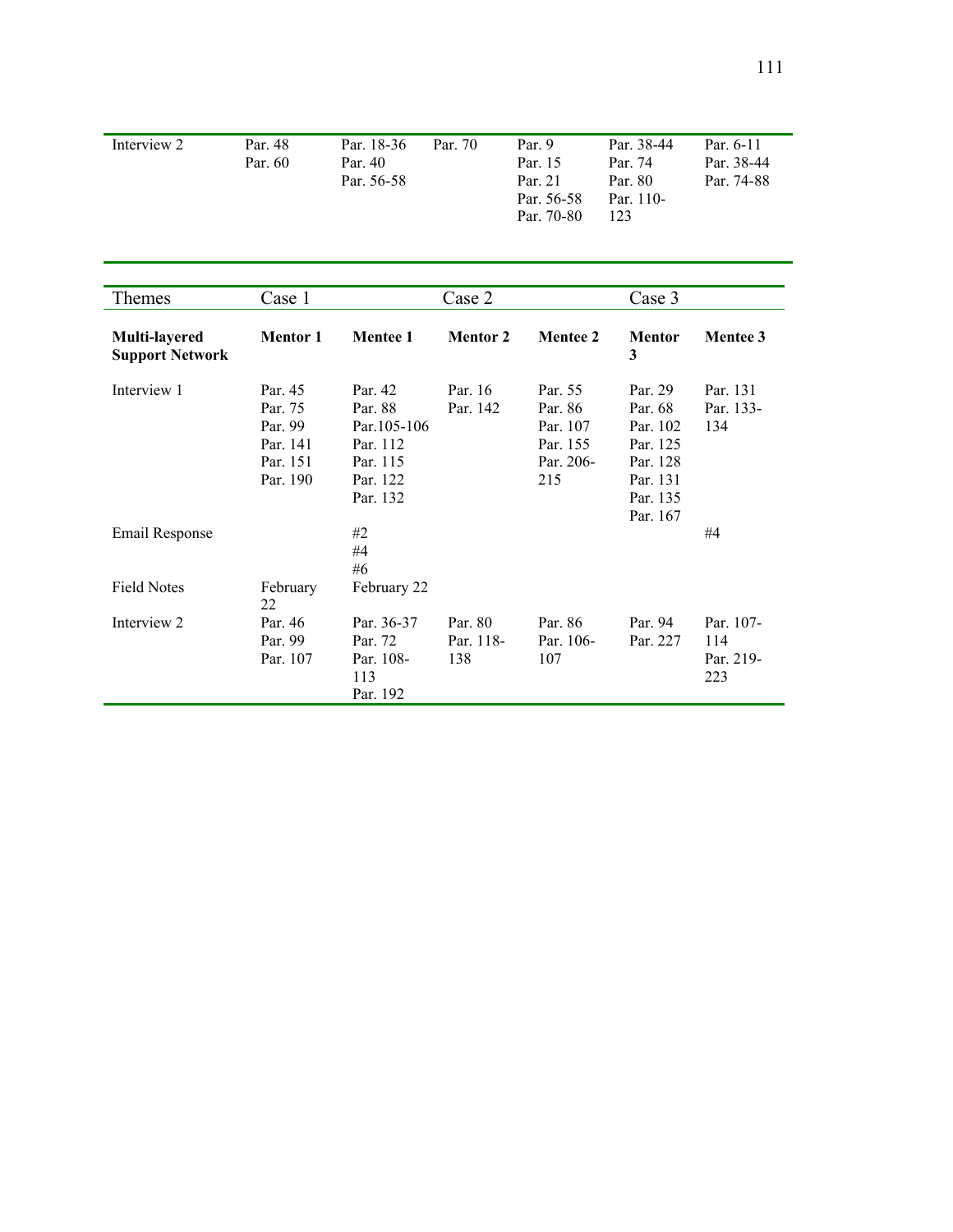# APPENDIX R

| Assistance                  | Case 1      | Case 2                    | Case 3      |
|-----------------------------|-------------|---------------------------|-------------|
| Assessment (Reading)        | $\mathbf X$ |                           | $\mathbf X$ |
| Assessment (Report Cards)   | $\mathbf X$ | $\mathbf X$               | $\mathbf X$ |
| Assessment (Retention)      |             | $\mathbf X$               |             |
| Assessment (Testing)        |             | $\mathbf X$               | X           |
| <b>Classroom Management</b> |             | $\mathbf X$               | $\mathbf X$ |
| Curriculum (Health)         | $\mathbf X$ |                           | $\mathbf X$ |
| Curriculum (Science)        |             |                           | $\mathbf X$ |
| Curriculum (Social Studies) | X           | $\boldsymbol{\mathrm{X}}$ |             |
| Curriculum (Writing)        |             |                           | $\mathbf X$ |
| <b>Field Trips</b>          | $\mathbf X$ |                           |             |
| Gifted and Talented         | $\mathbf X$ |                           |             |
| <b>Grant Writing</b>        |             |                           | $\mathbf X$ |
| Morning Meetings            | $\mathbf X$ |                           |             |
| Parent Issues               | $\mathbf X$ | $\mathbf X$               | $\mathbf X$ |
| Planning (Lessons)          | $\mathbf X$ | $\mathbf X$               | $\mathbf X$ |
| Planning (Substitute)       |             | $\boldsymbol{\mathrm{X}}$ |             |
| Procedures                  | X           | $\mathbf X$               | $\mathbf X$ |
| Resources/Materials         | $\mathbf X$ | $\mathbf X$               | $\mathbf X$ |
| Responsive Classroom        | $\mathbf X$ |                           |             |
| Routines                    | X           | $\boldsymbol{\mathrm{X}}$ |             |
| Setting up Classroom        | $\mathbf X$ | $\mathbf X$               | $\mathbf X$ |
| Special Activities          | X           | $\mathbf X$               |             |
| Special Needs of Students   | $\mathbf X$ | $\mathbf X$               | $\mathbf X$ |
| Technology                  |             | $\mathbf X$               | $\mathbf X$ |

# TYPES OF MENTOR ASSISTANCE CITED IN INTERVIEWS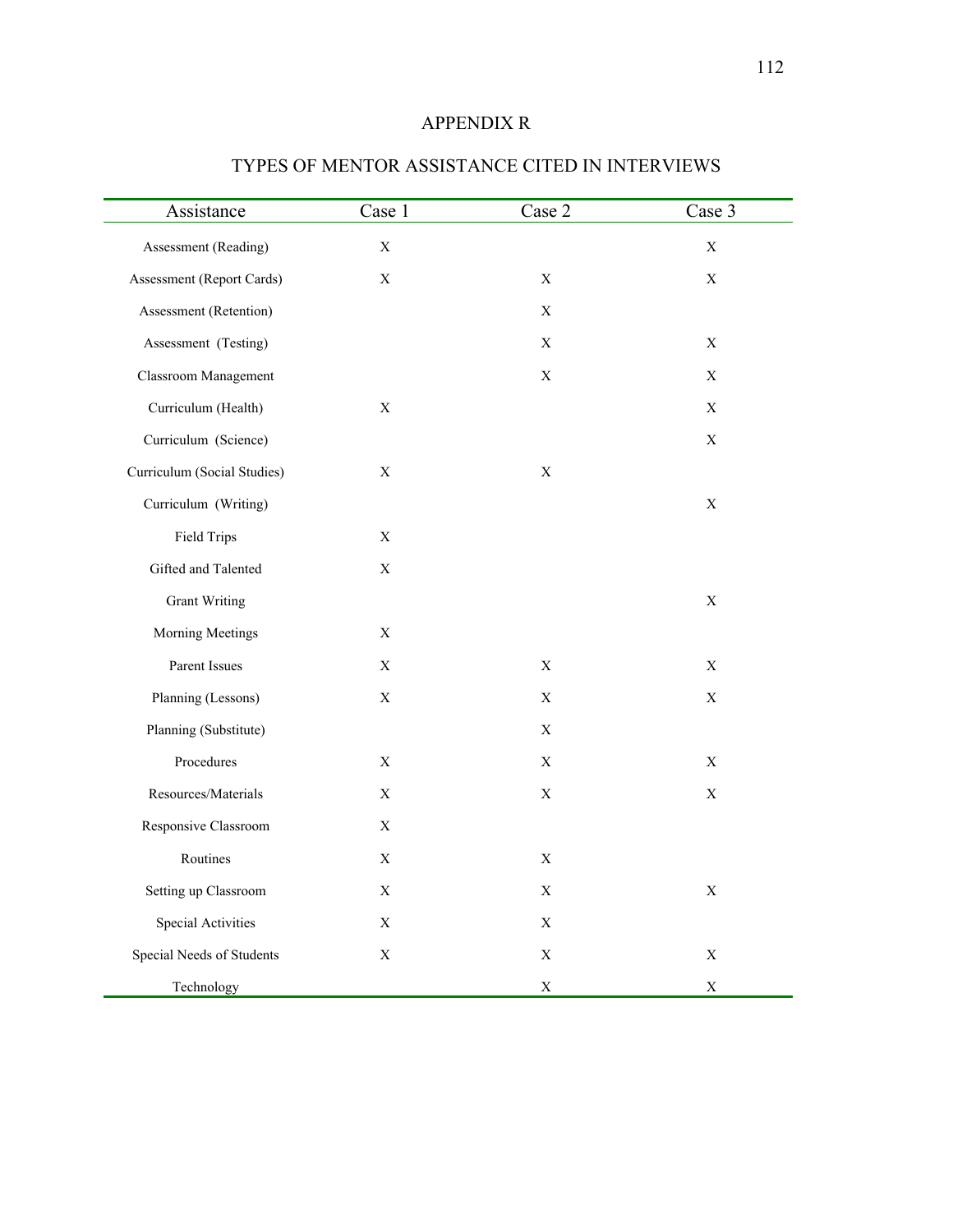# APPENDIX S

# RELATION OF RESEARCH QUESTIONS AND THEMES

| <b>Research Questions</b>                                                                                                         | Themes                                                                                                                                                                              |
|-----------------------------------------------------------------------------------------------------------------------------------|-------------------------------------------------------------------------------------------------------------------------------------------------------------------------------------|
| What is the nature of the beginning teacher<br>mentor/mentee relationship in a large suburban<br>school system mentoring program? | Reassurance<br>Collaboration<br>Reciprocity<br>Friendship<br>Problem solving<br>Informal structures<br>Multi-layered support network<br>Assistance                                  |
| What forces affect this relationship?<br>How do the forces affect this relationship?                                              | Participant profile forces<br>Perception of role<br>Personality<br>Age/experience level<br>School environment forces<br>Time<br>Grade level<br>Proximity of classrooms<br>Principal |
|                                                                                                                                   | School system forces<br><b>Budget</b><br>Mentor training<br>Case-specific forces                                                                                                    |
|                                                                                                                                   | Two schools<br>Mentor's late appointment<br>Mentor's new grade level<br>Mentor's health<br>Teaching styles                                                                          |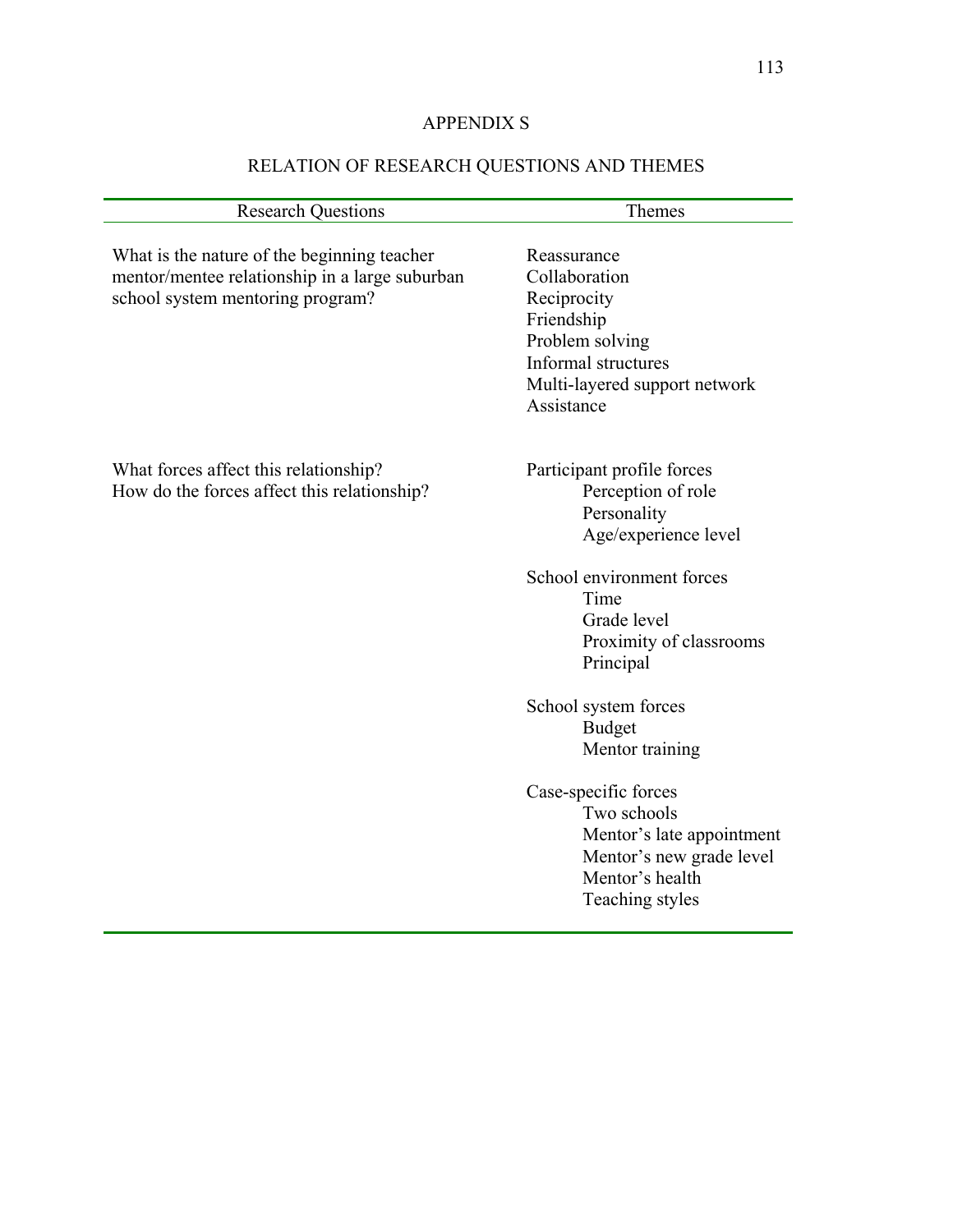## **Judith J. Smith 6788 Arthur Hills Drive Gainesville, Virginia 20155 Home Phone: 703-743-5694**

# **EDUCATION**

| 2003 | Virginia Polytechnic Institute and State University, Blacksburg, VA; |
|------|----------------------------------------------------------------------|
|      | Doctor of Philosophy, Educational Leadership and Policy Studies      |
| 1986 | George Mason University, Fairfax, VA;                                |
|      | Master of Education, Education Administration and Supervision        |
| 1964 | Smith College, Northampton, MA;                                      |
|      | Bachelor of Arts, History and Elementary Education                   |

# **CERTIFICATION**

Virginia Elementary School Principal Virginia Kindergarten Elementary Grades 1-7

## **WORK EXPERIENCE**

| 2001-2003 | Graduate Associate, Virginia Polytechnic Institute and State University |
|-----------|-------------------------------------------------------------------------|
| 1977-2001 | Fairfax County Public Schools, Fairfax, Virginia                        |
| 2000-2001 | Coordinator, Regional Office                                            |
| 1998-2001 | Coordinator, Elementary Programs, Area Office                           |
| 1997-1998 | Program Monitor, Area Office                                            |
| 1994-1997 | <b>Assistant Principal, Union Mill Elementary</b>                       |
| 1992-1994 | Program Monitor, Area Office                                            |
| 1987-1992 | Assistant Principal, Union Mill Elementary                              |
| 1986-1987 | Curriculum Resource Teacher, Area Office                                |
| 1977-1986 | Classroom Teacher, Grades 1-2, Belle View Elementary                    |
| 1974-1978 | <b>Elementary Homebound Teacher</b>                                     |
| 1964-1967 | Arlington County Public Schools, Arlington, VA                          |
| 1965-1967 | Kindergarten Teacher, Fort Myer Elementary                              |
| 1964-1965 | Kindergarten Teacher, Wakefield Elementary                              |